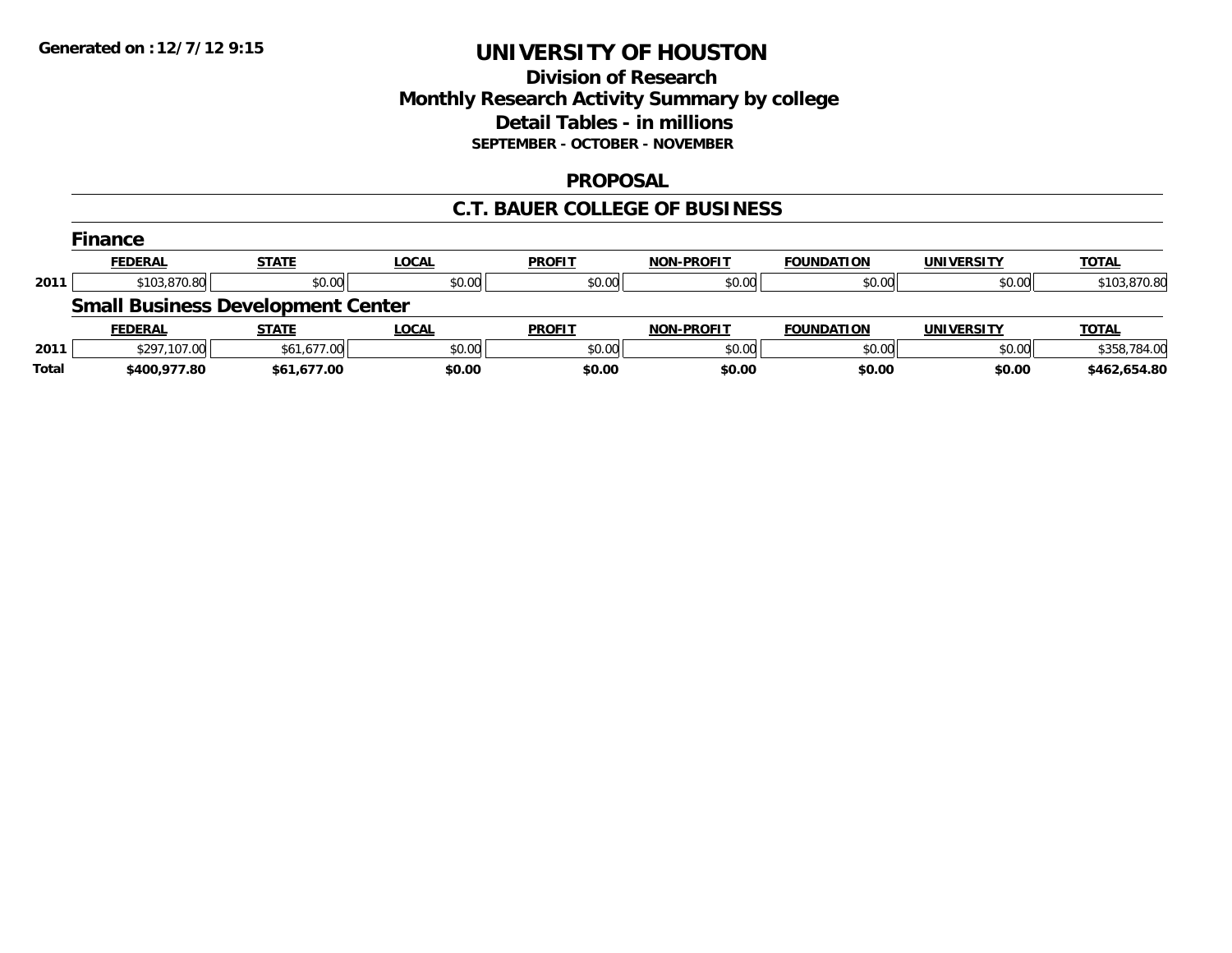## **Division of Research Monthly Research Activity Summary by college Detail Tables - in millions SEPTEMBER - OCTOBER - NOVEMBER**

#### **PROPOSAL**

#### **COLLEGE OF ARCHITECTURE**

|       | Architecture   |              |              |               |                   |                   |                   |                |
|-------|----------------|--------------|--------------|---------------|-------------------|-------------------|-------------------|----------------|
|       | <b>FEDERAL</b> | <b>STATE</b> | <b>LOCAL</b> | <b>PROFIT</b> | <b>NON-PROFIT</b> | <b>FOUNDATION</b> | <b>UNIVERSITY</b> | <b>TOTAL</b>   |
| 2009  | \$0.00         | \$0.00       | \$0.00       | \$47,500.00   | \$0.00            | \$0.00            | \$0.00            | \$47,500.00    |
| 2010  | \$100,000.00   | \$0.00       | \$0.00       | \$0.00        | \$0.00            | \$0.00            | \$0.00            | \$100,000.00   |
| 2011  | \$1,317,096.30 | \$0.00       | \$0.00       | \$0.00        | \$0.00            | \$0.00            | \$0.00            | \$1,317,096.30 |
| 2012  | \$131,768.95   | \$0.00       | \$0.00       | \$0.00        | \$0.00            | \$0.00            | \$0.00            | \$131,768.95   |
| 2013  | \$89,843.25    | \$0.00       | \$0.00       | \$0.00        | \$0.00            | \$0.00            | \$0.00            | \$89,843.25    |
| Total | \$1,638,708.50 | \$0.00       | \$0.00       | \$47,500.00   | \$0.00            | \$0.00            | \$0.00            | \$1,686,208.50 |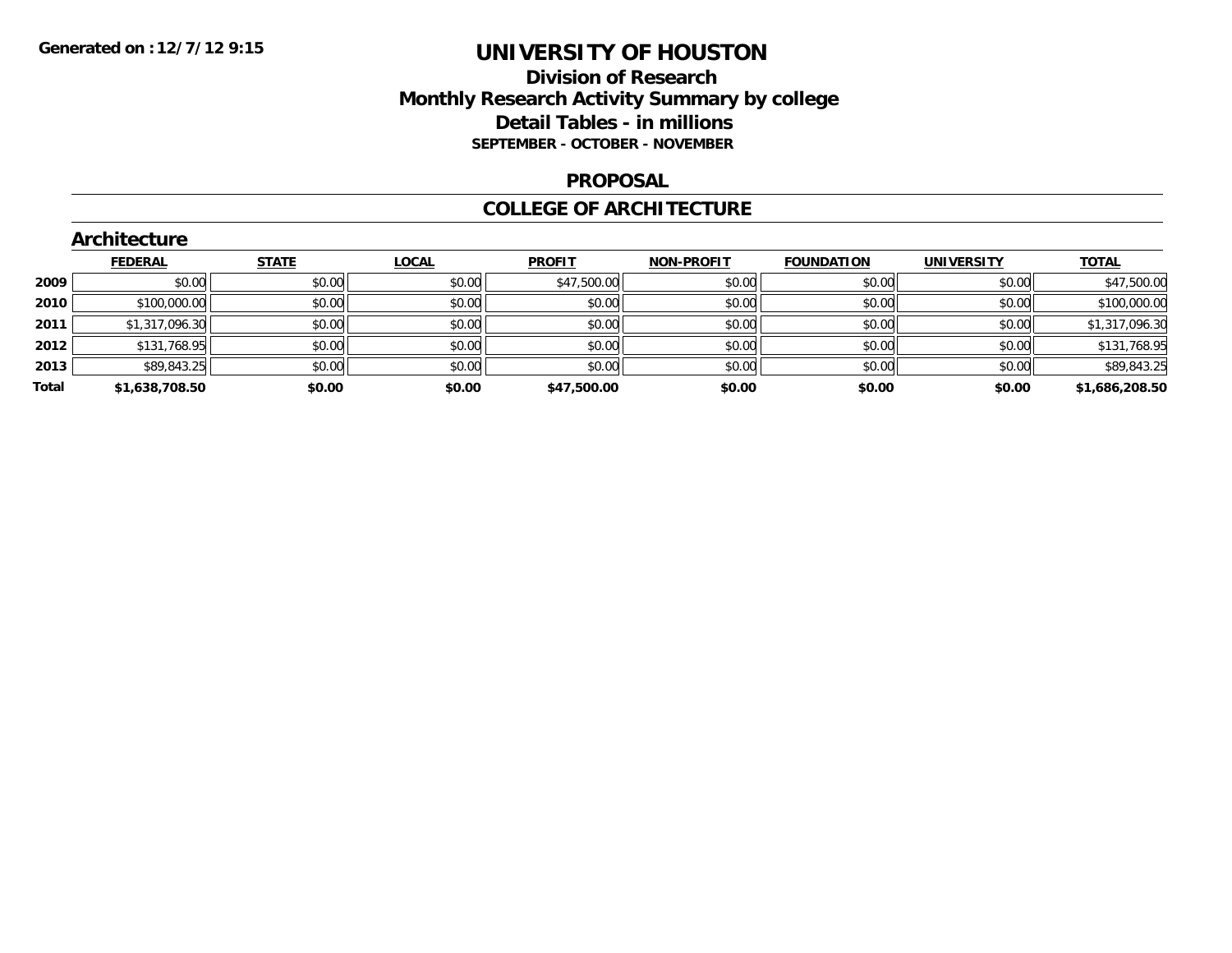## **Division of Research Monthly Research Activity Summary by college Detail Tables - in millions SEPTEMBER - OCTOBER - NOVEMBER**

#### **PROPOSAL**

#### **COLLEGE OF EDUCATION**

|       |                                   | <b>Consistency Mgmt and Coop Disc</b>                |              |               |                   |                   |                   |                 |
|-------|-----------------------------------|------------------------------------------------------|--------------|---------------|-------------------|-------------------|-------------------|-----------------|
|       | <b>FEDERAL</b>                    | <b>STATE</b>                                         | <b>LOCAL</b> | <b>PROFIT</b> | <b>NON-PROFIT</b> | <b>FOUNDATION</b> | <b>UNIVERSITY</b> | <b>TOTAL</b>    |
| 2010  | \$0.00                            | \$0.00                                               | \$0.00       | \$0.00        | \$0.00            | \$0.00            | \$0.00            | \$0.00          |
| 2011  | \$0.00                            | \$0.00                                               | \$0.00       | \$0.00        | \$0.00            | \$0.00            | \$0.00            | \$0.00          |
|       | <b>Curriculum and Instruction</b> |                                                      |              |               |                   |                   |                   |                 |
|       | <b>FEDERAL</b>                    | <b>STATE</b>                                         | <b>LOCAL</b> | <b>PROFIT</b> | <b>NON-PROFIT</b> | <b>FOUNDATION</b> | <b>UNIVERSITY</b> | <b>TOTAL</b>    |
| 2009  | \$884,166.00                      | \$50,000.00                                          | \$0.00       | \$0.00        | \$164,342.00      | \$15,465.00       | \$0.00            | \$1,113,973.00  |
| 2010  | \$5,358,114.00                    | \$322,538.00                                         | \$37,786.00  | \$0.00        | \$115,778.00      | \$0.00            | \$0.00            | \$5,834,216.00  |
| 2011  | \$796,244.00                      | \$762,738.00                                         | \$295,410.00 | \$0.00        | \$181,154.00      | \$0.00            | \$0.00            | \$2,035,546.00  |
| 2012  | \$2,868,920.80                    | \$499,993.00                                         | \$0.00       | \$0.00        | \$0.00            | \$0.00            | \$629,939.00      | \$3,998,852.80  |
| 2013  | \$2,688,094.64                    | \$0.00                                               | \$0.00       | \$0.00        | \$0.00            | \$0.00            | \$11,997.50       | \$2,700,092.14  |
|       |                                   | <b>Educational Leadership &amp; Cultural Studies</b> |              |               |                   |                   |                   |                 |
|       | <b>FEDERAL</b>                    | <b>STATE</b>                                         | <b>LOCAL</b> | <b>PROFIT</b> | <b>NON-PROFIT</b> | <b>FOUNDATION</b> | <b>UNIVERSITY</b> | <b>TOTAL</b>    |
| 2010  | \$0.00                            | \$0.00                                               | \$0.00       | \$0.00        | \$0.00            | \$169,377.00      | \$0.00            | \$169,377.00    |
|       | <b>Educational Psychology</b>     |                                                      |              |               |                   |                   |                   |                 |
|       | <b>FEDERAL</b>                    | <b>STATE</b>                                         | <b>LOCAL</b> | <b>PROFIT</b> | <b>NON-PROFIT</b> | <b>FOUNDATION</b> | <b>UNIVERSITY</b> | <b>TOTAL</b>    |
| 2009  | \$147,250.00                      | \$49,999.00                                          | \$0.00       | \$0.00        | \$0.00            | \$0.00            | \$389,000.00      | \$586,249.00    |
| 2010  | \$419,740.05                      | \$1,147,238.90                                       | \$0.00       | \$43,282.00   | \$0.00            | \$0.00            | \$201,757.00      | \$1,812,017.95  |
| 2011  | \$4,226,415.00                    | \$49,995.00                                          | \$0.00       | \$0.00        | \$0.00            | \$0.65            | \$0.00            | \$4,276,410.65  |
| 2012  | \$4,369,501.76                    | \$1,544,564.00                                       | \$0.00       | \$0.00        | \$0.00            | \$87,667.00       | \$1,505,884.70    | \$7,507,617.46  |
| 2013  | \$2,616,263.90                    | \$0.00                                               | \$0.00       | \$0.00        | \$0.00            | \$300,318.00      | \$366,960.50      | \$3,283,542.40  |
| Total | \$24,374,710.15                   | \$4,427,065.90                                       | \$333,196.00 | \$43,282.00   | \$461,274.00      | \$572,827.65      | \$3,105,538.70    | \$33,317,894.40 |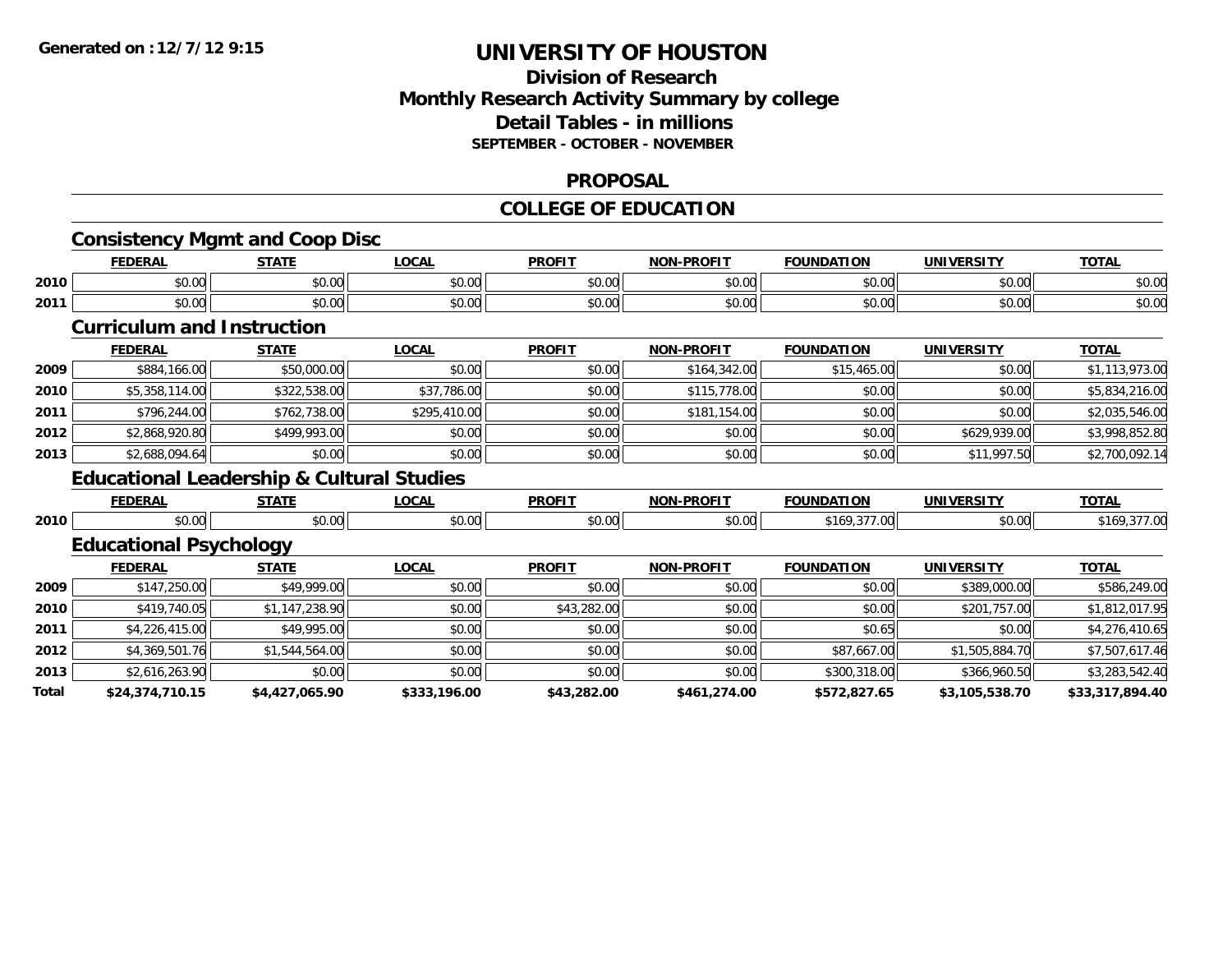## **Division of ResearchMonthly Research Activity Summary by college Detail Tables - in millions SEPTEMBER - OCTOBER - NOVEMBER**

#### **PROPOSAL**

|      | Art                                 |              |              |               |                   |                   |                   |              |
|------|-------------------------------------|--------------|--------------|---------------|-------------------|-------------------|-------------------|--------------|
|      | <b>FEDERAL</b>                      | <b>STATE</b> | <b>LOCAL</b> | <b>PROFIT</b> | <b>NON-PROFIT</b> | <b>FOUNDATION</b> | <b>UNIVERSITY</b> | <b>TOTAL</b> |
| 2012 | \$199,887.00                        | \$0.00       | \$0.00       | \$0.00        | \$0.00            | \$0.00            | \$0.00            | \$199,887.00 |
|      | <b>Arte Publico Press</b>           |              |              |               |                   |                   |                   |              |
|      | <b>FEDERAL</b>                      | <b>STATE</b> | <b>LOCAL</b> | <b>PROFIT</b> | NON-PROFIT        | <b>FOUNDATION</b> | <b>UNIVERSITY</b> | <b>TOTAL</b> |
| 2012 | \$198,497.00                        | \$0.00       | \$0.00       | \$0.00        | \$0.00            | \$0.00            | \$0.00            | \$198,497.00 |
| 2013 | \$0.00                              | \$0.00       | \$0.00       | \$0.00        | \$10,000.00       | \$150,000.00      | \$0.00            | \$160,000.00 |
|      | <b>Blaffer Gallery</b>              |              |              |               |                   |                   |                   |              |
|      | <b>FEDERAL</b>                      | <b>STATE</b> | <b>LOCAL</b> | <b>PROFIT</b> | <b>NON-PROFIT</b> | <b>FOUNDATION</b> | <b>UNIVERSITY</b> | <b>TOTAL</b> |
| 2010 | \$10,000.00                         | \$0.00       | \$0.00       | \$0.00        | \$0.00            | \$0.00            | \$0.00            | \$10,000.00  |
| 2013 | \$0.00                              | \$0.00       | \$0.00       | \$0.00        | \$1,500.00        | \$0.00            | \$0.00            | \$1,500.00   |
|      | <b>Communication Disorders</b>      |              |              |               |                   |                   |                   |              |
|      | <b>FEDERAL</b>                      | <b>STATE</b> | <b>LOCAL</b> | <b>PROFIT</b> | <b>NON-PROFIT</b> | <b>FOUNDATION</b> | <b>UNIVERSITY</b> | <b>TOTAL</b> |
| 2009 | \$0.00                              | \$254,377.00 | \$1,500.00   | \$0.00        | \$0.00            | \$40,278.00       | \$131,248.00      | \$427,403.00 |
| 2010 | \$797,623.00                        | \$0.00       | \$0.00       | \$0.00        | \$0.00            | \$0.00            | \$0.00            | \$797,623.00 |
| 2012 | \$447,207.00                        | \$11,723.40  | \$0.00       | \$0.00        | \$0.00            | \$0.00            | \$0.00            | \$458,930.40 |
| 2013 | \$535,125.00                        | \$5,940.00   | \$0.00       | \$0.00        | \$0.00            | \$0.00            | \$178,718.00      | \$719,783.00 |
|      | <b>Comparative Cultural Studies</b> |              |              |               |                   |                   |                   |              |
|      | <b>FEDERAL</b>                      | <b>STATE</b> | <b>LOCAL</b> | <b>PROFIT</b> | <b>NON-PROFIT</b> | <b>FOUNDATION</b> | <b>UNIVERSITY</b> | <b>TOTAL</b> |
| 2009 | \$0.00                              | \$0.00       | \$0.00       | \$0.00        | \$40,000.00       | \$24,590.00       | \$0.00            | \$64,590.00  |
|      | <b>Economics</b>                    |              |              |               |                   |                   |                   |              |
|      | <b>FEDERAL</b>                      | <b>STATE</b> | <b>LOCAL</b> | <b>PROFIT</b> | <b>NON-PROFIT</b> | <b>FOUNDATION</b> | <b>UNIVERSITY</b> | <b>TOTAL</b> |
| 2009 | \$24,750.00                         | \$0.00       | \$0.00       | \$0.00        | \$0.00            | \$0.00            | \$0.00            | \$24,750.00  |
| 2010 | \$0.00                              | \$0.00       | \$0.00       | \$0.00        | \$0.00            | \$0.00            | \$227,082.00      | \$227,082.00 |
| 2011 | \$0.00                              | \$0.00       | \$0.00       | \$0.00        | \$0.00            | \$35,000.00       | \$0.00            | \$35,000.00  |
| 2012 | \$0.00                              | \$0.00       | \$0.00       | \$0.00        | \$198,396.00      | \$120,000.00      | \$0.00            | \$318,396.00 |
| 2013 | \$133,160.00                        | \$0.00       | \$0.00       | \$0.00        | \$0.00            | \$34,967.00       | \$0.00            | \$168,127.00 |
|      | <b>English</b>                      |              |              |               |                   |                   |                   |              |
|      | <b>FEDERAL</b>                      | <b>STATE</b> | <b>LOCAL</b> | <b>PROFIT</b> | <b>NON-PROFIT</b> | <b>FOUNDATION</b> | <b>UNIVERSITY</b> | <b>TOTAL</b> |
| 2010 | \$190,000.00                        | \$0.00       | \$0.00       | \$0.00        | \$1,000.00        | \$0.00            | \$0.00            | \$191,000.00 |
| 2011 | \$0.00                              | \$0.00       | \$0.00       | \$0.00        | \$1,500.00        | \$0.00            | \$0.00            | \$1,500.00   |
| 2012 | $\overline{$932,888.40}$            | \$0.00       | \$0.00       | \$0.00        | \$0.00            | \$0.00            | \$0.00            | \$932,888.40 |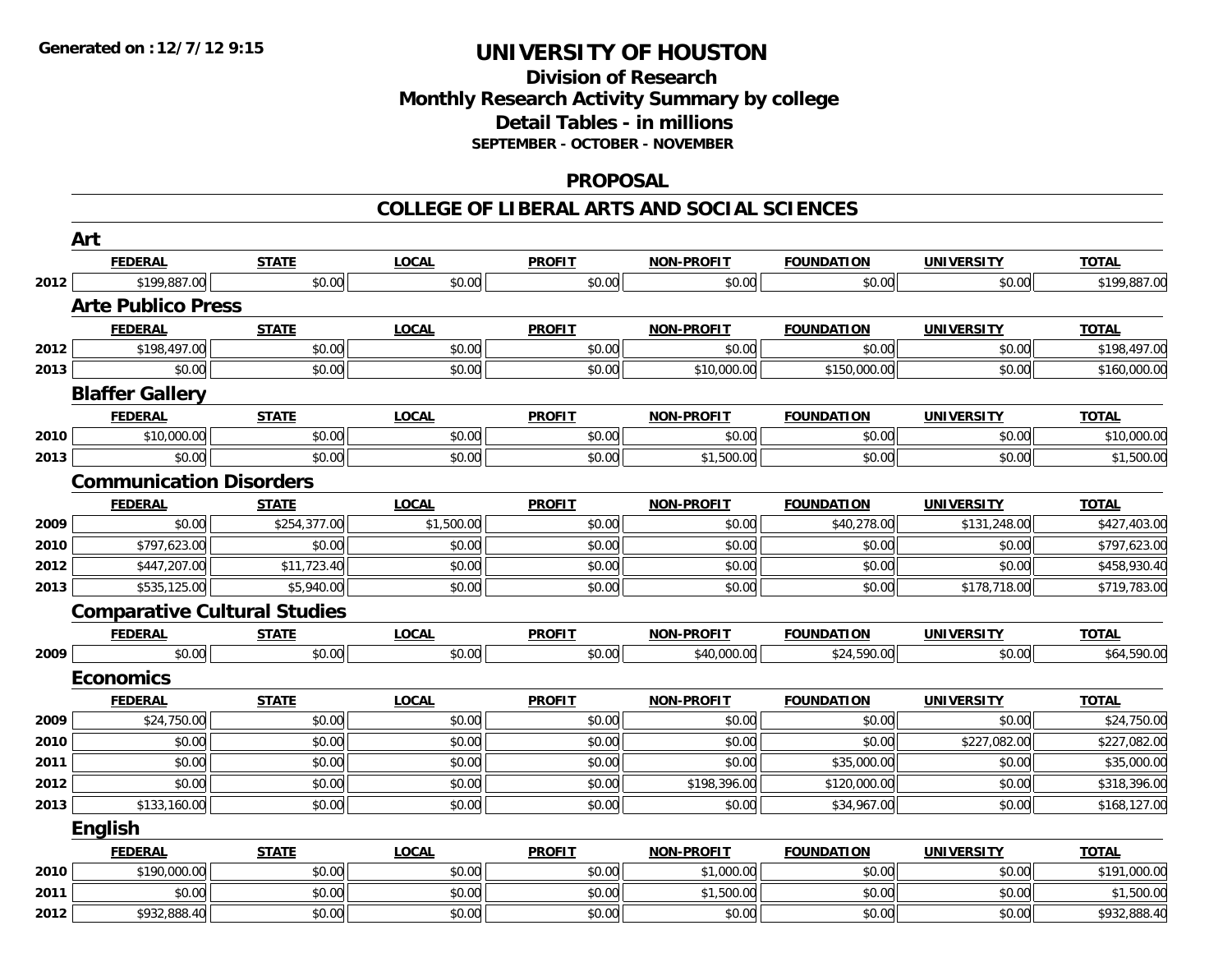# **Division of ResearchMonthly Research Activity Summary by college Detail Tables - in millions SEPTEMBER - OCTOBER - NOVEMBER**

#### **PROPOSAL**

#### **COLLEGE OF LIBERAL ARTS AND SOCIAL SCIENCES**

# **Health and Human Performance**

|      | <b>FEDERAL</b>           | <b>STATE</b>                          | <b>LOCAL</b> | <b>PROFIT</b> | <b>NON-PROFIT</b> | <b>FOUNDATION</b> | <b>UNIVERSITY</b> | <b>TOTAL</b>   |
|------|--------------------------|---------------------------------------|--------------|---------------|-------------------|-------------------|-------------------|----------------|
| 2009 | \$0.00                   | \$50,500.00                           | \$0.00       | \$398,180.00  | \$892,325.00      | \$0.00            | \$32,586.00       | \$1,373,591.00 |
| 2010 | \$4,154,764.00           | \$1,338,353.75                        | \$0.00       | \$774,222.00  | \$80,000.00       | \$0.00            | \$0.00            | \$6,347,339.75 |
| 2011 | \$4,057,616.00           | \$0.00                                | \$0.00       | \$71,901.00   | \$0.00            | \$150,500.30      | \$0.00            | \$4,280,017.30 |
| 2012 | \$4,500,587.25           | \$302,818.00                          | \$0.00       | \$579,677.00  | \$141,879.20      | \$0.00            | \$0.00            | \$5,524,961.45 |
| 2013 | \$4,494,232.52           | \$0.00                                | \$0.00       | \$0.00        | \$0.00            | \$0.00            | \$0.00            | \$4,494,232.52 |
|      | <b>Hispanic Studies</b>  |                                       |              |               |                   |                   |                   |                |
|      | <b>FEDERAL</b>           | <b>STATE</b>                          | <b>LOCAL</b> | <b>PROFIT</b> | <b>NON-PROFIT</b> | <b>FOUNDATION</b> | <b>UNIVERSITY</b> | <b>TOTAL</b>   |
| 2013 | \$0.00                   | \$0.00                                | \$0.00       | \$0.00        | \$0.00            | \$0.00            | \$11,992.50       | \$11,992.50    |
|      | <b>History</b>           |                                       |              |               |                   |                   |                   |                |
|      | <b>FEDERAL</b>           | <b>STATE</b>                          | <b>LOCAL</b> | <b>PROFIT</b> | <b>NON-PROFIT</b> | <b>FOUNDATION</b> | <b>UNIVERSITY</b> | <b>TOTAL</b>   |
| 2010 | \$100,000.00             | \$0.00                                | \$0.00       | \$0.00        | \$0.00            | \$0.00            | \$0.00            | \$100,000.00   |
| 2011 | \$0.00                   | \$0.00                                | \$0.00       | \$0.00        | \$14,000.00       | \$0.00            | \$0.00            | \$14,000.00    |
| 2012 | \$24,193.00              | \$0.00                                | \$0.00       | \$0.00        | \$0.00            | \$0.00            | \$0.00            | \$24,193.00    |
|      |                          | <b>Hobby Center for Public Policy</b> |              |               |                   |                   |                   |                |
|      | <b>FEDERAL</b>           | <b>STATE</b>                          | <b>LOCAL</b> | <b>PROFIT</b> | <b>NON-PROFIT</b> | <b>FOUNDATION</b> | <b>UNIVERSITY</b> | <b>TOTAL</b>   |
| 2009 | \$24,750.00              | \$0.00                                | \$0.00       | \$0.00        | \$0.00            | \$0.00            | \$0.00            | \$24,750.00    |
|      |                          | <b>Modern/Classical Languages</b>     |              |               |                   |                   |                   |                |
|      | <b>FEDERAL</b>           | <b>STATE</b>                          | <b>LOCAL</b> | <b>PROFIT</b> | <b>NON-PROFIT</b> | <b>FOUNDATION</b> | <b>UNIVERSITY</b> | <b>TOTAL</b>   |
| 2009 | \$0.00                   | \$0.00                                | \$0.00       | \$0.00        | \$4,899.50        | \$0.00            | \$0.00            | \$4,899.50     |
| 2010 | \$0.00                   | \$0.00                                | \$0.00       | \$0.00        | \$7,000.00        | \$0.00            | \$0.00            | \$7,000.00     |
| 2011 | \$0.00                   | \$0.00                                | \$0.00       | \$0.00        | \$0.00            | \$0.00            | \$0.00            | \$0.00         |
| 2012 | \$120,862.00             | \$0.00                                | \$0.00       | \$0.00        | \$0.00            | \$0.00            | \$0.00            | \$120,862.00   |
| 2013 | \$0.00                   | \$0.00                                | \$0.00       | \$0.00        | \$0.00            | \$0.00            | \$99,251.00       | \$99,251.00    |
|      | <b>Philosophy</b>        |                                       |              |               |                   |                   |                   |                |
|      | <b>FEDERAL</b>           | <b>STATE</b>                          | <b>LOCAL</b> | <b>PROFIT</b> | <b>NON-PROFIT</b> | <b>FOUNDATION</b> | <b>UNIVERSITY</b> | <b>TOTAL</b>   |
| 2012 | \$23,229.00              | \$0.00                                | \$0.00       | \$0.00        | \$0.00            | \$0.00            | \$0.00            | \$23,229.00    |
| 2013 | \$24,897.00              | \$0.00                                | \$0.00       | \$0.00        | \$0.00            | \$0.00            | \$0.00            | \$24,897.00    |
|      | <b>Political Science</b> |                                       |              |               |                   |                   |                   |                |
|      | <b>FEDERAL</b>           | <b>STATE</b>                          | <b>LOCAL</b> | <b>PROFIT</b> | <b>NON-PROFIT</b> | <b>FOUNDATION</b> | <b>UNIVERSITY</b> | <b>TOTAL</b>   |
| 2010 | \$0.00                   | \$0.00                                | \$0.00       | \$0.00        | \$0.00            | \$0.00            | \$0.00            | \$0.00         |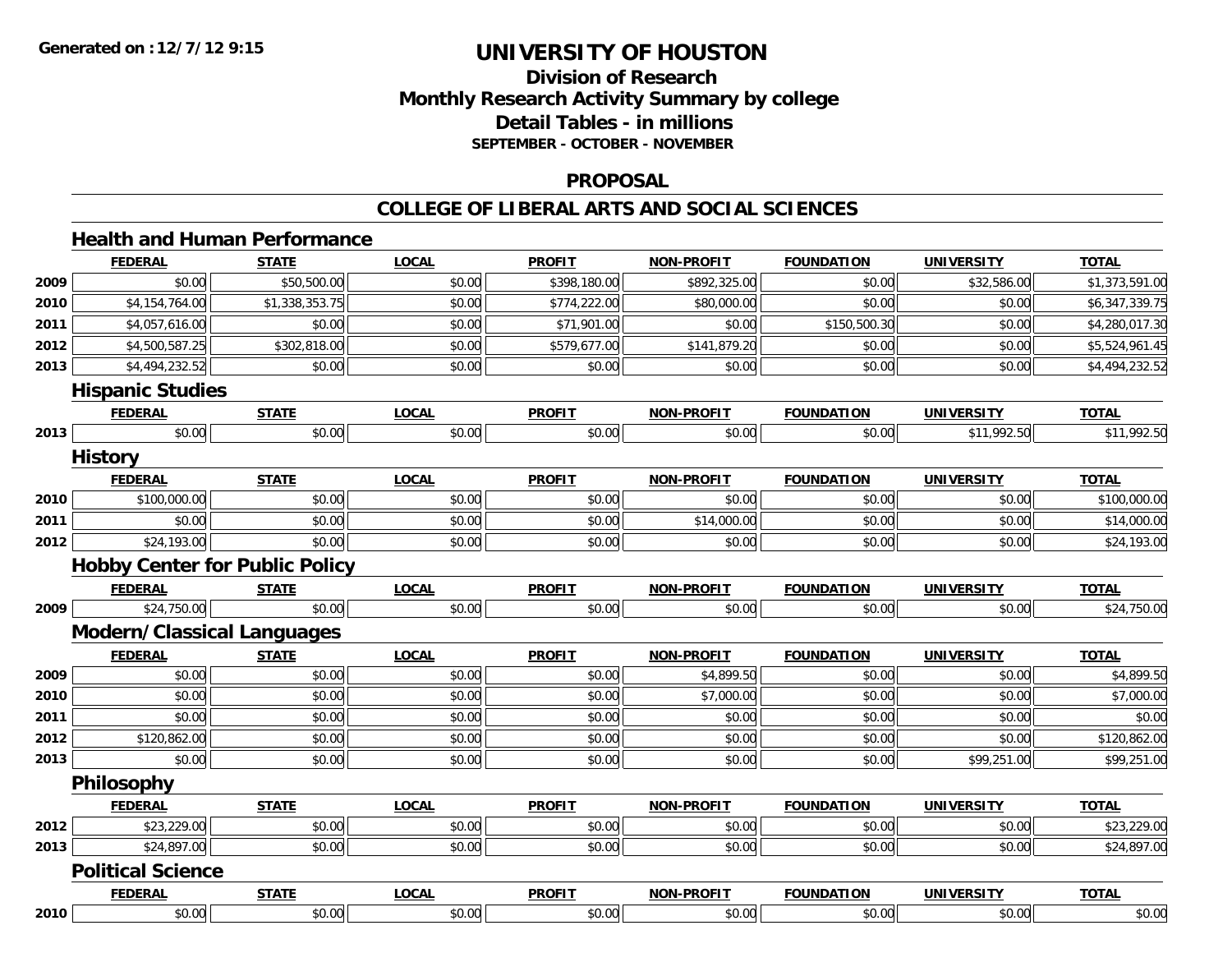## **Division of Research Monthly Research Activity Summary by college Detail Tables - in millions SEPTEMBER - OCTOBER - NOVEMBER**

#### **PROPOSAL**

|       | <b>Political Science</b>       |                |              |                |                   |                   |                   |                 |
|-------|--------------------------------|----------------|--------------|----------------|-------------------|-------------------|-------------------|-----------------|
|       | <b>FEDERAL</b>                 | <b>STATE</b>   | <b>LOCAL</b> | <b>PROFIT</b>  | <b>NON-PROFIT</b> | <b>FOUNDATION</b> | <b>UNIVERSITY</b> | <b>TOTAL</b>    |
| 2012  | \$23,374.00                    | \$0.00         | \$0.00       | \$0.00         | \$0.00            | \$0.00            | \$0.00            | \$23,374.00     |
|       | <b>Psychology</b>              |                |              |                |                   |                   |                   |                 |
|       | <b>FEDERAL</b>                 | <b>STATE</b>   | <b>LOCAL</b> | <b>PROFIT</b>  | <b>NON-PROFIT</b> | <b>FOUNDATION</b> | <b>UNIVERSITY</b> | <b>TOTAL</b>    |
| 2009  | \$1,441,463.00                 | \$655,402.60   | \$0.00       | \$213,595.00   | \$263,516.00      | \$0.00            | \$619,863.00      | \$3,193,839.60  |
| 2010  | \$7,887,869.00                 | \$4,933,217.40 | \$0.00       | \$22,000.00    | \$23,000.00       | \$0.00            | \$1,528,471.00    | \$14,394,557.40 |
| 2011  | \$2,132,050.00                 | \$1,811,351.00 | \$0.00       | \$275,000.00   | \$0.00            | \$174,672.00      | \$11,915.00       | \$4,404,988.00  |
| 2012  | \$1,185,330.80                 | \$13,431.15    | \$0.00       | \$344,793.00   | \$0.00            | \$0.00            | \$243,428.00      | \$1,786,982.95  |
| 2013  | \$4,500,171.51                 | \$17,281.00    | \$0.00       | \$30,240.00    | \$128,520.00      | \$0.00            | \$977,976.50      | \$5,654,189.01  |
|       | <b>School of Communication</b> |                |              |                |                   |                   |                   |                 |
|       | <b>FEDERAL</b>                 | <b>STATE</b>   | <b>LOCAL</b> | <b>PROFIT</b>  | <b>NON-PROFIT</b> | <b>FOUNDATION</b> | <b>UNIVERSITY</b> | <b>TOTAL</b>    |
| 2011  | \$294,900.00                   | \$0.00         | \$0.00       | \$0.00         | \$0.00            | \$0.00            | \$0.00            | \$294,900.00    |
| 2013  | \$0.00                         | \$0.00         | \$0.00       | \$1,800.00     | \$8,000.00        | \$0.00            | \$76,763.00       | \$86,563.00     |
|       | <b>School of Music</b>         |                |              |                |                   |                   |                   |                 |
|       | <b>FEDERAL</b>                 | <b>STATE</b>   | <b>LOCAL</b> | <b>PROFIT</b>  | <b>NON-PROFIT</b> | <b>FOUNDATION</b> | <b>UNIVERSITY</b> | <b>TOTAL</b>    |
| 2011  | \$0.00                         | \$1,500.00     | \$0.00       | \$0.00         | \$0.00            | \$0.00            | \$0.00            | \$1,500.00      |
|       | Sociology                      |                |              |                |                   |                   |                   |                 |
|       | <b>FEDERAL</b>                 | <b>STATE</b>   | <b>LOCAL</b> | <b>PROFIT</b>  | <b>NON-PROFIT</b> | <b>FOUNDATION</b> | <b>UNIVERSITY</b> | <b>TOTAL</b>    |
| 2009  | \$116,613.00                   | \$0.00         | \$60,000.00  | \$0.00         | \$0.00            | \$0.00            | \$0.00            | \$176,613.00    |
| 2011  | \$133,115.20                   | \$0.00         | \$0.00       | \$0.00         | \$0.00            | \$0.00            | \$0.00            | \$133,115.20    |
| 2012  | \$0.00                         | \$0.00         | \$0.00       | \$0.00         | \$0.00            | \$0.00            | \$508,467.30      | \$508,467.30    |
| 2013  | \$160,063.00                   | \$0.00         | \$0.00       | \$0.00         | \$0.00            | \$0.00            | \$0.00            | \$160,063.00    |
|       | <b>Theatre</b>                 |                |              |                |                   |                   |                   |                 |
|       | <b>FEDERAL</b>                 | <b>STATE</b>   | <b>LOCAL</b> | <b>PROFIT</b>  | <b>NON-PROFIT</b> | <b>FOUNDATION</b> | <b>UNIVERSITY</b> | <b>TOTAL</b>    |
| 2010  | \$50,000.00                    | \$0.00         | \$0.00       | \$0.00         | \$0.00            | \$0.00            | \$0.00            | \$50,000.00     |
| 2013  | \$0.00                         | \$0.00         | \$0.00       | \$100,027.00   | \$0.00            | \$0.00            | \$0.00            | \$100,027.00    |
| Total | \$38,919,217.68                | \$9,395,895.30 | \$61,500.00  | \$2,811,435.00 | \$1,815,535.70    | \$730,007.30      | \$4,647,761.30    | \$58,381,352.28 |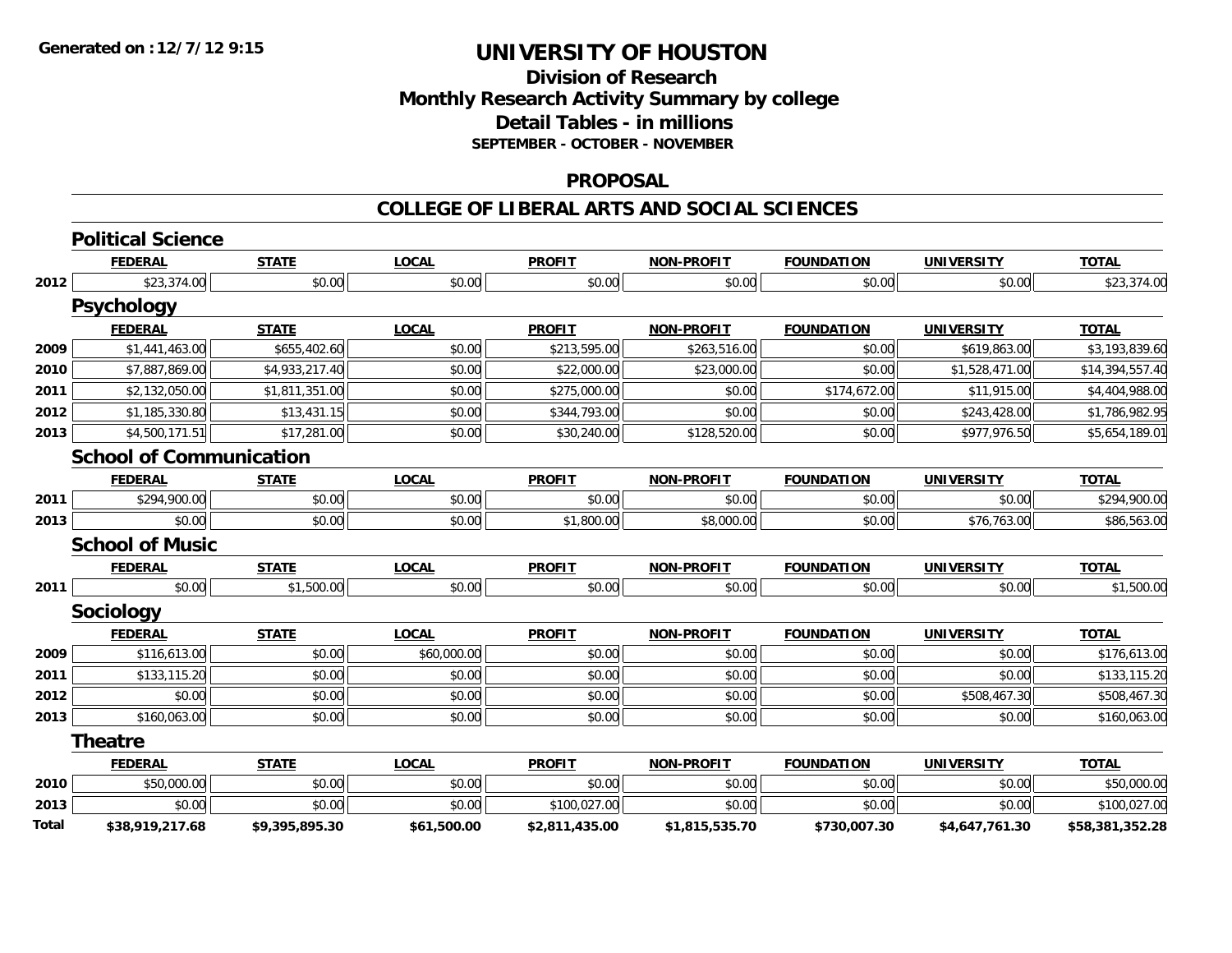**2013**

# **UNIVERSITY OF HOUSTON**

# **Division of ResearchMonthly Research Activity Summary by college Detail Tables - in millions SEPTEMBER - OCTOBER - NOVEMBER**

### **PROPOSAL**

### **COLLEGE OF NATURAL SCIENCES AND MATHEMATICS**

|      | <b>Allied Geophysical Laboratories</b>                 |                |              |                |                   |                   |                   |                 |
|------|--------------------------------------------------------|----------------|--------------|----------------|-------------------|-------------------|-------------------|-----------------|
|      | <b>FEDERAL</b>                                         | <b>STATE</b>   | <b>LOCAL</b> | <b>PROFIT</b>  | <b>NON-PROFIT</b> | <b>FOUNDATION</b> | <b>UNIVERSITY</b> | <b>TOTAL</b>    |
| 2011 | \$0.00                                                 | \$0.00         | \$0.00       | \$70,000.00    | \$0.00            | \$0.00            | \$0.00            | \$70,000.00     |
|      | <b>Biology/Biochemistry</b>                            |                |              |                |                   |                   |                   |                 |
|      | <b>FEDERAL</b>                                         | <b>STATE</b>   | <b>LOCAL</b> | <b>PROFIT</b>  | <b>NON-PROFIT</b> | <b>FOUNDATION</b> | <b>UNIVERSITY</b> | <b>TOTAL</b>    |
| 2009 | \$9,180,128.00                                         | \$0.00         | \$0.00       | \$0.00         | \$0.00            | \$120,000.00      | \$193,096.00      | \$9,493,224.00  |
| 2010 | \$9,162,446.00                                         | \$8,631,870.50 | \$0.00       | \$1,033,331.00 | \$1,026,972.00    | \$120,000.00      | \$1,817,268.00    | \$21,791,887.50 |
| 2011 | \$17,510,039.20                                        | \$0.00         | \$0.00       | \$336,596.57   | \$651,996.00      | \$100,000.00      | \$164,228.00      | \$18,762,859.77 |
| 2012 | \$11,358,699.12                                        | \$999,930.00   | \$0.00       | \$0.00         | \$119,998.80      | \$74,822.00       | \$362,446.58      | \$12,915,896.50 |
| 2013 | \$7,973,587.85                                         | \$0.00         | \$0.00       | \$17,325.00    | \$0.00            | \$39,994.60       | \$0.00            | \$8,030,907.45  |
|      | <b>Center for Nuclear Receptors and Cell Signaling</b> |                |              |                |                   |                   |                   |                 |
|      | <b>FEDERAL</b>                                         | <b>STATE</b>   | <b>LOCAL</b> | <b>PROFIT</b>  | <b>NON-PROFIT</b> | <b>FOUNDATION</b> | <b>UNIVERSITY</b> | <b>TOTAL</b>    |
| 2009 | \$0.00                                                 | \$0.00         | \$0.00       | \$0.00         | \$0.00            | \$0.00            | \$0.00            | \$0.00          |
| 2010 | \$3,530,126.00                                         | \$8,778,690.50 | \$0.00       | \$0.00         | \$90,000.00       | \$330,914.00      | \$0.00            | \$12,729,730.50 |
| 2011 | \$427,658.00                                           | \$5,287,992.00 | \$0.00       | \$0.00         | \$50,126.00       | \$0.00            | \$312,401.00      | \$6,078,177.00  |
| 2012 | \$2,367,740.00                                         | \$0.00         | \$0.00       | \$0.00         | \$403,096.00      | \$300,000.00      | \$0.00            | \$3,070,836.00  |
| 2013 | \$7,718,980.00                                         | \$0.00         | \$0.00       | \$0.00         | \$30,000.00       | \$0.00            | \$0.00            | \$7,748,980.00  |
|      | Chemistry                                              |                |              |                |                   |                   |                   |                 |
|      | <b>FEDERAL</b>                                         | <b>STATE</b>   | <b>LOCAL</b> | <b>PROFIT</b>  | <b>NON-PROFIT</b> | <b>FOUNDATION</b> | <b>UNIVERSITY</b> | <b>TOTAL</b>    |
| 2009 | \$3,743,870.32                                         | \$0.00         | \$0.00       | \$12,009.00    | \$200,000.00      | \$50,000.00       | \$1,411,369.00    | \$5,417,248.32  |
| 2010 | \$12,269,248.60                                        | \$4,669,617.00 | \$0.00       | \$211,699.50   | \$2,930,116.26    | \$322,156.99      | \$664,392.00      | \$21,067,230.35 |
| 2011 | \$9,821,521.95                                         | \$162,600.00   | \$0.00       | \$50,000.00    | \$100,000.00      | \$0.00            | \$0.00            | \$10,134,121.95 |
| 2012 | \$7,586,688.78                                         | \$2,754,220.00 | \$0.00       | \$0.00         | \$118,840.00      | \$0.00            | \$170,000.00      | \$10,629,748.78 |
| 2013 | \$8,055,092.44                                         | \$1,678,546.00 | \$0.00       | \$0.00         | \$0.00            | \$0.00            | \$0.00            | \$9,733,638.44  |
|      | <b>Computer Science</b>                                |                |              |                |                   |                   |                   |                 |
|      | <b>FEDERAL</b>                                         | <b>STATE</b>   | <b>LOCAL</b> | <b>PROFIT</b>  | <b>NON-PROFIT</b> | <b>FOUNDATION</b> | <b>UNIVERSITY</b> | <b>TOTAL</b>    |
| 2009 | \$3,760,986.75                                         | \$0.00         | \$0.00       | \$100,818.00   | \$839,637.50      | \$0.00            | \$0.00            | \$4,701,442.25  |
| 2010 | \$2,034,566.20                                         | \$2,693,250.00 | \$0.00       | \$1,922,808.00 | \$96,490.00       | \$0.00            | \$0.00            | \$6,747,114.20  |
| 2011 | \$5,310,458.44                                         | \$433,402.00   | \$0.00       | \$777,408.00   | \$100,054.00      | \$125,635.00      | \$0.00            | \$6,746,957.44  |
| 2012 | \$4,565,233.37                                         | \$0.00         | \$0.00       | \$0.00         | \$0.00            | \$10,000.00       | \$1,039,253.70    | \$5,614,487.07  |

3 \$6,278,481.59 \$0.00 \$0.00 \$0.00 \$0.00 \$0.00 \$1236,100.83 \$236,000.00 \$320,000.00 \$0.00 \$592,552.00 \$7,427,134.42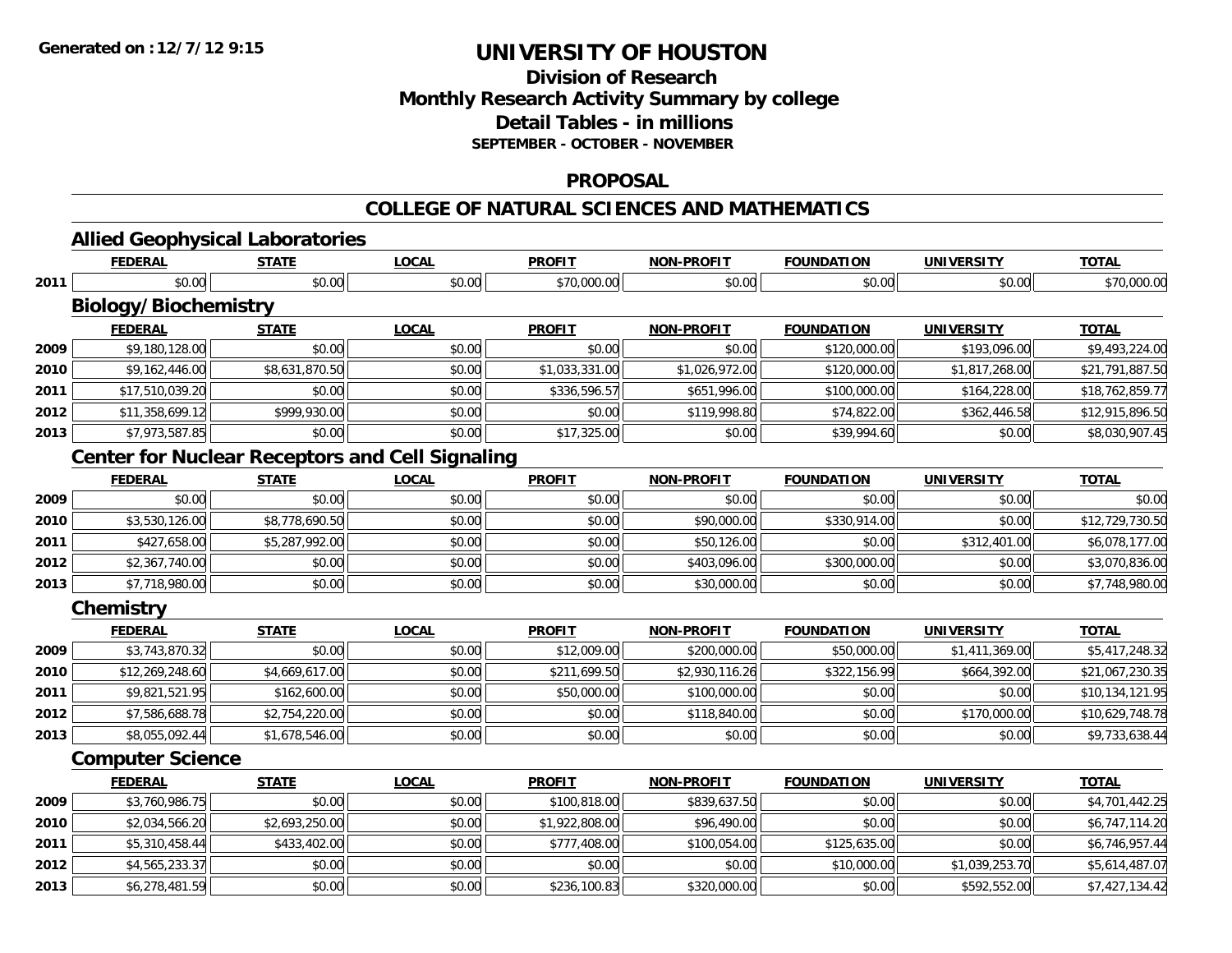# **Division of ResearchMonthly Research Activity Summary by college Detail Tables - in millions SEPTEMBER - OCTOBER - NOVEMBER**

## **PROPOSAL**

# **COLLEGE OF NATURAL SCIENCES AND MATHEMATICS**

## **Dean, Natural Sciences and Mathematics**

|       | <b>FEDERAL</b>                          | <b>STATE</b>                                         | <b>LOCAL</b> | <b>PROFIT</b>  | <b>NON-PROFIT</b> | <b>FOUNDATION</b> | <b>UNIVERSITY</b> | <b>TOTAL</b>     |
|-------|-----------------------------------------|------------------------------------------------------|--------------|----------------|-------------------|-------------------|-------------------|------------------|
| 2009  | \$3,500,000.00                          | \$0.00                                               | \$0.00       | \$0.00         | \$0.00            | \$0.00            | \$0.00            | \$3,500,000.00   |
| 2010  | \$4,999.95                              | \$0.00                                               | \$0.00       | \$0.00         | \$0.00            | \$0.00            | \$0.00            | \$4,999.95       |
| 2011  | \$1,795,698.00                          | \$0.00                                               | \$0.00       | \$0.00         | \$0.00            | \$0.00            | \$0.00            | \$1,795,698.00   |
| 2012  | \$2,048,718.76                          | \$0.00                                               | \$0.00       | \$0.00         | \$0.00            | \$0.00            | \$0.00            | \$2,048,718.76   |
|       | <b>Earth &amp; Atmospheric Sciences</b> |                                                      |              |                |                   |                   |                   |                  |
|       | <b>FEDERAL</b>                          | <b>STATE</b>                                         | <b>LOCAL</b> | <b>PROFIT</b>  | <b>NON-PROFIT</b> | <b>FOUNDATION</b> | <b>UNIVERSITY</b> | <b>TOTAL</b>     |
| 2009  | \$893,368.00                            | \$0.00                                               | \$0.00       | \$852,770.88   | \$0.00            | \$0.00            | \$0.00            | \$1,746,138.88   |
| 2010  | \$743,572.00                            | \$525,000.00                                         | \$0.00       | \$20,000.00    | \$254,734.00      | \$0.00            | \$675,122.00      | \$2,218,428.00   |
| 2011  | \$308,978.00                            | \$77,571.00                                          | \$0.00       | \$40,000.00    | \$2,391,478.00    | \$0.00            | \$512,760.00      | \$3,330,787.00   |
| 2012  | \$894,455.00                            | \$0.00                                               | \$0.00       | \$380,474.00   | \$0.00            | \$0.00            | \$0.00            | \$1,274,929.00   |
| 2013  | \$1,889,924.00                          | \$0.00                                               | \$0.00       | \$0.00         | \$0.00            | \$0.00            | \$228,758.00      | \$2,118,682.00   |
|       |                                         | <b>Institute for Climate and Atmospheric Science</b> |              |                |                   |                   |                   |                  |
|       | <b>FEDERAL</b>                          | <b>STATE</b>                                         | <b>LOCAL</b> | <b>PROFIT</b>  | <b>NON-PROFIT</b> | <b>FOUNDATION</b> | <b>UNIVERSITY</b> | <b>TOTAL</b>     |
| 2009  | \$0.00                                  | \$0.00                                               | \$0.00       | \$0.00         | \$0.00            | \$0.00            | \$0.00            | \$0.00           |
| 2011  | \$0.00                                  | \$0.00                                               | \$0.00       | \$0.00         | \$0.00            | \$0.00            | \$0.00            | \$0.00           |
|       | <b>Mathematics</b>                      |                                                      |              |                |                   |                   |                   |                  |
|       | <b>FEDERAL</b>                          | <b>STATE</b>                                         | <b>LOCAL</b> | <b>PROFIT</b>  | <b>NON-PROFIT</b> | <b>FOUNDATION</b> | <b>UNIVERSITY</b> | <b>TOTAL</b>     |
| 2009  | \$1,404,486.00                          | \$0.00                                               | \$0.00       | \$0.00         | \$0.00            | \$0.00            | \$0.00            | \$1,404,486.00   |
| 2010  | \$5,312,901.80                          | \$1,081,437.00                                       | \$0.00       | \$211,699.50   | \$0.00            | \$0.00            | \$0.00            | \$6,606,038.30   |
| 2011  | \$4,766,167.00                          | \$645,077.00                                         | \$0.00       | \$0.00         | \$0.00            | \$0.00            | \$0.00            | \$5,411,244.00   |
| 2012  | \$2,035,703.20                          | \$0.00                                               | \$0.00       | \$135,000.00   | \$0.00            | \$72,725.00       | \$703,825.00      | \$2,947,253.20   |
| 2013  | \$2,210,387.00                          | \$0.00                                               | \$0.00       | \$79,348.17    | \$0.00            | \$0.00            | \$0.00            | \$2,289,735.17   |
|       | <b>Physics</b>                          |                                                      |              |                |                   |                   |                   |                  |
|       | <b>FEDERAL</b>                          | <b>STATE</b>                                         | <b>LOCAL</b> | <b>PROFIT</b>  | <b>NON-PROFIT</b> | <b>FOUNDATION</b> | <b>UNIVERSITY</b> | <b>TOTAL</b>     |
| 2009  | \$5,528,275.00                          | \$556,454.50                                         | \$0.00       | \$590,377.00   | \$40,000.00       | \$300,000.00      | \$3,906,943.00    | \$10,922,049.50  |
| 2010  | \$12,954,830.00                         | \$3,307,000.00                                       | \$0.00       | \$1,542,004.00 | \$85,968.74       | \$451,046.01      | \$0.00            | \$18,340,848.75  |
| 2011  | \$7,814,340.68                          | \$0.00                                               | \$0.00       | \$844,384.00   | \$0.00            | \$0.00            | \$0.00            | \$8,658,724.68   |
| 2012  | \$8,012,388.07                          | \$97,607.00                                          | \$0.00       | \$60,000.00    | \$47,381.00       | \$0.00            | \$0.00            | \$8,217,376.07   |
| 2013  | \$6,861,968.69                          | \$97,607.00                                          | \$0.00       | \$50,000.00    | \$2,365,165.60    | \$0.00            | \$0.00            | \$9,374,741.29   |
| Total | \$201,636,713.76                        | \$42,477,871.50                                      | \$0.00       | \$9,574,153.45 | \$12,262,053.90   | \$2,417,293.60    | \$12,754,414.28   | \$281,122,500.49 |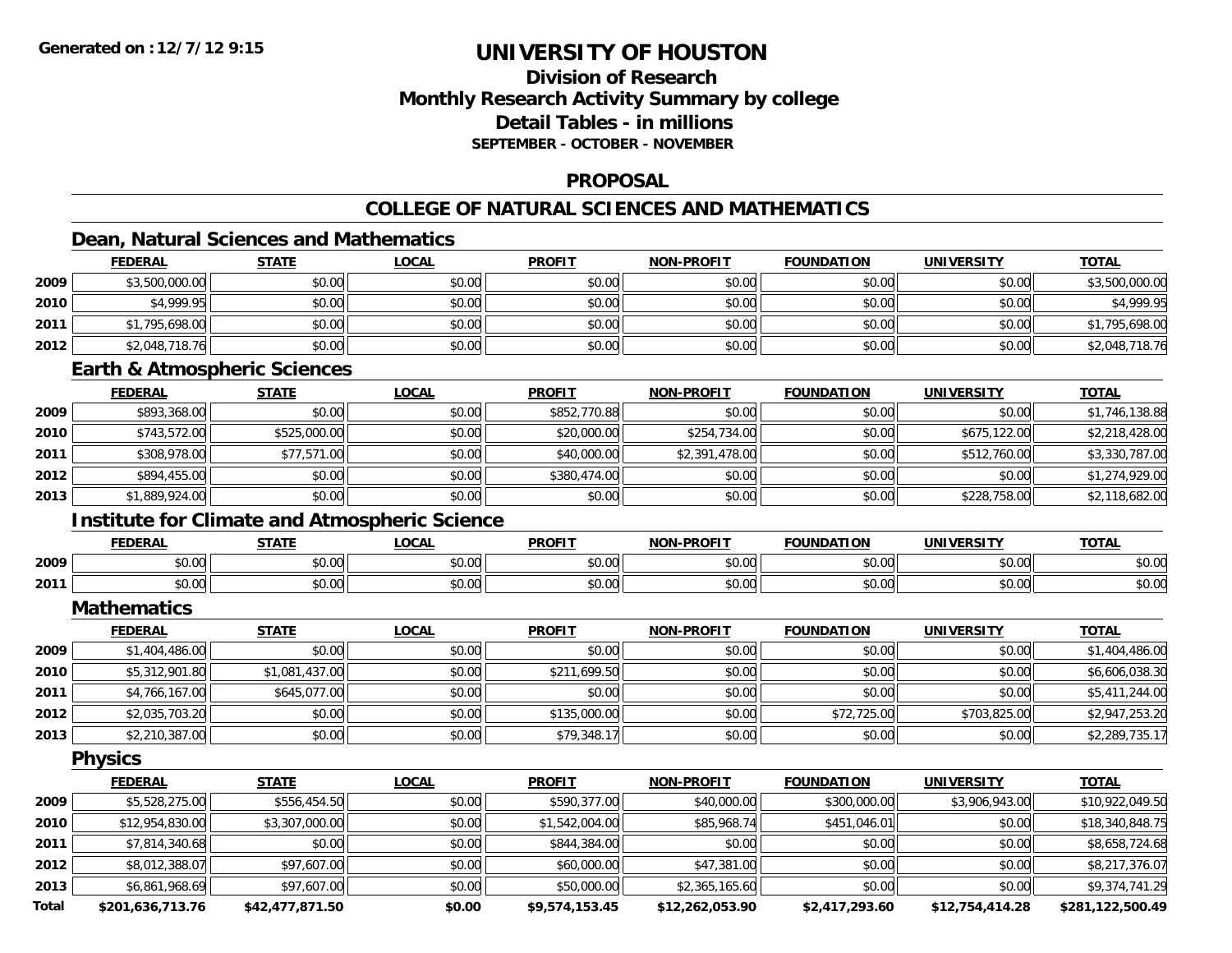## **Division of Research Monthly Research Activity Summary by college Detail Tables - in millions SEPTEMBER - OCTOBER - NOVEMBER**

#### **PROPOSAL**

### **COLLEGE OF OPTOMETRY**

# **Optometry, Community**

|       | <b>FEDERAL</b>  | <b>STATE</b> | <u>LOCAL</u> | <b>PROFIT</b>  | <b>NON-PROFIT</b> | <b>FOUNDATION</b> | <b>UNIVERSITY</b> | <u>TOTAL</u>    |
|-------|-----------------|--------------|--------------|----------------|-------------------|-------------------|-------------------|-----------------|
| 2009  | \$2,610,210.00  | \$0.00       | \$0.00       | \$0.00         | \$0.00            | \$140,000.00      | \$57,250.00       | \$2,807,460.00  |
| 2010  | \$2,250,000.00  | \$720,000.00 | \$0.00       | \$252,216.40   | \$0.00            | \$0.00            | \$0.00            | \$3,222,216.40  |
| 2011  | \$9,149,396.25  | \$29,460.00  | \$0.00       | \$0.00         | \$308,567.00      | \$180,000.00      | \$0.00            | \$9,667,423.25  |
| 2012  | \$7,596,261.00  | \$74,750.00  | \$0.00       | \$91,600.00    | \$0.00            | \$0.00            | \$0.00            | \$7,762,611.00  |
| 2013  | \$7,453,944.00  | \$0.00       | \$0.00       | \$766,428.00   | \$0.00            | \$0.00            | \$321,274.00      | \$8,541,646.00  |
| Total | \$29,059,811.25 | \$824,210.00 | \$0.00       | \$1,110,244.40 | \$308,567.00      | \$320,000.00      | \$378,524.00      | \$32,001,356.65 |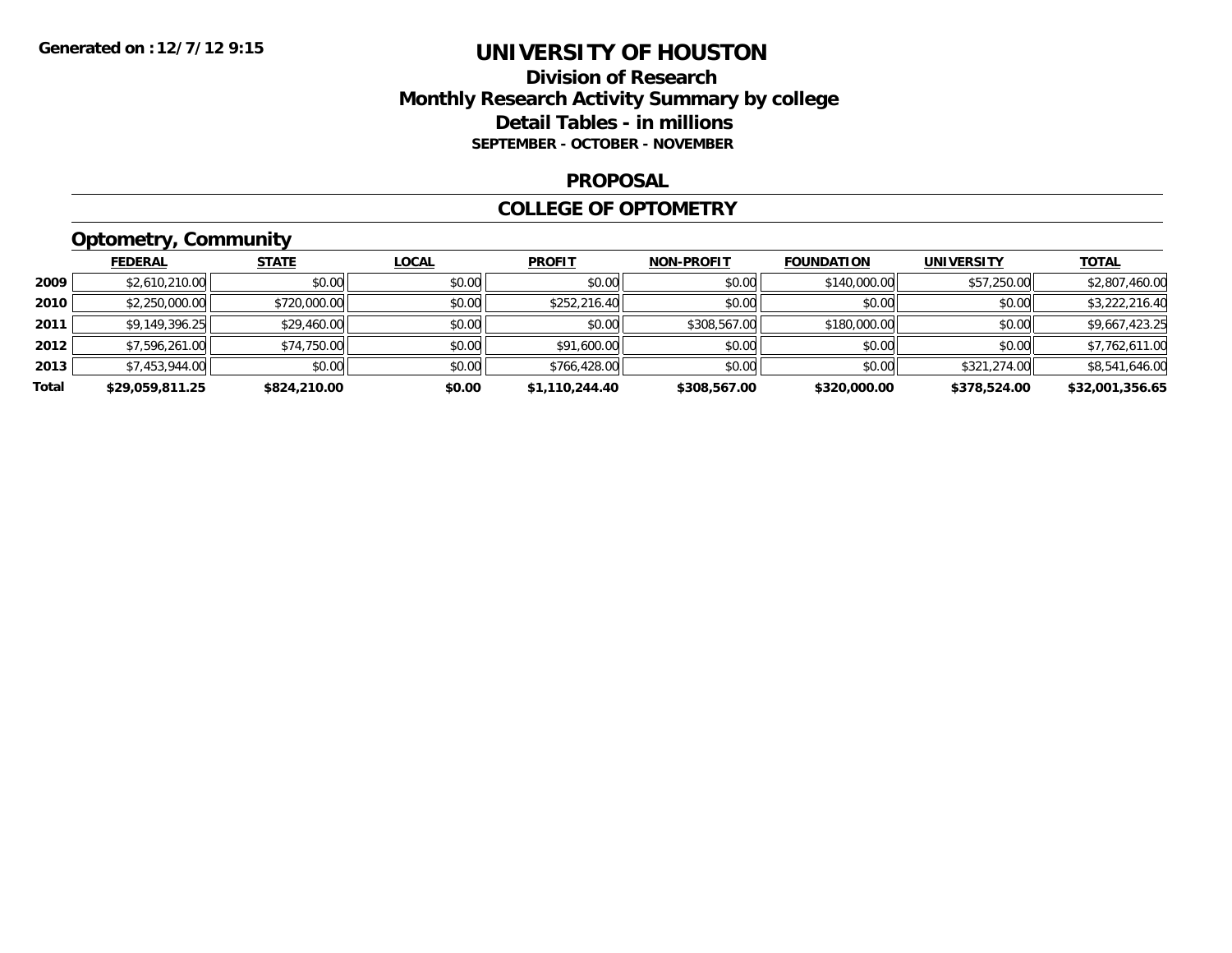## **Division of Research Monthly Research Activity Summary by college Detail Tables - in millions SEPTEMBER - OCTOBER - NOVEMBER**

#### **PROPOSAL**

#### **COLLEGE OF PHARMACY**

|       | <b>Clinical Sciences and Administration</b> |                |                                                    |                |                   |                   |                   |                 |
|-------|---------------------------------------------|----------------|----------------------------------------------------|----------------|-------------------|-------------------|-------------------|-----------------|
|       | <b>FEDERAL</b>                              | <b>STATE</b>   | <b>LOCAL</b>                                       | <b>PROFIT</b>  | <b>NON-PROFIT</b> | <b>FOUNDATION</b> | <b>UNIVERSITY</b> | <b>TOTAL</b>    |
| 2009  | \$467,125.00                                | \$137,075.00   | \$0.00                                             | \$166,606.00   | \$40,000.00       | \$5,000.00        | \$1,485.00        | \$817,291.00    |
| 2010  | \$2,583,489.58                              | \$500,026.80   | \$0.00                                             | \$424,682.57   | \$60,000.00       | \$5,000.00        | \$49,809.00       | \$3,623,007.95  |
| 2011  | \$99,999.00                                 | \$0.00         | \$0.00                                             | \$190,756.80   | \$0.00            | \$25,000.00       | \$20,062.00       | \$335,817.80    |
| 2012  | \$2,197,657.10                              | \$35,547.00    | \$0.00                                             | \$80,000.00    | \$11,000.00       | \$142,630.00      | \$380,235.72      | \$2,847,069.82  |
| 2013  | \$1,738,724.40                              | \$0.00         | \$144,311.00                                       | \$277,521.00   | \$70,000.00       | \$0.00            | \$0.00            | \$2,230,556.40  |
|       | Dean, Pharmacy                              |                |                                                    |                |                   |                   |                   |                 |
|       | <b>FEDERAL</b>                              | <b>STATE</b>   | <b>LOCAL</b>                                       | <b>PROFIT</b>  | <b>NON-PROFIT</b> | <b>FOUNDATION</b> | <b>UNIVERSITY</b> | <b>TOTAL</b>    |
| 2010  | \$0.00                                      | \$0.00         | \$0.00                                             | \$0.00         | \$0.00            | \$0.00            | \$0.00            | \$0.00          |
|       | <b>Institute for Community Health</b>       |                |                                                    |                |                   |                   |                   |                 |
|       | <b>FEDERAL</b>                              | <b>STATE</b>   | <b>LOCAL</b>                                       | <b>PROFIT</b>  | <b>NON-PROFIT</b> | <b>FOUNDATION</b> | <b>UNIVERSITY</b> | <b>TOTAL</b>    |
| 2011  | \$2,547,618.00                              | \$0.00         | \$0.00                                             | \$0.00         | \$0.00            | \$0.00            | \$0.00            | \$2,547,618.00  |
|       |                                             |                | <b>Pharmacological and Pharmaceutical Sciences</b> |                |                   |                   |                   |                 |
|       | <b>FEDERAL</b>                              | <b>STATE</b>   | <b>LOCAL</b>                                       | <b>PROFIT</b>  | <b>NON-PROFIT</b> | <b>FOUNDATION</b> | <b>UNIVERSITY</b> | <b>TOTAL</b>    |
| 2009  | \$4,196,288.00                              | \$0.00         | \$0.00                                             | \$104,700.00   | \$0.00            | \$300,000.00      | \$0.00            | \$4,600,988.00  |
| 2010  | \$12,727,663.68                             | \$3,620,115.20 | \$0.00                                             | \$0.00         | \$0.00            | \$0.00            | \$0.00            | \$16,347,778.88 |
| 2011  | \$8,544,771.00                              | \$0.00         | \$0.00                                             | \$0.00         | \$0.00            | \$810,210.00      | \$0.00            | \$9,354,981.00  |
| 2012  | \$11,946,525.90                             | \$172,389.00   | \$0.00                                             | \$11,000.00    | \$39,999.20       | \$74,822.00       | \$240,000.00      | \$12,484,736.10 |
| 2013  | \$9,194,014.94                              | \$0.00         | \$0.00                                             | \$133,126.00   | \$262,000.00      | \$125,000.00      | \$1,916,860.00    | \$11,631,000.94 |
| Total | \$56,243,876.60                             | \$4,465,153.00 | \$144,311.00                                       | \$1,388,392.37 | \$482,999.20      | \$1,487,662.00    | \$2,608,451.72    | \$66,820,845.89 |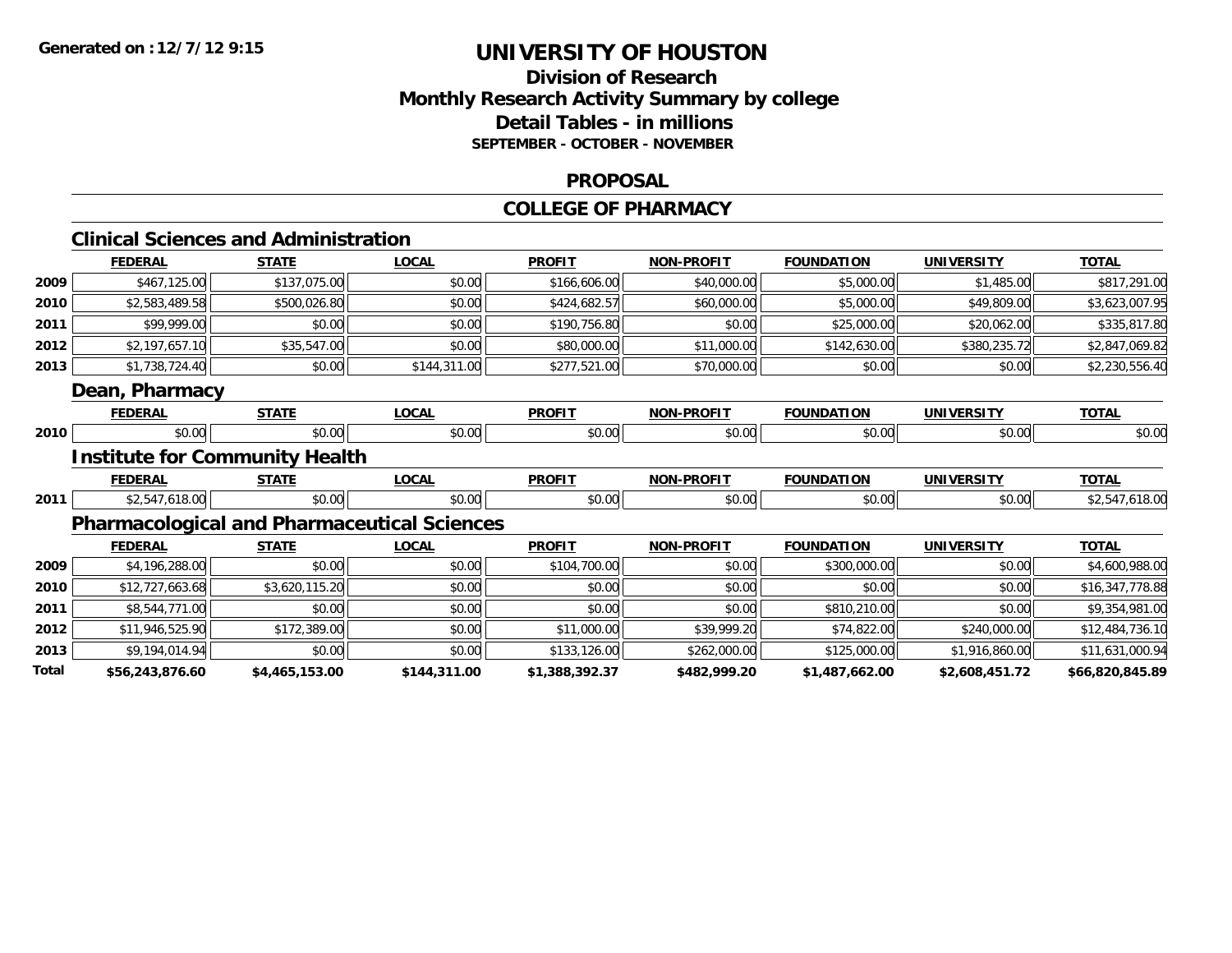# **Division of ResearchMonthly Research Activity Summary by college Detail Tables - in millions SEPTEMBER - OCTOBER - NOVEMBER**

#### **PROPOSAL**

#### **COLLEGE OF TECHNOLOGY**

|      | <b>FEDERAL</b>                                | <b>STATE</b>   | <b>LOCAL</b>                                  | <b>PROFIT</b> | <b>NON-PROFIT</b> | <b>FOUNDATION</b> | <b>UNIVERSITY</b> | <b>TOTAL</b>   |
|------|-----------------------------------------------|----------------|-----------------------------------------------|---------------|-------------------|-------------------|-------------------|----------------|
| 2011 | \$0.00                                        | \$0.00         | \$0.00                                        | \$0.00        | \$0.00            | \$0.00            | \$0.00            | \$0.00         |
|      | Dean, Technology                              |                |                                               |               |                   |                   |                   |                |
|      | <b>FEDERAL</b>                                | <b>STATE</b>   | <b>LOCAL</b>                                  | <b>PROFIT</b> | <b>NON-PROFIT</b> | <b>FOUNDATION</b> | <b>UNIVERSITY</b> | <b>TOTAL</b>   |
| 2009 | \$0.00                                        | \$761,051.00   | \$0.00                                        | \$0.00        | \$318,769.50      | \$0.00            | \$0.00            | \$1,079,820.50 |
| 2010 | \$0.00                                        | \$1,460,115.00 | \$0.00                                        | \$0.00        | \$0.00            | \$0.00            | \$0.00            | \$1,460,115.00 |
| 2011 | \$0.00                                        | \$1,153,800.00 | \$0.00                                        | \$0.00        | \$0.00            | \$0.00            | \$31,415.00       | \$1,185,215.00 |
| 2012 | \$499,922.50                                  | \$409,910.00   | \$0.00                                        | \$0.00        | \$100,000.00      | \$0.00            | \$0.00            | \$1,009,832.50 |
| 2013 | \$0.00                                        | \$0.00         | \$0.00                                        | \$0.00        | \$0.00            | \$0.00            | \$50,633.00       | \$50,633.00    |
|      | <b>Engineering Technology</b>                 |                |                                               |               |                   |                   |                   |                |
|      | <b>FEDERAL</b>                                | <b>STATE</b>   | <b>LOCAL</b>                                  | <b>PROFIT</b> | <b>NON-PROFIT</b> | <b>FOUNDATION</b> | <b>UNIVERSITY</b> | <b>TOTAL</b>   |
| 2009 | \$1,929,100.96                                | \$0.00         | \$0.00                                        | \$125,264.00  | \$6,250.00        | \$0.00            | \$0.00            | \$2,060,614.96 |
| 2010 | \$2,553,949.00                                | \$3,426,559.00 | \$0.00                                        | \$0.00        | \$0.00            | \$0.00            | \$0.00            | \$5,980,508.00 |
| 2011 | \$1,707,211.00                                | \$1,443,594.00 | \$0.00                                        | \$0.00        | \$99,948.00       | \$0.00            | \$0.00            | \$3,250,753.00 |
| 2012 | \$1,475,867.50                                | \$0.00         | \$0.00                                        | \$100,000.00  | \$0.00            | \$0.00            | \$0.00            | \$1,575,867.50 |
| 2013 | \$2,570,612.00                                | \$0.00         | \$0.00                                        | \$50,000.00   | \$182,815.00      | \$0.00            | \$2,053,832.00    | \$4,857,259.00 |
|      |                                               |                | <b>Human Development and Consumer Science</b> |               |                   |                   |                   |                |
|      | <b>FEDERAL</b>                                | <b>STATE</b>   | <b>LOCAL</b>                                  | <b>PROFIT</b> | <b>NON-PROFIT</b> | <b>FOUNDATION</b> | <b>UNIVERSITY</b> | <b>TOTAL</b>   |
| 2010 | \$0.00                                        | \$0.00         | \$0.00                                        | \$20,704.00   | \$0.00            | \$0.00            | \$0.00            | \$20,704.00    |
| 2012 | \$882,933.40                                  | \$0.00         | \$0.00                                        | \$0.00        | \$0.00            | \$0.00            | \$0.00            | \$882,933.40   |
|      | <b>Information &amp; Logistics Technology</b> |                |                                               |               |                   |                   |                   |                |
|      | <b>FEDERAL</b>                                | <b>STATE</b>   | <b>LOCAL</b>                                  | <b>PROFIT</b> | <b>NON-PROFIT</b> | <b>FOUNDATION</b> | <b>UNIVERSITY</b> | <b>TOTAL</b>   |
| 2009 | \$60,000.00                                   | \$0.00         | \$0.00                                        | \$0.00        | \$6,250.00        | \$0.00            | \$0.00            | \$66,250.00    |
| 2010 | \$0.00                                        | \$200,000.00   | \$0.00                                        | \$0.00        | \$0.00            | \$0.00            | \$0.00            | \$200,000.00   |
| 2011 | \$100,000.00                                  | \$0.00         | \$0.00                                        | \$0.00        | \$0.00            | \$0.00            | \$0.00            | \$100,000.00   |
| 2012 | \$0.00                                        | \$0.00         | \$0.00                                        | \$0.00        | \$0.00            | \$0.00            | \$5,000.00        | \$5,000.00     |
| 2013 | \$0.00                                        | \$0.00         | \$0.00                                        | \$0.00        | \$50,000.00       | \$0.00            | \$0.00            | \$50,000.00    |
|      | <b>Texas Manufacturing Assistance Center</b>  |                |                                               |               |                   |                   |                   |                |
|      | <b>FEDERAL</b>                                | <b>STATE</b>   | <b>LOCAL</b>                                  | <b>PROFIT</b> | <b>NON-PROFIT</b> | <b>FOUNDATION</b> | <b>UNIVERSITY</b> | <b>TOTAL</b>   |
| 2009 | \$1,132,551.00                                | \$0.00         | \$0.00                                        | \$0.00        | \$0.00            | \$0.00            | \$0.00            | \$1,132,551.00 |
| 2010 | \$0.00                                        | \$0.00         | \$0.00                                        | \$0.00        | \$0.00            | \$0.00            | \$0.00            | \$0.00         |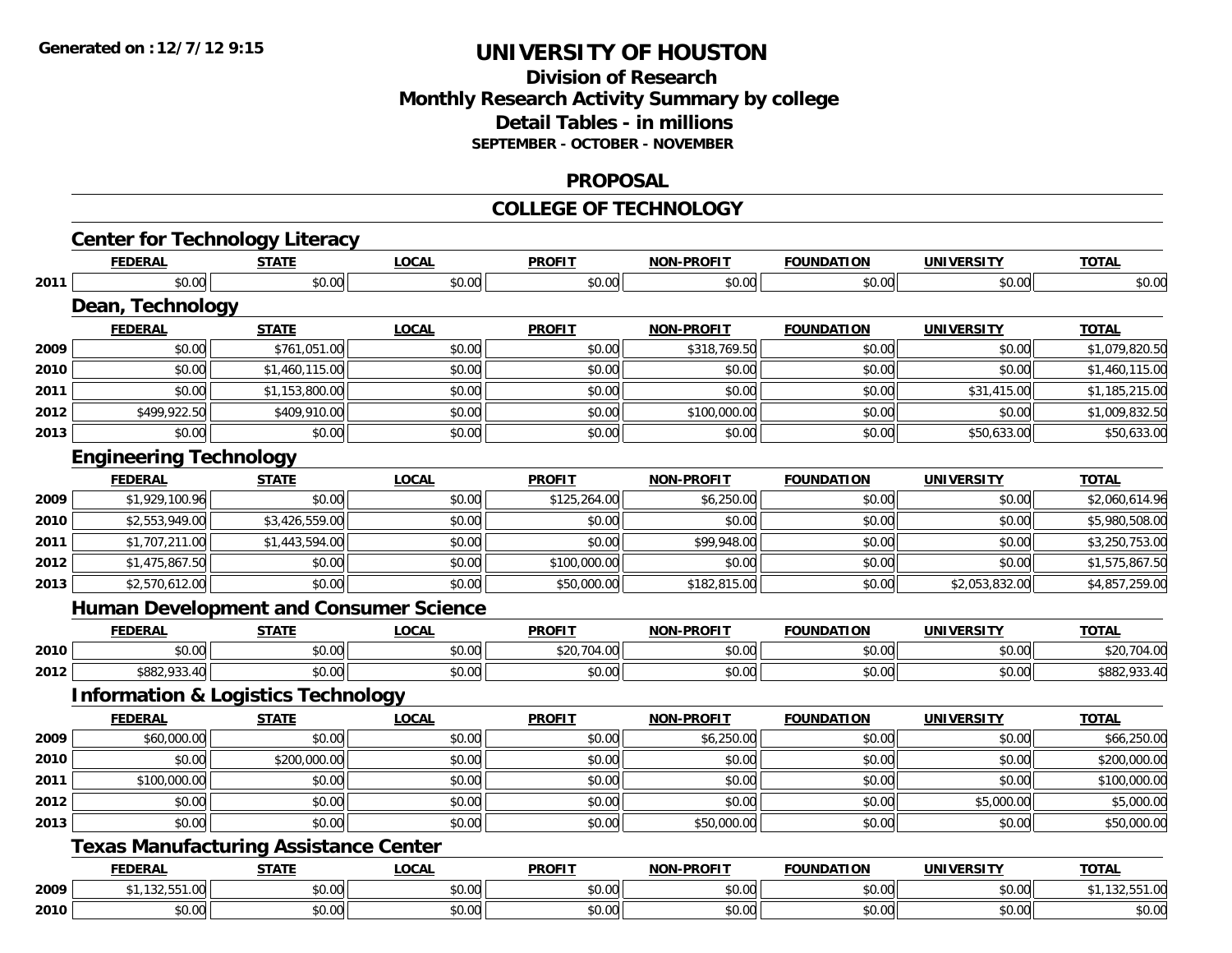## **Division of Research Monthly Research Activity Summary by college Detail Tables - in millions SEPTEMBER - OCTOBER - NOVEMBER**

### **PROPOSAL**

### **COLLEGE OF TECHNOLOGY**

## **Texas Manufacturing Assistance Center**

|              | FEDERAL         | <b>STATE</b>   | LOCAL  | <b>PROFIT</b> | <b>NON-PROFIT</b> | <b>FOUNDATION</b> | <b>UNIVERSITY</b> | <b>TOTAL</b>    |
|--------------|-----------------|----------------|--------|---------------|-------------------|-------------------|-------------------|-----------------|
| 2011         | \$0.00          | \$0.00         | \$0.00 | \$0.00        | \$0.00            | \$0.00            | \$0.00            | \$0.00          |
| 2012         | \$0.00          | \$0.00         | \$0.00 | \$0.00        | \$0.00            | \$0.00            | \$0.00            | \$0.00          |
| <b>Total</b> | \$12,912,147.36 | \$8,855,029.00 | \$0.00 | \$295,968.00  | \$764,032.50      | \$0.00            | \$2,140,880.00    | \$24,968,056.86 |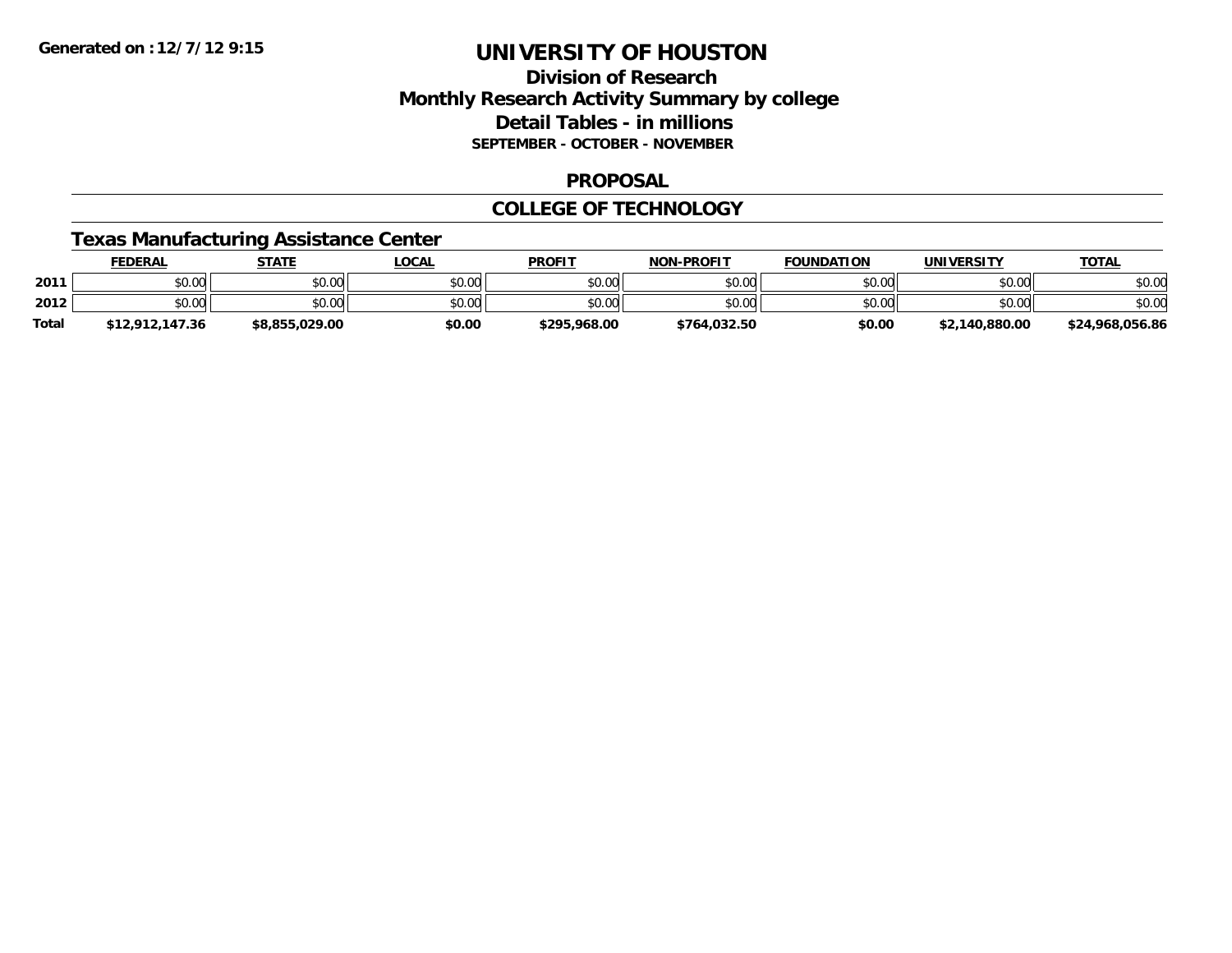## **Division of ResearchMonthly Research Activity Summary by college Detail Tables - in millionsSEPTEMBER - OCTOBER - NOVEMBER**

### **PROPOSAL**

# **CULLEN COLLEGE OF ENGINEERING**

# **Biomedical Engineering**

|      | <b>FEDERAL</b> | <b>STATE</b> | <u>LOCAL</u> | <b>PROFIT</b> | <b>NON-PROFIT</b> | <b>FOUNDATION</b> | <b>UNIVERSITY</b> | <b>TOTAL</b>   |
|------|----------------|--------------|--------------|---------------|-------------------|-------------------|-------------------|----------------|
| 2009 | \$1,027,841.70 | \$0.00       | \$0.00       | \$0.00        | \$75,000.00       | \$124,900.36      | \$0.00            | \$1,227,742.06 |
| 2010 | \$465,833.32   | \$0.00       | \$0.00       | \$0.00        | \$0.00            | \$0.00            | \$0.00            | \$465,833.32   |
| 2011 | \$2,755,645.95 | \$0.00       | \$0.00       | \$0.00        | \$0.00            | \$0.00            | \$686,250.00      | \$3,441,895.95 |
| 2012 | \$212,712.60   | \$672,750.00 | \$0.00       | \$0.00        | \$0.00            | \$0.00            | \$560,625,00      | \$1,446,087.60 |
| 2013 | \$2,768,499.39 | \$202,500.00 | \$0.00       | \$66,477.00   | \$0.00            | \$0.00            | \$562,500.00      | \$3,599,976.39 |

# **Chemical Engineering**

|      | <b>FEDERAL</b> | <b>STATE</b>   | <b>LOCAL</b> | <b>PROFIT</b>  | <b>NON-PROFIT</b> | <b>FOUNDATION</b> | <b>UNIVERSITY</b> | <b>TOTAL</b>    |
|------|----------------|----------------|--------------|----------------|-------------------|-------------------|-------------------|-----------------|
| 2009 | \$6,647,245.10 | \$2,309,543.65 | \$0.00       | \$402,536.12   | \$1,556,092.00    | \$85,230.00       | \$126,431.00      | \$11,127,077.87 |
| 2010 | \$6,287,229.02 | \$4,057,954.00 | \$59,400.00  | \$437,076.43   | \$200,000.00      | \$78,200.00       | \$0.00            | \$11,119,859.45 |
| 2011 | \$7,575,459.50 | \$0.00         | \$0.00       | \$2,481,744.71 | \$2,383,651.00    | \$0.00            | \$411,805.00      | \$12,852,660.21 |
| 2012 | \$3,103,732.94 | \$1,489,348.10 | \$0.00       | \$502,823.00   | \$507,000.00      | \$0.00            | \$170,000.00      | \$5,772,904.04  |
| 2013 | \$6,903,559.12 | \$260,920.00   | \$0.00       | \$1,745,175.00 | \$225,000.00      | \$254,978.40      | \$39,909.00       | \$9,429,541.52  |

## **Civil Engineering**

**2010**

|      | <b>FEDERAL</b>  | <u>STATE</u>   | <u>LOCAL</u> | <b>PROFIT</b> | <b>NON-PROFIT</b> | <b>FOUNDATION</b> | <b>UNIVERSITY</b> | <b>TOTAL</b>    |
|------|-----------------|----------------|--------------|---------------|-------------------|-------------------|-------------------|-----------------|
| 2009 | \$6,682,895.00  | \$425,149.73   | \$165,000.00 | \$70,000.00   | \$0.00            | \$0.00            | \$83,750.00       | \$7,426,794.73  |
| 2010 | \$1,868,542.70  | \$1,745,770.00 | \$0.00       | \$79,359.20   | \$12,000.00       | \$0.00            | \$0.00            | \$3,705,671.90  |
| 2011 | \$10,799,125.20 | \$50,000.00    | \$100,000.00 | \$38,500.00   | \$660,000.00      | \$49,500.00       | \$240,299.00      | \$11,937,424.20 |
| 2012 | \$1,848,369.60  | \$507,549.00   | \$0.00       | \$52,678.10   | \$13,308.00       | \$0.00            | \$688,763,00      | \$3,110,667.70  |
| 2013 | \$2,623,749.07  | \$476,192.00   | \$0.00       | \$163,590.00  | \$522,242.40      | \$60,565.00       | \$189,000.00      | \$4,035,338.47  |

## **Composites Engineering and Applications Center**

|      | <b>FEDERAL</b>                               | <b>STATE</b> | <b>LOCAL</b> | <b>PROFIT</b> | <b>NON-PROFIT</b> | <b>FOUNDATION</b> | <b>UNIVERSITY</b> | <b>TOTAL</b>   |
|------|----------------------------------------------|--------------|--------------|---------------|-------------------|-------------------|-------------------|----------------|
| 2010 | \$0.00                                       | \$0.00       | \$0.00       | \$0.00        | \$0.00            | \$0.00            | \$0.00            | \$0.00         |
|      | Dean, Engineering                            |              |              |               |                   |                   |                   |                |
|      | <b>FEDERAL</b>                               | <b>STATE</b> | <b>LOCAL</b> | <b>PROFIT</b> | <b>NON-PROFIT</b> | <b>FOUNDATION</b> | <b>UNIVERSITY</b> | <b>TOTAL</b>   |
| 2009 | \$0.00                                       | \$0.00       | \$0.00       | \$0.00        | \$0.00            | \$0.00            | \$0.00            | \$0.00         |
| 2012 | \$882,933.40                                 | \$0.00       | \$0.00       | \$0.00        | \$0.00            | \$0.00            | \$0.00            | \$882,933.40   |
|      | <b>Electrical &amp; Computer Engineering</b> |              |              |               |                   |                   |                   |                |
|      | <b>FEDERAL</b>                               | <b>STATE</b> | <b>LOCAL</b> | <b>PROFIT</b> | <b>NON-PROFIT</b> | <b>FOUNDATION</b> | <b>UNIVERSITY</b> | <b>TOTAL</b>   |
| 2009 | \$3,544,628.29                               | \$310,000.00 | \$0.00       | \$129,880.00  | \$77,000.00       | \$199,786.00      | \$199,800.00      | \$4,461,094.29 |

0 | \$7,086,239.13|| \$4,014,021.20| \$204,000.00|| \$204,090.00|| \$625,695.00|| \$0.00|| \$0.00|| \$12,134,945.33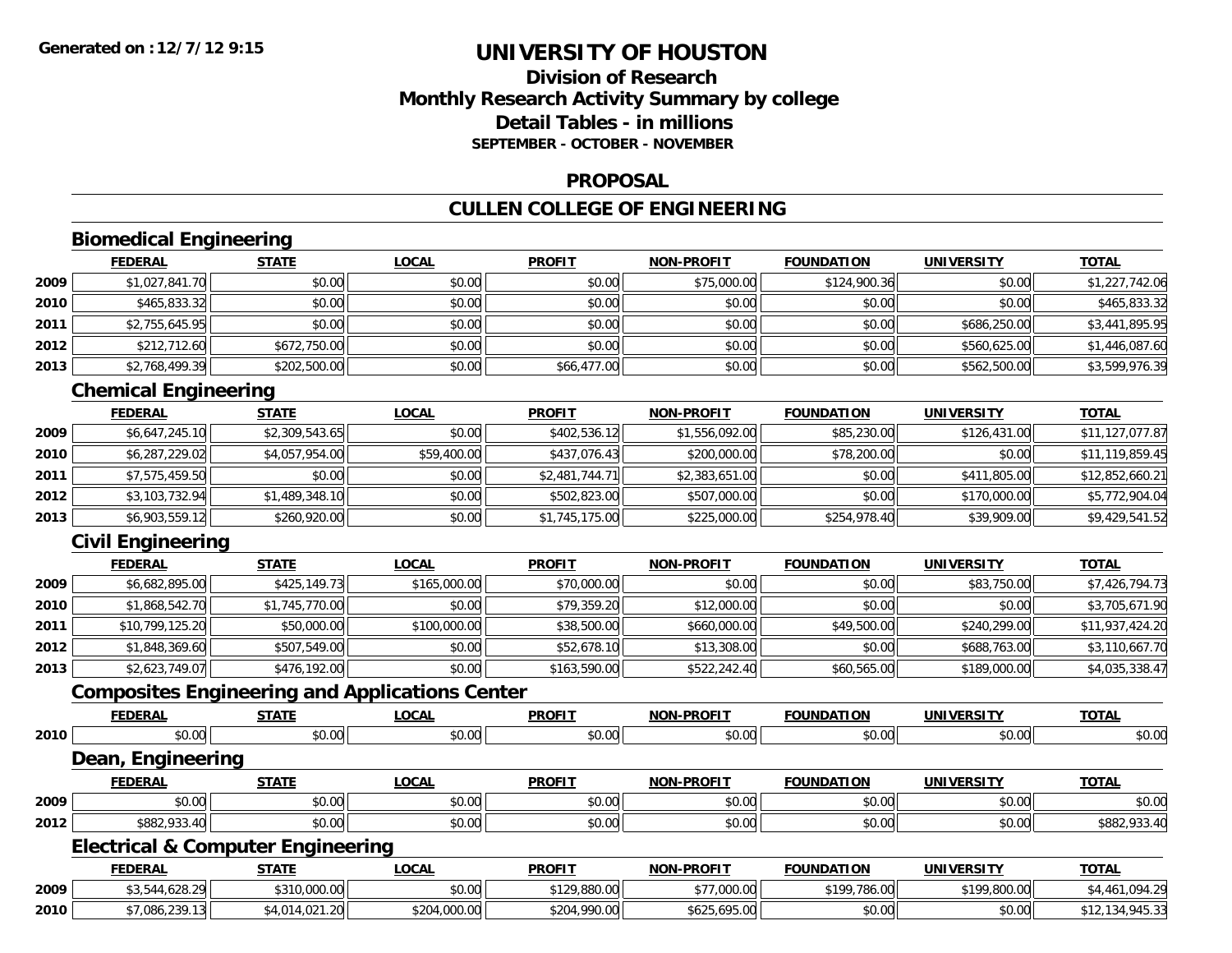## **Division of ResearchMonthly Research Activity Summary by college Detail Tables - in millionsSEPTEMBER - OCTOBER - NOVEMBER**

#### **PROPOSAL**

# **CULLEN COLLEGE OF ENGINEERING**

<u> 1989 - Johann Stoff, deutscher Stoff, der Stoff, der Stoff, der Stoff, der Stoff, der Stoff, der Stoff, der S</u>

# **Electrical & Computer Engineering**

|      | <b>FEDERAL</b>            | <b>STATE</b> | <b>LOCAL</b> | <b>PROFIT</b> | <b>NON-PROFIT</b> | <b>FOUNDATION</b> | <b>UNIVERSITY</b> | <b>TOTAL</b>   |
|------|---------------------------|--------------|--------------|---------------|-------------------|-------------------|-------------------|----------------|
| 2011 | \$5,601,315.93            | \$0.00       | \$0.00       | .142.588.81   | \$260,012,00      | \$115,800.00      | \$373,500.00      | 7,493,216.74   |
| 2012 | <sup>*</sup> 4,785,958.07 | \$616,937.90 | \$0.00       | \$108,500.00  | \$0.00            | \$0.00            | \$2,024,976.00    | \$7,536,371.97 |
| 2013 | \$7,086,850.77            | \$0.00       | \$0.00       | \$0.00        | \$100,000.00      | \$90,000.00       | \$21,000.00       | 7,297,850.77∡  |

<u> 1989 - Johann Stoff, deutscher Stoffen und der Stoffen und der Stoffen und der Stoffen und der Stoffen und der</u>

## **Industrial Engineering**

|      | <b>FEDERAL</b> | <u>STATE</u> | <u>LOCAL</u> | <b>PROFIT</b> | <b>NON-PROFIT</b> | <b>FOUNDATION</b> | <b>UNIVERSITY</b> | <b>TOTAL</b>   |
|------|----------------|--------------|--------------|---------------|-------------------|-------------------|-------------------|----------------|
| 2009 | \$1,404,572.40 | \$0.00       | \$0.00       | \$0.00        | \$157,249.00      | \$0.00            | \$1,056,426.00    | \$2,618,247.40 |
| 2010 | \$709,746.50   | \$409,080.00 | \$404,701.00 | \$0.00        | \$0.00            | \$0.00            | \$0.00            | \$1,523,527.50 |
| 2011 | \$300,148.00   | \$0.00       | \$0.00       | \$0.00        | \$0.00            | \$99,882.00       | \$0.00            | \$400,030.00   |
| 2012 | \$2,217,006.80 | \$46,893.60  | \$0.00       | \$0.00        | \$0.00            | \$0.00            | \$0.00            | \$2,263,900.40 |
| 2013 | \$89,843.25    | \$93,315.00  | \$0.00       | \$0.00        | \$0.00            | \$0.00            | \$0.00            | \$183,158.25   |

### **Mechanical Engineering**

|      | <b>FEDERAL</b>  | <u>STATE</u>   | <b>LOCAL</b> | <b>PROFIT</b> | <b>NON-PROFIT</b> | <b>FOUNDATION</b> | <b>UNIVERSITY</b> | <b>TOTAL</b>    |
|------|-----------------|----------------|--------------|---------------|-------------------|-------------------|-------------------|-----------------|
| 2009 | \$3,311,218.80  | \$2,219,597.00 | \$0.00       | \$174,834.00  | \$577,199.00      | \$242,453.64      | \$561,006.00      | \$7,086,308.44  |
| 2010 | \$6,393,728.80  | \$5,179,302.00 | \$0.00       | \$361,630.80  | \$172,500.00      | \$0.00            | \$80,000.00       | \$12,187,161.60 |
| 2011 | \$12,278,239.51 | \$0.00         | \$0.00       | \$255,353.00  | \$1,000,000.00    | \$100,000.00      | \$1,120,283.00    | \$14,753,875.51 |
| 2012 | \$2,160,320.11  | \$0.00         | \$0.00       | \$24,443.90   | \$1,019,270.76    | \$0.00            | \$700,244.00      | \$3,904,278.77  |
| 2013 | \$931,356.00    | \$0.00         | \$0.00       | \$492,500.00  | \$100,000.00      | \$0.00            | \$227,394.00      | \$1,751,250.00  |

### **National Wind Energy Center**

|       | <b>FEDERAL</b>   | STATE           | _OCAL        | <b>PROFIT</b>  | <b>NON-PROFIT</b> | <b>FOUNDATION</b> | UNIVERSITY      | <b>TOTAL</b>      |
|-------|------------------|-----------------|--------------|----------------|-------------------|-------------------|-----------------|-------------------|
| 2010  | ሰሰ ሰሰ<br>pv.uu   | \$0.00          | vv.vv        | \$0.00         | \$0.00            | \$0.00            | \$0.00          | \$0.00            |
| Total | \$120,354,545.97 | \$25.086.823.18 | \$933,101.00 | \$8.934.680.06 | \$10,243,219.16   | \$1,501,295.40    | \$10,123,961.00 | 0.625.77<br>\$177 |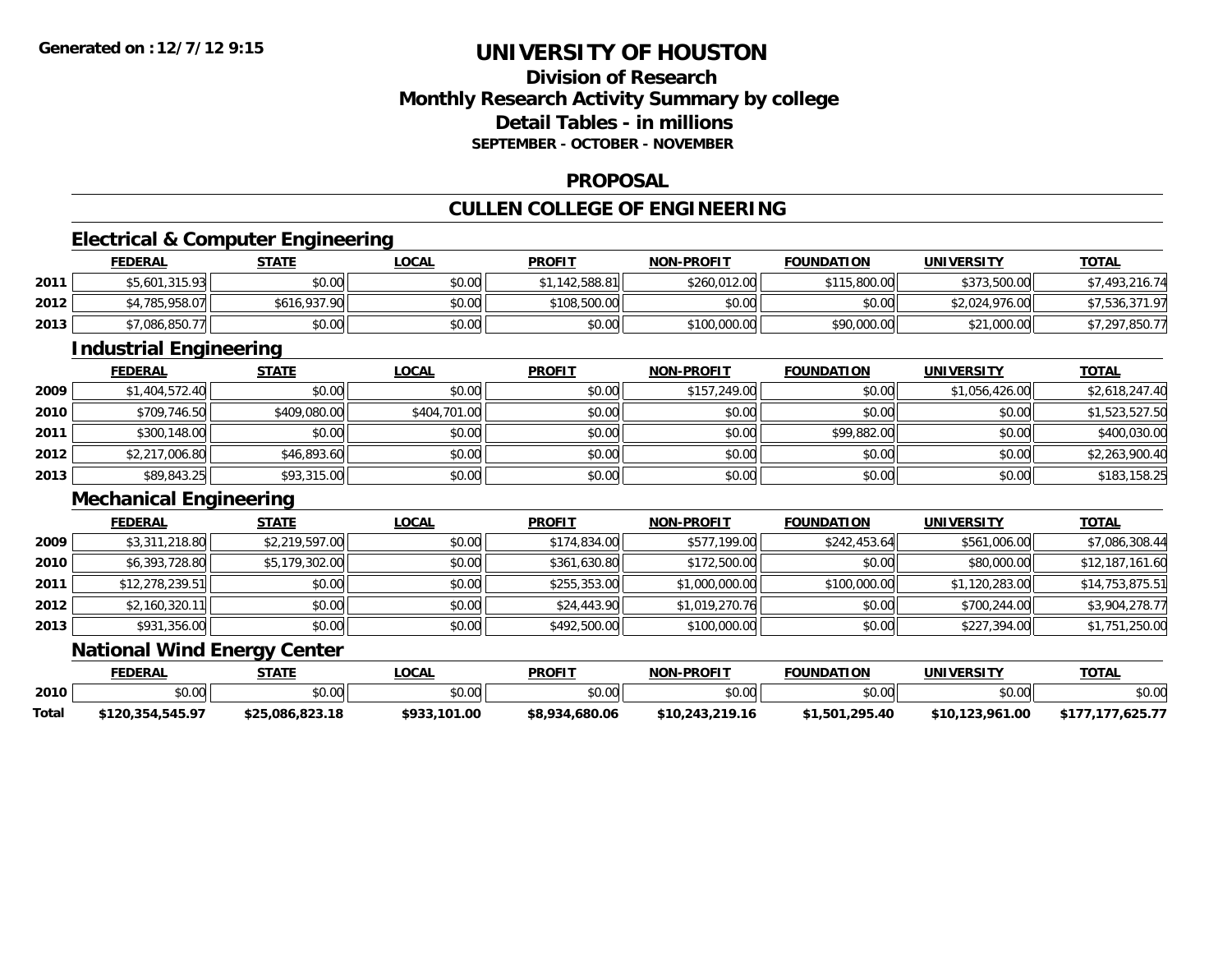# **Division of ResearchMonthly Research Activity Summary by college Detail Tables - in millions SEPTEMBER - OCTOBER - NOVEMBER**

#### **PROPOSAL**

# **DIVISION OF RESEARCH**

|      | <b>Animal Care Operations</b>                             |              |              |               |                   |                   |                   |                |
|------|-----------------------------------------------------------|--------------|--------------|---------------|-------------------|-------------------|-------------------|----------------|
|      | <b>FEDERAL</b>                                            | <b>STATE</b> | <b>LOCAL</b> | <b>PROFIT</b> | <b>NON-PROFIT</b> | <b>FOUNDATION</b> | <b>UNIVERSITY</b> | <b>TOTAL</b>   |
| 2010 | \$7,546,514.00                                            | \$0.00       | \$0.00       | \$0.00        | \$0.00            | \$0.00            | \$0.00            | \$7,546,514.00 |
|      | <b>Center for Advanced Materials</b>                      |              |              |               |                   |                   |                   |                |
|      | <b>FEDERAL</b>                                            | <b>STATE</b> | <b>LOCAL</b> | <b>PROFIT</b> | <b>NON-PROFIT</b> | <b>FOUNDATION</b> | <b>UNIVERSITY</b> | <b>TOTAL</b>   |
| 2009 | \$189,518.00                                              | \$0.00       | \$0.00       | \$0.00        | \$0.00            | \$0.00            | \$0.00            | \$189,518.00   |
| 2010 | \$0.00                                                    | \$485,594.19 | \$0.00       | \$10,000.00   | \$0.00            | \$0.00            | \$0.00            | \$495,594.19   |
| 2011 | \$40,000.00                                               | \$0.00       | \$0.00       | \$409,411.00  | \$0.00            | \$0.00            | \$0.00            | \$449,411.00   |
| 2012 | \$96,647.50                                               | \$0.00       | \$0.00       | \$0.00        | \$0.00            | \$0.00            | \$0.00            | \$96,647.50    |
|      | <b>Center for Biomedical &amp; Environmental Genomics</b> |              |              |               |                   |                   |                   |                |
|      | <b>FEDERAL</b>                                            | <b>STATE</b> | <b>LOCAL</b> | <b>PROFIT</b> | <b>NON-PROFIT</b> | <b>FOUNDATION</b> | <b>UNIVERSITY</b> | <b>TOTAL</b>   |
| 2011 | \$0.00                                                    | \$0.00       | \$0.00       | \$0.00        | \$0.00            | \$0.00            | \$0.00            | \$0.00         |
| 2012 | \$0.00                                                    | \$0.00       | \$0.00       | \$0.00        | \$0.00            | \$0.00            | \$0.00            | \$0.00         |
|      | <b>Center for Industrial Partnerships</b>                 |              |              |               |                   |                   |                   |                |
|      | <b>FEDERAL</b>                                            | <b>STATE</b> | <b>LOCAL</b> | <b>PROFIT</b> | <b>NON-PROFIT</b> | <b>FOUNDATION</b> | <b>UNIVERSITY</b> | <b>TOTAL</b>   |
| 2009 | \$0.00                                                    | \$0.00       | \$0.00       | \$50,250.00   | \$0.00            | \$0.00            | \$0.00            | \$50,250.00    |
| 2012 | \$0.00                                                    | \$0.00       | \$0.00       | \$100,500.00  | \$0.00            | \$0.00            | \$0.00            | \$100,500.00   |
|      | <b>Center for Neuromotor &amp; Biomechanics Research</b>  |              |              |               |                   |                   |                   |                |
|      | <b>FEDERAL</b>                                            | <b>STATE</b> | <b>LOCAL</b> | <b>PROFIT</b> | <b>NON-PROFIT</b> | <b>FOUNDATION</b> | <b>UNIVERSITY</b> | <b>TOTAL</b>   |
| 2012 | \$0.00                                                    | \$0.00       | \$0.00       | \$0.00        | \$0.00            | \$0.00            | \$0.00            | \$0.00         |
|      | <b>Institute for Nanoenergy</b>                           |              |              |               |                   |                   |                   |                |
|      | <b>FEDERAL</b>                                            | <b>STATE</b> | <b>LOCAL</b> | <b>PROFIT</b> | <b>NON-PROFIT</b> | <b>FOUNDATION</b> | <b>UNIVERSITY</b> | <b>TOTAL</b>   |
| 2011 | \$0.00                                                    | \$0.00       | \$0.00       | \$0.00        | \$0.00            | \$0.00            | \$0.00            | \$0.00         |
| 2012 | \$0.00                                                    | \$0.00       | \$0.00       | \$0.00        | \$0.00            | \$0.00            | \$0.00            | \$0.00         |
|      | <b>TcSUH</b>                                              |              |              |               |                   |                   |                   |                |
|      | <b>FEDERAL</b>                                            | <b>STATE</b> | <b>LOCAL</b> | <b>PROFIT</b> | <b>NON-PROFIT</b> | <b>FOUNDATION</b> | <b>UNIVERSITY</b> | <b>TOTAL</b>   |
| 2009 | \$356,596.68                                              | \$556,454.50 | \$0.00       | \$0.00        | \$38,000.00       | \$0.00            | \$0.00            | \$951,051.18   |
| 2010 | \$418,260.00                                              | \$689,508.00 | \$0.00       | \$30,000.00   | \$0.00            | \$0.00            | \$65,718.00       | \$1,203,486.00 |
| 2011 | \$241,919.76                                              | \$0.00       | \$0.00       | \$52,320.00   | \$0.00            | \$0.00            | \$0.00            | \$294,239.76   |
| 2012 | \$1,351,292.75                                            | \$0.00       | \$0.00       | \$0.00        | \$0.00            | \$0.00            | \$0.00            | \$1,351,292.75 |
| 2013 | \$566,741.80                                              | \$0.00       | \$0.00       | \$75,000.00   | \$0.00            | \$0.00            | \$0.00            | \$641,741.80   |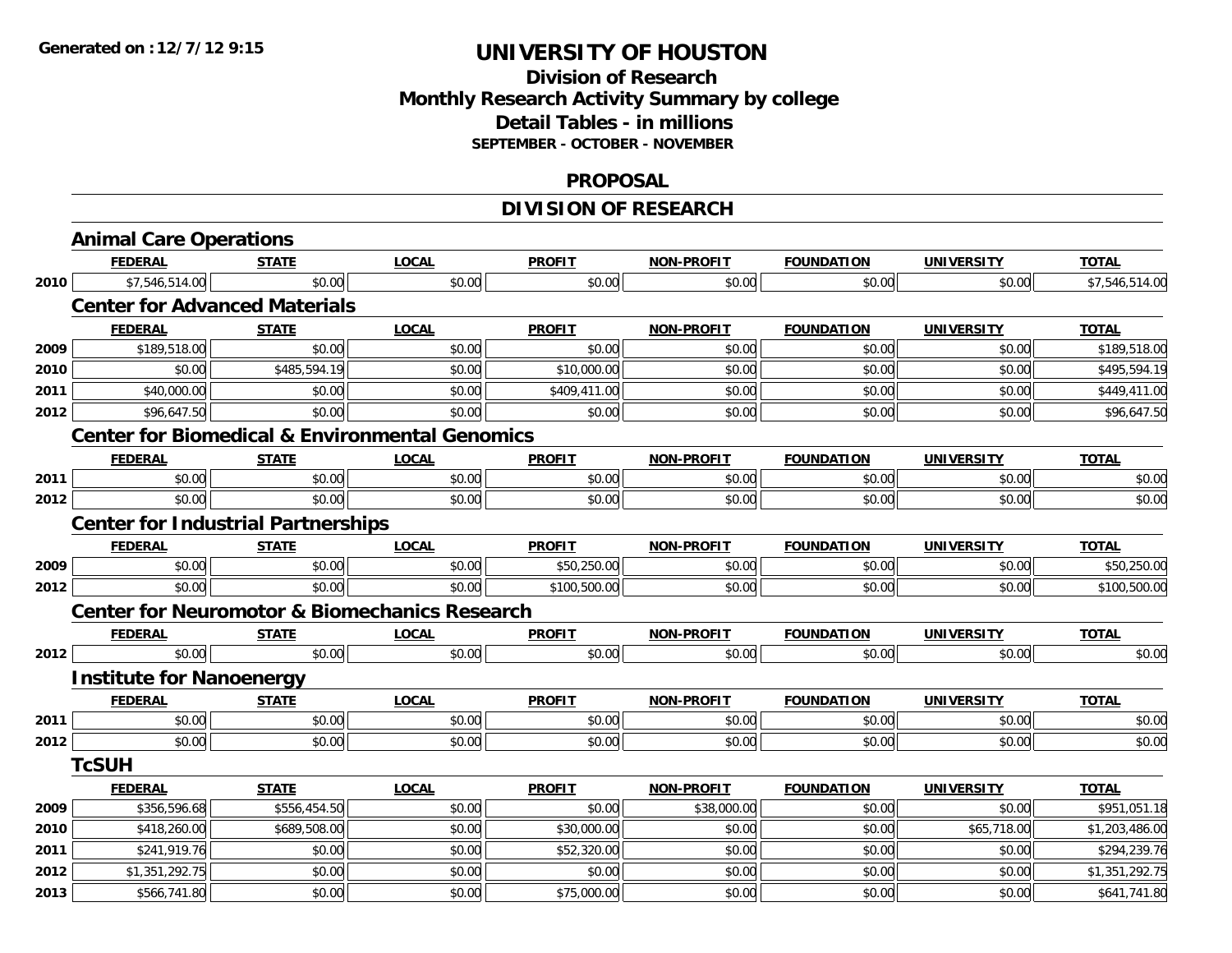## **Division of Research Monthly Research Activity Summary by college Detail Tables - in millions SEPTEMBER - OCTOBER - NOVEMBER**

#### **PROPOSAL**

# **DIVISION OF RESEARCH**

# **Texas Learning/Computation Center**

|       | <b>FEDERAL</b>  | <b>STATE</b>                         | <b>LOCAL</b> | <b>PROFIT</b> | <b>NON-PROFIT</b> | <b>FOUNDATION</b> | <b>UNIVERSITY</b> | <b>TOTAL</b>    |
|-------|-----------------|--------------------------------------|--------------|---------------|-------------------|-------------------|-------------------|-----------------|
| 2009  | \$0.00          | \$0.00                               | \$0.00       | \$0.00        | \$0.00            | \$0.00            | \$0.00            | \$0.00          |
| 2010  | \$0.00          | \$0.00                               | \$0.00       | \$0.00        | \$0.00            | \$0.00            | \$0.00            | \$0.00          |
| 2011  | \$0.00          | \$0.00                               | \$0.00       | \$0.00        | \$0.00            | \$0.00            | \$0.00            | \$0.00          |
|       |                 | <b>Texas Obesity Research Center</b> |              |               |                   |                   |                   |                 |
|       | <b>FEDERAL</b>  | <b>STATE</b>                         | <b>LOCAL</b> | <b>PROFIT</b> | <b>NON-PROFIT</b> | <b>FOUNDATION</b> | <b>UNIVERSITY</b> | <b>TOTAL</b>    |
| 2010  | \$0.00          | \$0.00                               | \$0.00       | \$0.00        | \$0.00            | \$0.00            | \$0.00            | \$0.00          |
|       | <b>TIMES</b>    |                                      |              |               |                   |                   |                   |                 |
|       | <b>FEDERAL</b>  | <b>STATE</b>                         | <b>LOCAL</b> | <b>PROFIT</b> | <b>NON-PROFIT</b> | <b>FOUNDATION</b> | <b>UNIVERSITY</b> | <b>TOTAL</b>    |
| 2009  | \$176,818.00    | \$4,288,349.40                       | \$0.00       | \$0.00        | \$0.00            | \$0.00            | \$0.00            | \$4,465,167.40  |
| 2010  | \$5,360,371.00  | \$3,913,459.95                       | \$630,307.00 | \$0.00        | \$753,191.00      | \$0.00            | \$0.00            | \$10,657,328.95 |
| 2011  | \$1,981,244.40  | \$8,000.00                           | \$0.00       | \$0.00        | \$254,256.00      | \$0.00            | \$352,023.00      | \$2,595,523.40  |
| 2012  | \$594,904.00    | \$0.00                               | \$0.00       | \$0.00        | \$0.00            | \$0.00            | \$1,172,245.00    | \$1,767,149.00  |
| 2013  | \$1,331,763.80  | \$0.00                               | \$0.00       | \$0.00        | \$0.00            | \$0.00            | \$816,252.00      | \$2,148,015.80  |
| Total | \$20,252,591.69 | \$9,941,366.04                       | \$630,307.00 | \$727,481.00  | \$1,045,447.00    | \$0.00            | \$2,406,238.00    | \$35,003,430.73 |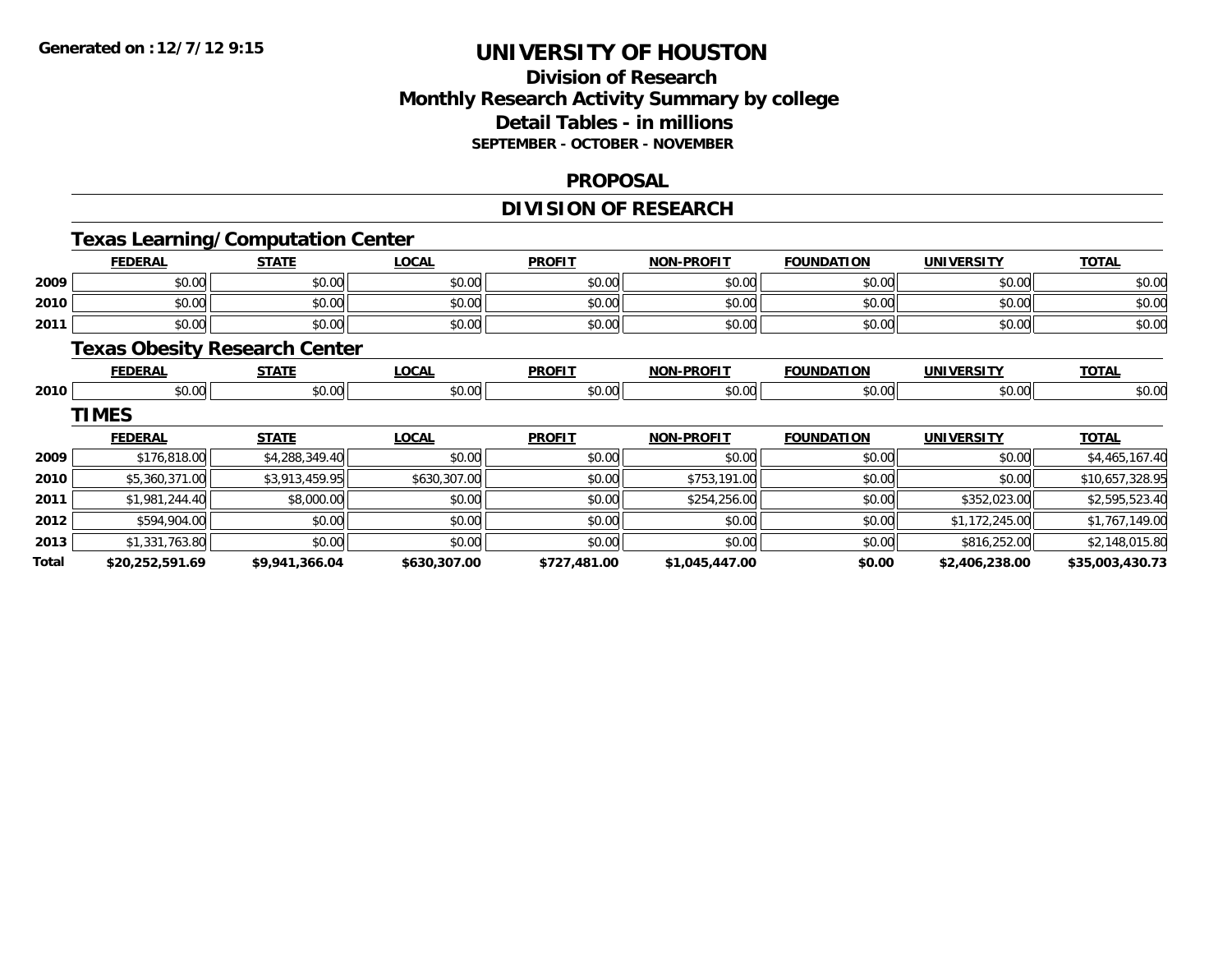# **Division of ResearchMonthly Research Activity Summary by college Detail Tables - in millions SEPTEMBER - OCTOBER - NOVEMBER**

#### **PROPOSAL**

#### **GRADUATE COLLEGE OF SOCIAL WORK**

# **Child & Family for Innovative Research**

|      | <b>FEDERAL</b> | <b>STATE</b> | <u>LOCAL</u> | <b>PROFIT</b> | <b>NON-PROFIT</b> | <b>FOUNDATION</b> | <b>UNIVERSITY</b> | <b>TOTAL</b> |
|------|----------------|--------------|--------------|---------------|-------------------|-------------------|-------------------|--------------|
| 2009 | \$0.00         | \$0.00       | \$0.00       | \$0.00        | \$25,000.00       | \$0.00            | \$0.00            | \$25,000.00  |
| 2010 | \$0.00         | \$0.00       | \$0.00       | \$0.00        | \$41,440.00       | \$0.00            | \$0.00            | \$41,440.00  |
| 2011 | \$0.00         | \$0.00       | \$0.00       | \$0.00        | \$25,000.00       | \$0.00            | \$0.00            | \$25,000.00  |
| 2012 | \$0.00         | \$0.00       | \$0.00       | \$0.00        | \$0.00            | \$28,560.00       | \$0.00            | \$28,560.00  |

## **Dean, Social Work**

|       | <b>FEDERAL</b> | <b>STATE</b>   | <b>LOCAL</b> | <b>PROFIT</b> | <b>NON-PROFIT</b> | <b>FOUNDATION</b> | <b>UNIVERSITY</b> | <u>TOTAL</u>   |
|-------|----------------|----------------|--------------|---------------|-------------------|-------------------|-------------------|----------------|
| 2009  | \$0.00         | \$1,192,410.60 | \$0.00       | \$0.00        | \$0.00            | \$87,626.00       | \$46,660.00       | \$1,326,696.60 |
| 2010  | \$0.00         | \$99,420.00    | \$0.00       | \$104,417.00  | \$756,354,00      | \$137,829.00      | \$0.00            | \$1,098,020.00 |
| 2011  | \$3,380,133.40 | \$0.00         | \$0.00       | \$100,982.00  | \$0.00            | \$0.05            | \$150,609.00      | \$3,631,724.45 |
| 2012  | \$466,787.74   | \$0.00         | \$0.00       | \$230,559.00  | \$35,469.80       | \$0.00            | \$190,477.00      | \$923,293.54   |
| 2013  | \$1,252,168.07 | \$10,000.00    | \$0.00       | \$0.00        | \$45,910.00       | \$0.00            | \$0.00            | \$1,308,078.07 |
| Total | \$5,099,089.21 | \$1,301,830.60 | \$0.00       | \$435,958.00  | \$929,173.80      | \$254,015.05      | \$387,746.00      | \$8,407,812.66 |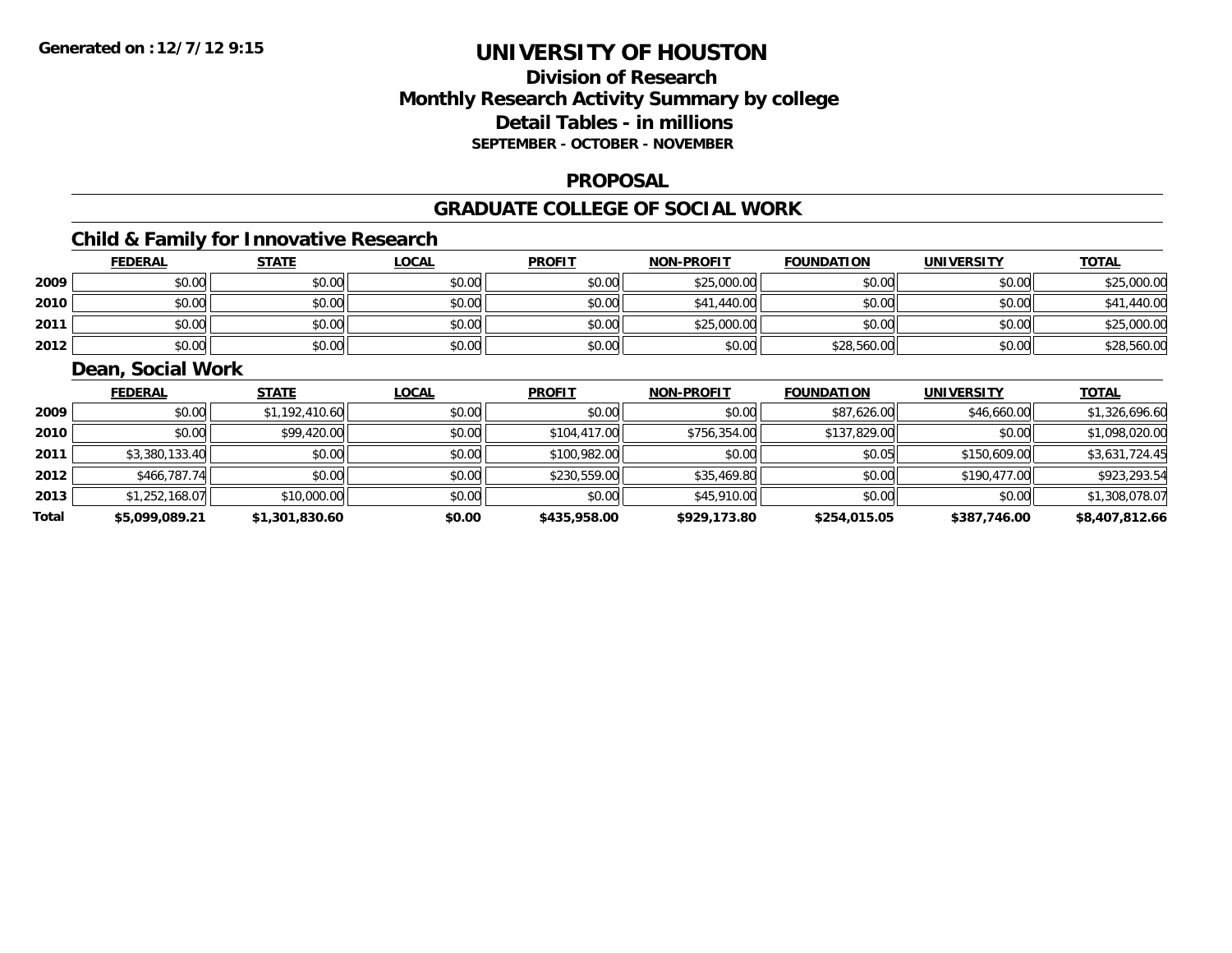## **Division of Research Monthly Research Activity Summary by college Detail Tables - in millions SEPTEMBER - OCTOBER - NOVEMBER**

#### **PROPOSAL**

### **HILTON COLLEGE OF HOTEL AND RESTAURANT MANAGEMENT**

## **Hotel and Restaurant Management**

|       | <b>FEDERAL</b> | <b>STATE</b> | <b>LOCAL</b> | <b>PROFIT</b> | <b>NON-PROFIT</b> | <b>FOUNDATION</b> | <b>UNIVERSITY</b> | <b>TOTAL</b> |
|-------|----------------|--------------|--------------|---------------|-------------------|-------------------|-------------------|--------------|
| 2009  | \$0.00         | \$0.00       | \$60,000.00  | \$9,047.50    | \$0.00            | \$0.00            | \$0.00            | \$69,047.50  |
| 2010  | \$0.00         | \$0.00       | \$70,000.00  | \$0.00        | \$82,548.00       | \$0.00            | \$0.00            | \$152,548.00 |
| 2011  | \$0.00         | \$0.00       | \$0.00       | \$0.00        | \$27,280.00       | \$0.00            | \$0.00            | \$27,280.00  |
| 2012  | \$0.00         | \$103,763.00 | \$0.00       | \$0.00        | \$118,422.00      | \$0.00            | \$0.00            | \$222,185.00 |
| 2013  | \$0.00         | \$0.00       | \$0.00       | \$0.00        | \$10,987.00       | \$55,874.00       | \$0.00            | \$66,861.00  |
| Total | \$0.00         | \$103,763.00 | \$130,000.00 | \$9,047.50    | \$239,237.00      | \$55,874.00       | \$0.00            | \$537,921.50 |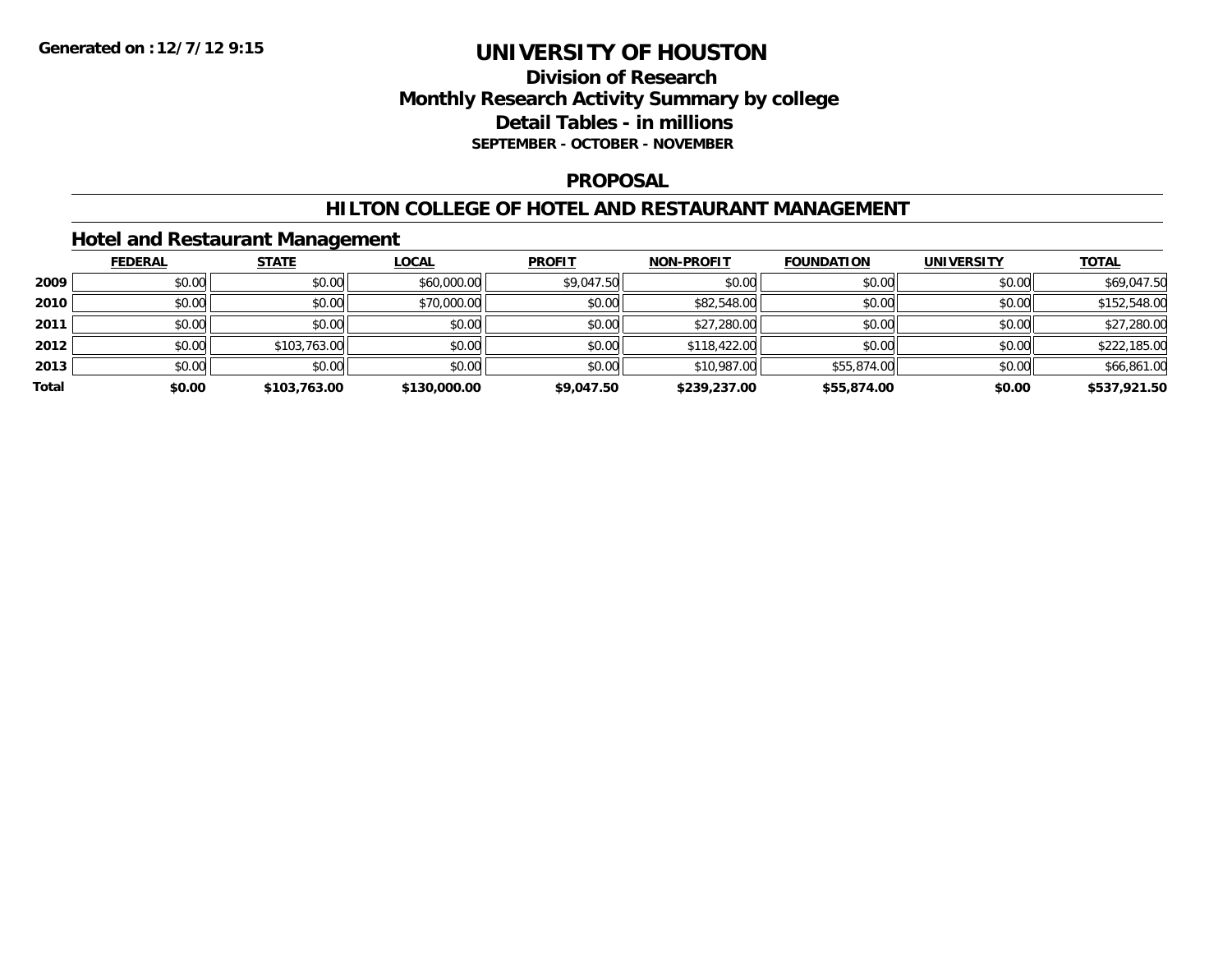## **Division of Research Monthly Research Activity Summary by college Detail Tables - in millions SEPTEMBER - OCTOBER - NOVEMBER**

#### **PROPOSAL**

#### **HONORS COLLEGE**

#### **Houston Teachers Institute**

|       | <b>FEDERAL</b> | STATE  | LOCAL  | <b>PROFIT</b> | <b>NON-PROFIT</b> | <b>FOUNDATION</b> | <b>UNIVERSITY</b> | <u>TOTAL</u> |
|-------|----------------|--------|--------|---------------|-------------------|-------------------|-------------------|--------------|
| 2009  | ሶስ ሰስ<br>PU.UU | \$0.00 | \$0.00 | \$0.00        | \$4.899.50        | \$0.00            | \$0.00            | \$4,899.50   |
| 2010  | \$500,851,00   | \$0.00 | \$0.00 | \$0.00        | \$0.00            | \$0.00            | \$0.00            | \$500,851.00 |
| Total | \$500,851.00   | \$0.00 | \$0.00 | \$0.00        | \$4,899.50        | \$0.00            | \$0.00            | \$505,750.50 |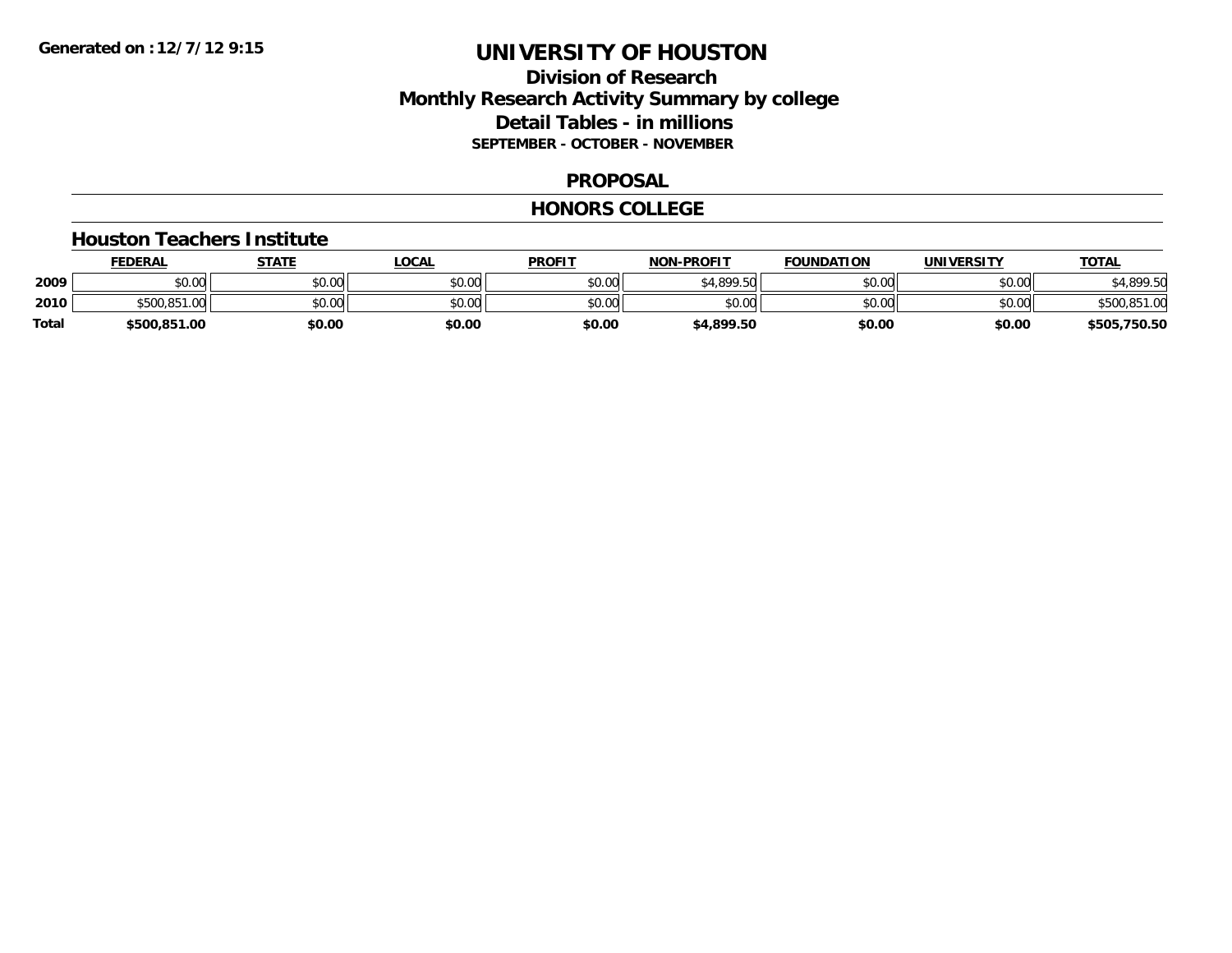## **Division of Research Monthly Research Activity Summary by college Detail Tables - in millions SEPTEMBER - OCTOBER - NOVEMBER**

#### **PROPOSAL**

#### **LIBRARY**

## **Administration, Library**

|       | <b>FEDERAL</b>        | <b>STATE</b>                                   | LOCAL  | <b>PROFIT</b> | <b>NON-PROFIT</b> | <b>FOUNDATION</b> | UNIVERSITY | <u> ΤΟΤΑL</u> |
|-------|-----------------------|------------------------------------------------|--------|---------------|-------------------|-------------------|------------|---------------|
| 2009  | <b>CO ON</b><br>90.UU | $\mathfrak{c} \cap \mathfrak{c} \cap$<br>JU.UU | \$0.00 | \$0.00        | \$0.00            | \$0.00            | \$0.00     | \$0.00        |
| 2010  | \$0.00                | $\mathfrak{c} \cap \mathfrak{c} \cap$<br>JU.UU | \$0.00 | \$0.00        | \$0.00            | \$0.00            | \$0.00     | \$0.00        |
| Total | \$0.00                | \$0.00                                         | \$0.00 | \$0.00        | \$0.00            | \$0.00            | \$0.00     | \$0.00        |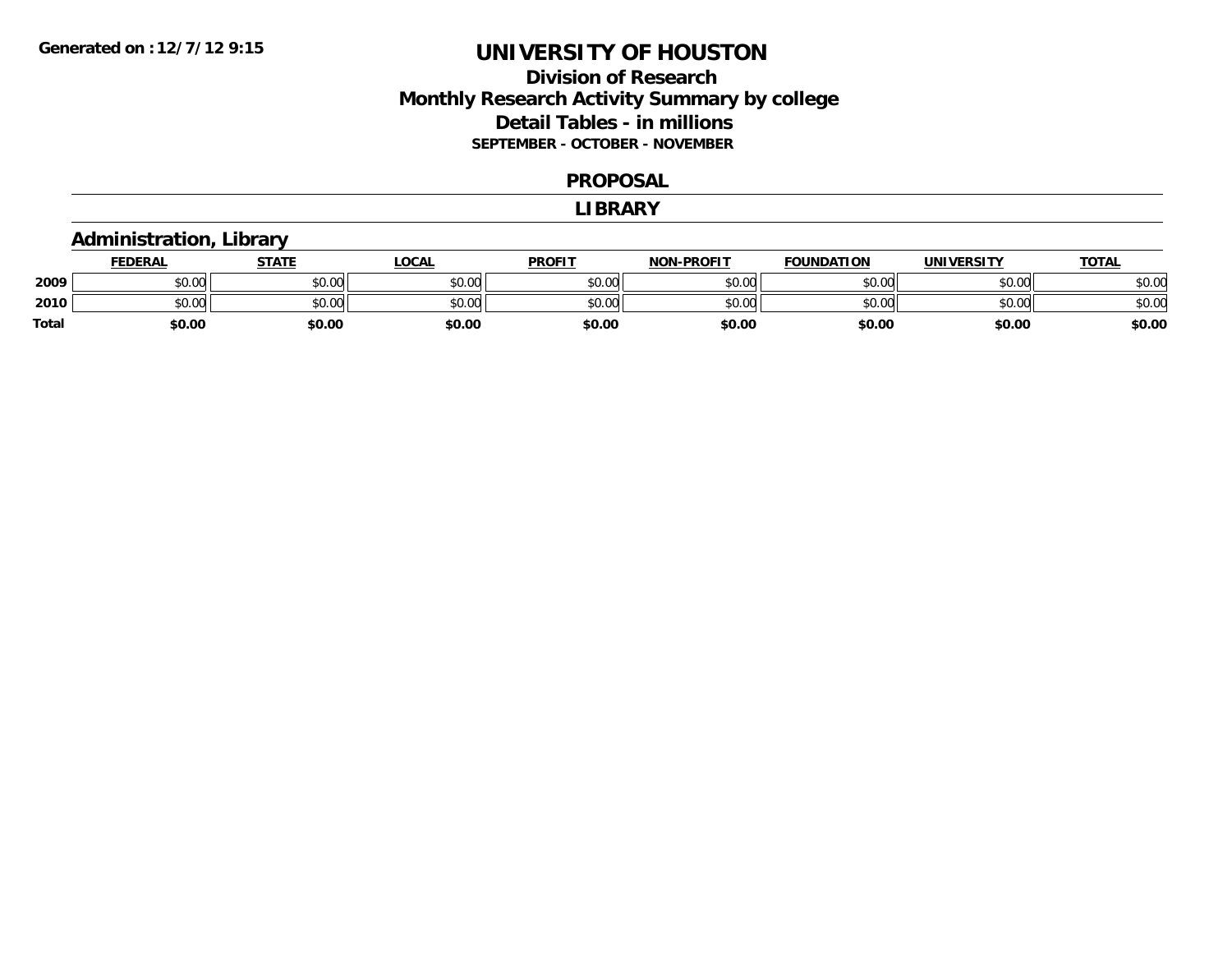## **Division of Research Monthly Research Activity Summary by college Detail Tables - in millions SEPTEMBER - OCTOBER - NOVEMBER**

#### **PROPOSAL**

#### **PRESIDENT**

#### **Office of the President**

|              | <b>FEDERAL</b> | <b>STATE</b>                                      | <b>OCAL</b> | <b>PROFIT</b> | -PROFIT<br><b>תרות</b> | <b>FOUNDATION</b> | UNIVERSITY | <b>TOTAL</b> |
|--------------|----------------|---------------------------------------------------|-------------|---------------|------------------------|-------------------|------------|--------------|
| 2009         | 0000<br>PU.UU  | $\mathsf{A}\cap\mathsf{A}\cap\mathsf{A}$<br>vu.vu | \$0.00      | 0000<br>JU.UU | \$0.00                 | ደበ በበ             | \$0.00     | \$0.00       |
| <b>Total</b> | \$0.00         | \$0.00                                            | \$0.00      | \$0.00        | \$0.00                 | \$0.00            | \$0.00     | \$0.00       |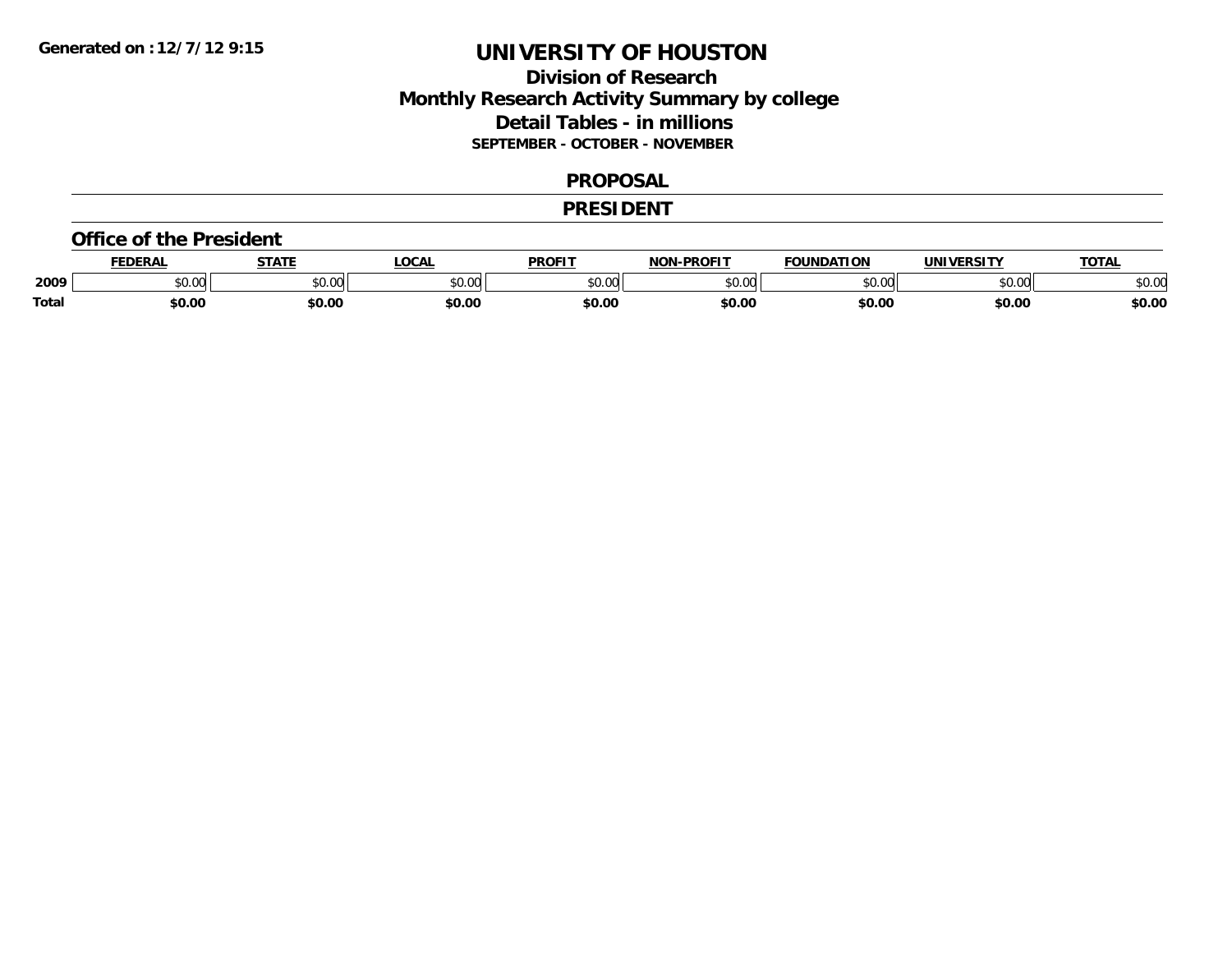# **Division of ResearchMonthly Research Activity Summary by college Detail Tables - in millions SEPTEMBER - OCTOBER - NOVEMBER**

#### **PROPOSAL**

#### **SENIOR V.P. FOR ACADEMIC AFFAIRS AND PROVOST**

|       | <b>KUHF - Radio</b>             |                                                     |              |               |                   |                   |                   |                |
|-------|---------------------------------|-----------------------------------------------------|--------------|---------------|-------------------|-------------------|-------------------|----------------|
|       | <b>FEDERAL</b>                  | <b>STATE</b>                                        | <b>LOCAL</b> | <b>PROFIT</b> | <b>NON-PROFIT</b> | <b>FOUNDATION</b> | <b>UNIVERSITY</b> | <b>TOTAL</b>   |
| 2009  | \$59,149.00                     | \$0.00                                              | \$0.00       | \$0.00        | \$455,086.00      | \$0.00            | \$0.00            | \$514,235.00   |
| 2010  | \$25,000.00                     | \$0.00                                              | \$0.00       | \$0.00        | \$544,969.00      | \$0.00            | \$0.00            | \$569,969.00   |
| 2011  | \$0.00                          | \$0.00                                              | \$0.00       | \$0.00        | \$35,000.00       | \$0.00            | \$0.00            | \$35,000.00    |
| 2012  | \$0.00                          | \$0.00                                              | \$0.00       | \$0.00        | \$612,746.00      | \$0.00            | \$0.00            | \$612,746.00   |
|       |                                 | <b>Learning and Assessment Services</b>             |              |               |                   |                   |                   |                |
|       | <b>FEDERAL</b>                  | <b>STATE</b>                                        | <b>LOCAL</b> | <b>PROFIT</b> | <b>NON-PROFIT</b> | <b>FOUNDATION</b> | <b>UNIVERSITY</b> | <b>TOTAL</b>   |
| 2009  | \$0.00                          | \$9,856.00                                          | \$0.00       | \$0.00        | \$0.00            | \$0.00            | \$0.00            | \$9,856.00     |
| 2010  | \$227,609.00                    | \$0.00                                              | \$0.00       | \$0.00        | \$0.00            | \$10,000.00       | \$0.00            | \$237,609.00   |
| 2011  | \$0.00                          | \$0.00                                              | \$0.00       | \$0.00        | \$115,096.00      | \$0.00            | \$0.00            | \$115,096.00   |
|       |                                 | <b>Senior V.P. for Academic Affairs and Provost</b> |              |               |                   |                   |                   |                |
|       | <b>FEDERAL</b>                  | <b>STATE</b>                                        | <b>LOCAL</b> | <b>PROFIT</b> | <b>NON-PROFIT</b> | <b>FOUNDATION</b> | <b>UNIVERSITY</b> | <b>TOTAL</b>   |
| 2012  | \$882,933.40                    | \$75,000.00                                         | \$0.00       | \$0.00        | \$0.00            | \$0.00            | \$0.00            | \$957,933.40   |
| 2013  | \$0.00                          | \$0.00                                              | \$0.00       | \$0.00        | \$149,488.00      | \$0.00            | \$0.00            | \$149,488.00   |
|       | <b>Student Support Services</b> |                                                     |              |               |                   |                   |                   |                |
|       | <b>FEDERAL</b>                  | <b>STATE</b>                                        | <b>LOCAL</b> | <b>PROFIT</b> | <b>NON-PROFIT</b> | <b>FOUNDATION</b> | <b>UNIVERSITY</b> | <b>TOTAL</b>   |
| 2012  | \$198,944.00                    | \$0.00                                              | \$0.00       | \$0.00        | \$0.00            | \$0.00            | \$0.00            | \$198,944.00   |
|       | <b>UH Charter School</b>        |                                                     |              |               |                   |                   |                   |                |
|       | <b>FEDERAL</b>                  | <b>STATE</b>                                        | <b>LOCAL</b> | <b>PROFIT</b> | <b>NON-PROFIT</b> | <b>FOUNDATION</b> | <b>UNIVERSITY</b> | <b>TOTAL</b>   |
| 2012  | \$0.00                          | \$7,150.00                                          | \$0.00       | \$0.00        | \$0.00            | \$0.00            | \$0.00            | \$7,150.00     |
| 2013  | \$0.00                          | \$1,489.55                                          | \$0.00       | \$0.00        | \$0.00            | \$0.00            | \$0.00            | \$1,489.55     |
|       | <b>Undergraduate Scholars</b>   |                                                     |              |               |                   |                   |                   |                |
|       | <b>FEDERAL</b>                  | <b>STATE</b>                                        | <b>LOCAL</b> | <b>PROFIT</b> | <b>NON-PROFIT</b> | <b>FOUNDATION</b> | <b>UNIVERSITY</b> | <b>TOTAL</b>   |
| 2010  | \$0.00                          | \$15,000.00                                         | \$0.00       | \$0.00        | \$0.00            | \$0.00            | \$0.00            | \$15,000.00    |
| 2011  | \$0.00                          | \$29,456.00                                         | \$0.00       | \$0.00        | \$0.00            | \$0.00            | \$0.00            | \$29,456.00    |
| 2012  | \$0.00                          | \$19,051.00                                         | \$0.00       | \$0.00        | \$0.00            | \$0.00            | \$0.00            | \$19,051.00    |
|       | <b>Undergraduate Studies</b>    |                                                     |              |               |                   |                   |                   |                |
|       | <b>FEDERAL</b>                  | <b>STATE</b>                                        | <b>LOCAL</b> | <b>PROFIT</b> | <b>NON-PROFIT</b> | <b>FOUNDATION</b> | <b>UNIVERSITY</b> | <b>TOTAL</b>   |
| 2013  | \$0.00                          | \$30,000.00                                         | \$0.00       | \$0.00        | \$0.00            | \$0.00            | \$0.00            | \$30,000.00    |
| Total | \$1,393,635.40                  | \$187,002.55                                        | \$0.00       | \$0.00        | \$1,912,385.00    | \$10,000.00       | \$0.00            | \$3,503,022.95 |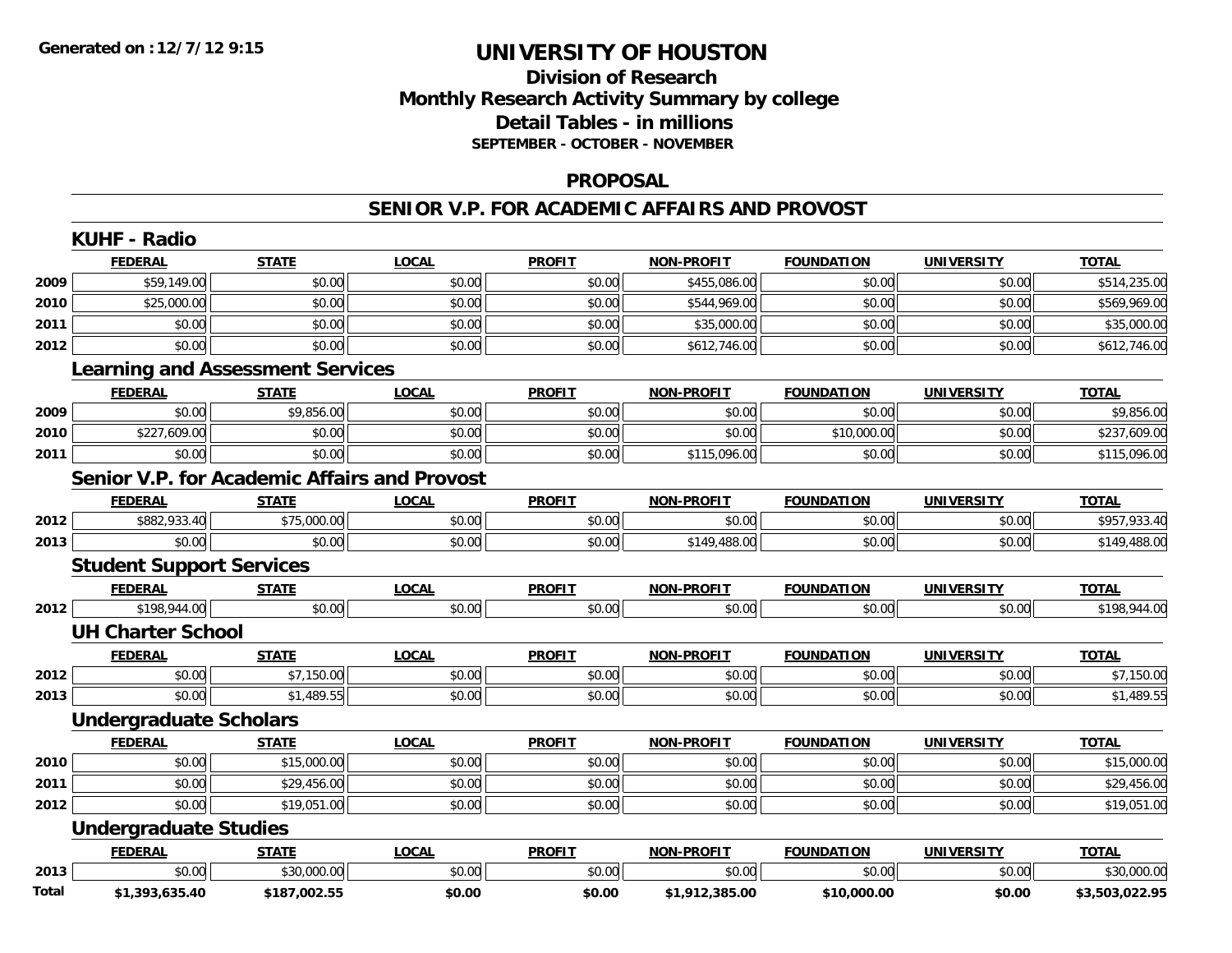## **Division of Research Monthly Research Activity Summary by college Detail Tables - in millions SEPTEMBER - OCTOBER - NOVEMBER**

#### **PROPOSAL**

#### **UH LAW CENTER**

|       | Dean, Law      |              |              |               |                   |                   |                   |                |
|-------|----------------|--------------|--------------|---------------|-------------------|-------------------|-------------------|----------------|
|       | <b>FEDERAL</b> | <b>STATE</b> | <b>LOCAL</b> | <b>PROFIT</b> | <b>NON-PROFIT</b> | <b>FOUNDATION</b> | <b>UNIVERSITY</b> | <b>TOTAL</b>   |
| 2009  | \$564,057.00   | \$0.00       | \$0.00       | \$0.00        | \$0.00            | \$0.00            | \$0.00            | \$564,057.00   |
|       | Law-UH         |              |              |               |                   |                   |                   |                |
|       | <b>FEDERAL</b> | <b>STATE</b> | <b>LOCAL</b> | <b>PROFIT</b> | <b>NON-PROFIT</b> | <b>FOUNDATION</b> | <b>UNIVERSITY</b> | <b>TOTAL</b>   |
| 2009  | \$602,981.28   | \$0.00       | \$0.00       | \$0.00        | \$0.00            | \$0.00            | \$0.00            | \$602,981.28   |
| 2010  | \$0.00         | \$200,000.00 | \$0.00       | \$0.00        | \$0.00            | \$0.00            | \$0.00            | \$200,000.00   |
| 2012  | \$0.00         | \$160,000.00 | \$0.00       | \$0.00        | \$0.00            | \$0.00            | \$0.00            | \$160,000.00   |
| Total | \$1,167,038.28 | \$360,000.00 | \$0.00       | \$0.00        | \$0.00            | \$0.00            | \$0.00            | \$1,527,038.28 |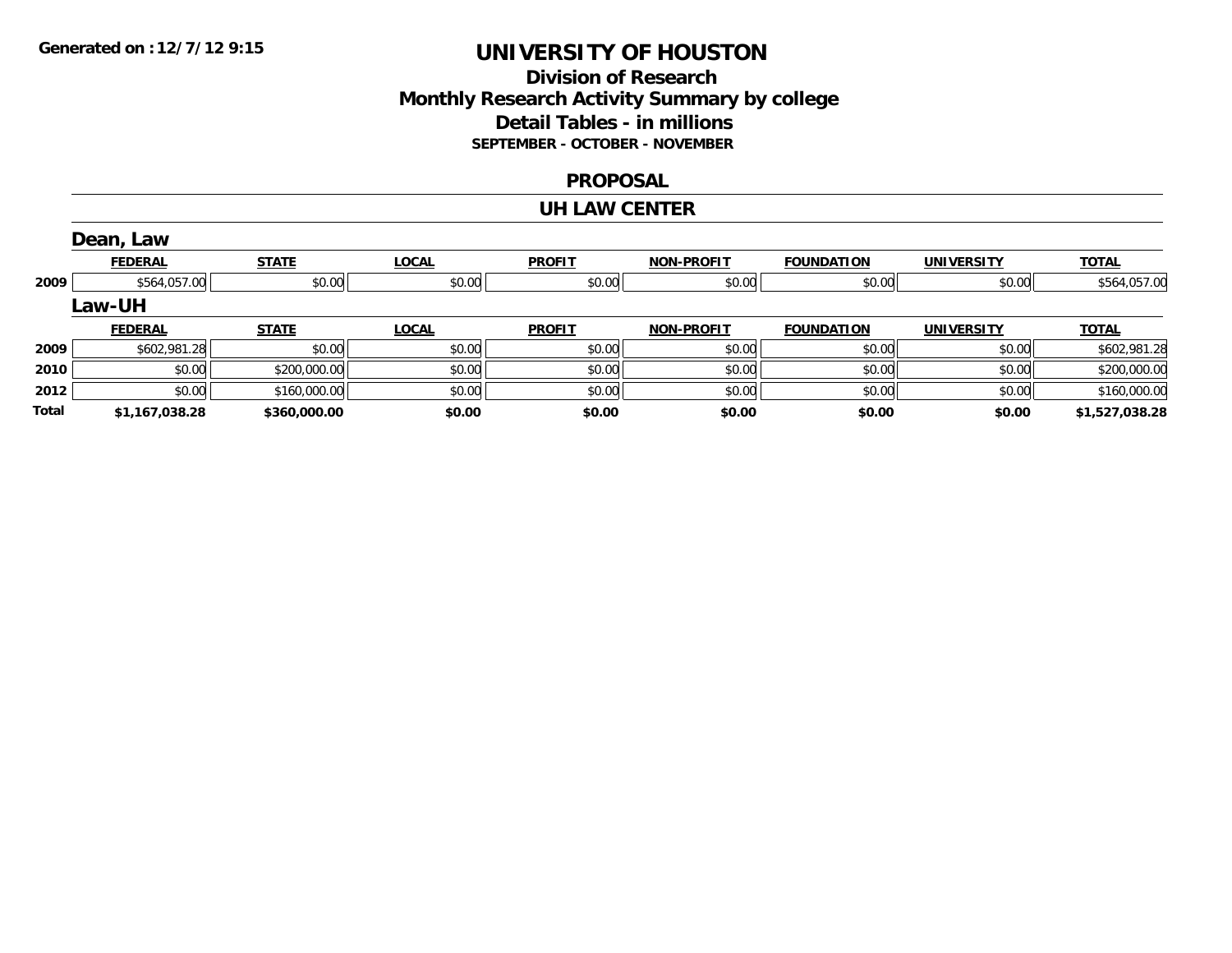## **Division of Research Monthly Research Activity Summary by college Detail Tables - in millions SEPTEMBER - OCTOBER - NOVEMBER**

#### **PROPOSAL**

#### **UH SYSTEM**

| <b>KUHT-TV</b> |                |              |              |               |                   |                   |                   |                |  |
|----------------|----------------|--------------|--------------|---------------|-------------------|-------------------|-------------------|----------------|--|
|                | <b>FEDERAL</b> | <b>STATE</b> | <b>LOCAL</b> | <b>PROFIT</b> | <b>NON-PROFIT</b> | <b>FOUNDATION</b> | <b>UNIVERSITY</b> | <b>TOTAL</b>   |  |
| 2009           | \$0.00         | \$0.00       | \$0.00       | \$0.00        | \$1,675,919.00    | \$0.00            | \$0.00            | \$1,675,919.00 |  |
| 2010           | \$0.00         | \$0.00       | \$0.00       | \$0.00        | \$1,427,262.00    | \$0.00            | \$0.00            | \$1,427,262.00 |  |
| 2011           | \$0.00         | \$0.00       | \$0.00       | \$0.00        | \$1,606,903.00    | \$0.00            | \$0.00            | \$1,606,903.00 |  |
| 2012           | \$0.00         | \$0.00       | \$0.00       | \$0.00        | \$14,132.00       | \$0.00            | \$0.00            | \$14,132.00    |  |
| Total          | \$0.00         | \$0.00       | \$0.00       | \$0.00        | \$4,724,216.00    | \$0.00            | \$0.00            | \$4,724,216.00 |  |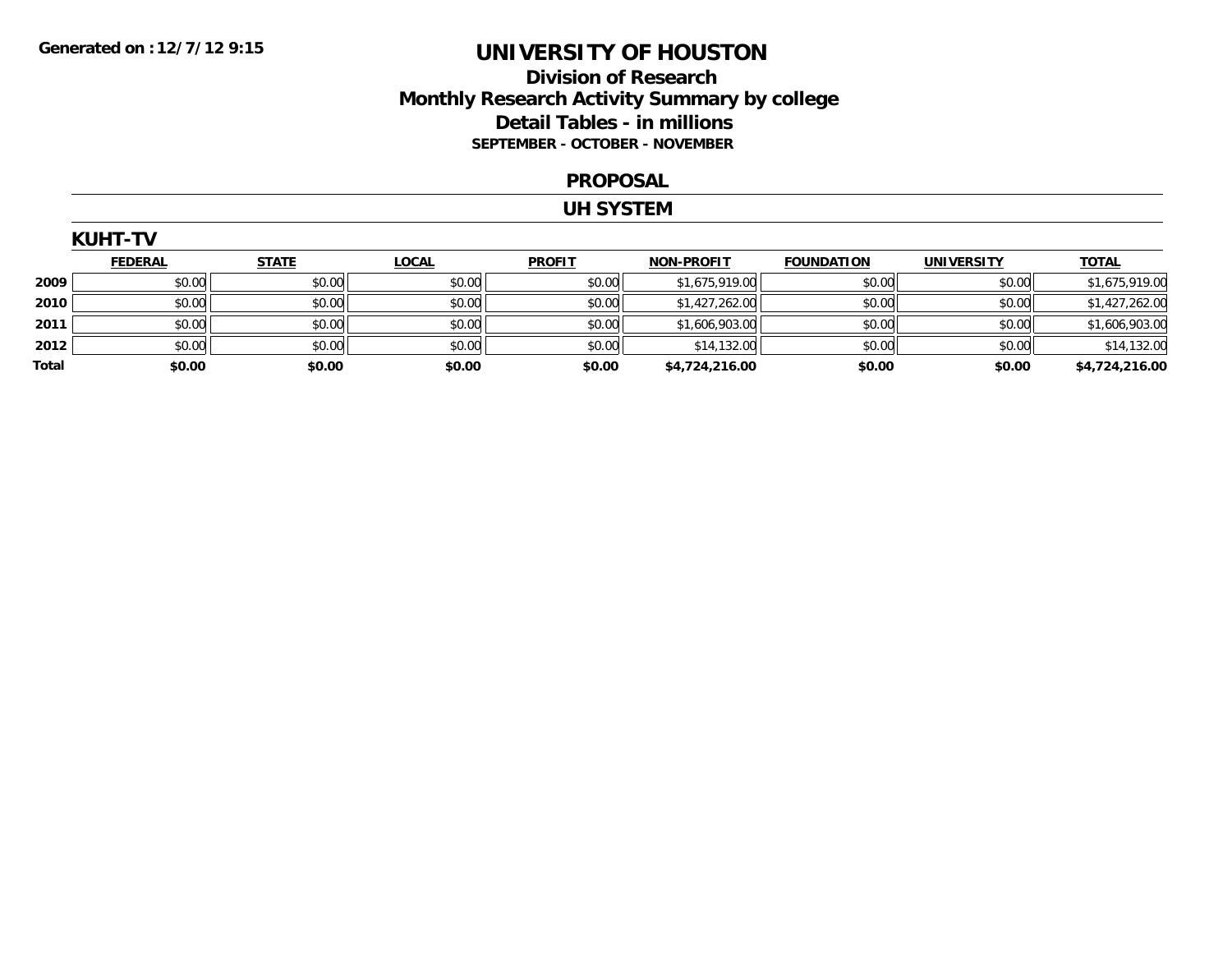## **Division of Research Monthly Research Activity Summary by college Detail Tables - in millions SEPTEMBER - OCTOBER - NOVEMBER**

#### **PROPOSAL**

#### **UKNOWN COLLEGE**

# **Unknown Department**

|       | <b>FEDERAL</b> | <b>STATE</b>                                   | LOCAL  | <b>PROFIT</b> | <b>NON-PROFIT</b> | <b>FOUNDATION</b> | UNIVERSITY | <u> ΤΟΤΑL</u> |
|-------|----------------|------------------------------------------------|--------|---------------|-------------------|-------------------|------------|---------------|
| 2010  | tu uu<br>90.UU | $\mathfrak{c} \cap \mathfrak{c} \cap$<br>JU.UU | \$0.00 | \$0.00        | \$0.00            | \$0.00            | \$0.00     | \$0.00        |
| 2011  | \$0.00         | 40.00<br>JU.UU                                 | \$0.00 | \$0.00        | \$0.00            | \$0.00            | \$0.00     | \$0.00        |
| Total | \$0.00         | \$0.00                                         | \$0.00 | \$0.00        | \$0.00            | \$0.00            | \$0.00     | \$0.00        |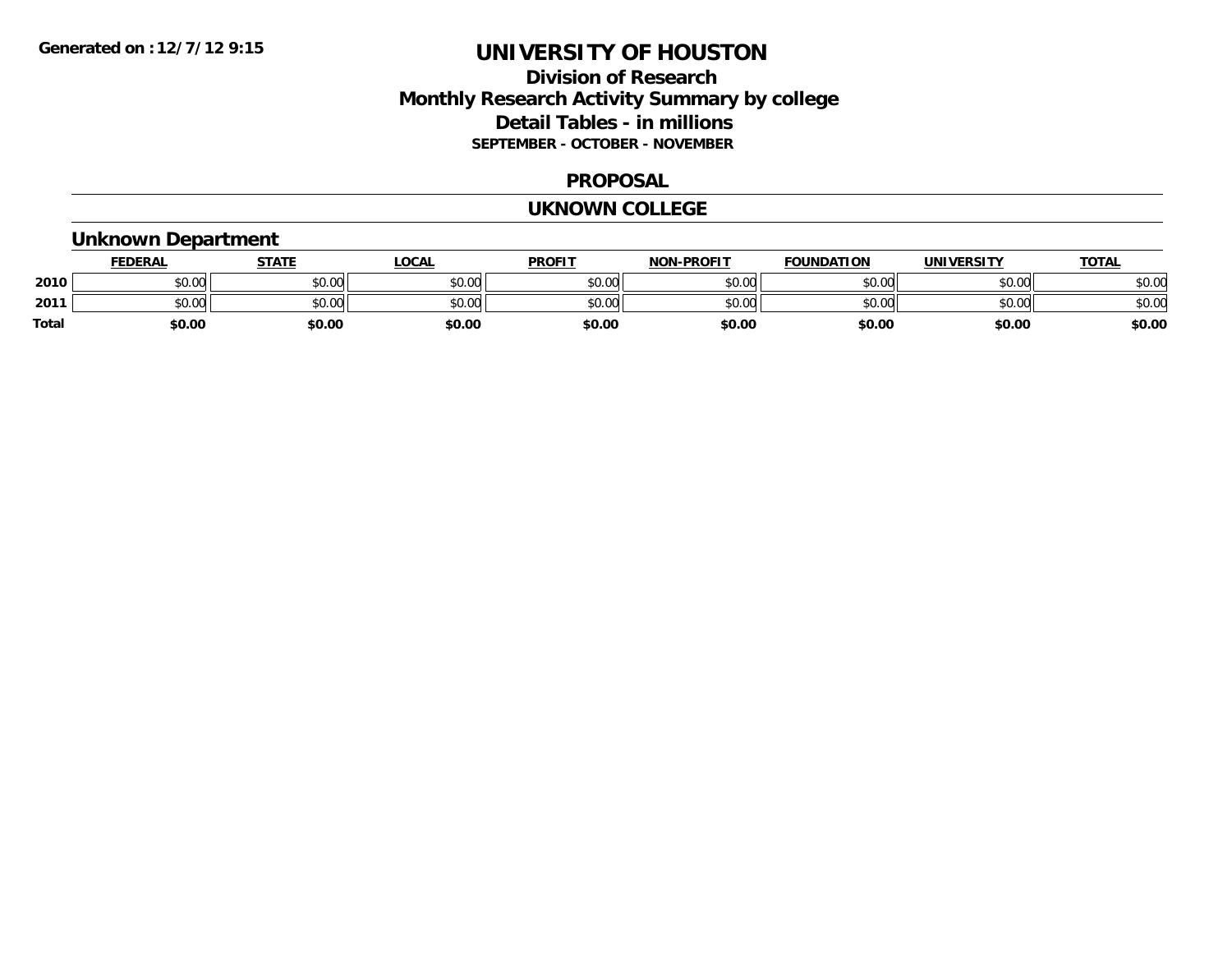## **Division of Research Monthly Research Activity Summary by college Detail Tables - in millions SEPTEMBER - OCTOBER - NOVEMBER**

### **PROPOSAL**

# **VICE PRESIDENT FOR ADMINISTRATION**

## **UH Police Department**

|              | <b>FEDERAL</b>                       | <b>STATE</b> | <b>OCAL</b> | <b>PROFIT</b> | <b>NON-PROFIT</b> | <b>FOUNDATION</b> | UNIVERSITY | <b>TOTAL</b> |
|--------------|--------------------------------------|--------------|-------------|---------------|-------------------|-------------------|------------|--------------|
| 2009         | 0000<br>JU.UU                        | 1000.00      | \$0.00      | \$0.00        | \$0.00            | \$0.00            | \$0.00     | \$4,000.00   |
| 2010         | $*$ 00 017 $\mu$ .<br>$\sim$<br>DOG. | \$0.00       | \$0.00      | \$0.00        | \$0.00            | \$0.00            | \$0.00     |              |
| <b>Total</b> | \$88,917.00                          | \$4,000.00   | \$0.00      | \$0.00        | \$0.00            | \$0.00            | \$0.00     | \$92,917.00  |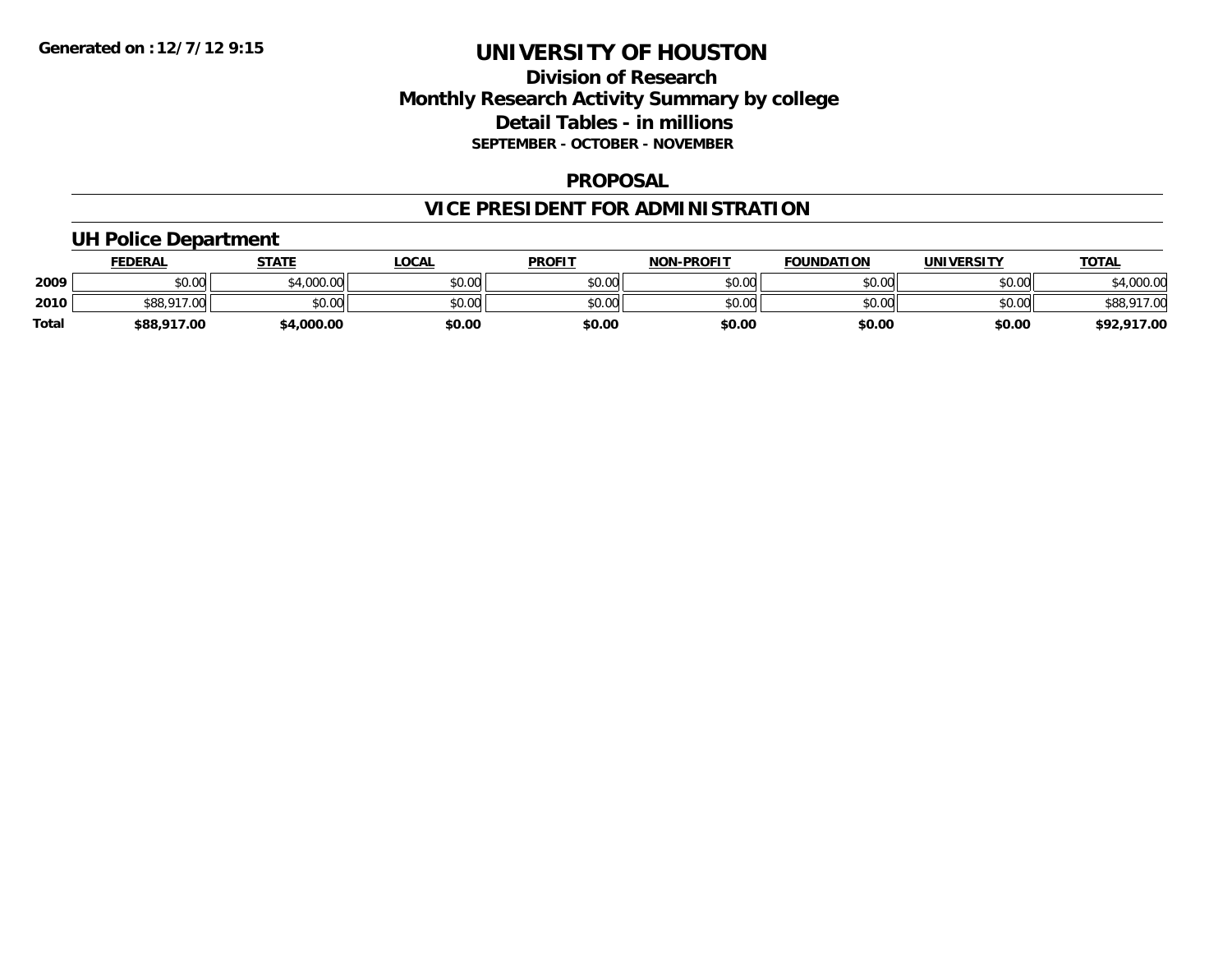## **Division of Research Monthly Research Activity Summary by college Detail Tables - in millions SEPTEMBER - OCTOBER - NOVEMBER**

### **PROPOSAL**

### **VICE PRESIDENT FOR STUDENT AFFAIRS**

## **Dean, Student Affairs**

|              | <b>FEDERAL</b> | <b>STATE</b> | <b>OCAL</b> | <b>PROFIT</b> | <b>NON-PROFIT</b> | <b>FOUNDATION</b> | UNIVERSITY | <b>TOTAL</b> |
|--------------|----------------|--------------|-------------|---------------|-------------------|-------------------|------------|--------------|
| 2010         | 0000<br>JU.UU  | \$17,755.00  | \$0.00      | \$0.00        | \$0.00            | \$0.00            | \$0.00     | ,755.00      |
| 2012         | $\cap$<br>70   | \$0.00       | \$0.00      | \$0.00        | \$0.00            | \$0.00            | \$0.00     | \$78,438.00  |
| <b>Total</b> | \$78,438.00    | .755.00      | \$0.00      | \$0.00        | \$0.00            | \$0.00            | \$0.00     | \$96,193.00  |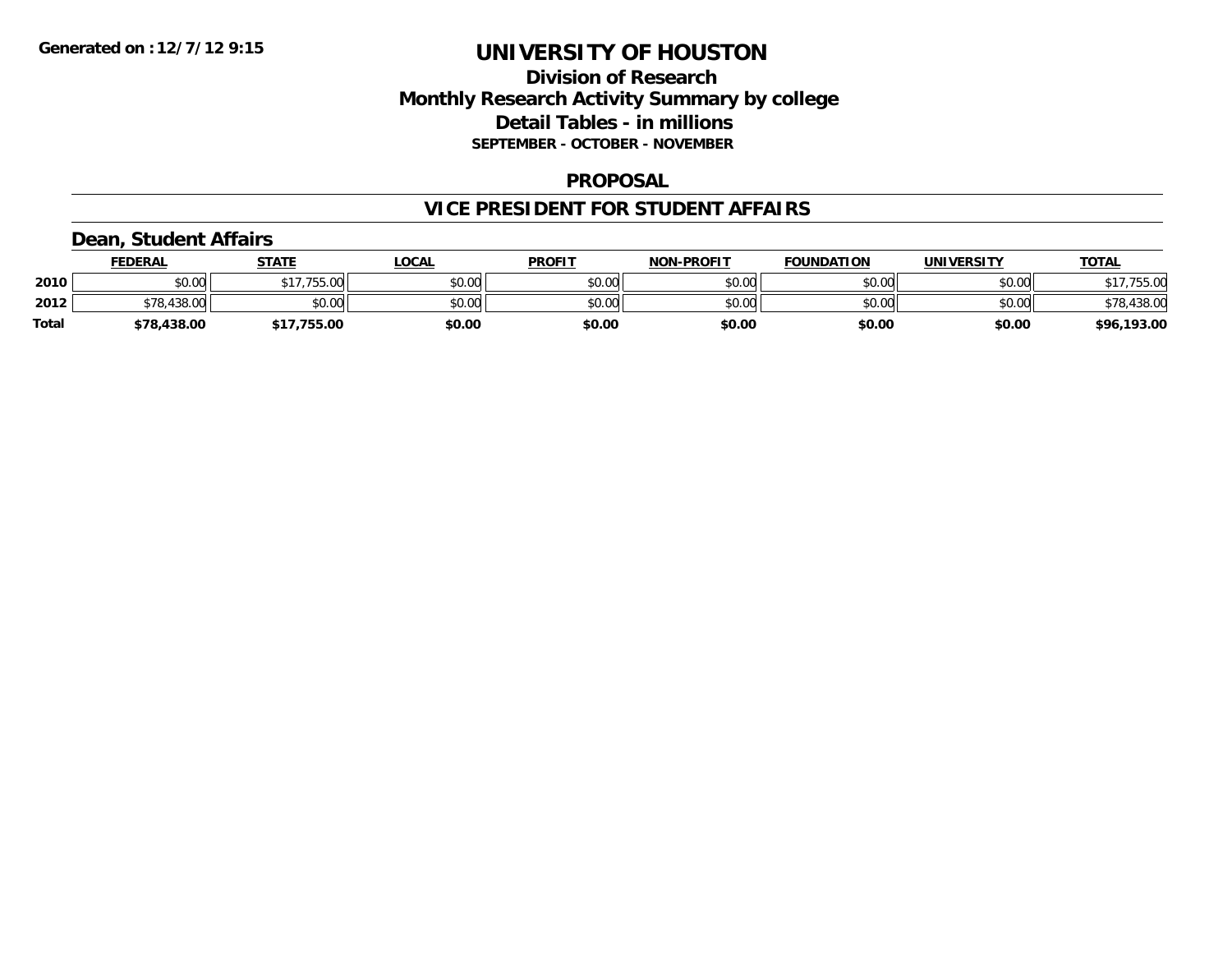## **Division of Research Monthly Research Activity Summary by college Detail Tables - in millions SEPTEMBER - OCTOBER - NOVEMBER**

## **AWARD**

## **C.T. BAUER COLLEGE OF BUSINESS**

|      | <b>Finance</b> |                                     |              |               |                   |                   |            |              |  |  |  |
|------|----------------|-------------------------------------|--------------|---------------|-------------------|-------------------|------------|--------------|--|--|--|
|      | <b>FEDERAL</b> | <u>STATE</u>                        | <b>LOCAL</b> | <b>PROFIT</b> | <b>NON-PROFIT</b> | <b>FOUNDATION</b> | UNIVERSITY | <b>TOTAL</b> |  |  |  |
| 2010 | \$100,000.00   | \$0.00                              | \$0.00       | \$0.00        | \$0.00            | \$0.00            | \$0.00     | \$100,000.00 |  |  |  |
| 2011 | \$103,870.80   | \$0.00                              | \$0.00       | \$0.00        | \$0.00            | \$0.00            | \$0.00     | \$103,870.80 |  |  |  |
|      |                | Conell Ductions Development Control |              |               |                   |                   |            |              |  |  |  |

#### **Small Business Development Center**

|              | <b>FEDERAL</b> | <u>STATE</u> | <u>LOCAL</u> | <b>PROFIT</b> | <b>NON-PROFIT</b> | <b>FOUNDATION</b> | <b>UNIVERSITY</b> | <b>TOTAL</b>   |
|--------------|----------------|--------------|--------------|---------------|-------------------|-------------------|-------------------|----------------|
| 2009         | \$300,000.00   | \$0.00       | \$0.00       | \$0.00        | \$0.00            | \$0.00            | \$0.00            | \$300,000.00   |
| 2010         | \$1,398,104.00 | \$0.00       | \$0.00       | \$0.00        | \$0.00            | \$0.00            | \$0.00            | \$1,398,104.00 |
| 2011         | \$30,274.00    | \$0.00       | \$0.00       | \$0.00        | \$0.00            | \$0.00            | \$0.00            | \$30,274.00    |
| 2012         | \$476,857.00   | \$0.00       | \$0.00       | \$0.00        | \$0.00            | \$0.00            | \$0.00            | \$476,857.00   |
| <b>Total</b> | \$2,409,105.80 | \$0.00       | \$0.00       | \$0.00        | \$0.00            | \$0.00            | \$0.00            | \$2,409,105.80 |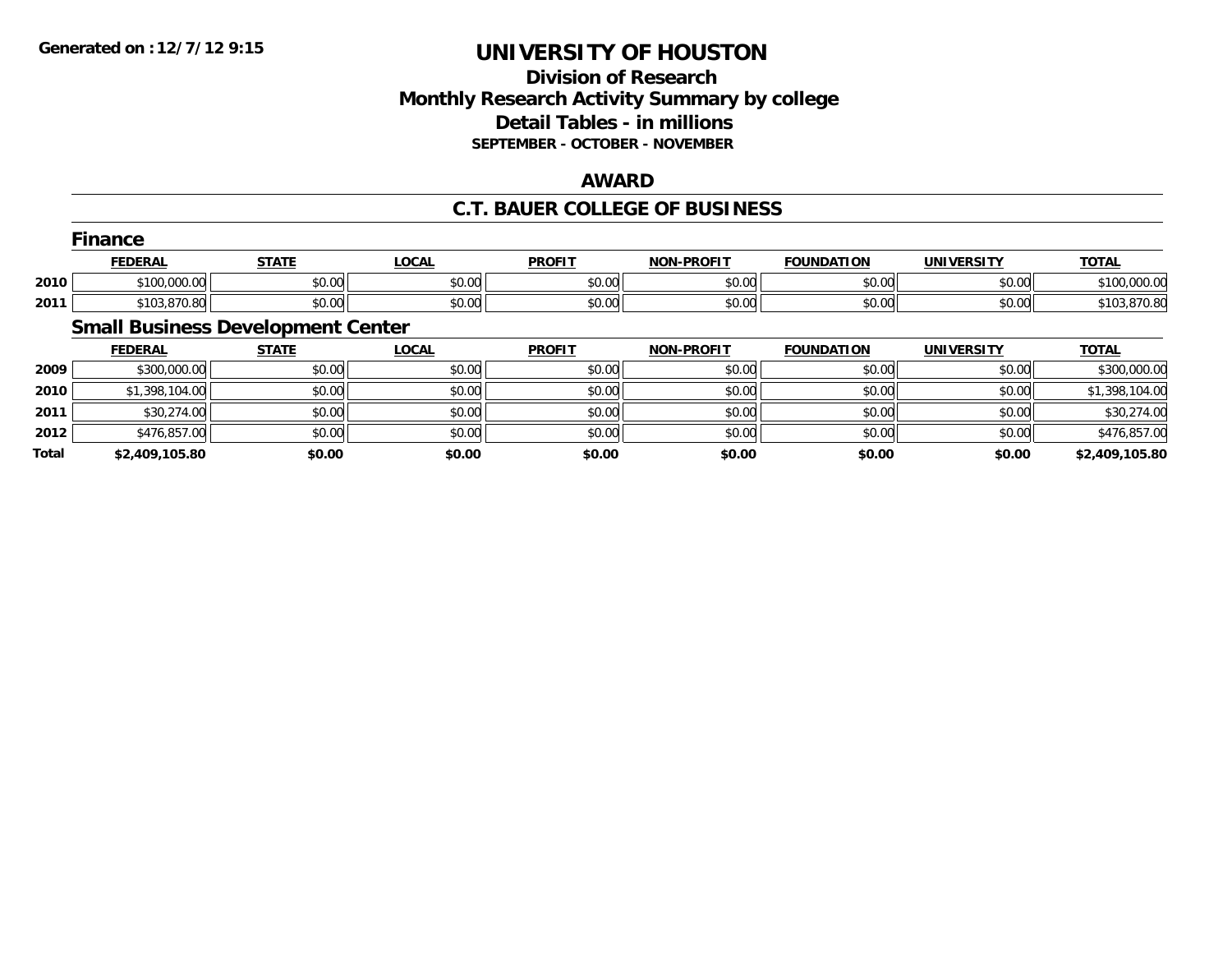## **Division of Research Monthly Research Activity Summary by college Detail Tables - in millions SEPTEMBER - OCTOBER - NOVEMBER**

#### **AWARD**

### **COLLEGE OF ARCHITECTURE**

|              | Architecture   |              |              |               |                   |                   |                   |              |
|--------------|----------------|--------------|--------------|---------------|-------------------|-------------------|-------------------|--------------|
|              | <b>FEDERAL</b> | <b>STATE</b> | <u>LOCAL</u> | <b>PROFIT</b> | <b>NON-PROFIT</b> | <b>FOUNDATION</b> | <b>UNIVERSITY</b> | <b>TOTAL</b> |
| 2011         | \$0.00         | \$0.00       | \$0.00       | \$7,500.00    | \$0.00            | \$0.00            | \$0.00            | \$7,500.00   |
| 2012         | \$0.00         | \$0.00       | \$0.00       | \$0.00        | \$5,000.00        | \$0.00            | \$0.00            | \$5,000.00   |
| <b>Total</b> | \$0.00         | \$0.00       | \$0.00       | \$7,500.00    | \$5,000.00        | \$0.00            | \$0.00            | \$12,500.00  |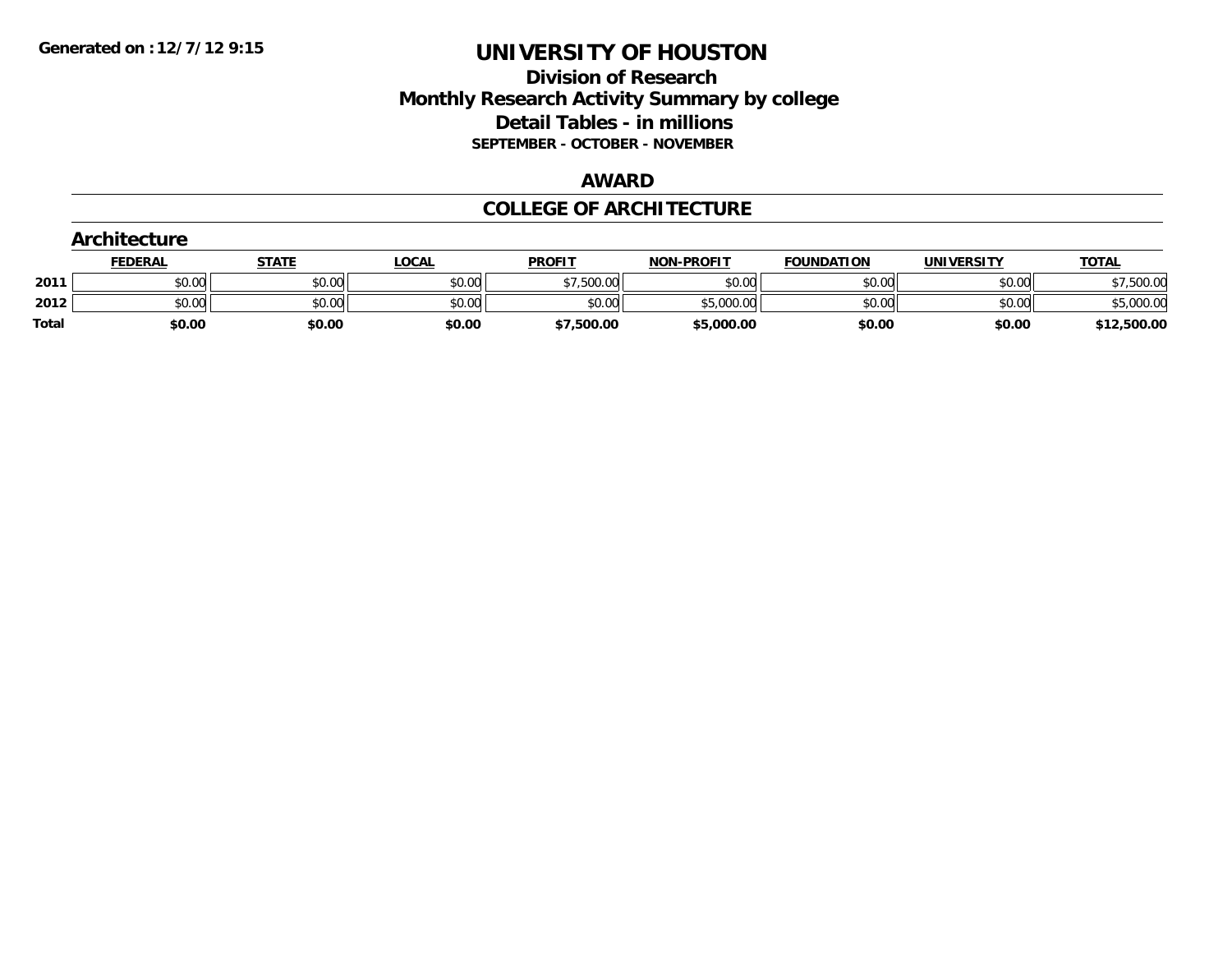# **Division of ResearchMonthly Research Activity Summary by college Detail Tables - in millions SEPTEMBER - OCTOBER - NOVEMBER**

### **AWARD**

# **COLLEGE OF EDUCATION**

|       | <b>Consistency Mgmt and Coop Disc</b>                |              |              |               |                   |                   |                   |                |
|-------|------------------------------------------------------|--------------|--------------|---------------|-------------------|-------------------|-------------------|----------------|
|       | <b>FEDERAL</b>                                       | <b>STATE</b> | <b>LOCAL</b> | <b>PROFIT</b> | <b>NON-PROFIT</b> | <b>FOUNDATION</b> | <b>UNIVERSITY</b> | <b>TOTAL</b>   |
| 2011  | \$0.00                                               | \$0.00       | \$0.00       | \$0.00        | \$0.00            | \$0.00            | \$0.00            | \$0.00         |
|       | <b>Curriculum and Instruction</b>                    |              |              |               |                   |                   |                   |                |
|       | <b>FEDERAL</b>                                       | <b>STATE</b> | <b>LOCAL</b> | <b>PROFIT</b> | <b>NON-PROFIT</b> | <b>FOUNDATION</b> | <b>UNIVERSITY</b> | <b>TOTAL</b>   |
| 2009  | \$429,932.50                                         | \$5,000.00   | \$0.00       | \$0.00        | \$186,107.15      | \$0.00            | \$0.00            | \$621,039.65   |
| 2010  | \$56,743.20                                          | \$50,000.00  | \$0.00       | \$0.00        | \$18,003.00       | \$0.00            | \$0.00            | \$124,746.20   |
| 2011  | \$502,082.19                                         | \$50,000.00  | \$0.00       | \$0.00        | \$106,154.00      | \$0.00            | \$0.00            | \$658,236.19   |
| 2012  | \$25,443.80                                          | \$0.00       | \$0.00       | \$0.00        | \$0.00            | \$18,400.00       | \$0.00            | \$43,843.80    |
| 2013  | \$507,025.58                                         | \$15,999.00  | \$0.00       | \$4.26        | \$3,500.00        | \$0.00            | \$0.00            | \$526,528.84   |
|       | <b>Educational Leadership &amp; Cultural Studies</b> |              |              |               |                   |                   |                   |                |
|       | <b>FEDERAL</b>                                       | <b>STATE</b> | <b>LOCAL</b> | <b>PROFIT</b> | <b>NON-PROFIT</b> | <b>FOUNDATION</b> | <b>UNIVERSITY</b> | <b>TOTAL</b>   |
| 2009  | \$39,988.00                                          | \$0.00       | \$0.00       | \$0.00        | \$0.00            | \$0.00            | \$0.00            | \$39,988.00    |
|       | <b>Educational Psychology</b>                        |              |              |               |                   |                   |                   |                |
|       | <b>FEDERAL</b>                                       | <b>STATE</b> | <b>LOCAL</b> | <b>PROFIT</b> | <b>NON-PROFIT</b> | <b>FOUNDATION</b> | <b>UNIVERSITY</b> | <b>TOTAL</b>   |
| 2009  | \$0.00                                               | \$4.00       | \$0.00       | \$0.00        | \$0.00            | \$0.00            | \$0.00            | \$4.00         |
| 2011  | \$0.00                                               | \$49,995.00  | \$0.00       | \$0.00        | \$0.00            | \$14,901.90       | \$0.00            | \$64,896.90    |
| 2012  | \$32,875.40                                          | \$0.00       | \$0.00       | \$0.00        | \$0.00            | \$0.00            | \$0.00            | \$32,875.40    |
| 2013  | \$326,684.00                                         | \$0.00       | \$0.00       | \$0.00        | \$31,863.00       | \$0.00            | \$11,689.00       | \$370,236.00   |
|       | <b>Institute for Urban Education</b>                 |              |              |               |                   |                   |                   |                |
|       | <b>FEDERAL</b>                                       | <b>STATE</b> | <b>LOCAL</b> | <b>PROFIT</b> | <b>NON-PROFIT</b> | <b>FOUNDATION</b> | <b>UNIVERSITY</b> | <b>TOTAL</b>   |
| 2012  | \$0.00                                               | \$0.00       | \$0.00       | \$0.00        | \$0.00            | \$0.00            | \$0.00            | \$0.00         |
| Total | \$1,920,774.67                                       | \$170,998.00 | \$0.00       | \$4.26        | \$345,627.15      | \$33,301.90       | \$11,689.00       | \$2,482,394.98 |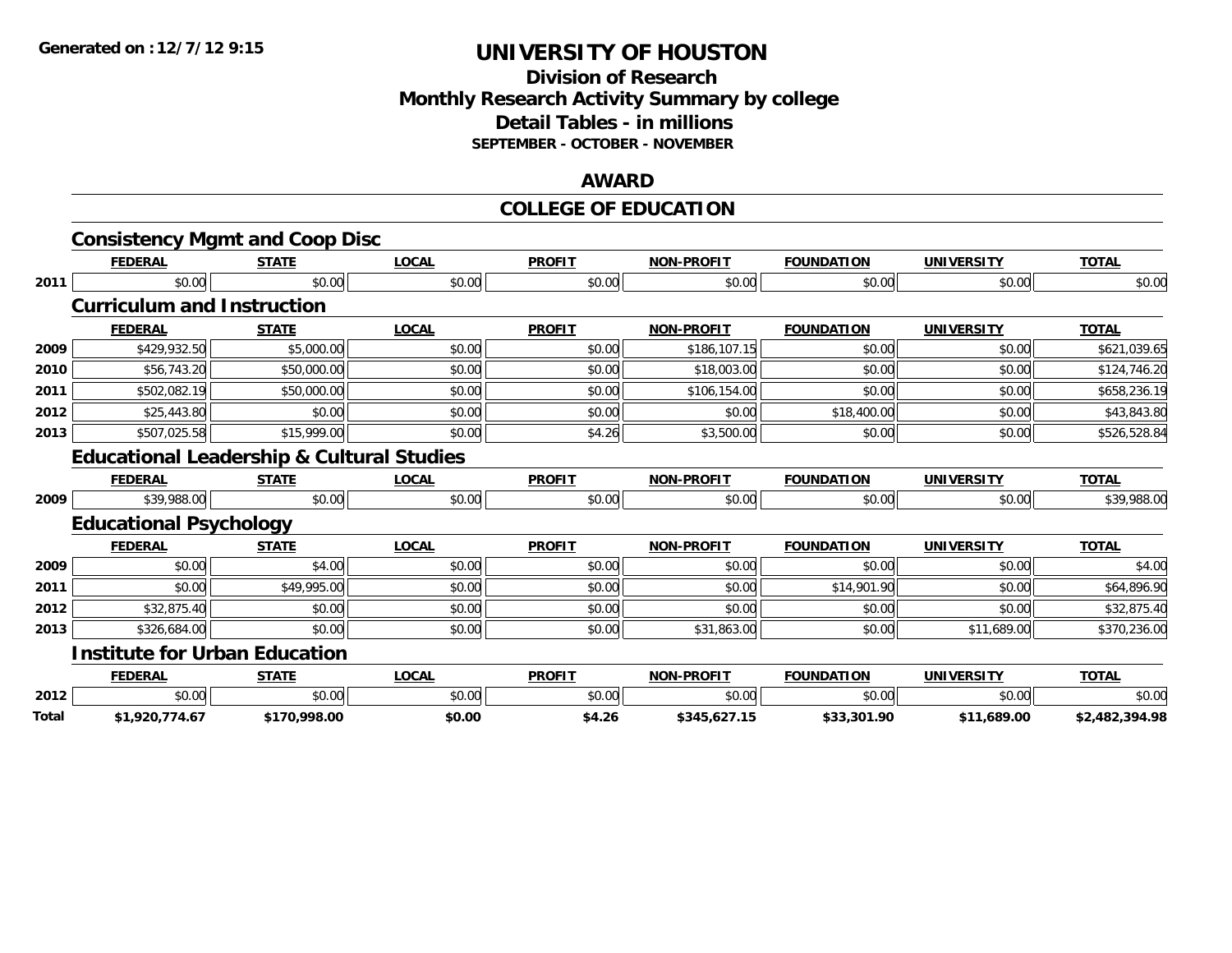# **Division of ResearchMonthly Research Activity Summary by college Detail Tables - in millions SEPTEMBER - OCTOBER - NOVEMBER**

### **AWARD**

|      | Art                                               |              |              |               |             |                   |                   |              |
|------|---------------------------------------------------|--------------|--------------|---------------|-------------|-------------------|-------------------|--------------|
|      | <b>FEDERAL</b>                                    | <b>STATE</b> | <b>LOCAL</b> | <b>PROFIT</b> | NON-PROFIT  | <b>FOUNDATION</b> | <b>UNIVERSITY</b> | <b>TOTAL</b> |
| 2012 | \$14,979.30                                       | \$0.00       | \$0.00       | \$0.00        | \$0.00      | \$0.00            | \$0.00            | \$14,979.30  |
|      | <b>Arte Publico Press</b>                         |              |              |               |             |                   |                   |              |
|      | <b>FEDERAL</b>                                    | <b>STATE</b> | <b>LOCAL</b> | <b>PROFIT</b> | NON-PROFIT  | <b>FOUNDATION</b> | <b>UNIVERSITY</b> | <b>TOTAL</b> |
| 2012 | \$0.00                                            | \$0.00       | \$0.00       | \$0.00        | \$39,100.00 | \$0.00            | \$0.00            | \$39,100.00  |
|      | <b>Blaffer Gallery</b>                            |              |              |               |             |                   |                   |              |
|      | <b>FEDERAL</b>                                    | <b>STATE</b> | <b>LOCAL</b> | <b>PROFIT</b> | NON-PROFIT  | <b>FOUNDATION</b> | <b>UNIVERSITY</b> | <b>TOTAL</b> |
| 2010 | \$60,000.00                                       | \$0.00       | \$0.00       | \$0.00        | \$0.00      | \$0.00            | \$0.00            | \$60,000.00  |
| 2011 | \$0.00                                            | \$0.00       | \$0.00       | \$0.00        | \$10,000.00 | \$0.00            | \$0.00            | \$10,000.00  |
| 2012 | \$20,000.00                                       | \$0.00       | \$0.00       | \$0.00        | \$50,800.00 | \$0.00            | \$0.00            | \$70,800.00  |
|      | <b>Center for Public History</b>                  |              |              |               |             |                   |                   |              |
|      | <b>FEDERAL</b>                                    | <b>STATE</b> | <b>LOCAL</b> | <b>PROFIT</b> | NON-PROFIT  | <b>FOUNDATION</b> | <b>UNIVERSITY</b> | <b>TOTAL</b> |
| 2012 | \$100,000.00                                      | \$0.00       | \$0.00       | \$0.00        | \$0.00      | \$0.00            | \$0.00            | \$100,000.00 |
|      | <b>Communication Disorders</b>                    |              |              |               |             |                   |                   |              |
|      | <b>FEDERAL</b>                                    | <b>STATE</b> | <b>LOCAL</b> | <b>PROFIT</b> | NON-PROFIT  | <b>FOUNDATION</b> | <b>UNIVERSITY</b> | <b>TOTAL</b> |
| 2012 | \$2,942.90                                        | \$0.00       | \$0.00       | \$0.00        | \$0.00      | \$0.00            | \$0.00            | \$2,942.90   |
| 2013 | \$0.00                                            | \$0.00       | \$0.00       | \$0.00        | \$0.00      | \$10,000.00       | \$0.00            | \$10,000.00  |
|      | <b>Cynthia Woods Mitchell Center for the Arts</b> |              |              |               |             |                   |                   |              |
|      | <b>FEDERAL</b>                                    | <b>STATE</b> | <b>LOCAL</b> | <b>PROFIT</b> | NON-PROFIT  | <b>FOUNDATION</b> | <b>UNIVERSITY</b> | <b>TOTAL</b> |
| 2013 | \$0.00                                            | \$6,000.00   | \$0.00       | \$0.00        | \$0.00      | \$0.00            | \$0.00            | \$6,000.00   |
|      | Dean, Liberal Arts and Social Sciences            |              |              |               |             |                   |                   |              |
|      | <b>FEDERAL</b>                                    | <b>STATE</b> | <b>LOCAL</b> | <b>PROFIT</b> | NON-PROFIT  | <b>FOUNDATION</b> | <b>UNIVERSITY</b> | <b>TOTAL</b> |
| 2010 | \$8,250.00                                        | \$0.00       | \$0.00       | \$0.00        | \$0.00      | \$0.00            | \$0.00            | \$8,250.00   |
|      | <b>Economics</b>                                  |              |              |               |             |                   |                   |              |
|      | <b>FEDERAL</b>                                    | <b>STATE</b> | <b>LOCAL</b> | <b>PROFIT</b> | NON-PROFIT  | <b>FOUNDATION</b> | <b>UNIVERSITY</b> | <b>TOTAL</b> |
| 2011 | \$0.00                                            | \$0.00       | \$0.00       | \$0.00        | \$55,000.00 | \$0.00            | \$0.00            | \$55,000.00  |
| 2012 | \$124,999.88                                      | \$0.00       | \$0.00       | \$0.00        | \$0.00      | \$38,500.00       | \$0.00            | \$163,499.88 |
| 2013 | \$124,999.88                                      | \$0.00       | \$0.00       | \$0.00        | \$0.00      | \$25,000.00       | \$0.00            | \$149,999.88 |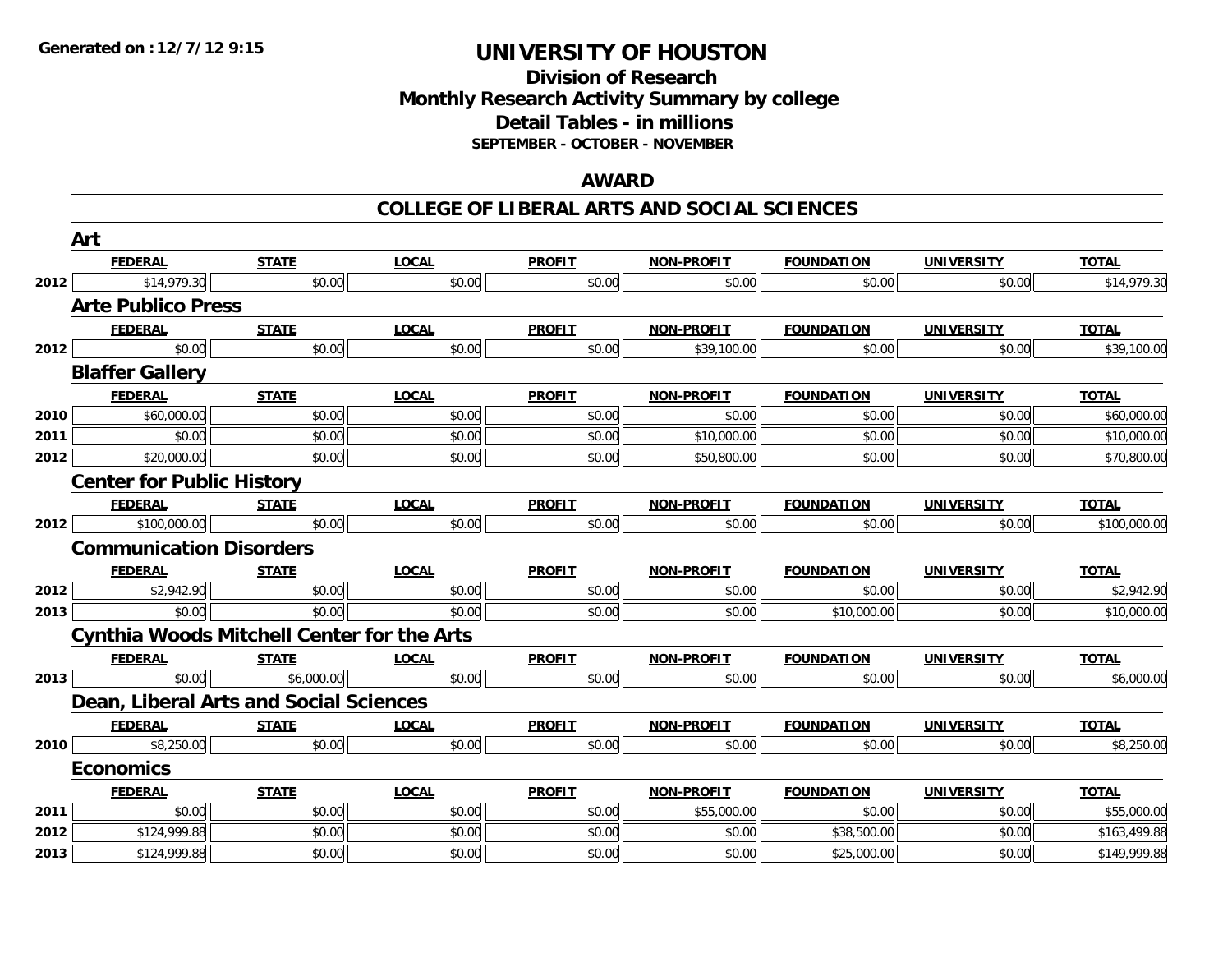# **Division of ResearchMonthly Research Activity Summary by college Detail Tables - in millions SEPTEMBER - OCTOBER - NOVEMBER**

### **AWARD**

|      | English                               |              |              |               |                   |                   |                   |                |  |  |  |  |
|------|---------------------------------------|--------------|--------------|---------------|-------------------|-------------------|-------------------|----------------|--|--|--|--|
|      | <b>FEDERAL</b>                        | <b>STATE</b> | <b>LOCAL</b> | <b>PROFIT</b> | <b>NON-PROFIT</b> | <b>FOUNDATION</b> | <b>UNIVERSITY</b> | <b>TOTAL</b>   |  |  |  |  |
| 2010 | \$0.00                                | \$0.00       | \$0.00       | \$14,264.60   | \$0.00            | \$0.00            | \$0.00            | \$14,264.60    |  |  |  |  |
|      | <b>Health and Human Performance</b>   |              |              |               |                   |                   |                   |                |  |  |  |  |
|      | <b>FEDERAL</b>                        | <b>STATE</b> | <b>LOCAL</b> | <b>PROFIT</b> | <b>NON-PROFIT</b> | <b>FOUNDATION</b> | <b>UNIVERSITY</b> | <b>TOTAL</b>   |  |  |  |  |
| 2009 | \$898,952.92                          | \$0.00       | \$0.00       | \$0.00        | \$0.00            | \$0.00            | \$0.00            | \$898,952.92   |  |  |  |  |
| 2010 | \$1,500,275.42                        | \$0.00       | \$0.00       | \$0.00        | \$0.00            | \$0.00            | \$0.00            | \$1,500,275.42 |  |  |  |  |
| 2011 | \$88,187.00                           | \$0.00       | \$0.00       | \$19,519.00   | \$0.00            | \$6,877.80        | \$0.00            | \$114,583.80   |  |  |  |  |
| 2012 | \$954,848.82                          | \$0.00       | \$0.00       | \$303,906.00  | \$0.00            | \$0.00            | \$0.00            | \$1,258,754.82 |  |  |  |  |
| 2013 | \$1,610,266.66                        | \$0.00       | \$0.00       | \$6,759.60    | \$0.00            | \$0.00            | \$0.00            | \$1,617,026.26 |  |  |  |  |
|      | <b>Hispanic Studies</b>               |              |              |               |                   |                   |                   |                |  |  |  |  |
|      | <b>FEDERAL</b>                        | <b>STATE</b> | <b>LOCAL</b> | <b>PROFIT</b> | <b>NON-PROFIT</b> | <b>FOUNDATION</b> | <b>UNIVERSITY</b> | <b>TOTAL</b>   |  |  |  |  |
| 2011 | \$0.00                                | \$0.00       | \$0.00       | \$0.00        | \$0.00            | \$72,400.00       | \$0.00            | \$72,400.00    |  |  |  |  |
| 2012 | \$0.00                                | \$0.00       | \$0.00       | \$0.00        | \$0.00            | \$55,200.00       | \$0.00            | \$55,200.00    |  |  |  |  |
|      | <b>History</b>                        |              |              |               |                   |                   |                   |                |  |  |  |  |
|      | <b>FEDERAL</b>                        | <b>STATE</b> | <b>LOCAL</b> | <b>PROFIT</b> | <b>NON-PROFIT</b> | <b>FOUNDATION</b> | <b>UNIVERSITY</b> | <b>TOTAL</b>   |  |  |  |  |
| 2010 | \$16,750.00                           | \$0.00       | \$0.00       | \$0.00        | \$0.00            | \$0.00            | \$0.00            | \$16,750.00    |  |  |  |  |
| 2011 | \$14,000.00                           | \$0.00       | \$0.00       | \$19,256.96   | \$0.00            | \$0.00            | \$0.00            | \$33,256.96    |  |  |  |  |
| 2013 | \$0.00                                | \$0.00       | \$0.00       | \$73,662.21   | \$0.00            | \$0.00            | \$0.00            | \$73,662.21    |  |  |  |  |
|      | <b>Hobby Center for Public Policy</b> |              |              |               |                   |                   |                   |                |  |  |  |  |
|      | <b>FEDERAL</b>                        | <b>STATE</b> | <b>LOCAL</b> | <b>PROFIT</b> | <b>NON-PROFIT</b> | <b>FOUNDATION</b> | <b>UNIVERSITY</b> | <b>TOTAL</b>   |  |  |  |  |
| 2010 | \$249,989.00                          | \$0.00       | \$0.00       | \$0.00        | \$0.00            | \$0.00            | \$0.00            | \$249,989.00   |  |  |  |  |
|      | Philosophy                            |              |              |               |                   |                   |                   |                |  |  |  |  |
|      | <b>FEDERAL</b>                        | <b>STATE</b> | <b>LOCAL</b> | <b>PROFIT</b> | <b>NON-PROFIT</b> | <b>FOUNDATION</b> | <b>UNIVERSITY</b> | <b>TOTAL</b>   |  |  |  |  |
| 2012 | \$29,932.50                           | \$0.00       | \$0.00       | \$0.00        | \$0.00            | \$0.00            | \$0.00            | \$29,932.50    |  |  |  |  |
|      | <b>Political Science</b>              |              |              |               |                   |                   |                   |                |  |  |  |  |
|      | <b>FEDERAL</b>                        | <b>STATE</b> | <b>LOCAL</b> | <b>PROFIT</b> | <b>NON-PROFIT</b> | <b>FOUNDATION</b> | <b>UNIVERSITY</b> | <b>TOTAL</b>   |  |  |  |  |
| 2009 | \$34,995.00                           | \$0.00       | \$0.00       | \$0.00        | \$0.00            | \$0.00            | \$19,200.00       | \$54,195.00    |  |  |  |  |
| 2010 | \$0.00                                | \$0.00       | \$0.00       | \$0.00        | \$0.00            | \$0.00            | \$0.00            | \$0.00         |  |  |  |  |
| 2011 | \$11,941.00                           | \$0.00       | \$0.00       | \$0.00        | \$0.00            | \$0.00            | \$0.00            | \$11,941.00    |  |  |  |  |
| 2012 | \$0.00                                | \$0.00       | \$0.00       | \$0.00        | \$0.00            | \$0.00            | \$0.00            | \$0.00         |  |  |  |  |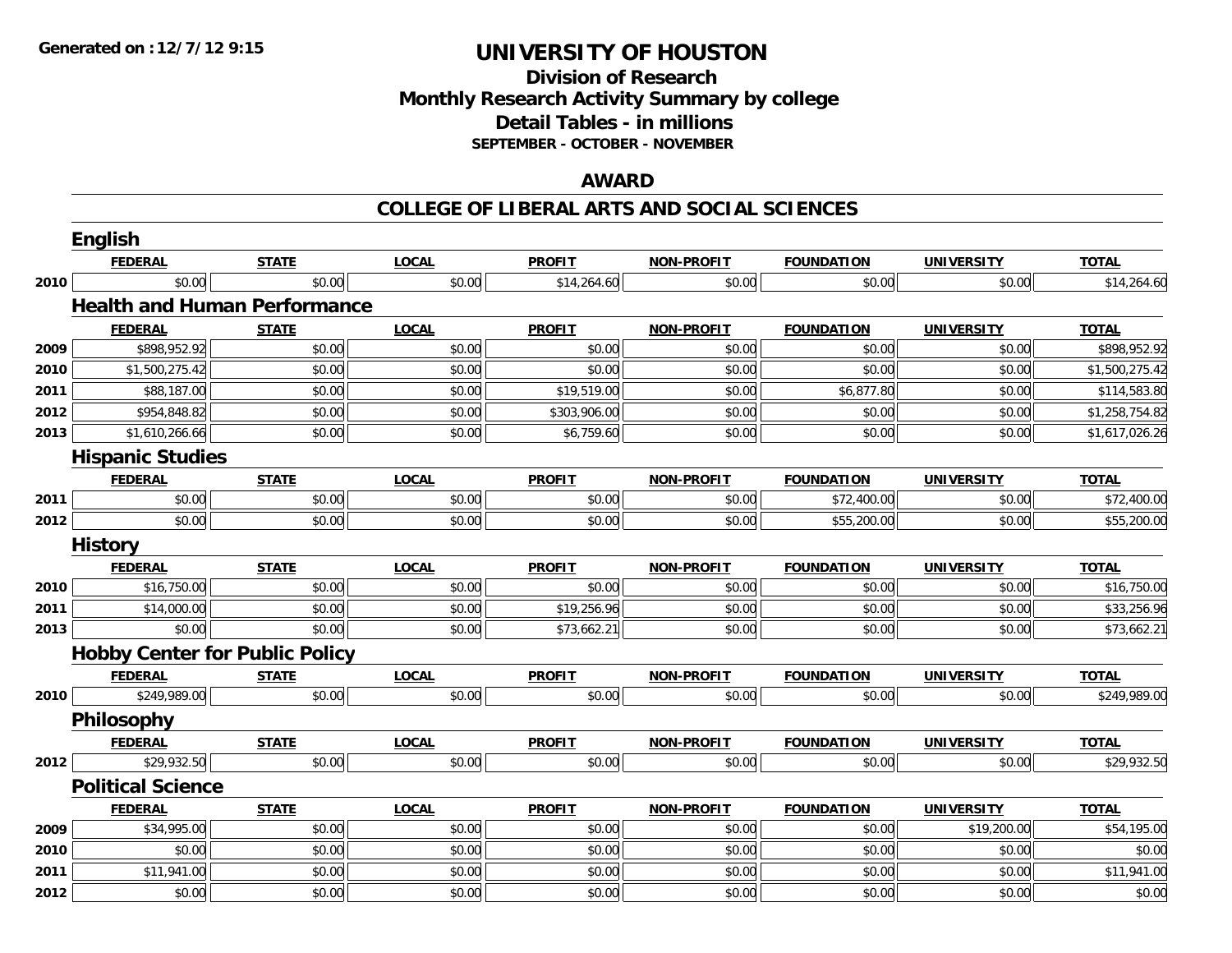# **Division of ResearchMonthly Research Activity Summary by college Detail Tables - in millions SEPTEMBER - OCTOBER - NOVEMBER**

### **AWARD**

|       | <b>Psychology</b>              |              |              |               |                   |                   |                   |                 |
|-------|--------------------------------|--------------|--------------|---------------|-------------------|-------------------|-------------------|-----------------|
|       | <b>FEDERAL</b>                 | <b>STATE</b> | <b>LOCAL</b> | <b>PROFIT</b> | <b>NON-PROFIT</b> | <b>FOUNDATION</b> | <b>UNIVERSITY</b> | <b>TOTAL</b>    |
| 2009  | \$137,324.54                   | \$0.00       | \$0.00       | \$28,000.00   | \$134,730.00      | \$0.00            | \$43,500.00       | \$343,554.54    |
| 2010  | \$329,045.25                   | \$607,301.00 | \$0.00       | \$58,067.00   | \$18,852.00       | \$0.00            | \$18,852.00       | \$1,032,117.25  |
| 2011  | \$598,509.85                   | \$217,810.00 | \$0.00       | \$34,430.00   | \$52,477.00       | \$65,055.05       | \$18,852.00       | \$987,133.90    |
| 2012  | \$1,345,274.15                 | \$61,089.16  | \$0.00       | \$38,168.00   | \$266,610.00      | \$0.00            | \$36,531.00       | \$1,747,672.31  |
| 2013  | \$480,780.00                   | \$17,656.00  | \$0.00       | \$25,723.00   | \$79,810.00       | \$55,818.00       | \$0.00            | \$659,787.00    |
|       | <b>School of Communication</b> |              |              |               |                   |                   |                   |                 |
|       | <b>FEDERAL</b>                 | <b>STATE</b> | <b>LOCAL</b> | <b>PROFIT</b> | <b>NON-PROFIT</b> | <b>FOUNDATION</b> | <b>UNIVERSITY</b> | <b>TOTAL</b>    |
| 2009  | \$0.00                         | \$0.00       | \$0.00       | \$0.00        | \$0.00            | \$0.00            | \$0.00            | \$0.00          |
| 2011  | \$0.00                         | \$0.00       | \$0.00       | \$0.00        | \$0.00            | \$0.00            | \$0.00            | \$0.00          |
| 2012  | \$0.00                         | \$0.00       | \$0.00       | \$0.00        | \$0.00            | \$0.00            | \$0.00            | \$0.00          |
|       | <b>Sociology</b>               |              |              |               |                   |                   |                   |                 |
|       | <b>FEDERAL</b>                 | <b>STATE</b> | <b>LOCAL</b> | <b>PROFIT</b> | <b>NON-PROFIT</b> | <b>FOUNDATION</b> | <b>UNIVERSITY</b> | <b>TOTAL</b>    |
| 2009  | \$14,345.00                    | \$0.00       | \$60,000.00  | \$0.00        | \$0.00            | \$0.00            | \$0.00            | \$74,345.00     |
| 2011  | \$0.00                         | \$0.00       | \$0.00       | \$0.00        | \$3,500.00        | \$0.00            | \$0.00            | \$3,500.00      |
| 2012  | \$54,502.40                    | \$0.00       | \$0.00       | \$0.00        | \$0.00            | \$0.00            | \$0.00            | \$54,502.40     |
| 2013  | \$14,728.00                    | \$0.00       | \$0.00       | \$0.00        | \$0.00            | \$0.00            | \$0.00            | \$14,728.00     |
|       | Theatre                        |              |              |               |                   |                   |                   |                 |
|       | <b>FEDERAL</b>                 | <b>STATE</b> | <b>LOCAL</b> | <b>PROFIT</b> | <b>NON-PROFIT</b> | <b>FOUNDATION</b> | <b>UNIVERSITY</b> | <b>TOTAL</b>    |
| 2011  | \$0.00                         | \$0.00       | \$0.00       | \$47,990.37   | \$0.00            | \$0.00            | \$0.00            | \$47,990.37     |
| Total | \$8,840,819.46                 | \$909,856.16 | \$60,000.00  | \$669,746.74  | \$710,879.00      | \$328,850.85      | \$136,935.00      | \$11,657,087.21 |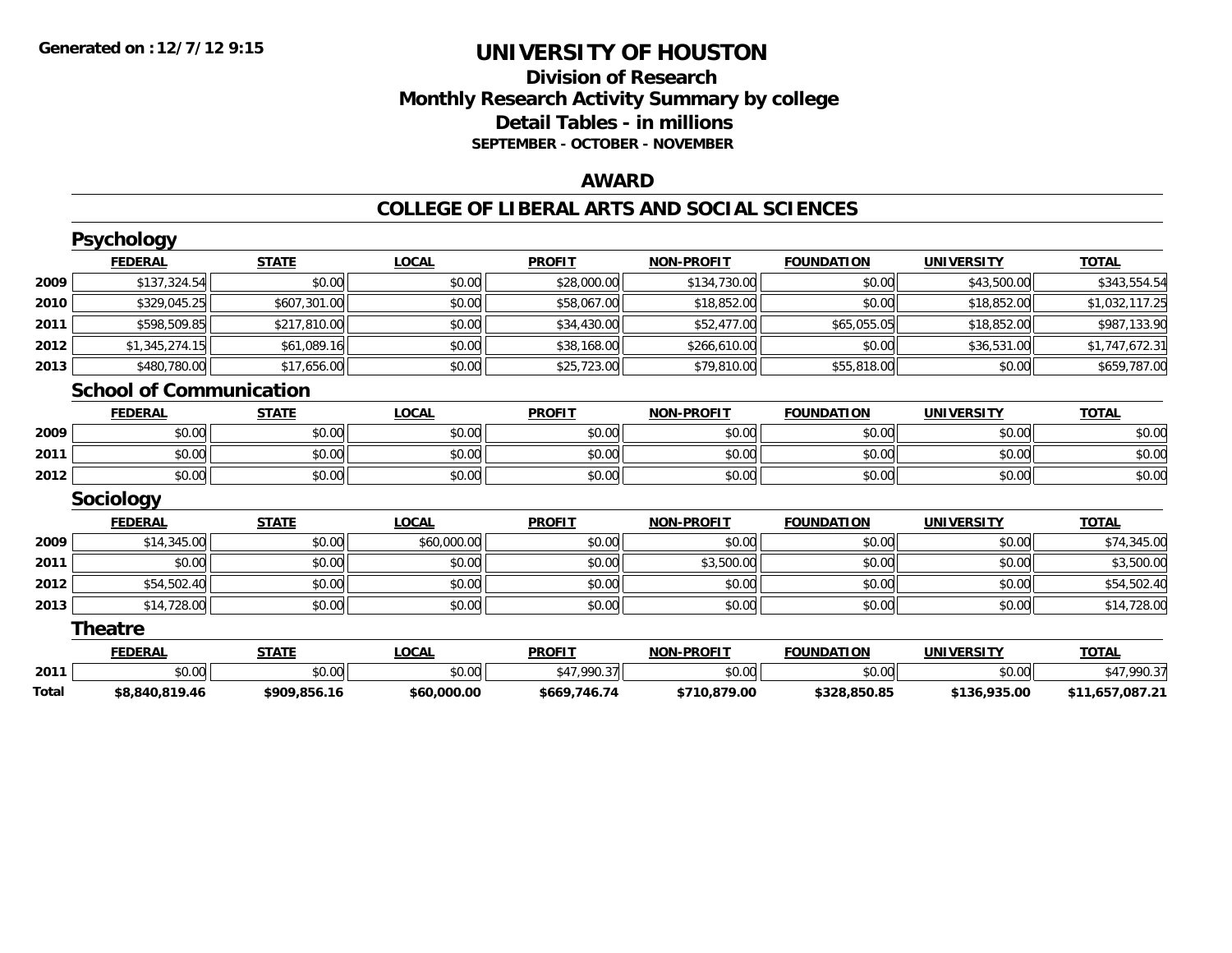# **Division of ResearchMonthly Research Activity Summary by college Detail Tables - in millions SEPTEMBER - OCTOBER - NOVEMBER**

### **AWARD**

### **COLLEGE OF NATURAL SCIENCES AND MATHEMATICS**

|      | <b>Allied Geophysical Laboratories</b>                 |              |              |               |                   |                   |                   |                |
|------|--------------------------------------------------------|--------------|--------------|---------------|-------------------|-------------------|-------------------|----------------|
|      | <b>FEDERAL</b>                                         | <b>STATE</b> | <b>LOCAL</b> | <b>PROFIT</b> | <b>NON-PROFIT</b> | <b>FOUNDATION</b> | <b>UNIVERSITY</b> | <b>TOTAL</b>   |
| 2011 | \$0.00                                                 | \$0.00       | \$0.00       | \$70,000.00   | \$0.00            | \$0.00            | \$0.00            | \$70,000.00    |
|      | <b>Biology/Biochemistry</b>                            |              |              |               |                   |                   |                   |                |
|      | <b>FEDERAL</b>                                         | <b>STATE</b> | <b>LOCAL</b> | <b>PROFIT</b> | <b>NON-PROFIT</b> | <b>FOUNDATION</b> | <b>UNIVERSITY</b> | <b>TOTAL</b>   |
| 2009 | \$1,124,447.00                                         | \$0.00       | \$0.00       | \$0.00        | \$0.00            | \$116,871.42      | \$0.00            | \$1,241,318.42 |
| 2010 | \$1,609,860.00                                         | \$0.00       | \$0.00       | \$0.00        | \$2,000.00        | \$96,310.98       | \$0.00            | \$1,708,170.98 |
| 2011 | \$1,100,752.86                                         | \$0.00       | \$0.00       | \$0.00        | \$214,668.72      | \$64,378.25       | \$0.00            | \$1,379,799.83 |
| 2012 | \$317,299.76                                           | \$0.00       | \$0.00       | \$0.00        | \$70,000.00       | \$0.00            | \$0.00            | \$387,299.76   |
| 2013 | \$429,573.76                                           | \$0.00       | \$0.00       | \$462,412.00  | \$589,310.00      | \$0.00            | \$0.00            | \$1,481,295.76 |
|      | <b>Center for Applied Geoscience Excellence</b>        |              |              |               |                   |                   |                   |                |
|      | <b>FEDERAL</b>                                         | <b>STATE</b> | <b>LOCAL</b> | <b>PROFIT</b> | <b>NON-PROFIT</b> | <b>FOUNDATION</b> | <b>UNIVERSITY</b> | <b>TOTAL</b>   |
| 2009 | \$0.00                                                 | \$0.00       | \$0.00       | \$0.00        | \$0.00            | \$0.00            | \$0.00            | \$0.00         |
|      | <b>Center for Nuclear Receptors and Cell Signaling</b> |              |              |               |                   |                   |                   |                |
|      | <b>FEDERAL</b>                                         | <b>STATE</b> | <b>LOCAL</b> | <b>PROFIT</b> | <b>NON-PROFIT</b> | <b>FOUNDATION</b> | <b>UNIVERSITY</b> | <b>TOTAL</b>   |
| 2010 | \$307,738.00                                           | \$0.00       | \$0.00       | \$0.00        | \$0.00            | \$0.00            | \$0.00            | \$307,738.00   |
| 2011 | \$493,954.00                                           | \$45,000.00  | \$0.00       | \$0.00        | \$0.00            | \$0.00            | \$0.00            | \$538,954.00   |
| 2012 | \$30,000.00                                            | \$45,000.00  | \$0.00       | \$0.00        | \$0.00            | \$0.00            | \$0.00            | \$75,000.00    |
| 2013 | \$202,124.00                                           | \$0.00       | \$0.00       | \$0.00        | \$0.00            | \$0.00            | \$0.00            | \$202,124.00   |
|      | Chemistry                                              |              |              |               |                   |                   |                   |                |
|      | <b>FEDERAL</b>                                         | <b>STATE</b> | <b>LOCAL</b> | <b>PROFIT</b> | <b>NON-PROFIT</b> | <b>FOUNDATION</b> | <b>UNIVERSITY</b> | <b>TOTAL</b>   |
| 2009 | \$50,000.00                                            | \$0.00       | \$0.00       | \$30,634.40   | \$112,900.00      | \$0.00            | \$159,770.00      | \$353,304.40   |
| 2010 | \$1,532,812.60                                         | \$22,422.00  | \$0.00       | \$0.00        | \$0.00            | \$100,000.00      | \$95,000.00       | \$1,750,234.60 |
| 2011 | \$2,035,636.64                                         | \$0.00       | \$0.00       | \$0.00        | \$0.00            | \$100,000.00      | \$200,000.00      | \$2,335,636.64 |
| 2012 | \$546,189.88                                           | \$0.00       | \$0.00       | \$0.00        | \$30,000.00       | \$0.00            | \$0.00            | \$576,189.88   |
| 2013 | \$511,408.44                                           | \$0.00       | \$0.00       | \$0.00        | \$0.00            | \$0.00            | \$0.00            | \$511,408.44   |
|      | <b>Computer Science</b>                                |              |              |               |                   |                   |                   |                |
|      | <b>FEDERAL</b>                                         | <b>STATE</b> | <b>LOCAL</b> | <b>PROFIT</b> | <b>NON-PROFIT</b> | <b>FOUNDATION</b> | <b>UNIVERSITY</b> | <b>TOTAL</b>   |
| 2009 | \$2,448,760.75                                         | \$0.00       | \$0.00       | \$0.00        | \$112,262.00      | \$0.00            | \$0.00            | \$2,561,022.75 |
| 2010 | \$1,934,886.92                                         | \$37,250.00  | \$0.00       | \$27,865.00   | \$60,713.00       | \$0.00            | \$0.00            | \$2,060,714.92 |
| 2011 | \$578,616.50                                           | \$9,392.00   | \$0.00       | \$238,576.00  | \$2,356.12        | \$0.00            | \$0.00            | \$828,940.62   |
| 2012 | \$780,575.08                                           | \$0.00       | \$0.00       | \$60,000.00   | \$170,961.00      | \$0.00            | \$0.00            | \$1,011,536.08 |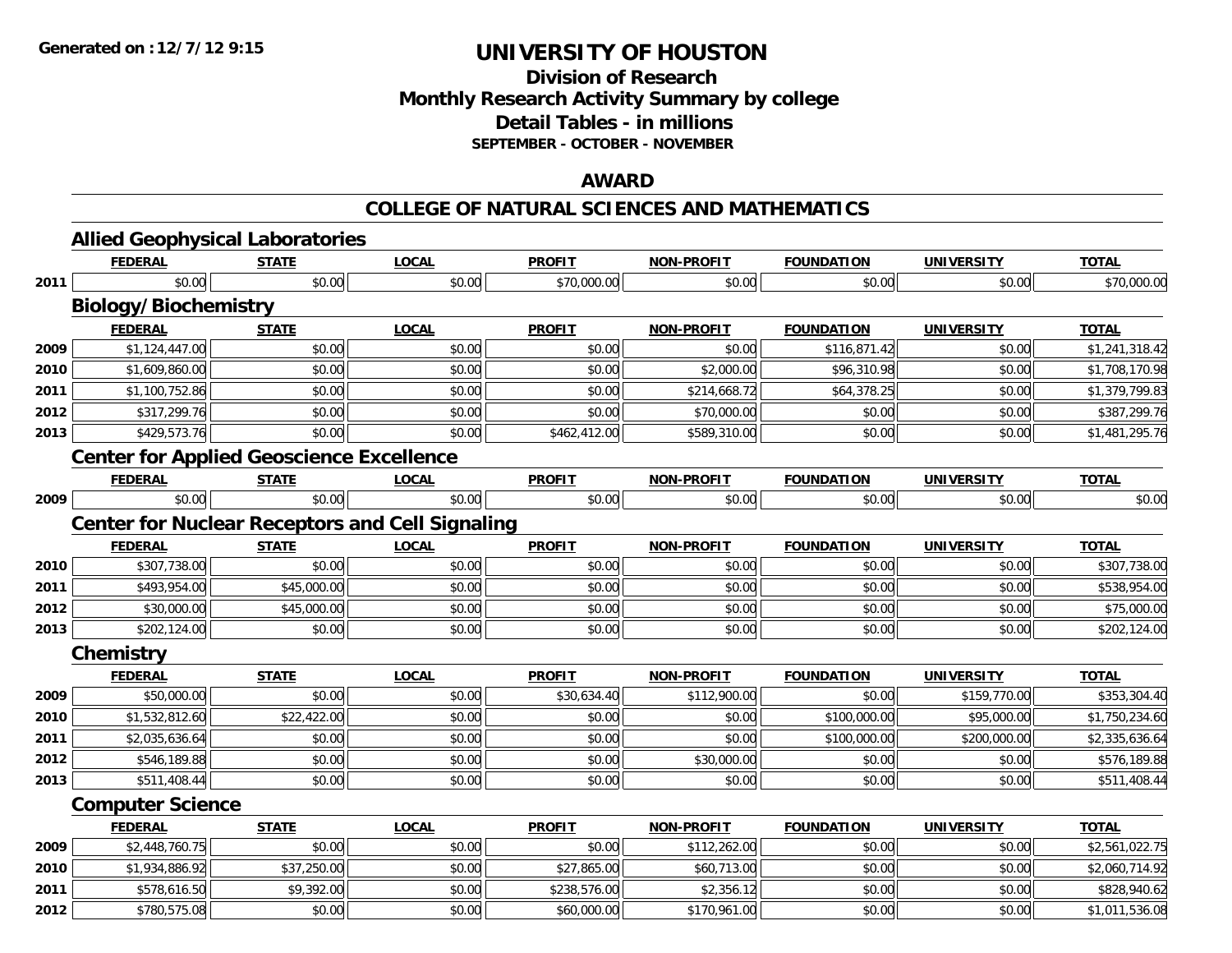# **Division of ResearchMonthly Research Activity Summary by college Detail Tables - in millions SEPTEMBER - OCTOBER - NOVEMBER**

## **AWARD**

#### **COLLEGE OF NATURAL SCIENCES AND MATHEMATICS**

|      | <b>Computer Science</b>                              |              |              |                |                   |                   |                   |                |
|------|------------------------------------------------------|--------------|--------------|----------------|-------------------|-------------------|-------------------|----------------|
|      | <b>FEDERAL</b>                                       | <b>STATE</b> | <b>LOCAL</b> | <b>PROFIT</b>  | <b>NON-PROFIT</b> | <b>FOUNDATION</b> | <b>UNIVERSITY</b> | <b>TOTAL</b>   |
| 2013 | \$1,576,791.00                                       | \$0.00       | \$0.00       | \$99,975.00    | \$10,000.00       | \$0.00            | \$0.00            | \$1,686,766.00 |
|      | Dean, Natural Sciences and Mathematics               |              |              |                |                   |                   |                   |                |
|      | <b>FEDERAL</b>                                       | <b>STATE</b> | <b>LOCAL</b> | <b>PROFIT</b>  | <b>NON-PROFIT</b> | <b>FOUNDATION</b> | <b>UNIVERSITY</b> | <b>TOTAL</b>   |
| 2010 | \$0.00                                               | \$0.00       | \$0.00       | \$0.00         | \$0.00            | \$0.00            | \$0.00            | \$0.00         |
| 2012 | \$119,730.00                                         | \$0.00       | \$0.00       | \$0.00         | \$0.00            | \$0.00            | \$0.00            | \$119,730.00   |
| 2013 | \$113,412.00                                         | \$0.00       | \$0.00       | \$0.00         | \$0.00            | \$0.00            | \$0.00            | \$113,412.00   |
|      | <b>Earth &amp; Atmospheric Sciences</b>              |              |              |                |                   |                   |                   |                |
|      | <b>FEDERAL</b>                                       | <b>STATE</b> | <b>LOCAL</b> | <b>PROFIT</b>  | <b>NON-PROFIT</b> | <b>FOUNDATION</b> | <b>UNIVERSITY</b> | <b>TOTAL</b>   |
| 2009 | \$361,242.00                                         | \$0.00       | \$0.00       | \$749,728.00   | \$719,000.00      | \$0.00            | \$0.00            | \$1,829,970.00 |
| 2010 | \$116,550.00                                         | \$0.00       | \$0.00       | \$386,314.00   | \$0.00            | \$0.00            | \$0.00            | \$502,864.00   |
| 2011 | \$1,101,727.00                                       | \$11,400.00  | \$0.00       | \$423,974.00   | \$0.00            | \$0.00            | \$0.00            | \$1,537,101.00 |
| 2012 | \$199,477.00                                         | \$0.00       | \$0.00       | \$1,034,287.15 | \$100,000.00      | \$0.00            | \$0.00            | \$1,333,764.15 |
| 2013 | \$572,360.80                                         | \$0.00       | \$0.00       | \$713,000.00   | \$0.00            | \$0.00            | \$0.00            | \$1,285,360.80 |
|      | <b>Institute for Climate and Atmospheric Science</b> |              |              |                |                   |                   |                   |                |
|      | <b>FEDERAL</b>                                       | <b>STATE</b> | <b>LOCAL</b> | <b>PROFIT</b>  | <b>NON-PROFIT</b> | <b>FOUNDATION</b> | <b>UNIVERSITY</b> | <b>TOTAL</b>   |
| 2010 | \$0.00                                               | \$0.00       | \$0.00       | \$0.00         | \$0.00            | \$0.00            | \$0.00            | \$0.00         |
|      | <b>Mathematics</b>                                   |              |              |                |                   |                   |                   |                |
|      | <b>FEDERAL</b>                                       | <b>STATE</b> | <b>LOCAL</b> | <b>PROFIT</b>  | <b>NON-PROFIT</b> | <b>FOUNDATION</b> | <b>UNIVERSITY</b> | <b>TOTAL</b>   |
| 2009 | \$374,932.50                                         | \$396,181.00 | \$0.00       | \$0.00         | \$169,637.00      | \$57,563.53       | \$0.00            | \$998,314.03   |
| 2010 | \$419,829.08                                         | \$0.00       | \$0.00       | \$0.00         | \$44,000.00       | \$47,436.75       | \$0.00            | \$511,265.83   |
| 2011 | \$231,993.00                                         | \$100,036.00 | \$0.00       | \$0.00         | \$0.00            | \$31,708.69       | \$10,000.00       | \$373,737.69   |
| 2012 | \$602,523.92                                         | \$139,679.00 | \$0.00       | \$135,000.00   | \$75,518.00       | \$0.00            | \$10,000.00       | \$962,720.92   |
| 2013 | \$200,318.00                                         | \$0.00       | \$0.00       | \$0.00         | \$0.00            | \$14,000.00       | \$0.00            | \$214,318.00   |
|      | <b>Physics</b>                                       |              |              |                |                   |                   |                   |                |
|      | <b>FEDERAL</b>                                       | <b>STATE</b> | <b>LOCAL</b> | <b>PROFIT</b>  | <b>NON-PROFIT</b> | <b>FOUNDATION</b> | <b>UNIVERSITY</b> | <b>TOTAL</b>   |
| 2009 | \$73,119.00                                          | \$0.00       | \$0.00       | \$401,000.00   | \$66,292.00       | \$0.00            | \$0.00            | \$540,411.00   |
| 2010 | \$1,402,229.00                                       | \$0.00       | \$0.00       | \$478,917.88   | \$23,911.00       | \$0.00            | \$0.00            | \$1,905,057.88 |
| 2011 | \$2,185,737.00                                       | \$0.00       | \$0.00       | \$174,100.00   | \$0.00            | \$0.00            | \$0.00            | \$2,359,837.00 |
| 2012 | \$836,654.50                                         | \$0.00       | \$0.00       | \$398,800.00   | \$49,225.00       | \$0.00            | \$0.00            | \$1,284,679.50 |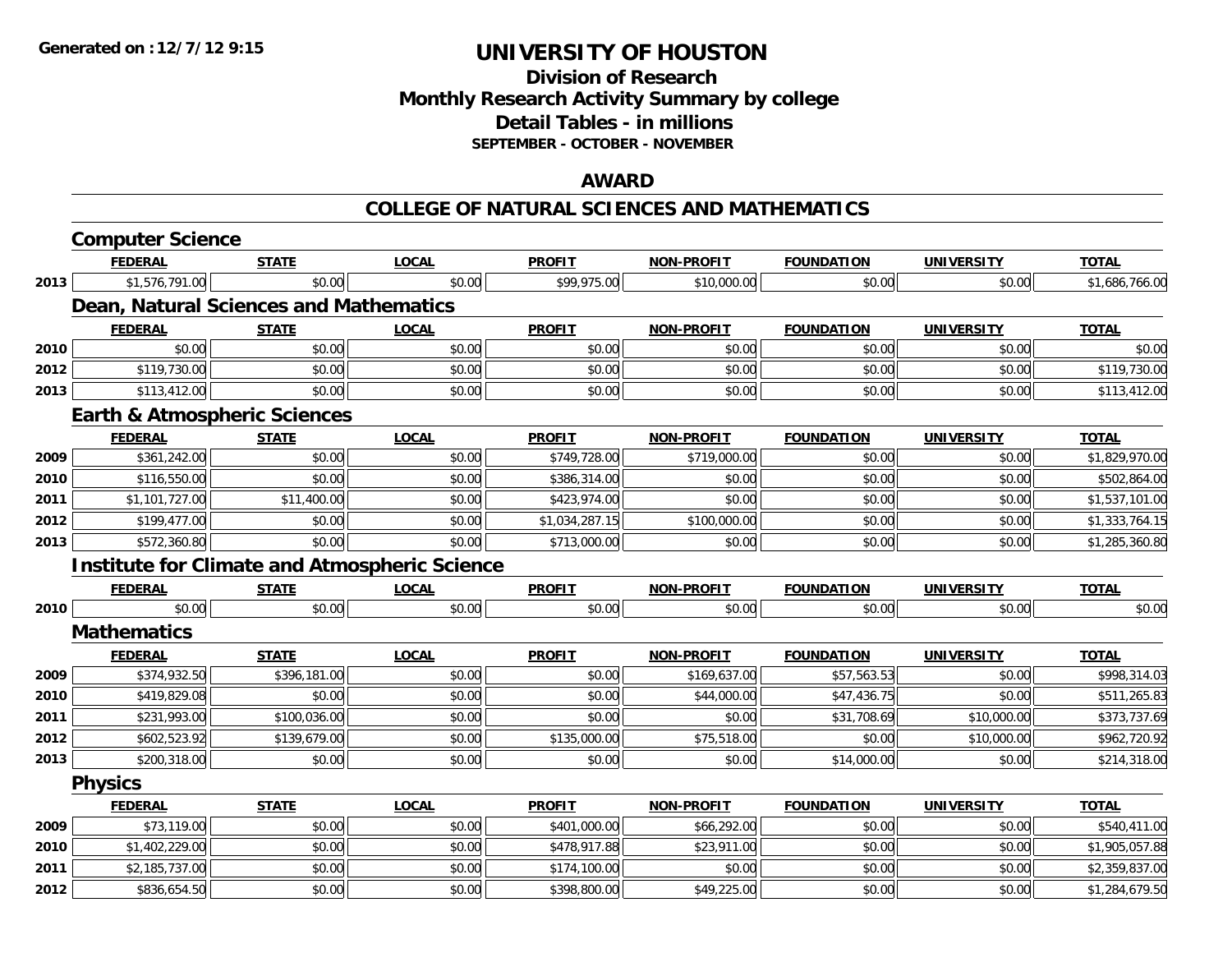## **Division of Research Monthly Research Activity Summary by college Detail Tables - in millions SEPTEMBER - OCTOBER - NOVEMBER**

#### **AWARD**

#### **COLLEGE OF NATURAL SCIENCES AND MATHEMATICS**

| <b>Physics</b> |                 |              |              |                |                   |                   |              |                 |  |  |  |
|----------------|-----------------|--------------|--------------|----------------|-------------------|-------------------|--------------|-----------------|--|--|--|
|                | <u>FEDERAL</u>  | <b>STATE</b> | <u>LOCAL</u> | <b>PROFIT</b>  | <b>NON-PROFIT</b> | <b>FOUNDATION</b> | UNIVERSITY   | <b>TOTAL</b>    |  |  |  |
| 2013           | .718.675.98     | \$0.00       | \$0.00       | \$99,400.00    | \$56,040.00       | \$0.00            | \$0.00       | 1,874,115.98    |  |  |  |
| <b>Total</b>   | \$28,241,937.97 | \$806,360.00 | \$0.00       | \$5,983,983.43 | \$2,678,793.84    | \$628,269.62      | \$474,770.00 | \$38,814,114.86 |  |  |  |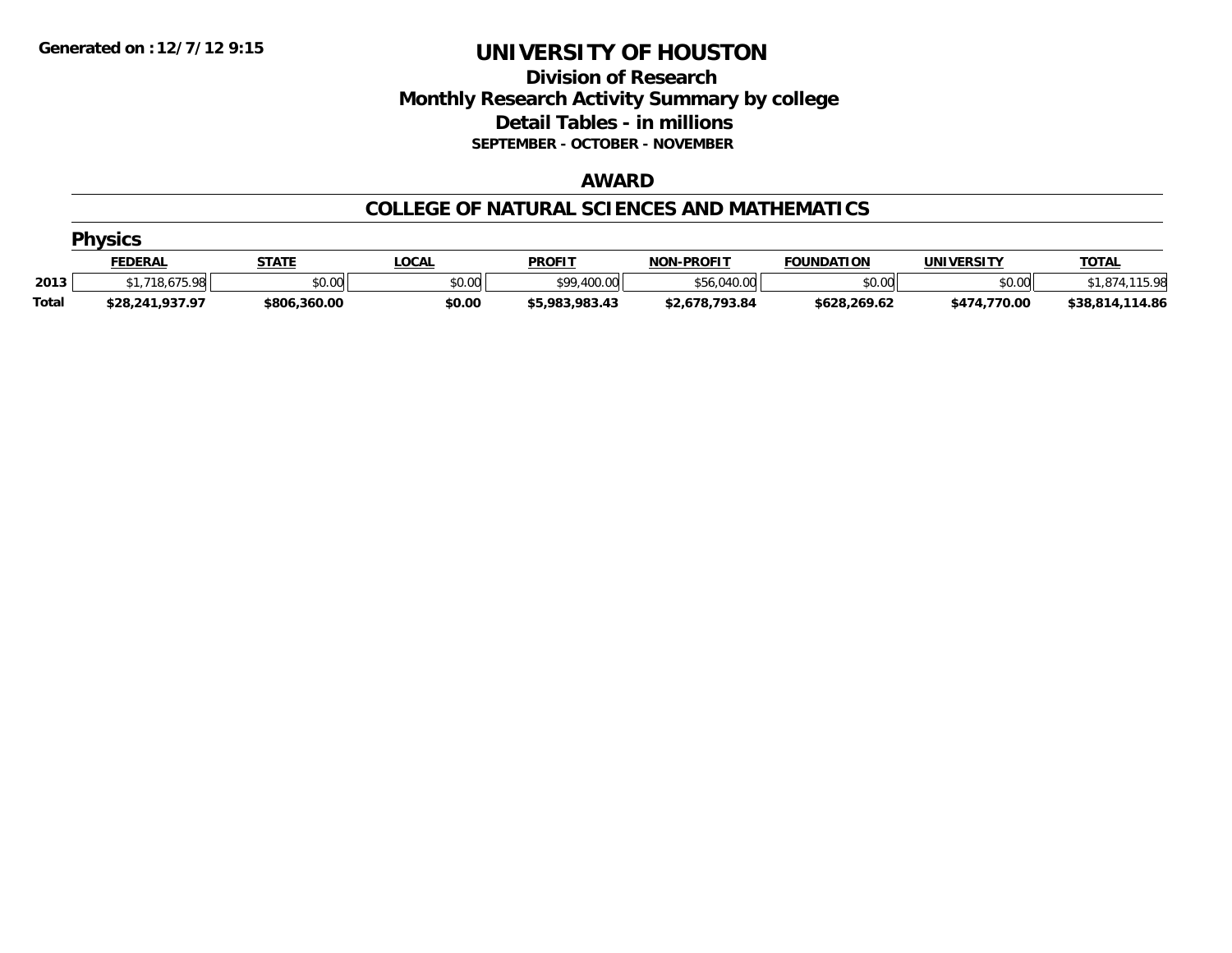#### **Division of Research Monthly Research Activity Summary by college Detail Tables - in millions SEPTEMBER - OCTOBER - NOVEMBER**

#### **AWARD**

#### **COLLEGE OF OPTOMETRY**

# **Optometry, Community**

|       | ___            |              |              |                |                   |                   |                   |                |
|-------|----------------|--------------|--------------|----------------|-------------------|-------------------|-------------------|----------------|
|       | <b>FEDERAL</b> | <b>STATE</b> | <b>LOCAL</b> | <b>PROFIT</b>  | <b>NON-PROFIT</b> | <b>FOUNDATION</b> | <b>UNIVERSITY</b> | <b>TOTAL</b>   |
| 2009  | \$1,812,068.00 | \$0.00       | \$0.00       | \$0.00         | \$0.00            | \$0.00            | \$58,138.65       | \$1,870,206.65 |
| 2010  | \$1,718,709.00 | \$0.00       | \$0.00       | \$83,200.00    | \$2,100.00        | \$0.00            | \$55,050.58       | \$1,859,059.58 |
| 2011  | \$1,344,581.00 | \$0.00       | \$0.00       | \$3,202.70     | \$0.00            | \$0.00            | \$96,070.00       | \$1,443,853.70 |
| 2012  | \$1,482,409.80 | \$0.00       | \$0.00       | \$106,580.00   | \$0.00            | \$40,000.00       | \$102,280.00      | \$1,731,269.80 |
| 2013  | \$1,524,745.80 | \$0.00       | \$0.00       | \$867,168.00   | \$0.00            | \$0.00            | \$102,670.00      | \$2,494,583.80 |
| Total | \$7,882,513.60 | \$0.00       | \$0.00       | \$1,060,150.70 | \$2,100.00        | \$40,000.00       | \$414,209.23      | \$9,398,973.53 |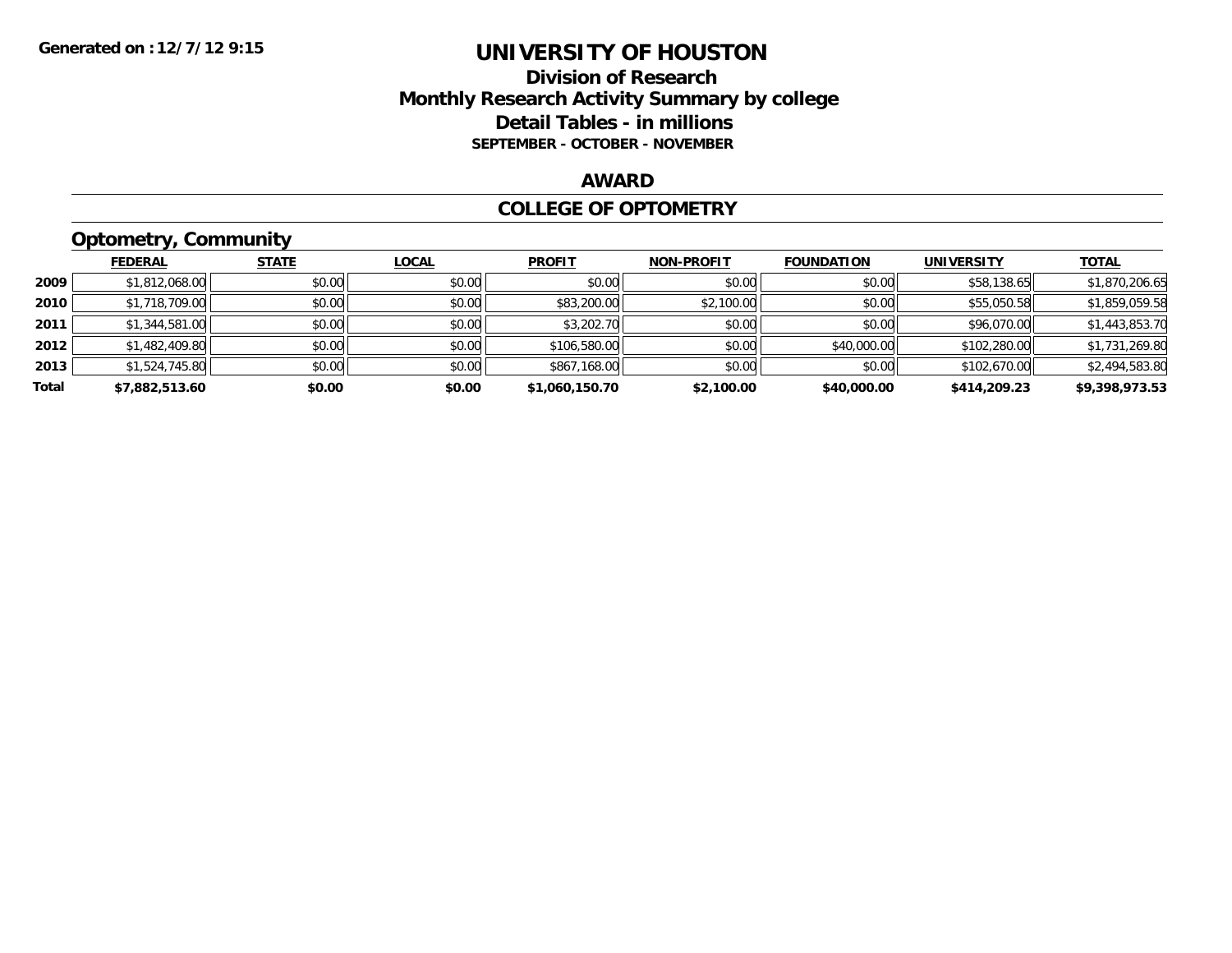## **Division of ResearchMonthly Research Activity Summary by college Detail Tables - in millions SEPTEMBER - OCTOBER - NOVEMBER**

#### **AWARD**

# **COLLEGE OF PHARMACY**

# **Clinical Sciences and Administration**

|      | <b>FEDERAL</b> | <u>STATE</u> | <u>LOCAL</u> | <b>PROFIT</b> | <b>NON-PROFIT</b> | <b>FOUNDATION</b> | <b>UNIVERSITY</b> | <u>TOTAL</u> |
|------|----------------|--------------|--------------|---------------|-------------------|-------------------|-------------------|--------------|
| 2009 | \$0.00         | \$0.00       | \$0.00       | \$47,653.00   | \$0.00            | \$0.00            | \$0.00            | \$47,653.00  |
| 2010 | \$0.00         | \$0.00       | \$0.00       | \$5,000.00    | \$1.00            | \$0.00            | \$0.00            | \$5,001.00   |
| 2011 | \$73,572.60    | \$14,886.00  | \$0.00       | \$730.05      | \$324,968.00      | \$0.00            | \$0.00            | \$414,156.65 |
| 2012 | \$47,499.30    | \$5,892.00   | \$0.00       | \$0.00        | \$6,500.00        | \$0.00            | \$0.00            | \$59,891.30  |
| 2013 | \$188,183.00   | \$0.00       | \$0.00       | \$180,532.00  | \$0.00            | \$0.00            | \$0.00            | \$368,715.00 |

#### **Dean, Pharmacy**

|      | <b>FEDERAL</b> | <b>STATE</b> | <b>LOCAL</b>         | <b>PROFIT</b> | <b>NON-PROFIT</b> | <b>FOUNDATION</b> | <b>UNIVERSITY</b> | <u>TOTAL</u> |
|------|----------------|--------------|----------------------|---------------|-------------------|-------------------|-------------------|--------------|
| 2009 | 0000<br>,uu    | \$0.00       | $\sim$ 00<br>JU.UU   | \$0.00        | \$0.00            | \$0.00            | \$0.00            | \$0.00       |
| 2010 | 0000<br>DU.UU  | \$0.00       | 0000<br>JU.UU        | \$0.00        | \$0.00            | \$0.00            | \$0.00            | \$0.00       |
| 2012 | \$0.00         | \$0.00       | 0000<br><b>DU.UU</b> | \$0.00        | \$0.00            | \$0.00            | \$0.00            | \$0.00       |

## **Pharmacological and Pharmaceutical Sciences**

|       | <b>FEDERAL</b> | <b>STATE</b> | <b>LOCAL</b> | <b>PROFIT</b> | <b>NON-PROFIT</b> | <b>FOUNDATION</b> | <b>UNIVERSITY</b> | <b>TOTAL</b>   |
|-------|----------------|--------------|--------------|---------------|-------------------|-------------------|-------------------|----------------|
| 2009  | \$710,806.31   | \$0.00       | \$0.00       | \$0.00        | \$0.00            | \$15,375.00       | \$0.00            | \$726,181.31   |
| 2010  | \$2,027,986.00 | \$0.00       | \$0.00       | \$0.00        | \$0.00            | \$0.00            | \$0.00            | \$2,027,986.00 |
| 2011  | \$732,537.40   | \$0.00       | \$0.00       | \$0.00        | \$0.00            | \$0.00            | \$0.00            | \$732,537.40   |
| 2012  | \$736,245.70   | \$0.00       | \$0.00       | \$0.00        | \$147,000.00      | \$0.00            | \$0.00            | \$883,245.70   |
| 2013  | \$386,320.00   | \$0.00       | \$0.00       | \$0.00        | \$0.00            | \$0.00            | \$0.00            | \$386,320.00   |
| Total | \$4,903,150.31 | \$20,778.00  | \$0.00       | \$233,915.05  | \$478,469.00      | \$15,375.00       | \$0.00            | \$5,651,687.36 |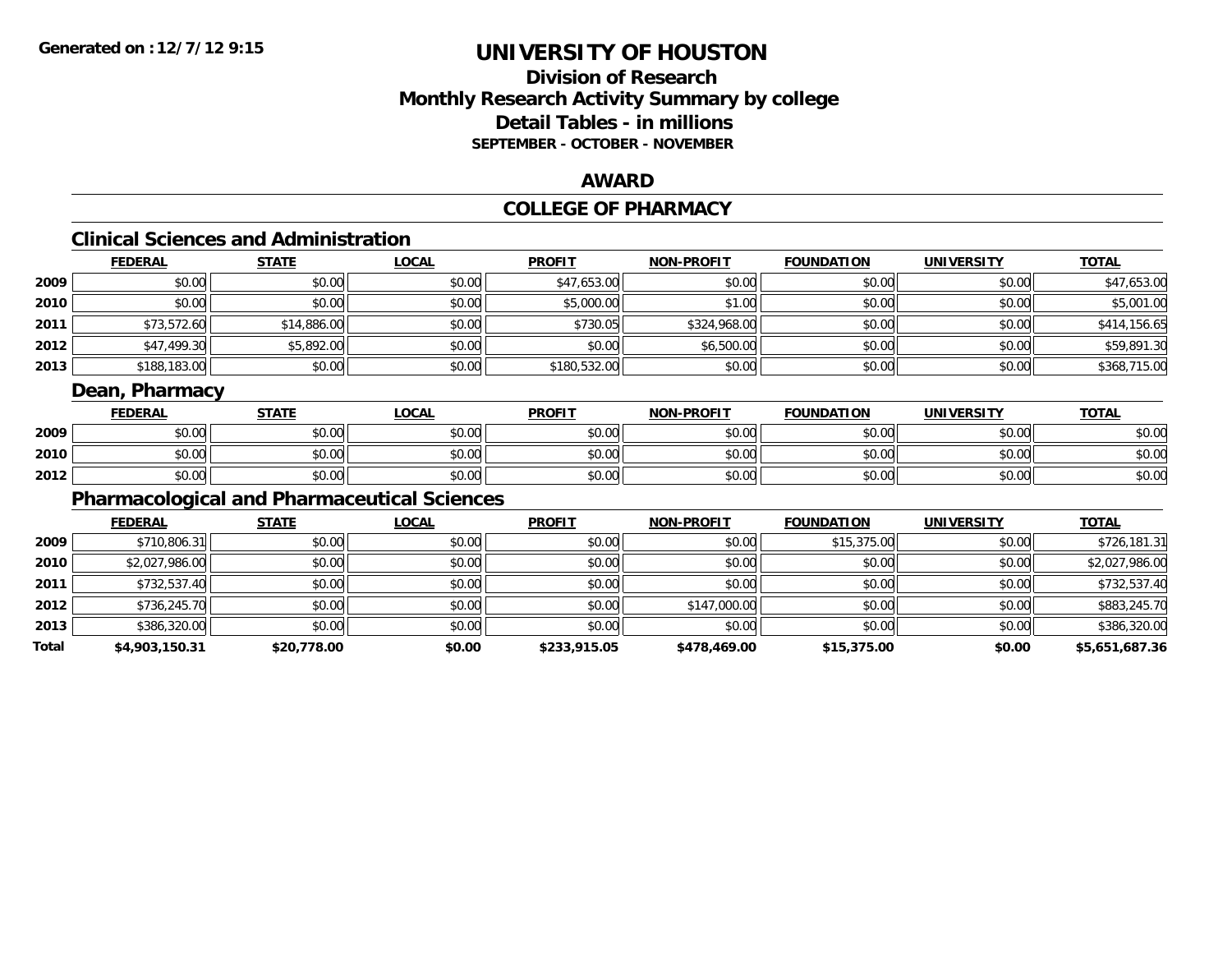## **Division of ResearchMonthly Research Activity Summary by college Detail Tables - in millions SEPTEMBER - OCTOBER - NOVEMBER**

#### **AWARD**

#### **COLLEGE OF TECHNOLOGY**

|              | <b>Center for Technology Literacy</b>         |              |              |               |                   |                   |                   |                |
|--------------|-----------------------------------------------|--------------|--------------|---------------|-------------------|-------------------|-------------------|----------------|
|              | <b>FEDERAL</b>                                | <b>STATE</b> | <b>LOCAL</b> | <b>PROFIT</b> | <b>NON-PROFIT</b> | <b>FOUNDATION</b> | <b>UNIVERSITY</b> | <b>TOTAL</b>   |
| 2010         | \$0.00                                        | \$0.00       | \$0.00       | \$0.00        | \$0.00            | \$0.00            | \$0.00            | \$0.00         |
|              | Dean, Technology                              |              |              |               |                   |                   |                   |                |
|              | <b>FEDERAL</b>                                | <b>STATE</b> | <b>LOCAL</b> | <b>PROFIT</b> | <b>NON-PROFIT</b> | <b>FOUNDATION</b> | <b>UNIVERSITY</b> | <b>TOTAL</b>   |
| 2009         | \$213,266.00                                  | \$0.00       | \$0.00       | \$0.00        | \$0.00            | \$0.00            | \$0.00            | \$213,266.00   |
| 2010         | \$83,166.00                                   | \$0.00       | \$0.00       | \$0.00        | \$0.00            | \$0.00            | \$0.00            | \$83,166.00    |
| 2011         | \$74,446.50                                   | \$0.00       | \$0.00       | \$0.00        | \$0.00            | \$0.00            | \$0.00            | \$74,446.50    |
| 2012         | \$342,089.00                                  | \$0.00       | \$0.00       | \$0.00        | \$0.00            | \$0.00            | \$0.00            | \$342,089.00   |
| 2013         | \$0.00                                        | \$59,654.40  | \$0.00       | \$0.00        | \$0.00            | \$0.00            | \$0.00            | \$59,654.40    |
|              | <b>Engineering Technology</b>                 |              |              |               |                   |                   |                   |                |
|              | <b>FEDERAL</b>                                | <b>STATE</b> | <b>LOCAL</b> | <b>PROFIT</b> | <b>NON-PROFIT</b> | <b>FOUNDATION</b> | <b>UNIVERSITY</b> | <b>TOTAL</b>   |
| 2009         | \$0.00                                        | \$0.00       | \$0.00       | \$47,000.00   | \$49,353.00       | \$0.00            | \$0.00            | \$96,353.00    |
| 2010         | \$220,698.80                                  | \$0.00       | \$0.00       | \$10,000.00   | \$0.00            | \$0.00            | \$0.00            | \$230,698.80   |
| 2011         | \$70,000.00                                   | \$0.00       | \$0.00       | \$0.00        | \$0.00            | \$18,100.00       | \$0.00            | \$88,100.00    |
| 2012         | \$70,000.00                                   | \$0.00       | \$0.00       | \$0.00        | \$0.00            | \$18,400.00       | \$0.00            | \$88,400.00    |
| 2013         | \$261,215.00                                  | \$14,913.60  | \$0.00       | \$0.00        | \$0.00            | \$0.00            | \$0.00            | \$276,128.60   |
|              | <b>Human Development and Consumer Science</b> |              |              |               |                   |                   |                   |                |
|              | <b>FEDERAL</b>                                | <u>STATE</u> | <b>LOCAL</b> | <b>PROFIT</b> | <b>NON-PROFIT</b> | <b>FOUNDATION</b> | <b>UNIVERSITY</b> | <b>TOTAL</b>   |
| 2010         | \$0.00                                        | \$0.00       | \$0.00       | \$0.00        | \$0.00            | \$0.00            | \$0.00            | \$0.00         |
|              | <b>Information &amp; Logistics Technology</b> |              |              |               |                   |                   |                   |                |
|              | <b>FEDERAL</b>                                | <b>STATE</b> | <b>LOCAL</b> | <b>PROFIT</b> | <b>NON-PROFIT</b> | <b>FOUNDATION</b> | UNIVERSITY        | <b>TOTAL</b>   |
| 2009         | \$84,999.00                                   | \$0.00       | \$0.00       | \$0.00        | \$6,250.00        | \$0.00            | \$0.00            | \$91,249.00    |
| 2011         | \$0.00                                        | \$0.00       | \$0.00       | \$0.00        | \$4,500.00        | \$0.00            | \$0.00            | \$4,500.00     |
| 2012         | \$5,000.00                                    | \$0.00       | \$0.00       | \$0.00        | \$0.00            | \$0.00            | \$0.00            | \$5,000.00     |
|              | <b>Texas Manufacturing Assistance Center</b>  |              |              |               |                   |                   |                   |                |
|              | <b>FEDERAL</b>                                | <b>STATE</b> | <b>LOCAL</b> | <b>PROFIT</b> | <b>NON-PROFIT</b> | <b>FOUNDATION</b> | <b>UNIVERSITY</b> | <b>TOTAL</b>   |
| 2009         | \$0.00                                        | \$0.00       | \$0.00       | \$0.00        | \$0.00            | \$0.00            | \$0.00            | \$0.00         |
| 2010         | \$0.00                                        | \$0.00       | \$0.00       | \$0.00        | \$0.00            | \$0.00            | \$0.00            | \$0.00         |
| 2011         | \$0.00                                        | \$0.00       | \$0.00       | \$0.00        | \$0.00            | \$0.00            | \$0.00            | \$0.00         |
| 2012         | \$0.00                                        | \$0.00       | \$0.00       | \$0.00        | \$0.00            | \$0.00            | \$0.00            | \$0.00         |
| <b>Total</b> | \$1.424.880.30                                | \$74.568.00  | \$0.00       | \$57.000.00   | \$60.103.00       | \$36.500.00       | \$0.00            | \$1.653.051.30 |

**\$1,424,880.30 \$74,568.00 \$0.00 \$57,000.00 \$60,103.00 \$36,500.00 \$0.00 \$1,653,051.30**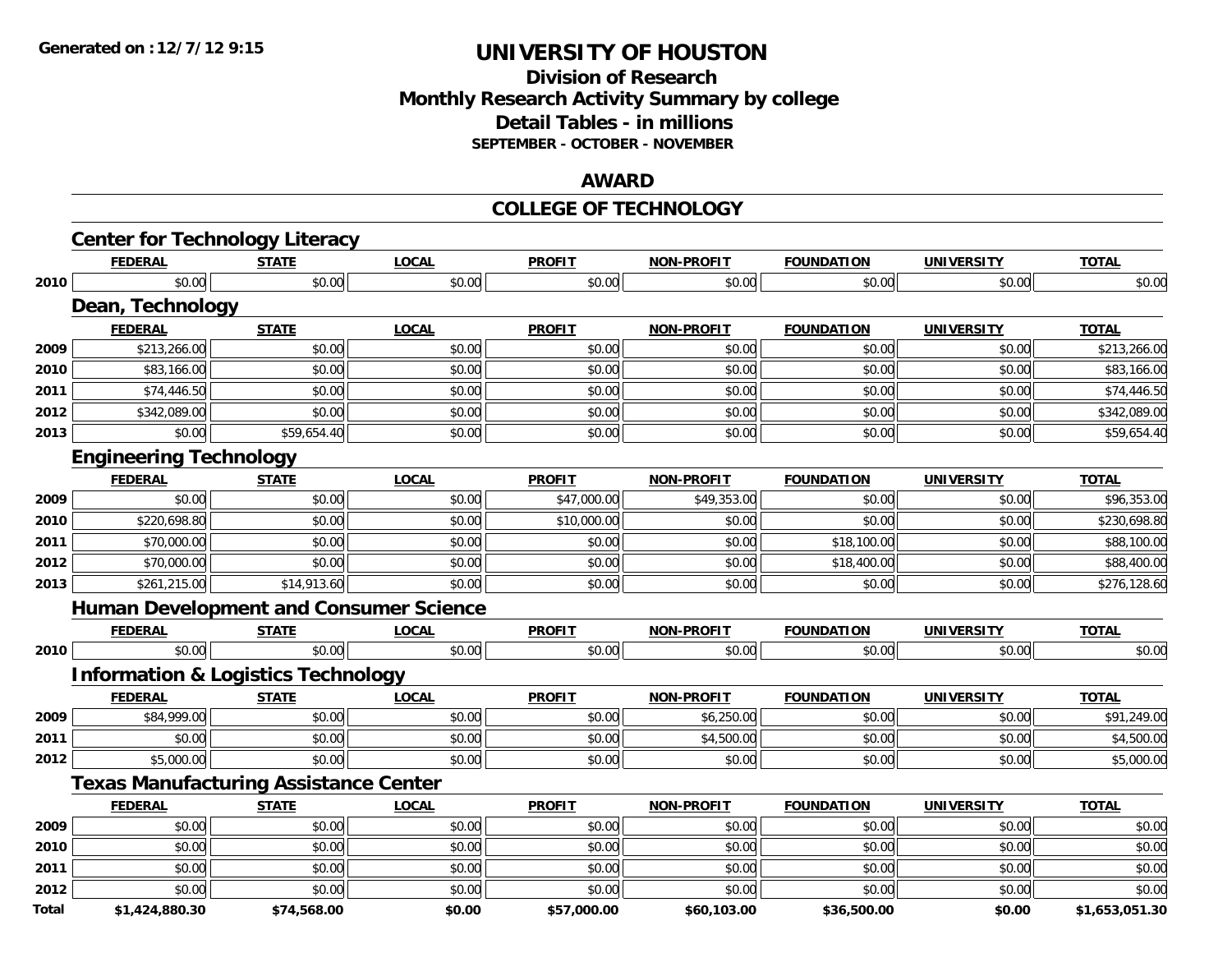## **Division of ResearchMonthly Research Activity Summary by college Detail Tables - in millions SEPTEMBER - OCTOBER - NOVEMBER**

#### **AWARD**

# **CULLEN COLLEGE OF ENGINEERING**

|      | <b>Biomedical Engineering</b> |                                                          |              |               |                   |                   |                   |                |
|------|-------------------------------|----------------------------------------------------------|--------------|---------------|-------------------|-------------------|-------------------|----------------|
|      | <b>FEDERAL</b>                | <b>STATE</b>                                             | <b>LOCAL</b> | <b>PROFIT</b> | <b>NON-PROFIT</b> | <b>FOUNDATION</b> | <b>UNIVERSITY</b> | <b>TOTAL</b>   |
| 2009 | \$307,861.00                  | \$0.00                                                   | \$0.00       | \$0.00        | \$100,000.00      | \$0.00            | \$0.00            | \$407,861.00   |
| 2010 | \$174,330.00                  | \$0.00                                                   | \$0.00       | \$0.00        | \$0.00            | \$4,594.00        | \$0.00            | \$178,924.00   |
| 2011 | \$0.00                        | \$0.00                                                   | \$0.00       | \$0.00        | \$0.00            | \$0.00            | \$0.00            | \$0.00         |
| 2013 | \$406,394.00                  | \$0.00                                                   | \$0.00       | \$0.00        | \$0.00            | \$0.00            | \$0.00            | \$406,394.00   |
|      |                               | <b>Center for Innovative Grouting Materials and Tech</b> |              |               |                   |                   |                   |                |
|      | <b>FEDERAL</b>                | <b>STATE</b>                                             | <b>LOCAL</b> | <b>PROFIT</b> | <b>NON-PROFIT</b> | <b>FOUNDATION</b> | <b>UNIVERSITY</b> | <b>TOTAL</b>   |
| 2010 | \$0.00                        | \$0.00                                                   | \$0.00       | \$0.00        | \$0.00            | \$0.00            | \$0.00            | \$0.00         |
| 2011 | \$0.00                        | \$0.00                                                   | \$0.00       | \$0.00        | \$0.00            | \$0.00            | \$0.00            | \$0.00         |
| 2012 | \$0.00                        | \$0.00                                                   | \$0.00       | \$0.00        | \$0.00            | \$0.00            | \$0.00            | \$0.00         |
|      | <b>Chemical Engineering</b>   |                                                          |              |               |                   |                   |                   |                |
|      | <b>FEDERAL</b>                | <b>STATE</b>                                             | <b>LOCAL</b> | <b>PROFIT</b> | <b>NON-PROFIT</b> | <b>FOUNDATION</b> | <b>UNIVERSITY</b> | <b>TOTAL</b>   |
| 2009 | \$510,706.70                  | \$7,034,559.00                                           | \$0.00       | \$150,000.00  | \$40,000.00       | \$12,650.00       | \$0.00            | \$7,747,915.70 |
| 2010 | \$3,393,906.35                | \$0.00                                                   | \$0.00       | \$0.00        | \$0.00            | \$0.00            | \$40,818.00       | \$3,434,724.35 |
| 2011 | \$2,341,627.51                | \$0.00                                                   | \$0.00       | \$296,656.00  | \$0.00            | \$10,900.00       | \$0.00            | \$2,649,183.51 |
| 2012 | \$1,317,288.10                | \$0.00                                                   | \$0.00       | \$787,221.57  | \$0.00            | \$10,900.00       | \$0.00            | \$2,115,409.67 |
| 2013 | \$1,389,478.22                | \$26,500.00                                              | \$0.00       | \$115,518.00  | \$200,000.00      | \$0.00            | \$0.00            | \$1,731,496.22 |
|      | <b>Civil Engineering</b>      |                                                          |              |               |                   |                   |                   |                |
|      | <b>FEDERAL</b>                | <b>STATE</b>                                             | <b>LOCAL</b> | <b>PROFIT</b> | NON-PROFIT        | <b>FOUNDATION</b> | <b>UNIVERSITY</b> | <b>TOTAL</b>   |
| 2009 | \$411,148.20                  | \$405,934.00                                             | \$0.00       | \$0.00        | \$0.00            | \$100,000.00      | \$0.00            | \$917,082.20   |
| 2010 | \$703,854.20                  | \$584,367.00                                             | \$0.00       | \$0.00        | \$0.00            | \$0.00            | \$0.00            | \$1,288,221.20 |
| 2011 | \$525,154.00                  | \$523,795.00                                             | \$0.00       | \$67,092.80   | \$75,623.00       | \$0.00            | \$0.00            | \$1,191,664.80 |
| 2012 | \$1,266,974.91                | \$572,633.00                                             | \$0.00       | \$57,091.00   | \$613,777.00      | \$66,667.00       | \$0.00            | \$2,577,142.91 |
| 2013 | \$2,436,352.63                | \$274,310.00                                             | \$0.00       | \$35,000.00   | \$39,170.70       | \$0.00            | \$0.00            | \$2,784,833.33 |
|      | Dean, Engineering             |                                                          |              |               |                   |                   |                   |                |
|      | <b>FEDERAL</b>                | <b>STATE</b>                                             | <b>LOCAL</b> | <b>PROFIT</b> | <b>NON-PROFIT</b> | <b>FOUNDATION</b> | <b>UNIVERSITY</b> | <b>TOTAL</b>   |
| 2013 | \$39,999.10                   | \$0.00                                                   | \$0.00       | \$0.00        | \$0.00            | \$0.00            | \$0.00            | \$39,999.10    |
|      |                               | <b>Electrical &amp; Computer Engineering</b>             |              |               |                   |                   |                   |                |
|      | <b>FEDERAL</b>                | <b>STATE</b>                                             | <b>LOCAL</b> | <b>PROFIT</b> | <b>NON-PROFIT</b> | <b>FOUNDATION</b> | <b>UNIVERSITY</b> | <b>TOTAL</b>   |
| 2009 | \$1,060,472.90                | \$59,985.00                                              | \$0.00       | \$275,485.00  | \$267,012.28      | \$0.00            | \$0.00            | \$1,662,955.18 |
| 2010 | \$1,793,387.45                | \$122,754.00                                             | \$0.00       | \$82,500.00   | \$0.00            | \$0.00            | \$0.00            | \$1,998,641.45 |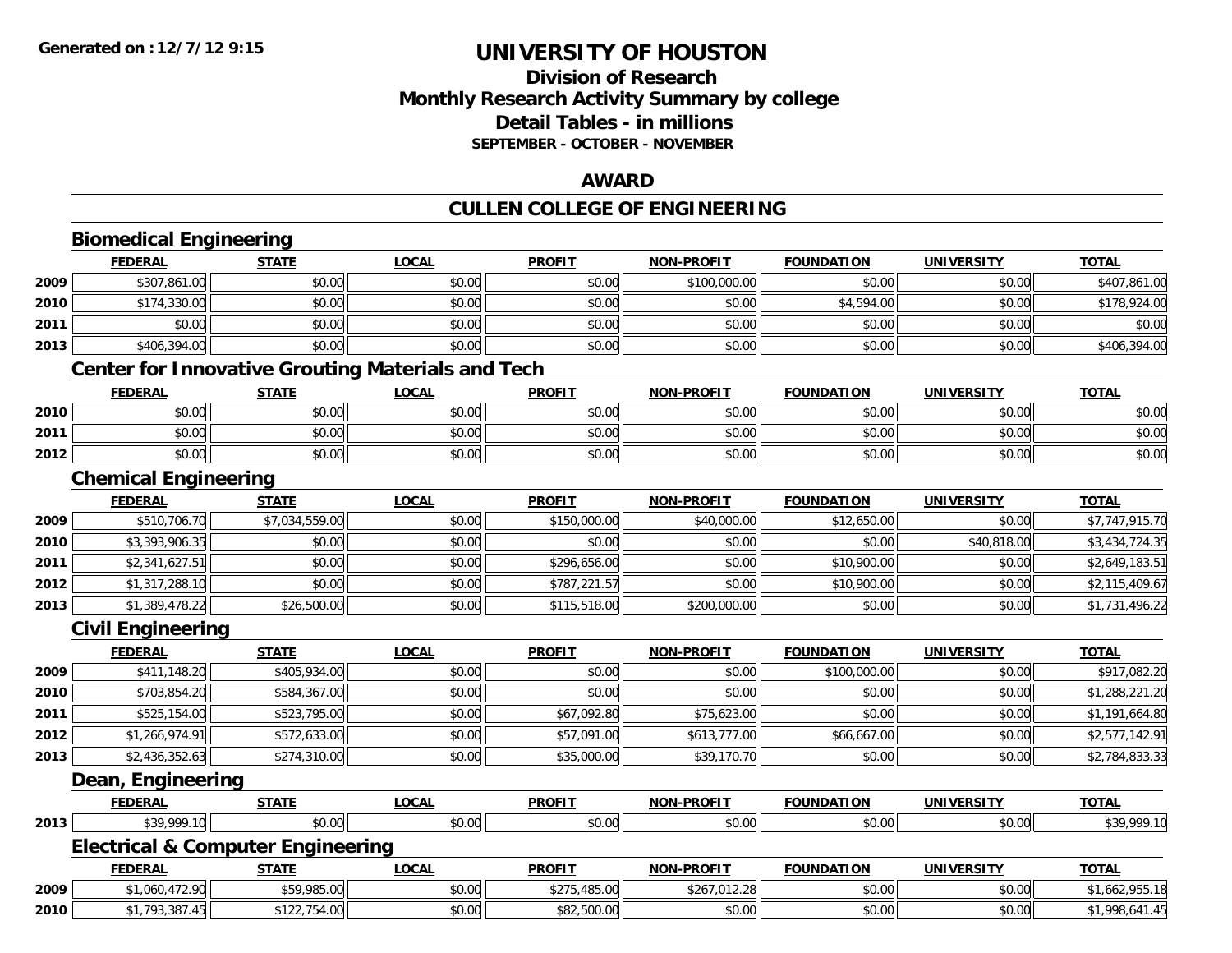## **Division of ResearchMonthly Research Activity Summary by college Detail Tables - in millionsSEPTEMBER - OCTOBER - NOVEMBER**

#### **AWARD**

## **CULLEN COLLEGE OF ENGINEERING**

<u> 1989 - Johann Stoff, deutscher Stoff, der Stoff, der Stoff, der Stoff, der Stoff, der Stoff, der Stoff, der S</u>

## **Electrical & Computer Engineering**

|      | <b>FEDERAL</b> | STATE       | <u>LOCAL</u> | PROFIT       | <b>NON-PROFIT</b> | <b>FOUNDATION</b> | UNIVERSITY | <b>TOTAL</b>   |
|------|----------------|-------------|--------------|--------------|-------------------|-------------------|------------|----------------|
| 2011 | \$681,306.99   | \$23,391.24 | \$0.00       | \$53,515.00  | \$0.00            | \$0.00            | \$0.00     | \$758,213.23   |
| 2012 | \$468,809.25   | \$19,441.00 | \$0.00       | \$120,500.00 | \$0.00            | \$0.00            | \$0.00     | \$608,750.25   |
| 2013 | \$872,646.05   | \$10,000.00 | \$0.00       | \$205,698.00 | \$221,967.30      | \$0.00            | \$0.00     | \$1,310,311.35 |

#### **Industrial Engineering**

|      | <u>FEDERAL</u> | <b>STATE</b> | <u>LOCAL</u> | <b>PROFIT</b> | <b>NON-PROFIT</b> | <b>FOUNDATION</b> | <b>UNIVERSITY</b> | <b>TOTAL</b> |
|------|----------------|--------------|--------------|---------------|-------------------|-------------------|-------------------|--------------|
| 2009 | \$0.00         | \$0.00       | \$0.00       | \$0.00        | \$0.00            | \$0.00            | \$0.00            | \$0.00       |
| 2010 | \$166,198.00   | \$45,741.00  | \$26,566.00  | \$0.00        | \$0.00            | \$0.00            | \$0.00            | \$238,505.00 |
| 2011 | \$0.00         | \$16,828.00  | \$0.00       | \$0.00        | \$0.00            | \$0.00            | \$0.00            | \$16,828.00  |
| 2012 | \$0.00         | \$0.00       | \$0.00       | \$0.00        | \$0.00            | \$0.00            | \$0.00            | \$0.00       |
| 2013 | \$0.00         | \$39,855.00  | \$0.00       | \$0.00        | \$0.00            | \$0.00            | \$0.00            | \$39,855.00  |

#### **Mechanical Engineering**

|      | <b>FEDERAL</b> | <b>STATE</b> | <u>LOCAL</u> | <b>PROFIT</b> | <b>NON-PROFIT</b> | <b>FOUNDATION</b> | <b>UNIVERSITY</b> | <b>TOTAL</b>   |
|------|----------------|--------------|--------------|---------------|-------------------|-------------------|-------------------|----------------|
| 2009 | \$335,501.61   | \$0.00       | \$0.00       | \$114,058,00  | \$16,200.00       | \$0.00            | \$0.00            | \$465,759.61   |
| 2010 | \$560,388.40   | \$0.00       | \$0.00       | \$74,210.00   | \$0.00            | \$0.00            | \$0.00            | \$634,598.40   |
| 2011 | \$166,260.00   | \$0.00       | \$0.00       | \$224,005.20  | \$0.00            | \$0.00            | \$0.00            | \$390,265.20   |
| 2012 | \$1,045,513.00 | \$133,096.00 | \$0.00       | \$42,000.00   | \$0.00            | \$0.00            | \$0.00            | \$1,220,609.00 |
| 2013 | \$413,997.53   | \$0.00       | \$0.00       | \$250,232.00  | \$22,000.00       | \$0.00            | \$0.00            | \$686,229.53   |

#### **SW Public Safety Technology Center**

|       | FEDERAL         | <b>STATE</b>        | LOCAL       | <b>PROFIT</b>  | <b>NON-PROFIT</b> | <b>FOUNDATION</b> | UNIVERSITY  | <b>TOTAL</b>     |
|-------|-----------------|---------------------|-------------|----------------|-------------------|-------------------|-------------|------------------|
| 2009  | ሶስ ስስ<br>JU.UU  | \$0.00              | \$0.00      | \$0.00         | mn n¢<br>pu.uu    | \$0.00            | \$0.00      | \$0.00           |
| Total | \$22,789,556.09 | .189.24<br>\$9.893. | \$26,566.00 | \$2.950.782.57 | \$1,595,750.28    | ,711.00<br>\$205  | \$40,818.00 | 272.10<br>79. IC |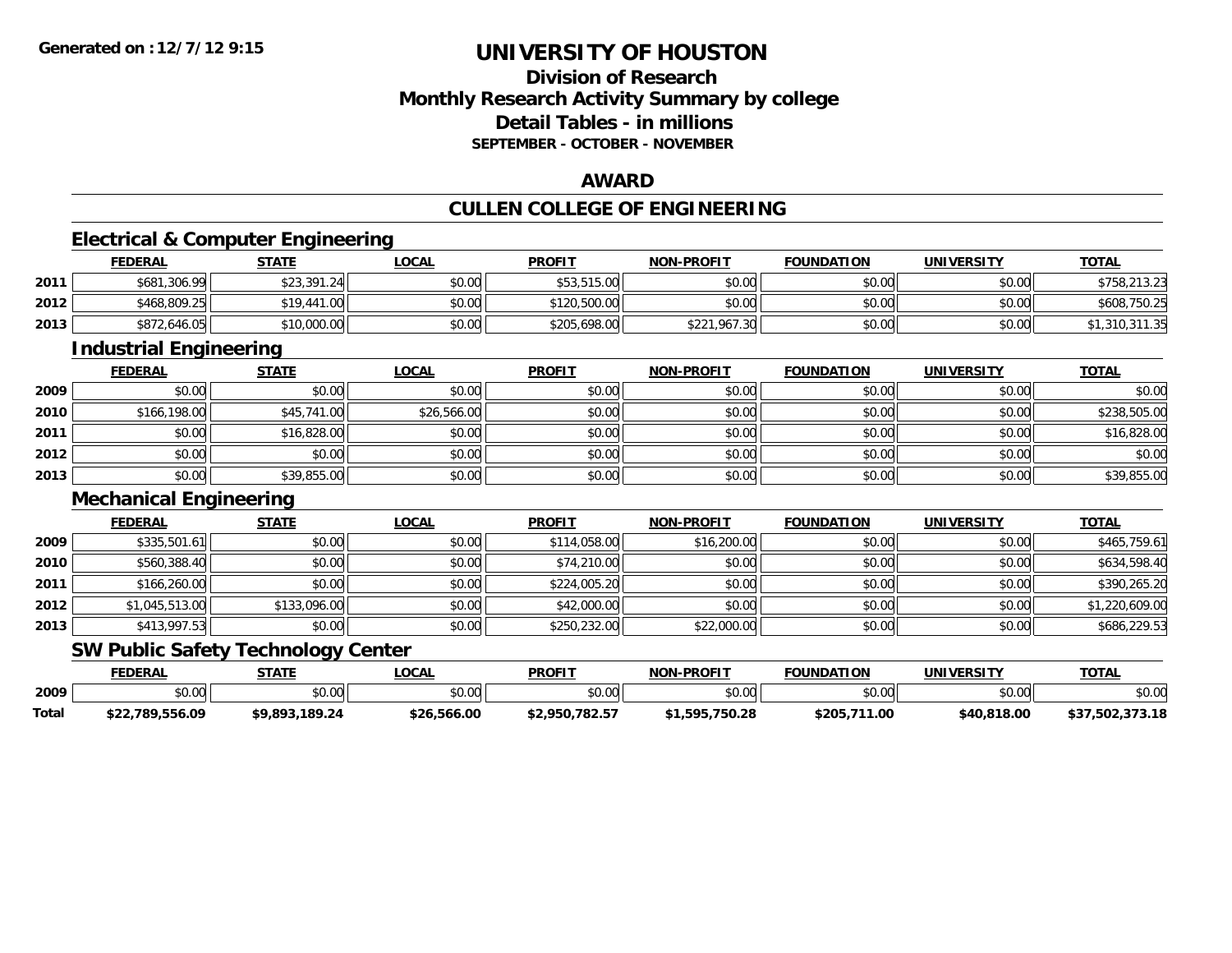#### **Division of Research Monthly Research Activity Summary by college Detail Tables - in millions SEPTEMBER - OCTOBER - NOVEMBER**

#### **AWARD**

# **DIVISION OF RESEARCH**

|      |                                    | <b>Center for Advanced Materials</b>      |                                                           |               |                   |                   |                   |              |
|------|------------------------------------|-------------------------------------------|-----------------------------------------------------------|---------------|-------------------|-------------------|-------------------|--------------|
|      | <b>FEDERAL</b>                     | <b>STATE</b>                              | <b>LOCAL</b>                                              | <b>PROFIT</b> | <b>NON-PROFIT</b> | <b>FOUNDATION</b> | <b>UNIVERSITY</b> | <b>TOTAL</b> |
| 2009 | \$0.00                             | \$0.00                                    | \$0.00                                                    | \$0.00        | \$0.00            | \$0.00            | \$0.00            | \$0.00       |
| 2011 | \$0.00                             | \$2,229.90                                | \$0.00                                                    | \$0.00        | \$0.00            | \$0.00            | \$0.00            | \$2,229.90   |
| 2012 | \$0.00                             | \$0.00                                    | \$0.00                                                    | \$0.00        | \$0.00            | \$0.00            | \$0.00            | \$0.00       |
| 2013 | \$0.00                             | \$0.00                                    | \$0.00                                                    | \$0.00        | \$0.00            | \$0.00            | \$0.00            | \$0.00       |
|      |                                    |                                           | <b>Center for Biomedical &amp; Environmental Genomics</b> |               |                   |                   |                   |              |
|      | <b>FEDERAL</b>                     | <b>STATE</b>                              | <b>LOCAL</b>                                              | <b>PROFIT</b> | <b>NON-PROFIT</b> | <b>FOUNDATION</b> | <b>UNIVERSITY</b> | <b>TOTAL</b> |
| 2009 | \$0.00                             | \$0.00                                    | \$0.00                                                    | \$0.00        | \$0.00            | \$0.00            | \$0.00            | \$0.00       |
| 2010 | \$0.00                             | \$0.00                                    | \$0.00                                                    | \$0.00        | \$0.00            | \$0.00            | \$0.00            | \$0.00       |
| 2011 | \$0.00                             | \$0.00                                    | \$0.00                                                    | \$0.00        | \$0.00            | \$0.00            | \$0.00            | \$0.00       |
| 2012 | \$0.00                             | \$0.00                                    | \$0.00                                                    | \$0.00        | \$0.00            | \$0.00            | \$0.00            | \$0.00       |
|      |                                    | <b>Center for Industrial Partnerships</b> |                                                           |               |                   |                   |                   |              |
|      | <b>FEDERAL</b>                     | <b>STATE</b>                              | <b>LOCAL</b>                                              | <b>PROFIT</b> | <b>NON-PROFIT</b> | <b>FOUNDATION</b> | <b>UNIVERSITY</b> | <b>TOTAL</b> |
| 2012 | \$0.00                             | \$0.00                                    | \$0.00                                                    | \$100,500.00  | \$0.00            | \$0.00            | \$0.00            | \$100,500.00 |
|      |                                    |                                           | <b>Center for Neuromotor &amp; Biomechanics Research</b>  |               |                   |                   |                   |              |
|      | <b>FEDERAL</b>                     | <b>STATE</b>                              | <b>LOCAL</b>                                              | <b>PROFIT</b> | <b>NON-PROFIT</b> | <b>FOUNDATION</b> | <b>UNIVERSITY</b> | <b>TOTAL</b> |
| 2012 | \$0.00                             | \$0.00                                    | \$0.00                                                    | \$0.00        | \$0.00            | \$0.00            | \$0.00            | \$0.00       |
| 2013 | \$0.00                             | \$0.00                                    | \$0.00                                                    | \$0.00        | \$0.00            | \$0.00            | \$0.00            | \$0.00       |
|      | <b>Institute for Nanoenergy</b>    |                                           |                                                           |               |                   |                   |                   |              |
|      | <b>FEDERAL</b>                     | <b>STATE</b>                              | <b>LOCAL</b>                                              | <b>PROFIT</b> | NON-PROFIT        | <b>FOUNDATION</b> | <b>UNIVERSITY</b> | <b>TOTAL</b> |
| 2011 | \$0.00                             | \$0.00                                    | \$0.00                                                    | \$0.00        | \$0.00            | \$0.00            | \$0.00            | \$0.00       |
|      |                                    | <b>Office of Contracts and Grants</b>     |                                                           |               |                   |                   |                   |              |
|      | <b>FEDERAL</b>                     | <b>STATE</b>                              | <b>LOCAL</b>                                              | <b>PROFIT</b> | <b>NON-PROFIT</b> | <b>FOUNDATION</b> | <b>UNIVERSITY</b> | <b>TOTAL</b> |
| 2011 | \$0.00                             | \$0.00                                    | \$0.00                                                    | \$0.00        | \$0.00            | \$542,609.00      | \$0.00            | \$542,609.00 |
| 2012 | \$0.00                             | \$0.00                                    | \$0.00                                                    | \$0.00        | \$0.00            | \$0.00            | \$0.00            | \$0.00       |
|      | <b>Research Financial Services</b> |                                           |                                                           |               |                   |                   |                   |              |
|      | <b>FEDERAL</b>                     | <b>STATE</b>                              | <b>LOCAL</b>                                              | <b>PROFIT</b> | NON-PROFIT        | <b>FOUNDATION</b> | <b>UNIVERSITY</b> | <b>TOTAL</b> |
| 2012 | \$0.00                             | \$0.00                                    | \$0.00                                                    | \$0.00        | \$0.00            | \$0.00            | \$0.00            | \$0.00       |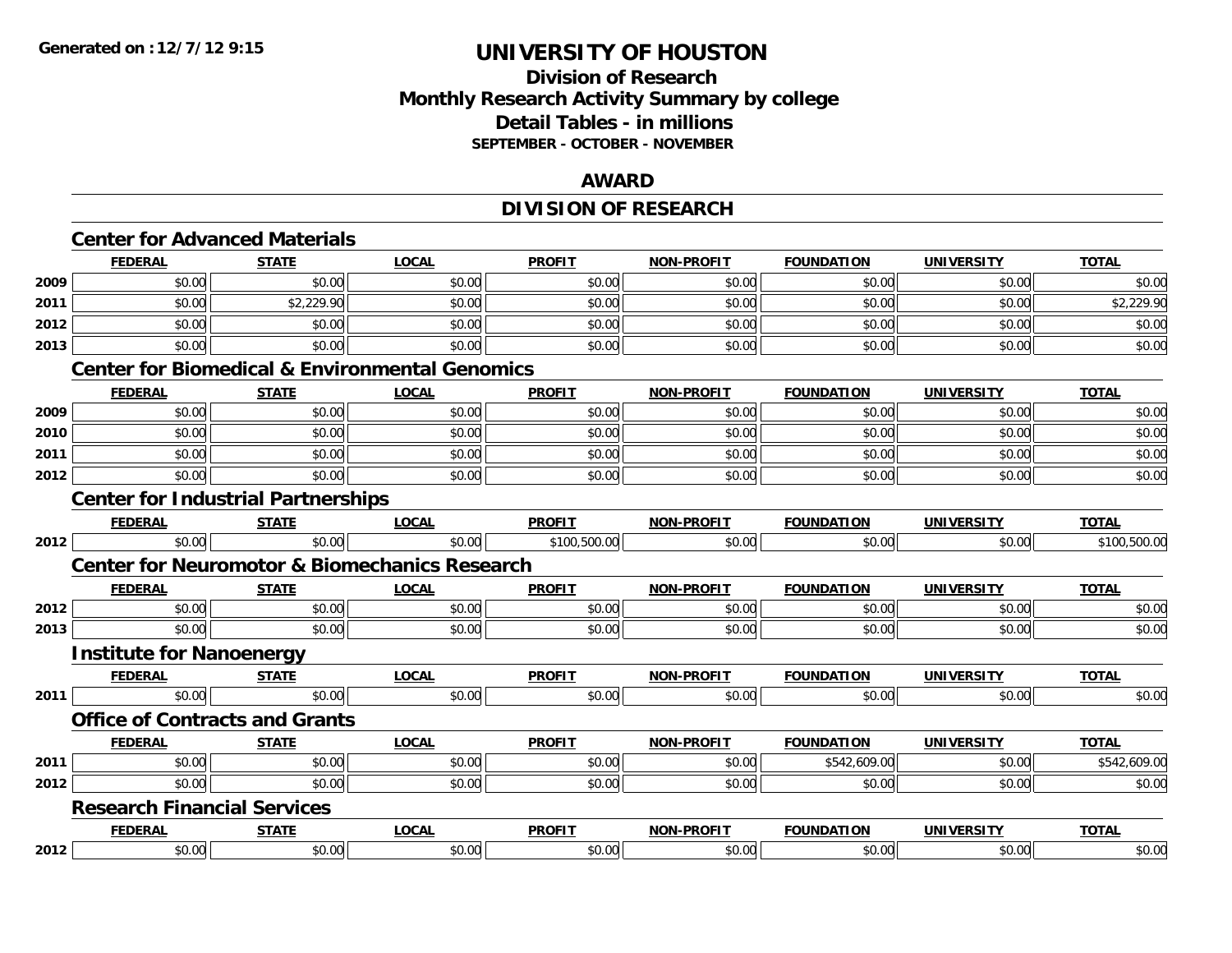## **Division of Research Monthly Research Activity Summary by college Detail Tables - in millions SEPTEMBER - OCTOBER - NOVEMBER**

#### **AWARD**

# **DIVISION OF RESEARCH**

|       | <b>TcSAM</b>   |                                          |              |               |                   |                   |                   |                |
|-------|----------------|------------------------------------------|--------------|---------------|-------------------|-------------------|-------------------|----------------|
|       | <b>FEDERAL</b> | <b>STATE</b>                             | <b>LOCAL</b> | <b>PROFIT</b> | <b>NON-PROFIT</b> | <b>FOUNDATION</b> | <b>UNIVERSITY</b> | <b>TOTAL</b>   |
| 2010  | \$0.00         | \$0.00                                   | \$0.00       | \$0.00        | \$0.00            | \$0.00            | \$0.00            | \$0.00         |
|       | <b>TcSUH</b>   |                                          |              |               |                   |                   |                   |                |
|       | <b>FEDERAL</b> | <b>STATE</b>                             | <b>LOCAL</b> | <b>PROFIT</b> | <b>NON-PROFIT</b> | <b>FOUNDATION</b> | <b>UNIVERSITY</b> | <b>TOTAL</b>   |
| 2009  | \$13,139.00    | \$0.00                                   | \$0.00       | \$0.00        | \$0.00            | \$0.00            | \$0.00            | \$13,139.00    |
| 2010  | \$0.00         | \$0.00                                   | \$0.00       | \$0.00        | \$0.00            | \$0.00            | \$0.00            | \$0.00         |
| 2011  | \$0.00         | \$0.00                                   | \$0.00       | \$212,242.00  | \$0.00            | \$0.00            | \$0.00            | \$212,242.00   |
| 2012  | \$0.00         | \$0.00                                   | \$0.00       | \$3,000.00    | \$0.00            | \$0.00            | \$0.00            | \$3,000.00     |
| 2013  | \$95,000.00    | \$0.00                                   | \$0.00       | \$0.00        | \$0.00            | \$0.00            | \$0.00            | \$95,000.00    |
|       |                | <b>Texas Learning/Computation Center</b> |              |               |                   |                   |                   |                |
|       | <b>FEDERAL</b> | <b>STATE</b>                             | <b>LOCAL</b> | <b>PROFIT</b> | <b>NON-PROFIT</b> | <b>FOUNDATION</b> | <b>UNIVERSITY</b> | <b>TOTAL</b>   |
| 2009  | \$0.00         | \$0.00                                   | \$0.00       | \$0.00        | \$0.00            | \$0.00            | \$0.00            | \$0.00         |
| 2010  | \$0.00         | \$0.00                                   | \$0.00       | \$0.00        | \$0.00            | \$0.00            | \$0.00            | \$0.00         |
| 2011  | \$38,806.50    | \$0.00                                   | \$0.00       | \$0.00        | \$0.00            | \$0.00            | \$0.00            | \$38,806.50    |
| 2012  | \$0.00         | \$0.00                                   | \$0.00       | \$0.00        | \$0.00            | \$0.00            | \$0.00            | \$0.00         |
| 2013  | \$0.00         | \$0.00                                   | \$0.00       | \$0.00        | \$0.00            | \$0.00            | \$0.00            | \$0.00         |
|       |                | <b>Texas Obesity Research Center</b>     |              |               |                   |                   |                   |                |
|       | <b>FEDERAL</b> | <b>STATE</b>                             | <b>LOCAL</b> | <b>PROFIT</b> | <b>NON-PROFIT</b> | <b>FOUNDATION</b> | <b>UNIVERSITY</b> | <b>TOTAL</b>   |
| 2010  | \$0.00         | \$0.00                                   | \$0.00       | \$0.00        | \$0.00            | \$0.00            | \$0.00            | \$0.00         |
| 2011  | \$0.00         | \$0.00                                   | \$0.00       | \$0.00        | \$0.00            | \$0.00            | \$0.00            | \$0.00         |
| 2012  | \$0.00         | \$0.00                                   | \$0.00       | \$0.00        | \$0.00            | \$0.00            | \$0.00            | \$0.00         |
| 2013  | \$0.00         | \$0.00                                   | \$0.00       | \$0.00        | \$0.00            | \$0.00            | \$0.00            | \$0.00         |
|       | <b>TIMES</b>   |                                          |              |               |                   |                   |                   |                |
|       | <b>FEDERAL</b> | <b>STATE</b>                             | <b>LOCAL</b> | <b>PROFIT</b> | <b>NON-PROFIT</b> | <b>FOUNDATION</b> | <b>UNIVERSITY</b> | <b>TOTAL</b>   |
| 2009  | \$399,959.00   | \$0.00                                   | \$0.00       | \$0.00        | \$0.00            | \$0.00            | \$0.00            | \$399,959.00   |
| 2010  | \$665,232.75   | \$0.00                                   | \$0.00       | \$0.00        | \$0.00            | \$0.00            | \$0.00            | \$665,232.75   |
| 2011  | \$300,000.00   | \$0.00                                   | \$0.00       | \$0.00        | \$0.00            | \$0.00            | \$0.00            | \$300,000.00   |
| 2012  | \$2,147,221.56 | \$0.00                                   | \$0.00       | \$0.00        | \$0.00            | \$0.00            | \$0.00            | \$2,147,221.56 |
| 2013  | \$1,022,417.70 | \$0.00                                   | \$0.00       | \$0.00        | \$0.00            | \$0.00            | \$0.00            | \$1,022,417.70 |
| Total | \$4,681,776.51 | \$2,229.90                               | \$0.00       | \$315,742.00  | \$0.00            | \$542,609.00      | \$0.00            | \$5,542,357.41 |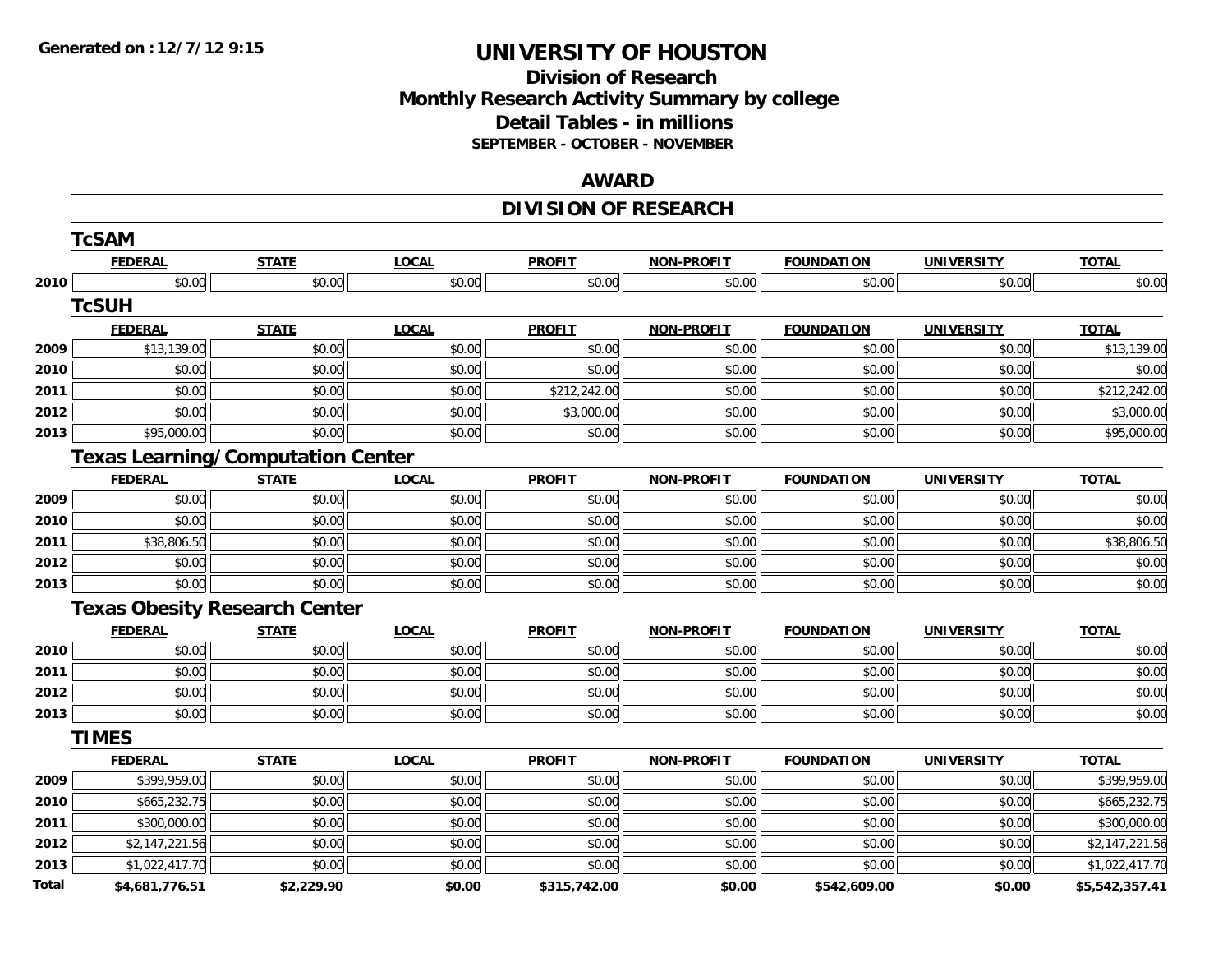#### **Division of Research Monthly Research Activity Summary by college Detail Tables - in millions SEPTEMBER - OCTOBER - NOVEMBER**

#### **AWARD**

#### **GRADUATE COLLEGE OF SOCIAL WORK**

|       |                                                   |              | <b>Center for Health Equities &amp; Evaluation Research</b> |               |                   |                   |                   |                |
|-------|---------------------------------------------------|--------------|-------------------------------------------------------------|---------------|-------------------|-------------------|-------------------|----------------|
|       | <b>FEDERAL</b>                                    | <b>STATE</b> | <b>LOCAL</b>                                                | <b>PROFIT</b> | <b>NON-PROFIT</b> | <b>FOUNDATION</b> | <b>UNIVERSITY</b> | <b>TOTAL</b>   |
| 2013  | \$99,000.00                                       | \$0.00       | \$0.00                                                      | \$0.00        | \$0.00            | \$0.00            | \$0.00            | \$99,000.00    |
|       | <b>Child &amp; Family for Innovative Research</b> |              |                                                             |               |                   |                   |                   |                |
|       | <b>FEDERAL</b>                                    | <b>STATE</b> | <b>LOCAL</b>                                                | <b>PROFIT</b> | <b>NON-PROFIT</b> | <b>FOUNDATION</b> | <b>UNIVERSITY</b> | <b>TOTAL</b>   |
| 2009  | \$0.00                                            | \$0.00       | \$0.00                                                      | \$0.00        | \$0.00            | \$0.00            | \$0.00            | \$0.00         |
| 2010  | \$25,000.00                                       | \$0.00       | \$0.00                                                      | \$0.00        | \$0.00            | \$0.00            | \$0.00            | \$25,000.00    |
| 2011  | \$25,000.00                                       | \$0.00       | \$0.00                                                      | \$0.00        | \$0.00            | \$0.00            | \$0.00            | \$25,000.00    |
| 2012  | \$2,942.90                                        | \$0.00       | \$0.00                                                      | \$176,507.00  | \$0.00            | \$0.00            | \$0.00            | \$179,449.90   |
| 2013  | \$0.00                                            | \$110,342.00 | \$0.00                                                      | \$0.00        | \$0.00            | \$0.00            | \$0.00            | \$110,342.00   |
|       | <b>Community Projects - Social Work</b>           |              |                                                             |               |                   |                   |                   |                |
|       | <b>FEDERAL</b>                                    | <b>STATE</b> | <b>LOCAL</b>                                                | <b>PROFIT</b> | <b>NON-PROFIT</b> | <b>FOUNDATION</b> | <b>UNIVERSITY</b> | <b>TOTAL</b>   |
| 2012  | \$2,942.90                                        | \$0.00       | \$0.00                                                      | \$0.00        | \$0.00            | \$0.00            | \$0.00            | \$2,942.90     |
|       | Dean, Social Work                                 |              |                                                             |               |                   |                   |                   |                |
|       | <b>FEDERAL</b>                                    | <b>STATE</b> | <b>LOCAL</b>                                                | <b>PROFIT</b> | <b>NON-PROFIT</b> | <b>FOUNDATION</b> | <b>UNIVERSITY</b> | <b>TOTAL</b>   |
| 2009  | \$280,511.00                                      | \$0.00       | \$0.00                                                      | \$0.00        | \$0.00            | \$0.00            | \$0.00            | \$280,511.00   |
| 2010  | \$131,715.68                                      | \$0.00       | \$0.00                                                      | \$0.00        | \$0.00            | \$0.00            | \$0.00            | \$131,715.68   |
| 2011  | \$170,036.00                                      | \$0.00       | \$0.00                                                      | \$0.00        | \$0.00            | \$1,146.30        | \$0.00            | \$171,182.30   |
| 2012  | \$237,215.94                                      | \$0.00       | \$0.00                                                      | \$0.00        | \$0.00            | \$0.00            | \$0.00            | \$237,215.94   |
| 2013  | \$645,525.99                                      | \$0.00       | \$0.00                                                      | \$0.00        | \$0.00            | \$0.00            | \$0.00            | \$645,525.99   |
|       | <b>Drug and Social Policy Research</b>            |              |                                                             |               |                   |                   |                   |                |
|       | <b>FEDERAL</b>                                    | <b>STATE</b> | <b>LOCAL</b>                                                | <b>PROFIT</b> | <b>NON-PROFIT</b> | <b>FOUNDATION</b> | <b>UNIVERSITY</b> | <b>TOTAL</b>   |
| 2011  | \$0.00                                            | \$0.00       | \$0.00                                                      | \$0.00        | \$0.00            | \$0.00            | \$0.00            | \$0.00         |
| Total | \$1,619,890.41                                    | \$110,342.00 | \$0.00                                                      | \$176,507.00  | \$0.00            | \$1,146.30        | \$0.00            | \$1,907,885.71 |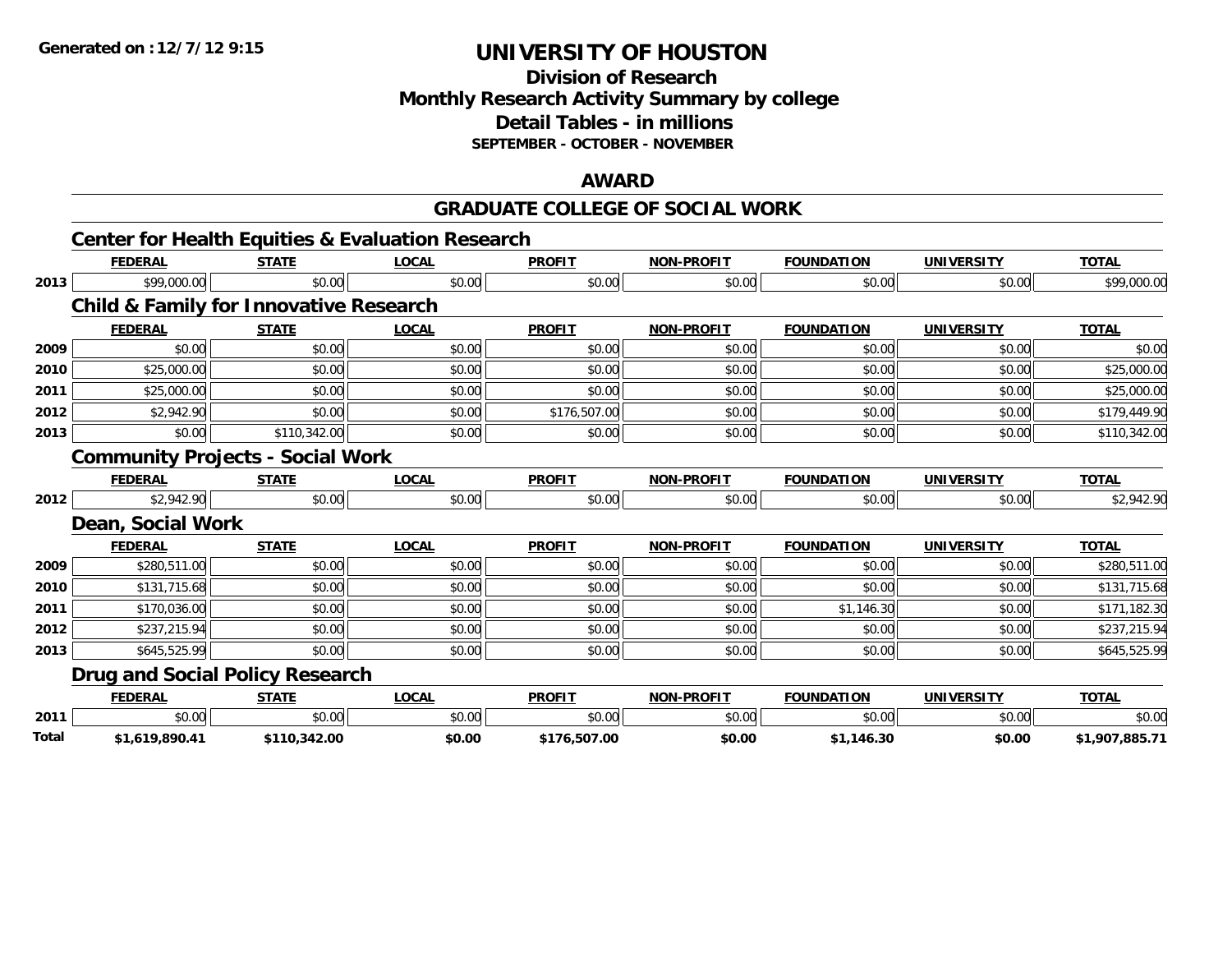#### **Division of Research Monthly Research Activity Summary by college Detail Tables - in millions SEPTEMBER - OCTOBER - NOVEMBER**

#### **AWARD**

#### **HILTON COLLEGE OF HOTEL AND RESTAURANT MANAGEMENT**

#### **Hotel and Restaurant Management**

|              | <b>FEDERAL</b> | <u>STATE</u> | <u>LOCAL</u> | <b>PROFIT</b> | <b>NON-PROFIT</b> | <b>FOUNDATION</b> | <b>UNIVERSITY</b> | <b>TOTAL</b> |
|--------------|----------------|--------------|--------------|---------------|-------------------|-------------------|-------------------|--------------|
| 2009         | \$0.00         | \$0.00       | \$0.00       | \$9,047.50    | \$0.00            | \$0.00            | \$0.00            | \$9,047.50   |
| 2011         | \$173,995.00   | \$0.00       | \$0.00       | \$0.00        | \$0.00            | \$0.00            | \$0.00            | \$173,995.00 |
| 2012         | \$0.00         | \$0.00       | \$0.00       | \$0.00        | \$10,887.00       | \$0.00            | \$0.00            | \$10,887.00  |
| <b>Total</b> | \$173,995.00   | \$0.00       | \$0.00       | \$9,047.50    | \$10,887.00       | \$0.00            | \$0.00            | \$193,929.50 |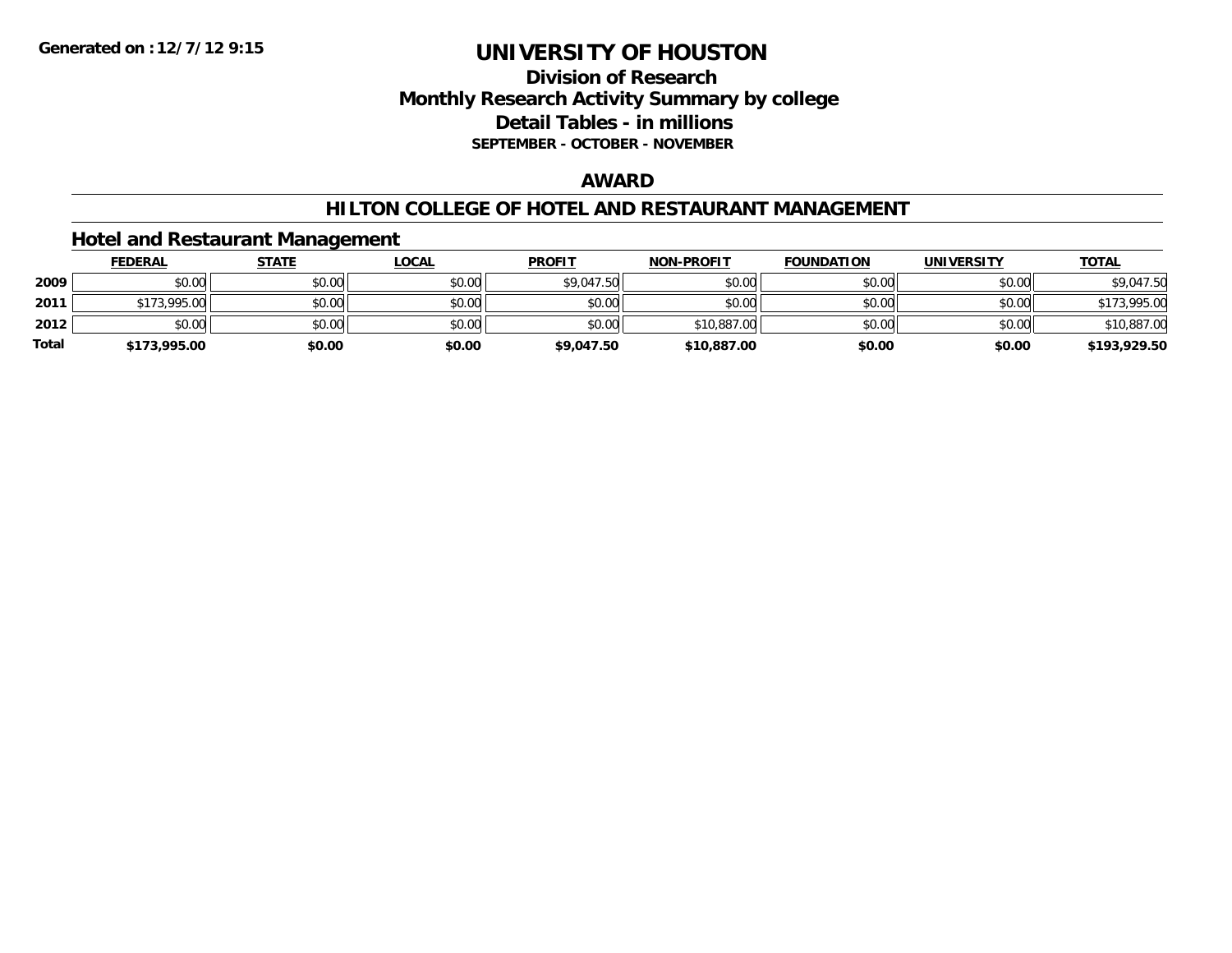#### **Division of Research Monthly Research Activity Summary by college Detail Tables - in millions SEPTEMBER - OCTOBER - NOVEMBER**

#### **AWARD**

#### **HONORS COLLEGE**

#### **Houston Teachers Institute**

|       | <b>FEDERAL</b>   | STATE  | <b>LOCAL</b> | <b>PROFIT</b> | <b>NON-PROFIT</b> | <b>FOUNDATION</b> | <b>UNIVERSITY</b> | <b>TOTAL</b>        |
|-------|------------------|--------|--------------|---------------|-------------------|-------------------|-------------------|---------------------|
| 2009  | \$126,000.00     | \$0.00 | \$0.00       | \$0.00        | \$0.00            | \$0.00            | \$0.00            | 126,000.00<br>0.101 |
| 2012  | \$34.951.<br>.70 | \$0.00 | \$0.00       | \$0.00        | \$0.00            | \$0.00            | \$0.00            | \$34,951.70         |
| Total | \$160,951.70     | \$0.00 | \$0.00       | \$0.00        | \$0.00            | \$0.00            | \$0.00            | \$160,951.70        |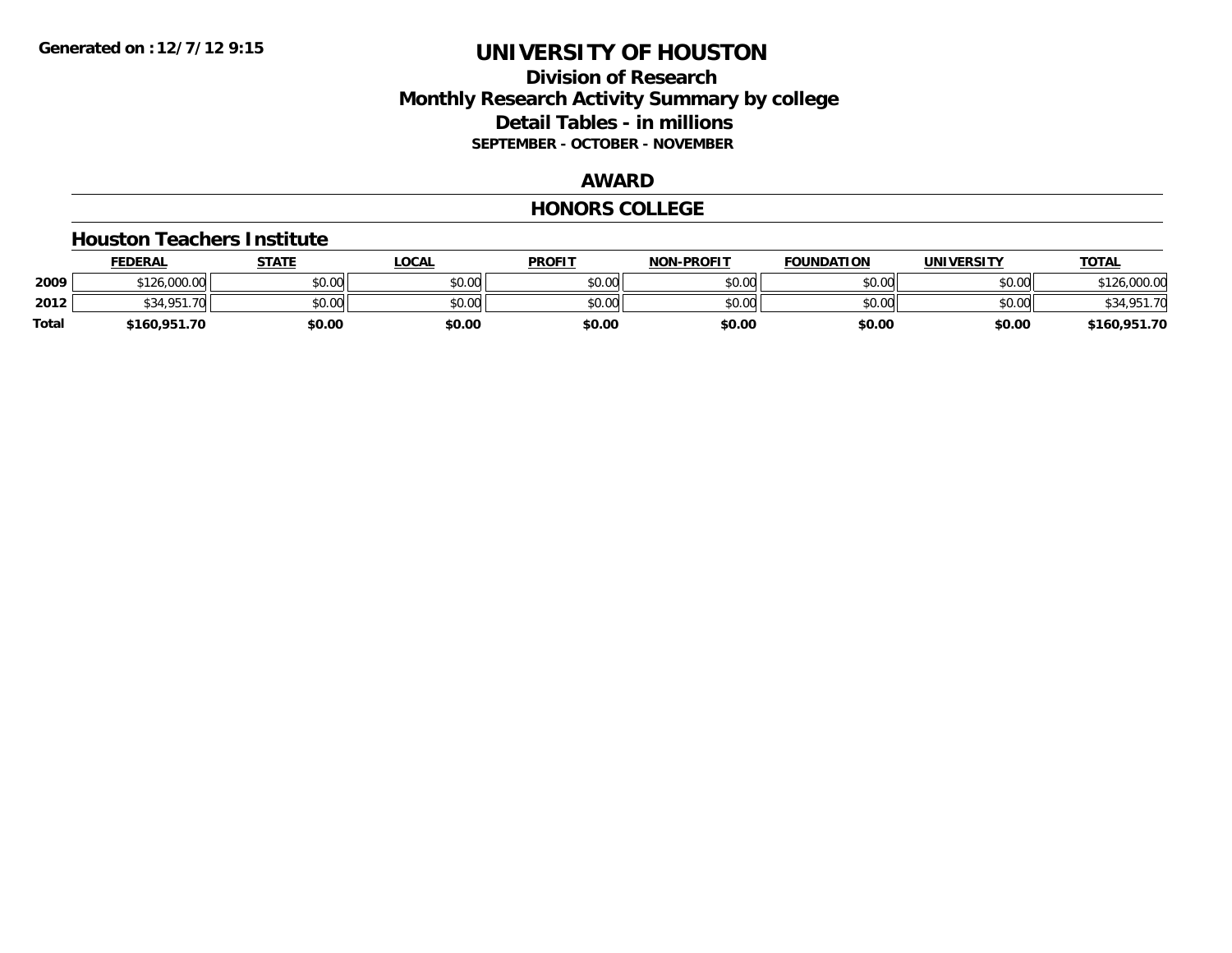#### **Division of Research Monthly Research Activity Summary by college Detail Tables - in millions SEPTEMBER - OCTOBER - NOVEMBER**

#### **AWARD**

#### **INSTITUTIONAL**

#### **Associate Vice Chancellor**

|              | <b>FEDERAL</b> | <b>STATE</b> | <b>OCAL</b>   | <b>PROFIT</b> | <b>NON-PROFIT</b> | <b>FOUNDATION</b> | <b>UNIVERSITY</b> | <b>TOTAL</b> |
|--------------|----------------|--------------|---------------|---------------|-------------------|-------------------|-------------------|--------------|
| 2010         | .492.36        | \$0.00       | 0000<br>vu.uu | \$0.00        | ልስ ሀህ<br>pu.uu    | \$0.00            | \$0.00            | 92.36        |
| <b>Total</b> | 1022           | \$0.00       | \$0.00        | \$0.00        | \$0.00            | \$0.00            | \$0.00            | /,492.36     |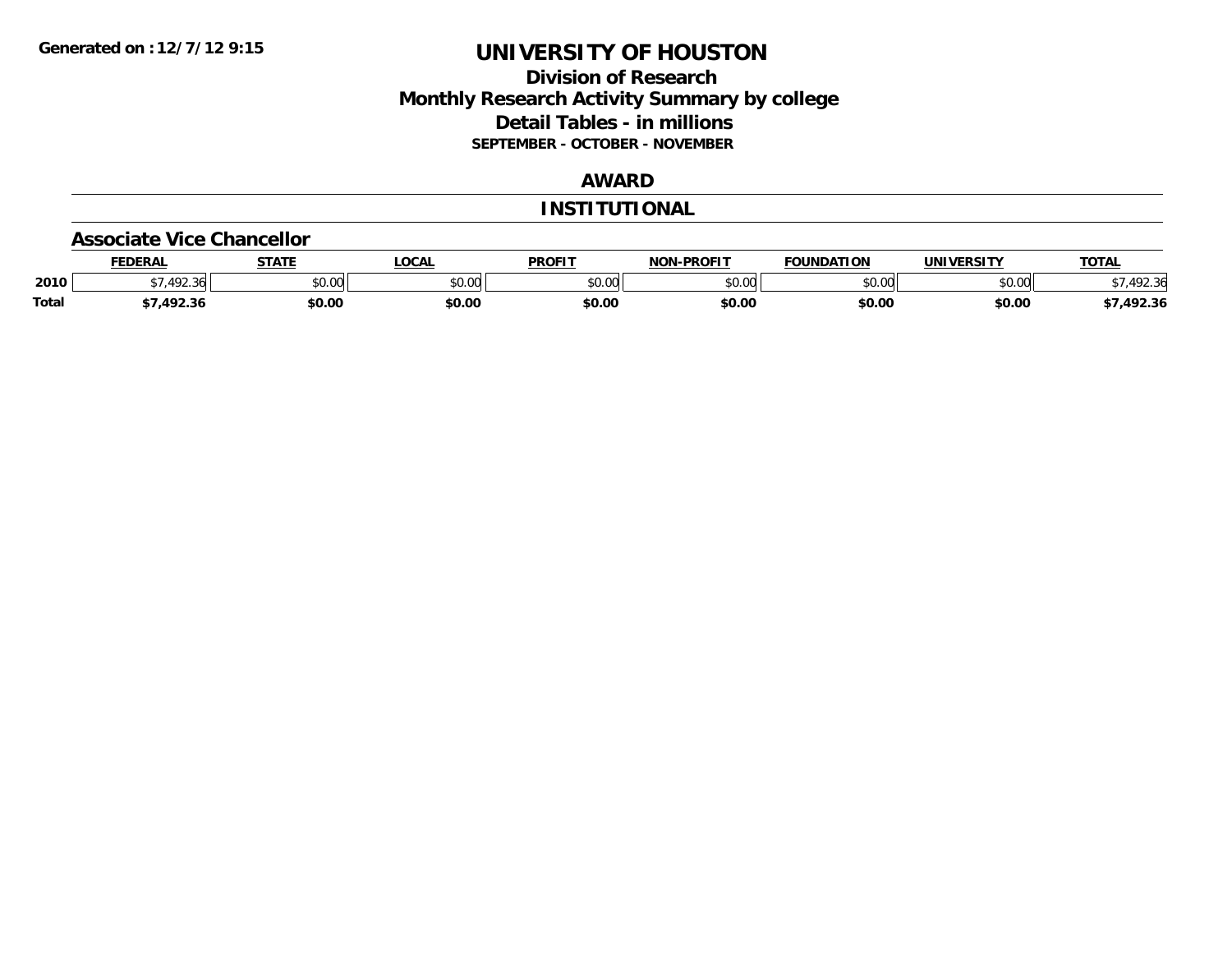#### **Division of Research Monthly Research Activity Summary by college Detail Tables - in millions SEPTEMBER - OCTOBER - NOVEMBER**

#### **AWARD**

#### **LIBRARY**

#### **Administration, Library**

|       | <b>FEDERAL</b> | <u>STATE</u> | <u>LOCAL</u> | <b>PROFIT</b> | <b>NON-PROFIT</b> | <b>FOUNDATION</b> | <b>UNIVERSITY</b> | <b>TOTAL</b> |
|-------|----------------|--------------|--------------|---------------|-------------------|-------------------|-------------------|--------------|
| 2009  | \$33,605.00    | \$0.00       | \$0.00       | \$0.00        | \$0.00            | \$0.00            | \$0.00            | \$33,605.00  |
| 2010  | \$34,475.00    | \$0.00       | \$0.00       | \$0.00        | \$0.00            | \$0.00            | \$0.00            | \$34,475.00  |
| 2011  | \$19,863.00    | \$0.00       | \$0.00       | \$0.00        | \$0.00            | \$0.00            | \$0.00            | \$19,863.00  |
| Total | \$87,943.00    | \$0.00       | \$0.00       | \$0.00        | \$0.00            | \$0.00            | \$0.00            | \$87,943.00  |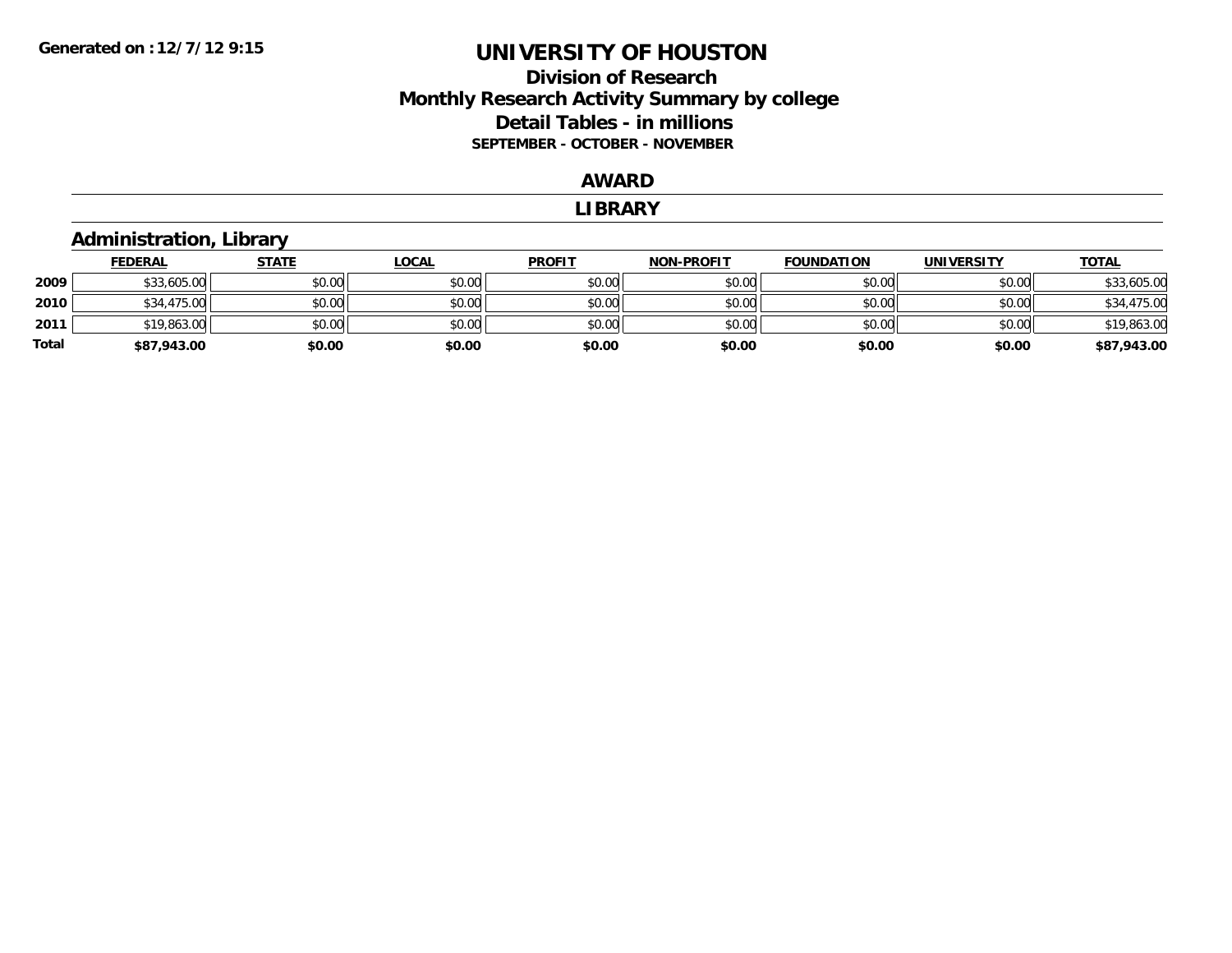## **Division of ResearchMonthly Research Activity Summary by college Detail Tables - in millions SEPTEMBER - OCTOBER - NOVEMBER**

#### **AWARD**

#### **SENIOR V.P. FOR ACADEMIC AFFAIRS AND PROVOST**

|              | <b>FEDERAL</b>                          | <b>STATE</b>   | <b>LOCAL</b> | <b>PROFIT</b> | <b>NON-PROFIT</b> | <b>FOUNDATION</b> | <b>UNIVERSITY</b> | <b>TOTAL</b>   |
|--------------|-----------------------------------------|----------------|--------------|---------------|-------------------|-------------------|-------------------|----------------|
| 2009         | \$0.00                                  | \$0.00         | \$0.00       | \$0.00        | \$455,086.00      | \$0.00            | \$0.00            | \$455,086.00   |
| 2010         | \$0.00                                  | \$0.00         | \$0.00       | \$0.00        | \$544,969.00      | \$0.00            | \$0.00            | \$544,969.00   |
| 2011         | \$38,616.00                             | \$0.00         | \$0.00       | \$0.00        | \$0.00            | \$0.00            | \$0.00            | \$38,616.00    |
| 2012         | \$0.00                                  | \$0.00         | \$0.00       | \$0.00        | \$612,746.00      | \$0.00            | \$0.00            | \$612,746.00   |
|              | <b>Learning and Assessment Services</b> |                |              |               |                   |                   |                   |                |
|              | <b>FEDERAL</b>                          | <b>STATE</b>   | <b>LOCAL</b> | <b>PROFIT</b> | <b>NON-PROFIT</b> | <b>FOUNDATION</b> | <b>UNIVERSITY</b> | <b>TOTAL</b>   |
| 2009         | \$301,959.00                            | \$0.00         | \$0.00       | \$0.00        | \$67,500.00       | \$0.00            | \$0.00            | \$369,459.00   |
| 2010         | \$227,609.00                            | \$148,027.00   | \$0.00       | \$0.00        | \$67,500.00       | \$0.00            | \$0.00            | \$443,136.00   |
| 2011         | \$311,018.00                            | \$0.00         | \$0.00       | \$0.00        | \$67,500.00       | \$0.00            | \$0.00            | \$378,518.00   |
| 2012         | \$301,376.00                            | \$130,000.00   | \$0.00       | \$0.00        | \$77,158.00       | \$0.00            | \$0.00            | \$508,534.00   |
| 2013         | \$378,534.00                            | \$134,767.00   | \$0.00       | \$0.00        | \$0.00            | \$0.00            | \$0.00            | \$513,301.00   |
|              | <b>Learning Support Services</b>        |                |              |               |                   |                   |                   |                |
|              | <b>FEDERAL</b>                          | <b>STATE</b>   | <b>LOCAL</b> | <b>PROFIT</b> | <b>NON-PROFIT</b> | <b>FOUNDATION</b> | <b>UNIVERSITY</b> | <b>TOTAL</b>   |
| 2009         | \$124,000.00                            | \$0.00         | \$0.00       | \$0.00        | \$0.00            | \$0.00            | \$0.00            | \$124,000.00   |
|              | <b>UH Charter School</b>                |                |              |               |                   |                   |                   |                |
|              | <b>FEDERAL</b>                          | <b>STATE</b>   | <b>LOCAL</b> | <b>PROFIT</b> | <b>NON-PROFIT</b> | <b>FOUNDATION</b> | <b>UNIVERSITY</b> | <b>TOTAL</b>   |
| 2012         | \$43,187.00                             | \$974,797.00   | \$0.00       | \$0.00        | \$0.00            | \$0.00            | \$0.00            | \$1,017,984.00 |
| 2013         | \$0.00                                  | \$982,028.93   | \$0.00       | \$0.00        | \$0.00            | \$0.00            | \$0.00            | \$982,028.93   |
|              | <b>Undergraduate Scholars</b>           |                |              |               |                   |                   |                   |                |
|              | <b>FEDERAL</b>                          | <b>STATE</b>   | <b>LOCAL</b> | <b>PROFIT</b> | <b>NON-PROFIT</b> | <b>FOUNDATION</b> | <b>UNIVERSITY</b> | <b>TOTAL</b>   |
| 2011         | \$0.00                                  | \$29,456.00    | \$0.00       | \$0.00        | \$0.00            | \$0.00            | \$0.00            | \$29,456.00    |
| 2012         | \$0.00                                  | \$19,051.00    | \$0.00       | \$0.00        | \$0.00            | \$0.00            | \$0.00            | \$19,051.00    |
| 2013         | \$0.00                                  | \$19,050.00    | \$0.00       | \$0.00        | \$0.00            | \$0.00            | \$0.00            | \$19,050.00    |
|              | <b>Undergraduate Studies</b>            |                |              |               |                   |                   |                   |                |
|              | <b>FEDERAL</b>                          | <b>STATE</b>   | <b>LOCAL</b> | <b>PROFIT</b> | <b>NON-PROFIT</b> | <b>FOUNDATION</b> | <b>UNIVERSITY</b> | <b>TOTAL</b>   |
| 2009         | \$0.00                                  | \$15,000.00    | \$0.00       | \$0.00        | \$0.00            | \$0.00            | \$0.00            | \$15,000.00    |
| 2010         | \$0.00                                  | \$200,000.00   | \$0.00       | \$0.00        | \$0.00            | \$0.00            | \$0.00            | \$200,000.00   |
| 2013         | \$0.00                                  | \$130,000.00   | \$0.00       | \$0.00        | \$0.00            | \$0.00            | \$0.00            | \$130,000.00   |
| <b>Total</b> | \$1,726,299.00                          | \$2,782,176.93 | \$0.00       | \$0.00        | \$1,892,459.00    | \$0.00            | \$0.00            | \$6,400,934.93 |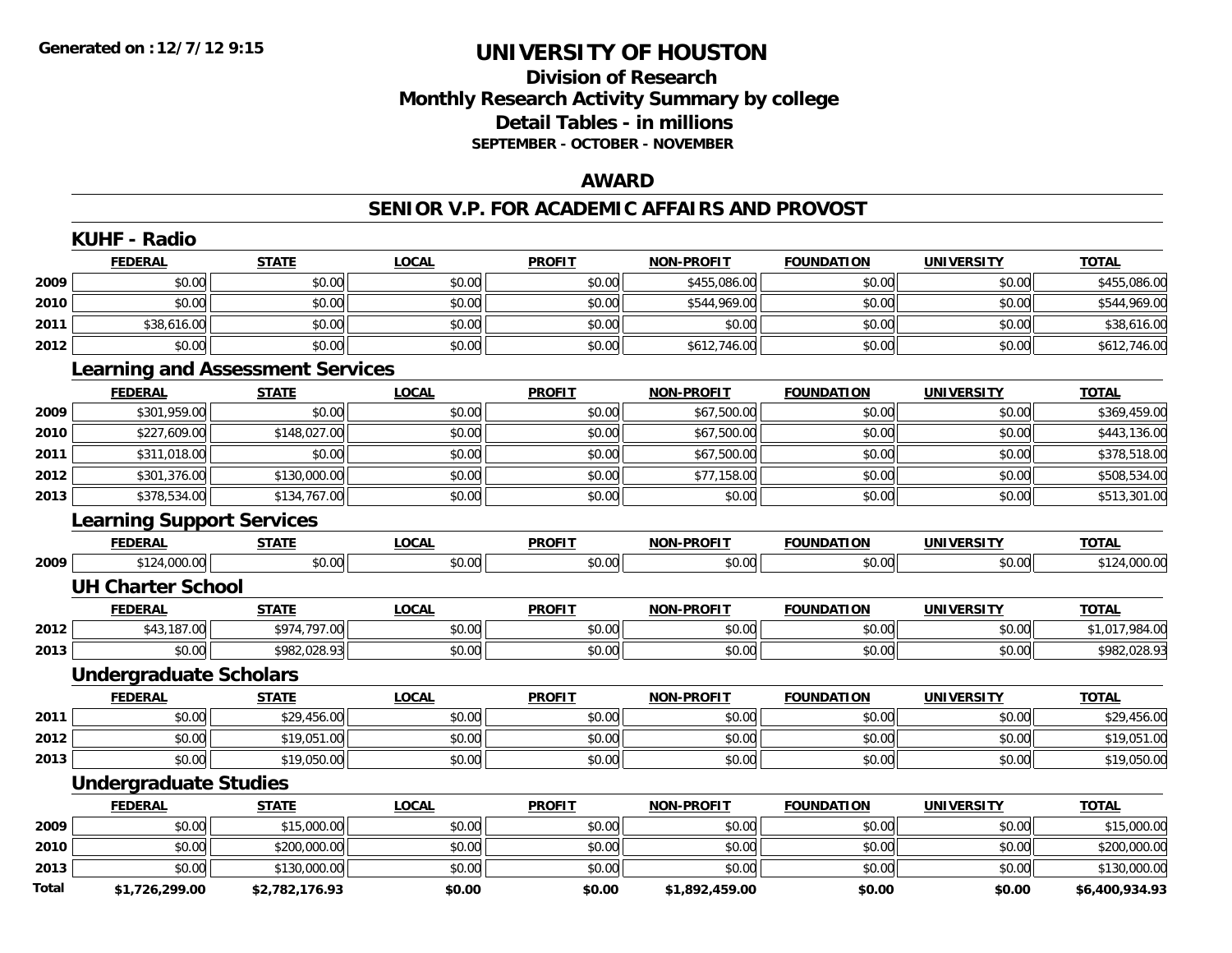#### **Division of Research Monthly Research Activity Summary by college Detail Tables - in millions SEPTEMBER - OCTOBER - NOVEMBER**

#### **AWARD**

#### **UH LAW CENTER**

|       | Law-UH         |              |              |               |                   |                   |                   |              |
|-------|----------------|--------------|--------------|---------------|-------------------|-------------------|-------------------|--------------|
|       | <b>FEDERAL</b> | <b>STATE</b> | <b>LOCAL</b> | <b>PROFIT</b> | <b>NON-PROFIT</b> | <b>FOUNDATION</b> | <b>UNIVERSITY</b> | <b>TOTAL</b> |
| 2009  | \$0.00         | \$45,717.00  | \$0.00       | \$0.00        | \$0.00            | \$0.00            | \$0.00            | \$45,717.00  |
| 2010  | \$20,000.00    | \$200,000.00 | \$0.00       | \$0.00        | \$0.00            | \$0.00            | \$0.00            | \$220,000.00 |
| 2011  | \$14,137.00    | \$0.00       | \$0.00       | \$0.00        | \$0.00            | \$0.00            | \$0.00            | \$14,137.00  |
| 2012  | \$2,942.90     | \$160,000.00 | \$0.00       | \$0.00        | \$0.00            | \$0.00            | \$0.00            | \$162,942.90 |
| 2013  | \$110,000.00   | \$114,000.00 | \$0.00       | \$0.00        | \$0.00            | \$0.00            | \$0.00            | \$224,000.00 |
| Total | \$147.079.90   | \$519,717.00 | \$0.00       | \$0.00        | \$0.00            | \$0.00            | \$0.00            | \$666,796.90 |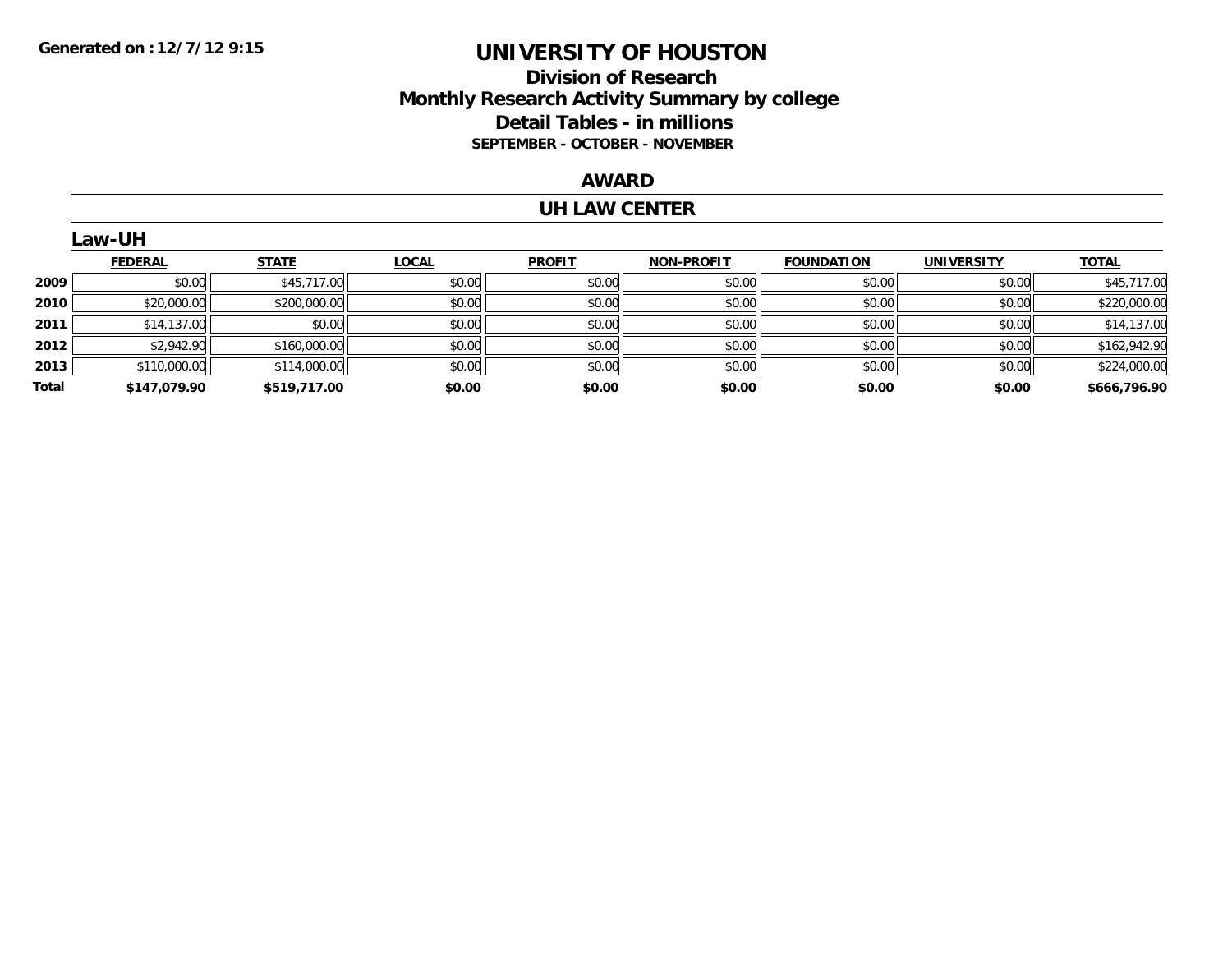#### **Division of Research Monthly Research Activity Summary by college Detail Tables - in millions SEPTEMBER - OCTOBER - NOVEMBER**

#### **AWARD**

#### **UH SYSTEM**

|       | <b>KUHT-TV</b> |              |              |               |                   |                   |                   |                |  |  |  |
|-------|----------------|--------------|--------------|---------------|-------------------|-------------------|-------------------|----------------|--|--|--|
|       | <b>FEDERAL</b> | <b>STATE</b> | <b>LOCAL</b> | <b>PROFIT</b> | <b>NON-PROFIT</b> | <b>FOUNDATION</b> | <b>UNIVERSITY</b> | <b>TOTAL</b>   |  |  |  |
| 2009  | \$0.00         | \$0.00       | \$0.00       | \$0.00        | \$1,361,093.00    | \$0.00            | \$0.00            | \$1,361,093.00 |  |  |  |
| 2010  | \$0.00         | \$0.00       | \$0.00       | \$0.00        | \$1,427,262.00    | \$0.00            | \$0.00            | \$1,427,262.00 |  |  |  |
| 2012  | \$0.00         | \$0.00       | \$0.00       | \$0.00        | \$14,132.00       | \$0.00            | \$0.00            | \$14,132.00    |  |  |  |
| Total | \$0.00         | \$0.00       | \$0.00       | \$0.00        | \$2,802,487.00    | \$0.00            | \$0.00            | \$2,802,487.00 |  |  |  |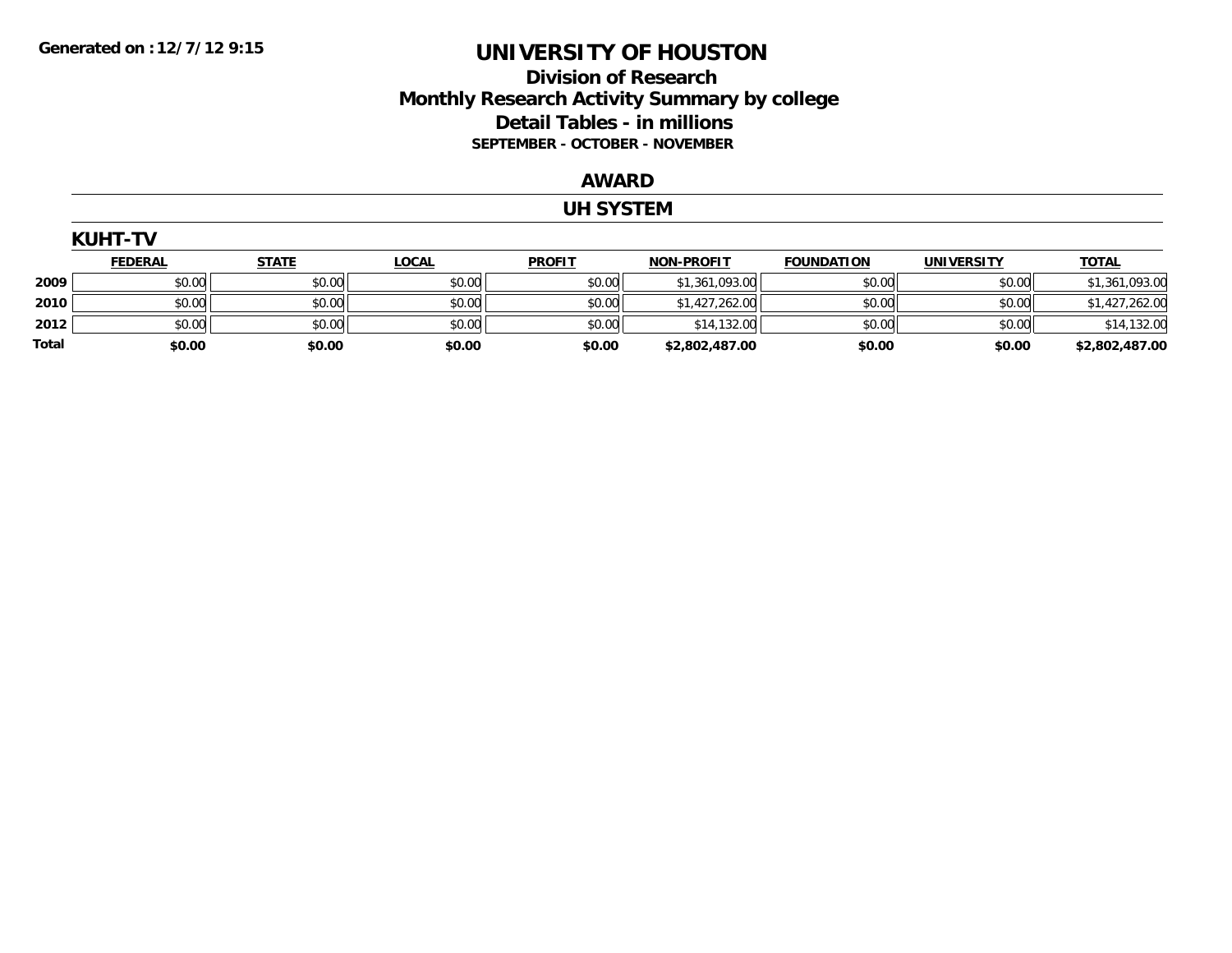#### **Division of Research Monthly Research Activity Summary by college Detail Tables - in millions SEPTEMBER - OCTOBER - NOVEMBER**

#### **AWARD**

#### **UKNOWN COLLEGE**

# **Unknown Department**

|       | <b>FEDERAL</b> | <b>STATE</b> | <b>LOCAL</b> | <b>PROFIT</b> | <b>NON-PROFIT</b> | <b>FOUNDATION</b> | <b>UNIVERSITY</b> | <b>TOTAL</b> |
|-------|----------------|--------------|--------------|---------------|-------------------|-------------------|-------------------|--------------|
| 2009  | \$0.00         | \$0.00       | \$0.00       | \$0.00        | \$0.00            | \$0.00            | \$0.00            | \$0.00       |
| 2010  | \$0.00         | \$0.00       | \$0.00       | \$0.00        | \$0.00            | \$0.00            | \$0.00            | \$0.00       |
| 2011  | \$0.00         | \$0.00       | \$0.00       | \$0.00        | \$0.00            | \$0.00            | \$0.00            | \$0.00       |
| 2012  | \$0.00         | \$0.00       | \$0.00       | \$0.00        | \$0.00            | \$0.00            | \$0.00            | \$0.00       |
| 2013  | \$0.00         | \$0.00       | \$0.00       | \$0.00        | \$0.00            | \$0.00            | \$0.00            | \$0.00       |
| Total | \$0.00         | \$0.00       | \$0.00       | \$0.00        | \$0.00            | \$0.00            | \$0.00            | \$0.00       |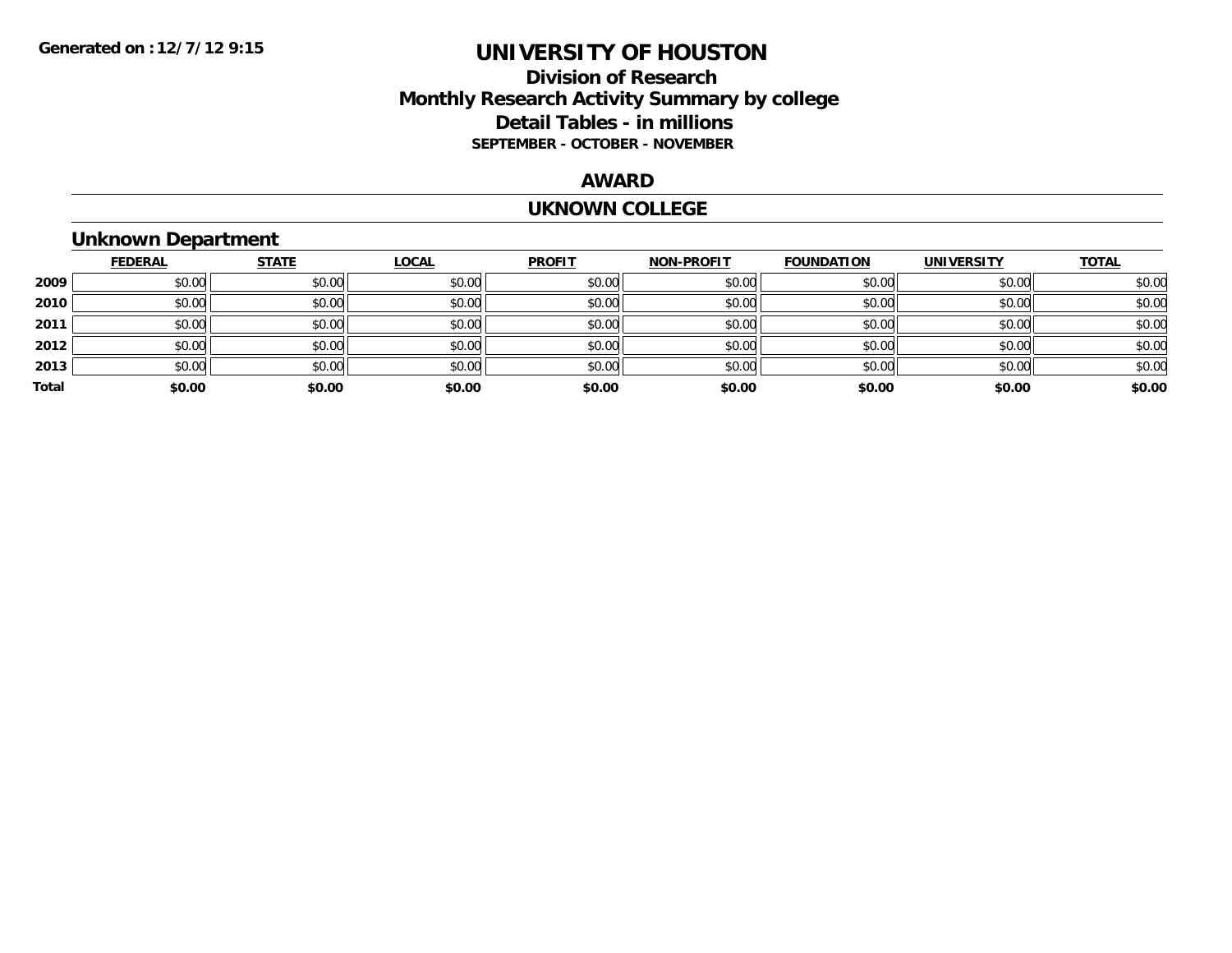#### **Division of Research Monthly Research Activity Summary by college Detail Tables - in millions SEPTEMBER - OCTOBER - NOVEMBER**

#### **AWARD**

# **VICE PRESIDENT FOR ADMINISTRATION**

#### **UH Police Department**

|              | <b>FEDERAL</b> | <b>STATE</b>                                | <b>LOCAL</b>  | <b>PROFIT</b>  | <b>J-PROFIT</b><br><b>NON</b> | <b>FOUNDATION</b> | UNIVERSITY | <b>TOTAL</b>      |
|--------------|----------------|---------------------------------------------|---------------|----------------|-------------------------------|-------------------|------------|-------------------|
| 2009         | vv.vv          | $\rightarrow$ 000.00 $\rightarrow$<br>uuu.u | 0000<br>PU.UU | 40.00<br>DU.UU | 0000<br>,u.uu                 | \$0.00            | \$0.00     | 00000<br>4,000.00 |
| <b>Total</b> | \$0.00         | .000.00                                     | \$0.00        | \$0.00         | \$0.00                        | \$0.00            | \$0.00     | 4,000.00          |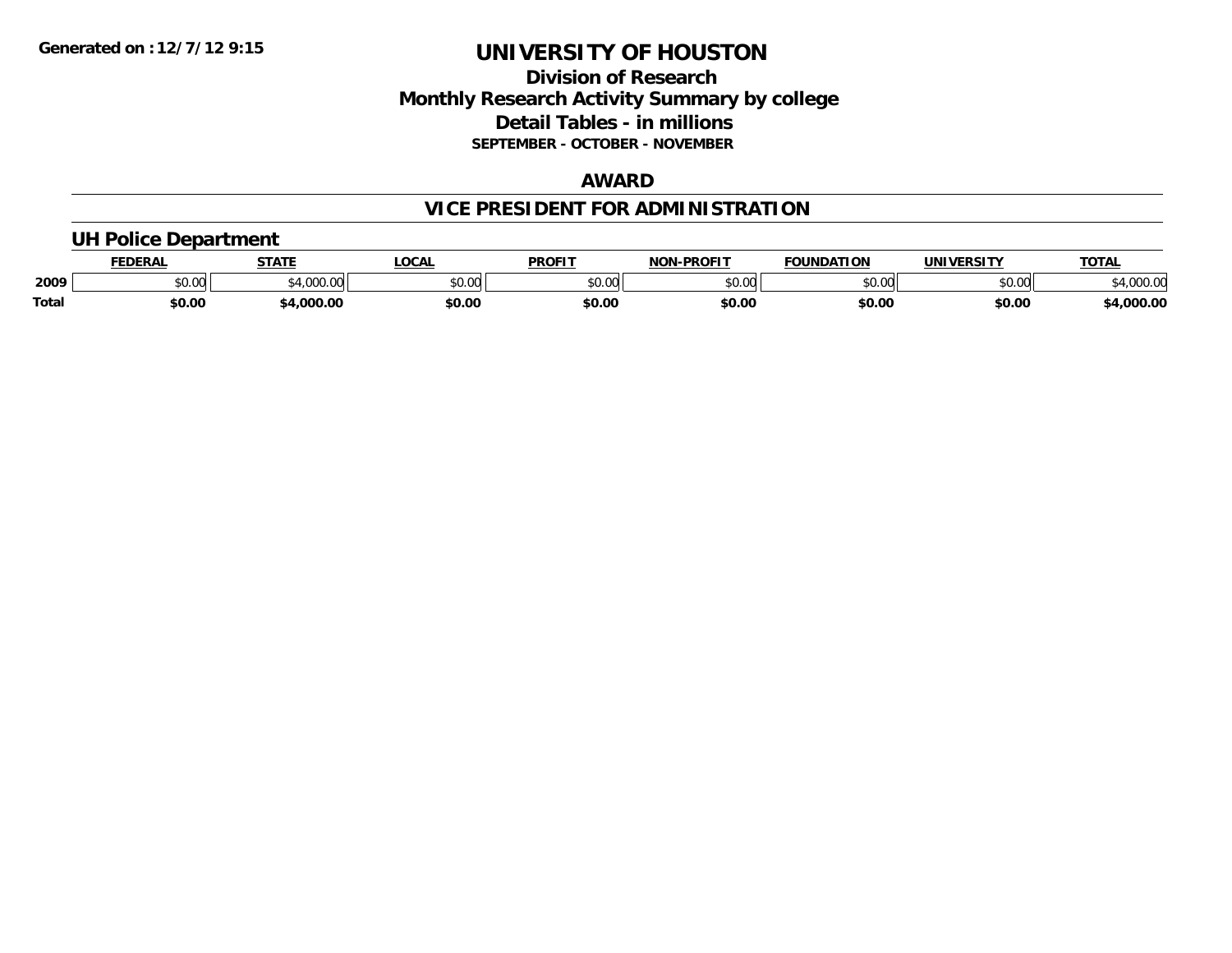#### **Division of Research Monthly Research Activity Summary by college Detail Tables - in millions SEPTEMBER - OCTOBER - NOVEMBER**

#### **AWARD**

#### **VICE PRESIDENT FOR STUDENT AFFAIRS**

#### **Vice President, Student Affairs**

|       | <b>FEDERAL</b> | <u>STATE</u> | <u>LOCAL</u> | <b>PROFIT</b> | <b>NON-PROFIT</b> | <b>FOUNDATION</b> | <b>UNIVERSITY</b> | <b>TOTAL</b> |
|-------|----------------|--------------|--------------|---------------|-------------------|-------------------|-------------------|--------------|
| 2009  | \$236,300.00   | \$0.00       | \$0.00       | \$0.00        | \$0.00            | \$0.00            | \$0.00            | \$236,300.00 |
| 2010  | \$236,300.00   | \$0.00       | \$0.00       | \$0.00        | \$0.00            | \$0.00            | \$0.00            | \$236,300.00 |
| 2011  | \$236,300.00   | \$0.00       | \$0.00       | \$0.00        | \$0.00            | \$0.00            | \$0.00            | \$236,300.00 |
| Total | \$708,900.00   | \$0.00       | \$0.00       | \$0.00        | \$0.00            | \$0.00            | \$0.00            | \$708,900.00 |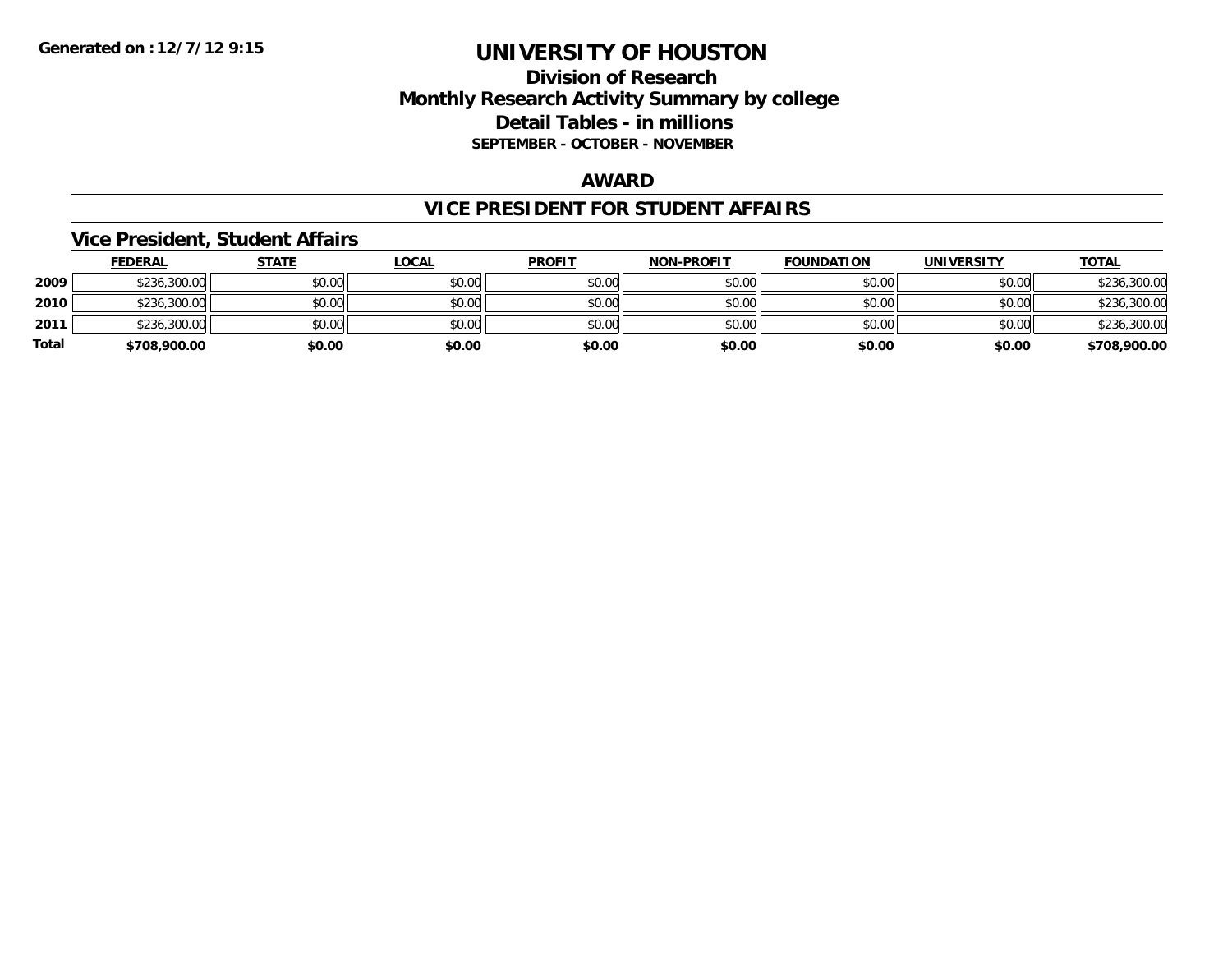## **Division of ResearchMonthly Research Activity Summary by college Detail Tables - in millions SEPTEMBER - OCTOBER - NOVEMBER**

#### **TOTAL EXPENDITURE**

#### **C.T. BAUER COLLEGE OF BUSINESS**

|       | <b>Finance</b> |                                          |              |               |                   |                   |                   |                |  |
|-------|----------------|------------------------------------------|--------------|---------------|-------------------|-------------------|-------------------|----------------|--|
|       | <b>FEDERAL</b> | <b>STATE</b>                             | <b>LOCAL</b> | <b>PROFIT</b> | <b>NON-PROFIT</b> | <b>FOUNDATION</b> | <b>UNIVERSITY</b> | <b>TOTAL</b>   |  |
| 2009  | \$22,032.82    | \$0.00                                   | \$0.00       | \$0.00        | \$0.00            | \$0.00            | \$0.00            | \$22,032.82    |  |
| 2010  | \$96,562.68    | \$0.00                                   | \$0.00       | \$0.00        | \$0.00            | \$0.00            | \$0.00            | \$96,562.68    |  |
| 2011  | \$84,988.48    | \$0.00                                   | \$0.00       | \$0.00        | \$0.00            | \$0.00            | \$0.00            | \$84,988.48    |  |
| 2013  | \$6,200.00     | \$0.00                                   | \$0.00       | \$0.00        | \$0.00            | \$0.00            | \$0.00            | \$6,200.00     |  |
|       | Management     |                                          |              |               |                   |                   |                   |                |  |
|       | <b>FEDERAL</b> | <b>STATE</b>                             | <b>LOCAL</b> | <b>PROFIT</b> | <b>NON-PROFIT</b> | <b>FOUNDATION</b> | <b>UNIVERSITY</b> | <b>TOTAL</b>   |  |
| 2009  | \$0.00         | \$0.00                                   | \$0.00       | \$0.00        | \$0.00            | \$0.00            | \$0.00            | \$0.00         |  |
| 2010  | \$0.00         | \$0.00                                   | \$0.00       | \$0.00        | \$0.00            | \$0.00            | \$0.00            | \$0.00         |  |
| 2011  | \$0.00         | \$0.00                                   | \$0.00       | \$0.00        | \$0.00            | \$0.00            | \$0.00            | \$0.00         |  |
| 2013  | \$0.00         | \$0.00                                   | \$0.00       | \$0.00        | \$0.00            | \$0.00            | \$0.00            | \$0.00         |  |
|       |                | <b>Small Business Development Center</b> |              |               |                   |                   |                   |                |  |
|       | <b>FEDERAL</b> | <b>STATE</b>                             | <b>LOCAL</b> | <b>PROFIT</b> | <b>NON-PROFIT</b> | <b>FOUNDATION</b> | <b>UNIVERSITY</b> | <b>TOTAL</b>   |  |
| 2009  | \$548,800.37   | \$0.00                                   | \$0.00       | \$0.00        | \$0.00            | \$0.00            | \$0.00            | \$548,800.37   |  |
| 2010  | \$699,736.59   | \$0.00                                   | \$0.00       | \$0.00        | \$0.00            | \$0.00            | \$0.00            | \$699,736.59   |  |
| 2011  | \$856,896.63   | \$23,906.37                              | \$0.00       | \$0.00        | \$0.00            | \$0.00            | \$0.00            | \$880,803.00   |  |
| 2012  | \$1,124,201.93 | \$0.00                                   | \$0.00       | \$0.00        | \$0.00            | \$0.00            | \$0.00            | \$1,124,201.93 |  |
| 2013  | \$1,708,291.25 | \$0.00                                   | \$0.00       | \$0.00        | \$0.00            | (\$6,760.39)      | \$0.00            | \$1,701,530.86 |  |
| Total | \$5,147,710.75 | \$23,906.37                              | \$0.00       | \$0.00        | \$0.00            | (\$6,760.39)      | \$0.00            | \$5,164,856.73 |  |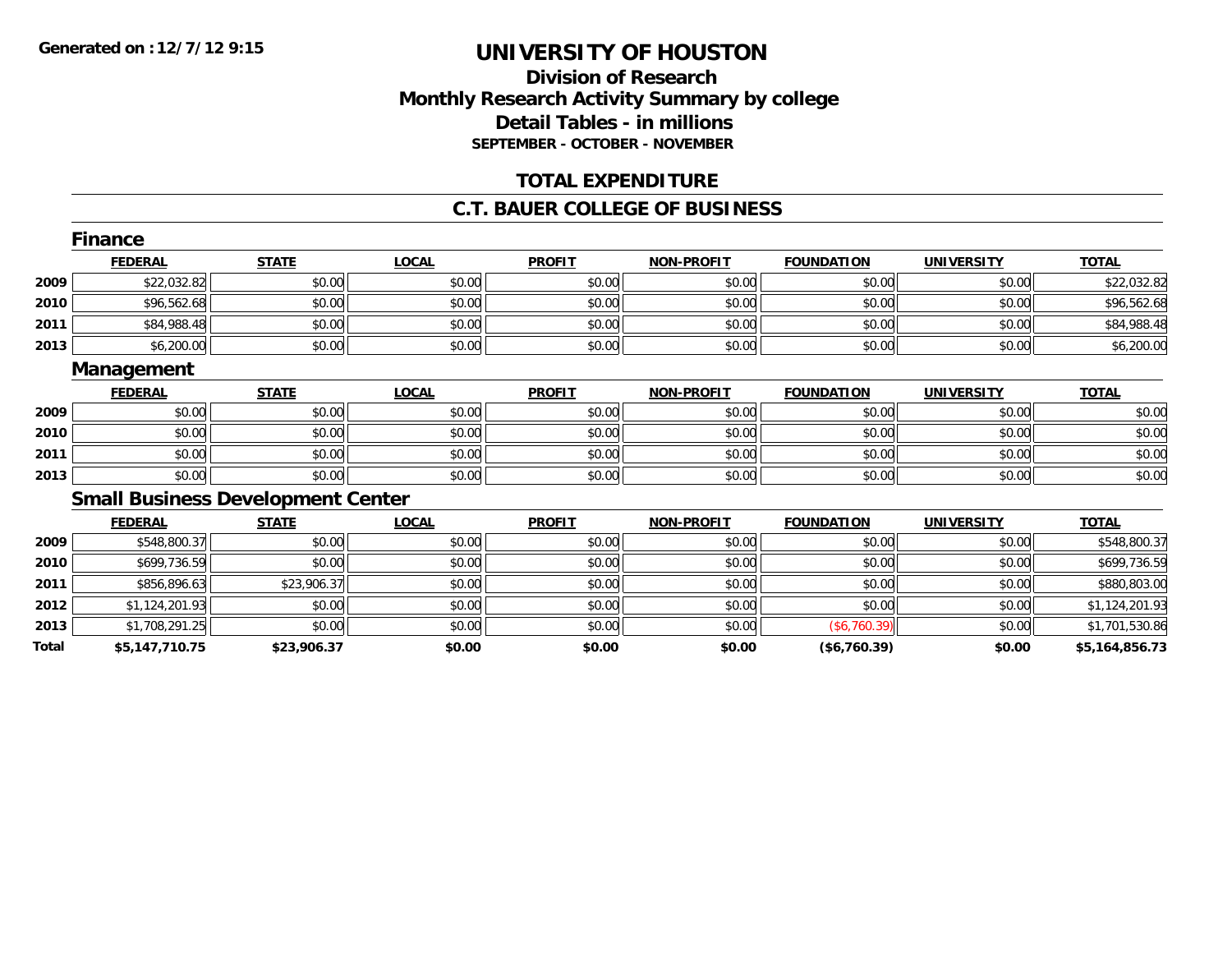## **Division of Research Monthly Research Activity Summary by college Detail Tables - in millions SEPTEMBER - OCTOBER - NOVEMBER**

#### **TOTAL EXPENDITURE**

#### **COLLEGE OF ARCHITECTURE**

|       | <b>Architecture</b> |              |              |               |                   |                   |                   |              |
|-------|---------------------|--------------|--------------|---------------|-------------------|-------------------|-------------------|--------------|
|       | <b>FEDERAL</b>      | <b>STATE</b> | <b>LOCAL</b> | <b>PROFIT</b> | <b>NON-PROFIT</b> | <b>FOUNDATION</b> | <b>UNIVERSITY</b> | <b>TOTAL</b> |
| 2010  | \$0.00              | \$0.00       | \$0.00       | \$0.00        | \$0.00            | \$15,772.93       | \$0.00            | \$15,772.93  |
| 2011  | \$0.00              | \$0.00       | \$0.00       | \$0.00        | \$0.00            | \$19,340.11       | \$0.00            | \$19,340.11  |
| 2012  | \$791.89            | \$0.00       | \$0.00       | \$0.00        | \$0.00            | (\$1,098.28)      | \$0.00            | (\$306.39)   |
| 2013  | \$0.00              | \$0.00       | \$0.00       | \$0.00        | \$0.00            | \$1,906.33        | \$897.37          | \$2,803.70   |
| Total | \$791.89            | \$0.00       | \$0.00       | \$0.00        | \$0.00            | \$35,921.09       | \$897.37          | \$37,610.35  |

# **Architecture**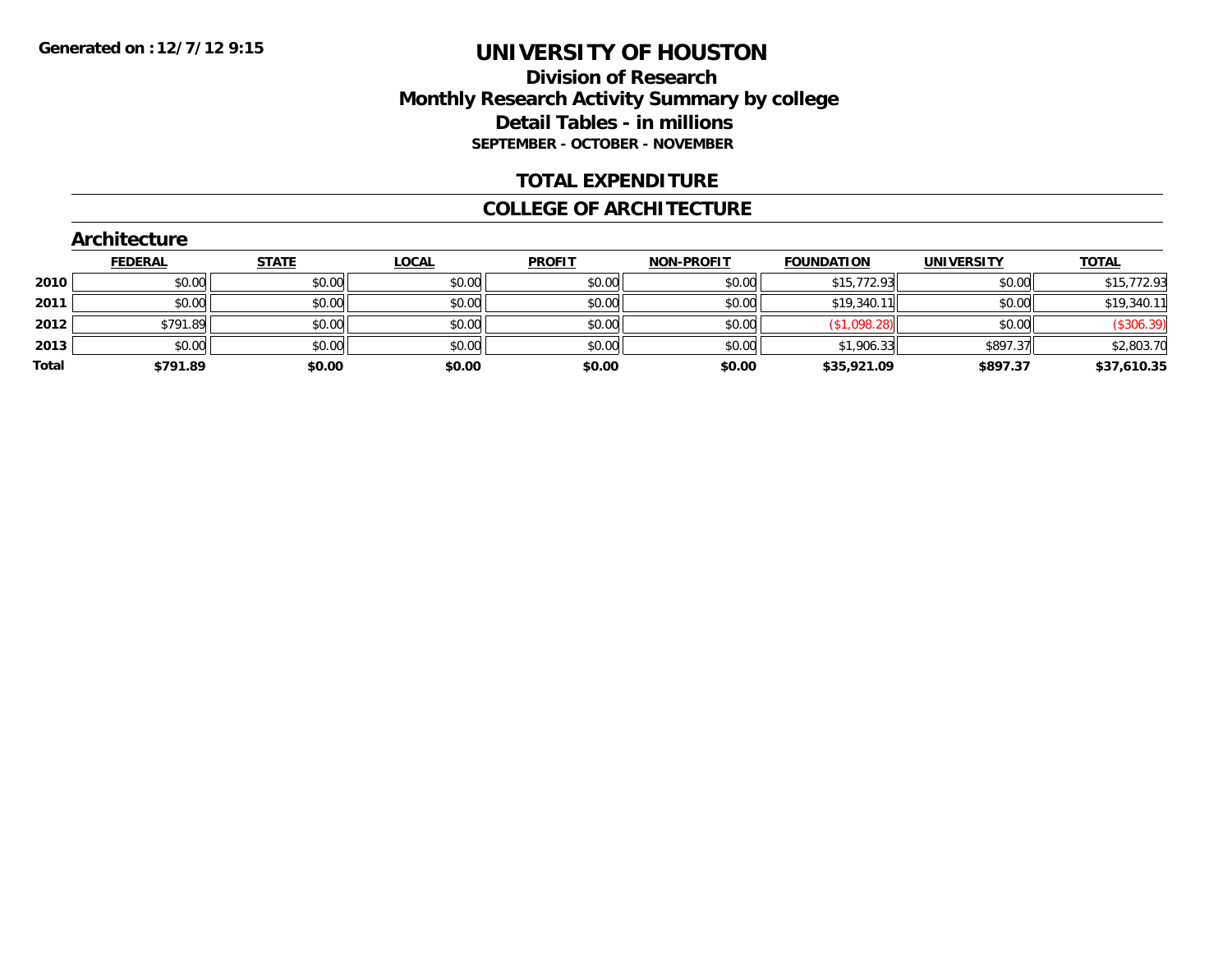## **Division of ResearchMonthly Research Activity Summary by college Detail Tables - in millionsSEPTEMBER - OCTOBER - NOVEMBER**

#### **TOTAL EXPENDITURE**

#### **COLLEGE OF EDUCATION**

## **Consistency Mgmt and Coop Disc**

|      | EEDEDAI<br>-nn                | 27.77                                                 | <b>OCAL</b> | <b>PROFIT</b>                   | <b>DOAFIT</b><br>וחו | ΊΩΝ           | <b>TIN'</b><br> | <b>TOTAL</b>       |
|------|-------------------------------|-------------------------------------------------------|-------------|---------------------------------|----------------------|---------------|-----------------|--------------------|
| 2011 | $\triangle$<br>$\sim$<br>ט.טע | $\sim$ $\sim$<br>JU.UU                                | \$0.00      | $\triangle$ $\triangle$<br>JU.U | 0000<br>vu.vu        | 0.00          | \$0.00          | ቀስ ስር<br>DU.UC     |
| 2012 | $\sim$<br>JU.UU               | $\mathsf{A} \cap \mathsf{A} \cap \mathsf{A}$<br>JU.UU | \$0.00      | 0 <sub>n</sub><br>JU.U          | $\sim$ 00<br>vv.vv   | $\sim$ $\sim$ | \$0.00          | $\sim$ 00<br>DU.UC |

#### **Curriculum and Instruction**

|      | <b>FEDERAL</b> | <u>STATE</u> | <u>LOCAL</u> | <b>PROFIT</b> | <b>NON-PROFIT</b> | <b>FOUNDATION</b> | <b>UNIVERSITY</b> | <b>TOTAL</b> |
|------|----------------|--------------|--------------|---------------|-------------------|-------------------|-------------------|--------------|
| 2009 | \$270,114.43   | \$16,364.98  | \$2,178.89   | \$0.00        | \$225,402.77      | \$0.00            | \$0.00            | \$514,061.07 |
| 2010 | \$282,237.27   | \$7,240.94   | \$0.00       | \$0.00        | \$166,084.23      | \$10,779.17       | \$0.00            | \$466,341.61 |
| 2011 | \$228,100.47   | \$7,131.47   | \$0.00       | \$0.00        | \$40,044.32       | \$28,818.24       | \$0.00            | \$304,094.50 |
| 2012 | \$279,430.82   | \$37,083.57  | \$0.00       | \$0.00        | \$76,264.44       | \$24,793.81       | \$0.00            | \$417,572.64 |
| 2013 | \$217,264.73   | \$25,625.10  | \$0.00       | \$0.00        | \$28,835.04       | \$8,467.13        | \$0.00            | \$280,192.00 |

#### **Dean, Education**

|      | <u>FEDERAL</u> | <b>STATE</b> | <u>LOCAL</u> | <b>PROFIT</b> | <b>NON-PROFIT</b> | <b>FOUNDATION</b> | <b>UNIVERSITY</b> | <b>TOTAL</b> |
|------|----------------|--------------|--------------|---------------|-------------------|-------------------|-------------------|--------------|
| 2010 | \$0.00         | \$0.00       | \$0.00       | \$0.00        | \$0.00            | \$0.00            | \$0.00            | \$0.00       |
| 2011 | \$0.00         | \$0.00       | \$0.00       | \$0.00        | \$0.00            | \$0.00            | \$0.00            | \$0.00       |
| 2012 | \$0.00         | \$0.00       | \$0.00       | \$0.00        | \$0.00            | \$0.00            | \$0.00            | \$0.00       |
| 2013 | \$0.00         | \$0.00       | \$0.00       | \$0.00        | \$0.00            | \$0.00            | \$0.00            | \$0.00       |

## **Educational Psychology**

|      | <b>FEDERAL</b> | <u>STATE</u> | <u>LOCAL</u> | <b>PROFIT</b> | <b>NON-PROFIT</b> | <b>FOUNDATION</b> | <b>UNIVERSITY</b> | <b>TOTAL</b> |
|------|----------------|--------------|--------------|---------------|-------------------|-------------------|-------------------|--------------|
| 2009 | \$32,678.70    | \$11,997.20  | \$0.00       | \$0.00        | \$0.00            | \$37,212.14       | \$0.00            | \$81,888.04  |
| 2010 | \$0.00         | \$1,493.95   | \$0.00       | \$0.00        | \$5,990.72        | \$46,179.12       | \$0.00            | \$53,663.79  |
| 2011 | \$12,685.98    | \$25,799.70  | \$0.00       | \$0.00        | \$22.57           | \$22,957.89       | \$0.00            | \$61,466.14  |
| 2012 | \$48,972.56    | \$28,388.68  | \$0.00       | \$0.00        | \$147.00          | (\$843.37)        | \$0.00            | \$76,664.87  |
| 2013 | \$74,785.84    | \$119.78     | \$0.00       | \$0.00        | \$11,211.69       | (S214)            | \$4,050.42        | \$89,953.02  |

#### **Institute for Urban Education**

|       | <b>FEDERAL</b> | <b>STATE</b> | <b>LOCAL</b> | <b>PROFIT</b> | <b>NON-PROFIT</b> | <b>FOUNDATION</b> | <b>UNIVERSITY</b> | <b>TOTAL</b>   |
|-------|----------------|--------------|--------------|---------------|-------------------|-------------------|-------------------|----------------|
| 2009  | \$0.00         | \$0.00       | \$0.00       | \$0.00        | \$0.00            | \$0.00            | \$0.00            | \$0.00         |
| 2010  | \$0.00         | \$0.00       | \$0.00       | \$0.00        | \$0.00            | \$0.00            | \$0.00            | \$0.00         |
| 2011  | \$0.00         | \$0.00       | \$0.00       | \$0.00        | \$0.00            | \$0.00            | \$0.00            | \$0.00         |
| 2012  | \$0.00         | \$0.00       | \$0.00       | \$0.00        | \$0.00            | \$0.00            | \$0.00            | \$0.00         |
| 2013  | \$0.00         | \$0.00       | \$0.00       | \$0.00        | \$0.00            | \$0.00            | \$0.00            | \$0.00         |
| Total | \$1,446,270.81 | \$161,245.37 | \$2,178.89   | \$0.00        | \$554,002.78      | \$178,149.42      | \$4,050.42        | \$2,345,897.68 |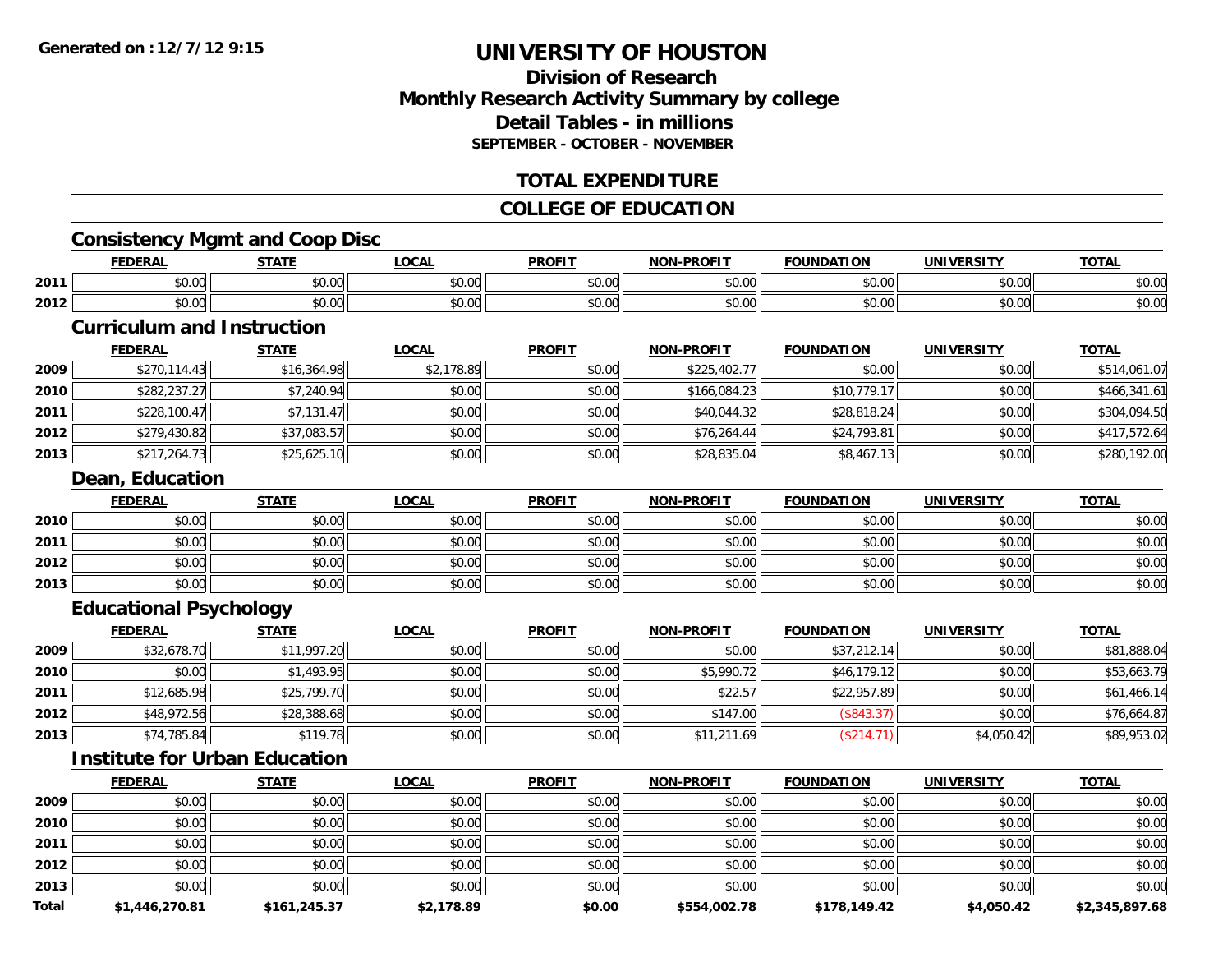## **Division of ResearchMonthly Research Activity Summary by college Detail Tables - in millions SEPTEMBER - OCTOBER - NOVEMBER**

#### **TOTAL EXPENDITURE**

#### **COLLEGE OF LIBERAL ARTS AND SOCIAL SCIENCES**

|      | Art                              |              |              |               |                   |                   |                   |              |
|------|----------------------------------|--------------|--------------|---------------|-------------------|-------------------|-------------------|--------------|
|      | <b>FEDERAL</b>                   | <b>STATE</b> | <b>LOCAL</b> | <b>PROFIT</b> | <b>NON-PROFIT</b> | <b>FOUNDATION</b> | <b>UNIVERSITY</b> | <b>TOTAL</b> |
| 2009 | \$0.00                           | \$0.00       | \$0.00       | \$0.00        | \$8,800.00        | \$0.00            | \$0.00            | \$8,800.00   |
| 2012 | \$475.21                         | \$0.00       | \$0.00       | \$0.00        | \$0.00            | \$0.00            | \$0.00            | \$475.21     |
| 2013 | \$5,050.71                       | \$0.00       | \$0.00       | \$0.00        | \$0.00            | \$0.00            | \$0.00            | \$5,050.71   |
|      | <b>Arte Publico Press</b>        |              |              |               |                   |                   |                   |              |
|      | <b>FEDERAL</b>                   | <b>STATE</b> | <b>LOCAL</b> | <b>PROFIT</b> | <b>NON-PROFIT</b> | <b>FOUNDATION</b> | <b>UNIVERSITY</b> | <b>TOTAL</b> |
| 2009 | \$5,649.77                       | \$0.00       | \$0.00       | \$0.00        | \$25,139.92       | \$0.00            | \$0.00            | \$30,789.69  |
| 2010 | \$4,330.91                       | \$0.00       | \$0.00       | \$0.00        | \$0.00            | \$35,296.45       | \$0.00            | \$39,627.36  |
| 2011 | \$1,468.31                       | \$0.00       | \$0.00       | \$0.00        | \$0.00            | \$72,106.30       | \$0.00            | \$73,574.61  |
| 2012 | \$22,539.21                      | \$0.00       | \$0.00       | \$0.00        | \$12,971.45       | \$0.00            | \$0.00            | \$35,510.66  |
| 2013 | \$17,143.10                      | \$0.00       | \$0.00       | \$0.00        | \$0.00            | \$36,878.73       | \$0.00            | \$54,021.83  |
|      | <b>Blaffer Gallery</b>           |              |              |               |                   |                   |                   |              |
|      | <b>FEDERAL</b>                   | <b>STATE</b> | <b>LOCAL</b> | <b>PROFIT</b> | <b>NON-PROFIT</b> | <b>FOUNDATION</b> | <b>UNIVERSITY</b> | <b>TOTAL</b> |
| 2009 | \$3,819.54                       | \$0.00       | \$0.00       | \$0.00        | \$0.00            | \$0.00            | \$0.00            | \$3,819.54   |
| 2010 | \$23,244.89                      | \$0.00       | \$0.00       | \$0.00        | \$0.00            | \$0.00            | \$0.00            | \$23,244.89  |
| 2011 | \$9,418.06                       | \$360.00     | \$0.00       | \$0.00        | \$0.00            | \$0.00            | \$0.00            | \$9,778.06   |
| 2012 | \$1,043.58                       | \$959.97     | \$0.00       | \$0.00        | \$0.00            | \$0.00            | \$0.00            | \$2,003.55   |
| 2013 | \$5,356.06                       | \$0.00       | \$0.00       | \$0.00        | \$0.00            | \$0.00            | \$0.00            | \$5,356.06   |
|      | <b>Center for Public History</b> |              |              |               |                   |                   |                   |              |
|      | <b>FEDERAL</b>                   | <b>STATE</b> | <b>LOCAL</b> | <b>PROFIT</b> | <b>NON-PROFIT</b> | <b>FOUNDATION</b> | <b>UNIVERSITY</b> | <b>TOTAL</b> |
| 2012 | \$482.73                         | \$0.00       | \$0.00       | \$0.00        | \$0.00            | \$0.00            | \$0.00            | \$482.73     |
| 2013 | \$16,735.00                      | \$0.00       | \$0.00       | \$0.00        | \$0.00            | \$0.00            | \$0.00            | \$16,735.00  |
|      | <b>Communication Disorders</b>   |              |              |               |                   |                   |                   |              |
|      | <b>FEDERAL</b>                   | <b>STATE</b> | <b>LOCAL</b> | <b>PROFIT</b> | <b>NON-PROFIT</b> | <b>FOUNDATION</b> | <b>UNIVERSITY</b> | <b>TOTAL</b> |
| 2009 | (\$26,857.43)                    | \$0.00       | \$0.00       | \$0.00        | \$7,073.09        | \$0.00            | \$26,634.03       | \$6,849.69   |
| 2010 | \$0.00                           | \$0.00       | \$0.00       | \$0.00        | \$84,449.09       | \$0.00            | \$0.00            | \$84,449.09  |
| 2011 | \$1,971.29                       | \$0.00       | \$0.00       | \$0.00        | \$74,871.65       | \$0.00            | \$0.00            | \$76,842.94  |
| 2012 | \$1,764.01                       | \$0.00       | \$0.00       | \$0.00        | \$42,489.04       | \$0.00            | \$0.00            | \$44,253.05  |
| 2013 | (\$0.01)                         | \$0.00       | \$0.00       | \$0.00        | \$67,854.73       | \$300.00          | \$0.00            | \$68,154.72  |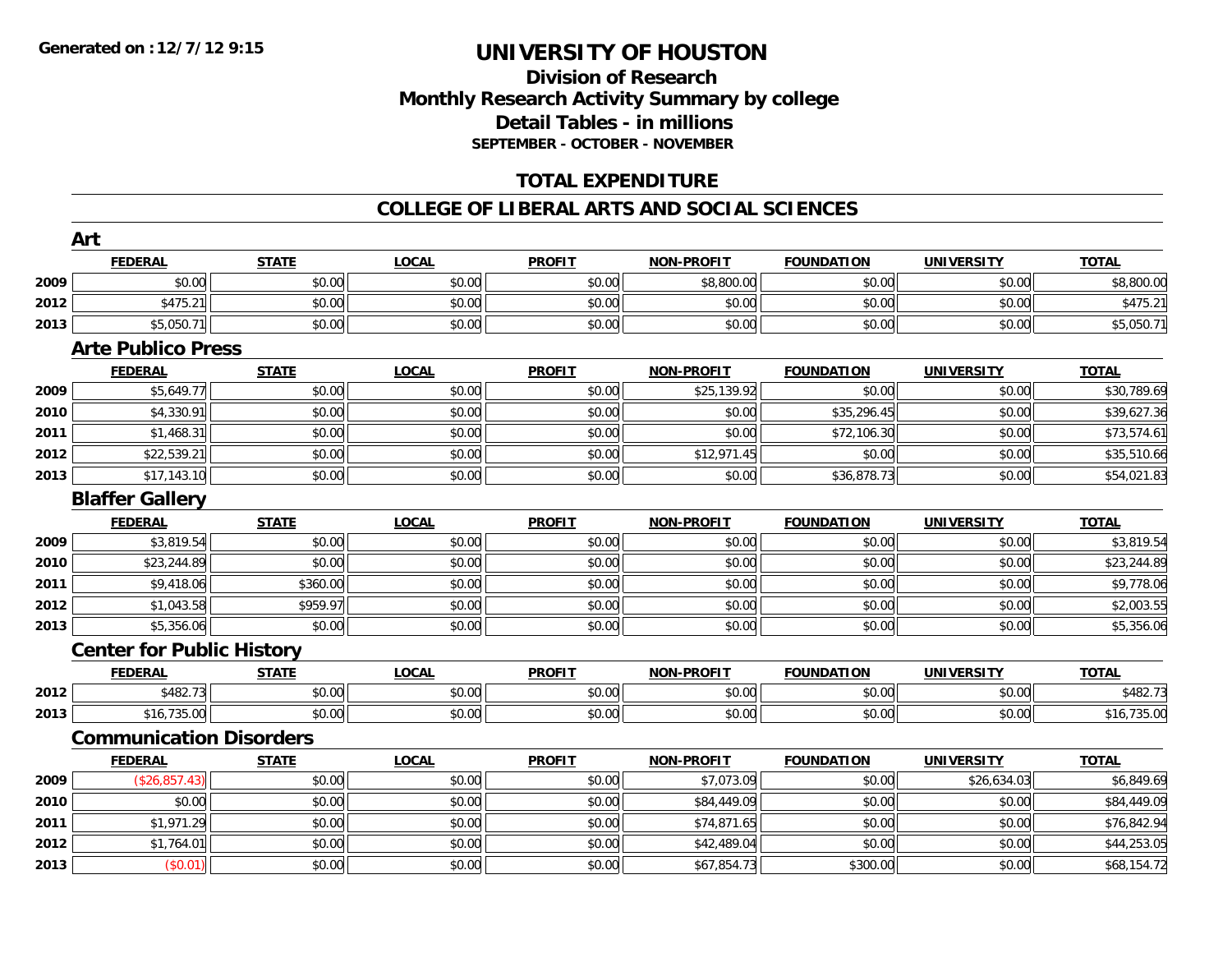**2013**

# **UNIVERSITY OF HOUSTON**

## **Division of ResearchMonthly Research Activity Summary by college Detail Tables - in millions SEPTEMBER - OCTOBER - NOVEMBER**

## **TOTAL EXPENDITURE**

#### **COLLEGE OF LIBERAL ARTS AND SOCIAL SCIENCES**

|      | <b>Comparative Cultural Studies</b>               |              |              |               |                   |                   |                   |               |
|------|---------------------------------------------------|--------------|--------------|---------------|-------------------|-------------------|-------------------|---------------|
|      | <b>FEDERAL</b>                                    | <b>STATE</b> | <b>LOCAL</b> | <b>PROFIT</b> | <b>NON-PROFIT</b> | <b>FOUNDATION</b> | <b>UNIVERSITY</b> | <b>TOTAL</b>  |
| 2010 | \$0.00                                            | \$0.00       | \$0.00       | \$0.00        | (\$88.94)         | \$0.00            | \$0.00            | (\$88.94)     |
|      | <b>Cynthia Woods Mitchell Center for the Arts</b> |              |              |               |                   |                   |                   |               |
|      | <b>FEDERAL</b>                                    | <b>STATE</b> | <b>LOCAL</b> | <b>PROFIT</b> | <b>NON-PROFIT</b> | <b>FOUNDATION</b> | <b>UNIVERSITY</b> | <b>TOTAL</b>  |
| 2013 | \$0.00                                            | \$5,000.00   | \$0.00       | \$0.00        | \$0.00            | \$0.00            | \$0.00            | \$5,000.00    |
|      | Dean, Liberal Arts and Social Sciences            |              |              |               |                   |                   |                   |               |
|      | <b>FEDERAL</b>                                    | <b>STATE</b> | <b>LOCAL</b> | <b>PROFIT</b> | <b>NON-PROFIT</b> | <b>FOUNDATION</b> | <b>UNIVERSITY</b> | <b>TOTAL</b>  |
| 2009 | \$35,872.13                                       | \$0.00       | \$0.00       | \$0.00        | \$0.00            | \$0.00            | \$0.00            | \$35,872.13   |
| 2010 | \$1,085.32                                        | \$0.00       | \$0.00       | \$0.00        | \$0.00            | \$0.00            | \$0.00            | \$1,085.32    |
| 2011 | \$1,486.73                                        | \$0.00       | \$0.00       | \$0.00        | \$0.00            | \$0.00            | \$0.00            | \$1,486.73    |
|      | <b>Economics</b>                                  |              |              |               |                   |                   |                   |               |
|      | <b>FEDERAL</b>                                    | <b>STATE</b> | <b>LOCAL</b> | <b>PROFIT</b> | <b>NON-PROFIT</b> | <b>FOUNDATION</b> | <b>UNIVERSITY</b> | <b>TOTAL</b>  |
| 2009 | (\$14,904.37)                                     | \$0.00       | \$0.00       | \$0.00        | \$0.00            | \$0.00            | \$0.00            | (\$14,904.37) |
| 2010 | \$7,424.99                                        | \$0.00       | \$0.00       | \$0.00        | \$0.00            | \$0.00            | \$0.00            | \$7,424.99    |
| 2011 | \$0.00                                            | \$0.00       | \$0.00       | \$0.00        | \$0.00            | \$13,106.36       | \$0.00            | \$13,106.36   |
| 2012 | \$0.00                                            | \$0.00       | \$0.00       | \$6,914.33    | \$1,293.40        | \$7,428.40        | \$0.00            | \$15,636.13   |
| 2013 | \$45,393.33                                       | \$0.00       | \$0.00       | \$0.00        | \$72,400.00       | \$6,225.18        | \$0.00            | \$124,018.51  |
|      | <b>English</b>                                    |              |              |               |                   |                   |                   |               |
|      | <b>FEDERAL</b>                                    | <b>STATE</b> | <b>LOCAL</b> | <b>PROFIT</b> | <b>NON-PROFIT</b> | <b>FOUNDATION</b> | <b>UNIVERSITY</b> | <b>TOTAL</b>  |
| 2009 | \$0.00                                            | \$0.00       | \$0.00       | \$0.00        | \$0.00            | \$0.00            | \$0.00            | \$0.00        |
| 2010 | \$0.00                                            | \$0.00       | \$0.00       | \$0.00        | \$0.00            | \$0.00            | \$0.00            | \$0.00        |
| 2011 | \$0.00                                            | \$0.00       | \$0.00       | \$0.00        | \$0.00            | \$0.00            | \$0.00            | \$0.00        |
| 2012 | \$397.50                                          | \$0.00       | \$0.00       | \$0.00        | \$0.00            | \$0.00            | \$0.00            | \$397.50      |
| 2013 | \$14,015.63                                       | \$0.00       | \$0.00       | \$0.00        | \$0.00            | \$0.00            | \$0.00            | \$14,015.63   |
|      | <b>Health and Human Performance</b>               |              |              |               |                   |                   |                   |               |
|      | <b>FEDERAL</b>                                    | <b>STATE</b> | <b>LOCAL</b> | <b>PROFIT</b> | <b>NON-PROFIT</b> | <b>FOUNDATION</b> | <b>UNIVERSITY</b> | <b>TOTAL</b>  |
| 2009 | \$390,985.31                                      | \$0.00       | \$0.00       | \$16,420.28   | \$0.00            | \$3,320.12        | \$0.00            | \$410,725.71  |
| 2010 | \$448,300.88                                      | \$0.00       | \$0.00       | \$18,018.96   | \$0.00            | \$5,702.33        | \$0.00            | \$472,022.17  |
| 2011 | \$218,640.28                                      | \$0.00       | \$0.00       | \$114,679.35  | \$0.00            | \$4,720.57        | \$0.00            | \$338,040.20  |
| 2012 | \$43,198.43                                       | \$0.00       | \$0.00       | \$51,337.68   | \$0.00            | \$1,673.79        | \$0.00            | \$96,209.90   |

 $\textbf{3} \hspace{14mm} |\hspace{14mm} \text{\$375,927.37}| \hspace{14mm} \text{\$0.00}| \hspace{14mm} \text{\$3000} |\hspace{14mm} \text{\$31,241.08}| \hspace{14mm} \text{\$0.00}| \hspace{14mm} \text{\$0.00}| \hspace{14mm} \text{\$407,096.88}| \hspace{14mm}$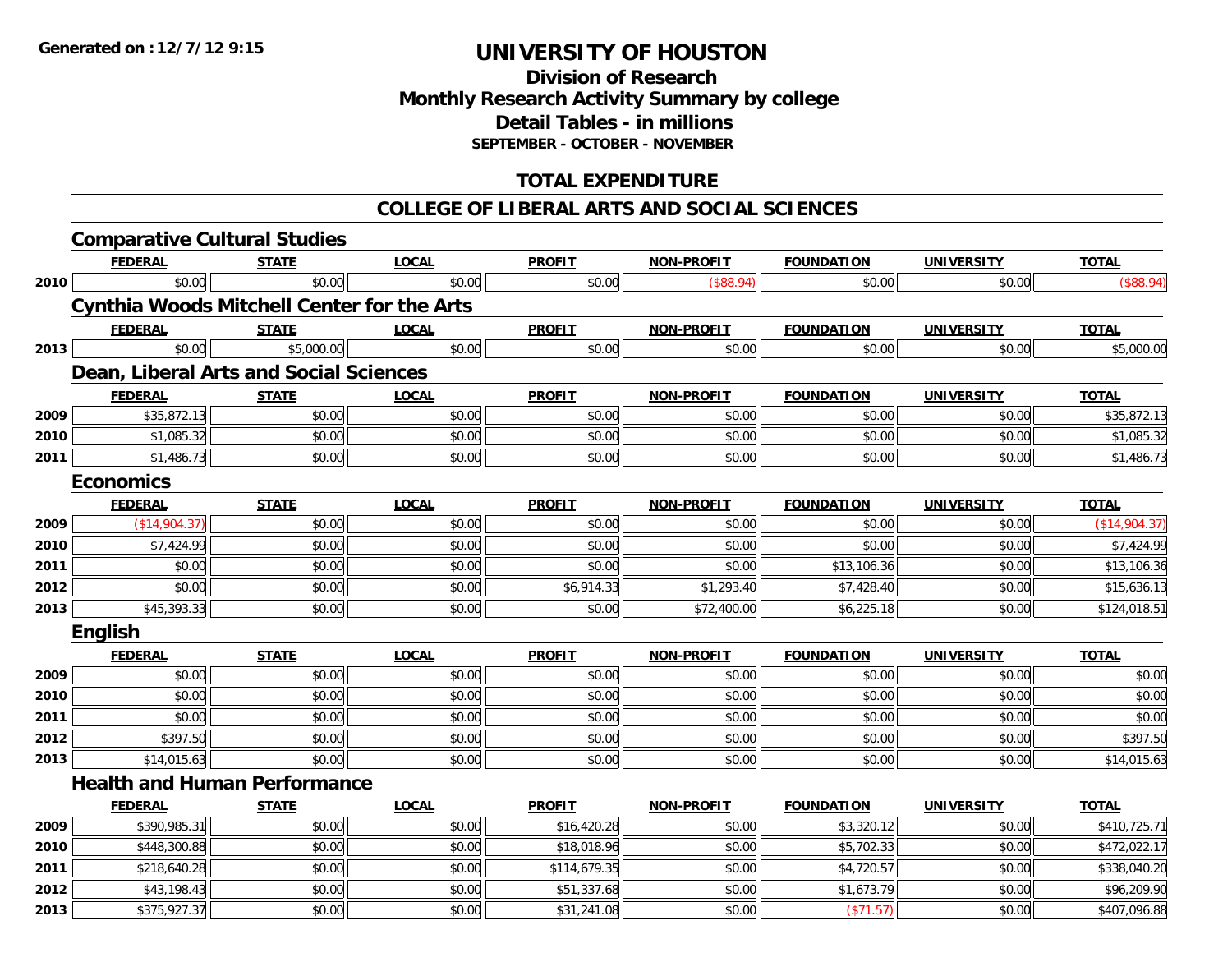## **Division of ResearchMonthly Research Activity Summary by college Detail Tables - in millions SEPTEMBER - OCTOBER - NOVEMBER**

#### **TOTAL EXPENDITURE**

#### **COLLEGE OF LIBERAL ARTS AND SOCIAL SCIENCES**

|      | <b>Hispanic Studies</b>           |                                       |              |               |                   |                   |                   |              |
|------|-----------------------------------|---------------------------------------|--------------|---------------|-------------------|-------------------|-------------------|--------------|
|      | <b>FEDERAL</b>                    | <b>STATE</b>                          | <b>LOCAL</b> | <b>PROFIT</b> | <b>NON-PROFIT</b> | <b>FOUNDATION</b> | <b>UNIVERSITY</b> | <b>TOTAL</b> |
| 2012 | \$0.00                            | \$0.00                                | \$0.00       | \$0.00        | \$0.00            | \$43,600.51       | \$0.00            | \$43,600.51  |
| 2013 | \$0.00                            | \$0.00                                | \$0.00       | \$0.00        | \$0.00            | \$5,283.96        | \$0.00            | \$5,283.96   |
|      | <b>History</b>                    |                                       |              |               |                   |                   |                   |              |
|      | <b>FEDERAL</b>                    | <b>STATE</b>                          | <b>LOCAL</b> | <b>PROFIT</b> | <b>NON-PROFIT</b> | <b>FOUNDATION</b> | <b>UNIVERSITY</b> | <b>TOTAL</b> |
| 2009 | \$0.00                            | \$0.00                                | \$0.00       | \$9,744.19    | \$0.00            | \$0.00            | \$0.00            | \$9,744.19   |
| 2010 | \$0.00                            | \$0.00                                | \$0.00       | \$18,180.23   | \$0.00            | \$27,500.00       | \$0.00            | \$45,680.23  |
| 2011 | \$4,974.21                        | \$0.00                                | \$0.00       | \$16,037.12   | \$0.00            | \$13,750.00       | \$0.00            | \$34,761.33  |
| 2012 | \$0.00                            | \$0.00                                | \$0.00       | \$4,202.67    | (\$332.43)        | \$13,750.00       | \$0.00            | \$17,620.24  |
| 2013 | (\$6,756.75)                      | \$0.00                                | \$0.00       | \$10,327.30   | (\$13,302.61)     | \$0.00            | \$0.00            | (\$9,732.06) |
|      |                                   | <b>Hobby Center for Public Policy</b> |              |               |                   |                   |                   |              |
|      | <b>FEDERAL</b>                    | <b>STATE</b>                          | <b>LOCAL</b> | <b>PROFIT</b> | <b>NON-PROFIT</b> | <b>FOUNDATION</b> | <b>UNIVERSITY</b> | <b>TOTAL</b> |
| 2010 | \$1,327.40                        | \$0.00                                | \$0.00       | \$0.00        | \$0.00            | \$0.00            | \$0.00            | \$1,327.40   |
| 2011 | \$5,134.65                        | \$0.00                                | \$0.00       | \$0.00        | \$0.00            | \$0.00            | \$0.00            | \$5,134.65   |
| 2013 | \$30,029.37                       | \$0.00                                | \$0.00       | \$0.00        | \$0.00            | \$0.00            | \$0.00            | \$30,029.37  |
|      | <b>Modern/Classical Languages</b> |                                       |              |               |                   |                   |                   |              |
|      | <b>FEDERAL</b>                    | <b>STATE</b>                          | <b>LOCAL</b> | <b>PROFIT</b> | <b>NON-PROFIT</b> | <b>FOUNDATION</b> | <b>UNIVERSITY</b> | <b>TOTAL</b> |
| 2012 | \$0.00                            | \$0.00                                | \$0.00       | \$0.00        | \$0.00            | \$0.00            | \$0.00            | \$0.00       |
| 2013 | \$2,761.35                        | \$0.00                                | \$0.00       | \$0.00        | \$0.00            | \$0.00            | \$0.00            | \$2,761.35   |
|      | Philosophy                        |                                       |              |               |                   |                   |                   |              |
|      | <b>FEDERAL</b>                    | <b>STATE</b>                          | <b>LOCAL</b> | <b>PROFIT</b> | <b>NON-PROFIT</b> | <b>FOUNDATION</b> | <b>UNIVERSITY</b> | <b>TOTAL</b> |
| 2009 | \$0.00                            | \$0.00                                | \$0.00       | \$0.00        | \$0.00            | \$0.00            | \$0.00            | \$0.00       |
| 2010 | \$0.00                            | \$0.00                                | \$0.00       | \$0.00        | \$0.00            | \$0.00            | \$0.00            | \$0.00       |
| 2011 | \$0.00                            | \$0.00                                | \$0.00       | \$0.00        | \$0.00            | \$0.00            | \$0.00            | \$0.00       |
| 2012 | \$2,541.05                        | \$0.00                                | \$0.00       | \$0.00        | \$0.00            | \$0.00            | \$0.00            | \$2,541.05   |
| 2013 | \$4,085.65                        | \$0.00                                | \$0.00       | \$0.00        | \$0.00            | \$0.00            | \$0.00            | \$4,085.65   |
|      | <b>Political Science</b>          |                                       |              |               |                   |                   |                   |              |
|      | <b>FEDERAL</b>                    | <b>STATE</b>                          | <b>LOCAL</b> | <b>PROFIT</b> | <b>NON-PROFIT</b> | <b>FOUNDATION</b> | <b>UNIVERSITY</b> | <b>TOTAL</b> |
| 2009 | \$0.00                            | \$0.00                                | \$0.00       | \$0.00        | \$0.00            | \$0.00            | \$14,752.19       | \$14,752.19  |
| 2010 | \$1,455.20                        | \$0.00                                | \$0.00       | \$0.00        | \$0.00            | \$0.00            | \$0.00            | \$1,455.20   |
| 2011 | \$0.00                            | \$0.00                                | \$0.00       | \$0.00        | \$0.00            | \$0.00            | \$0.00            | \$0.00       |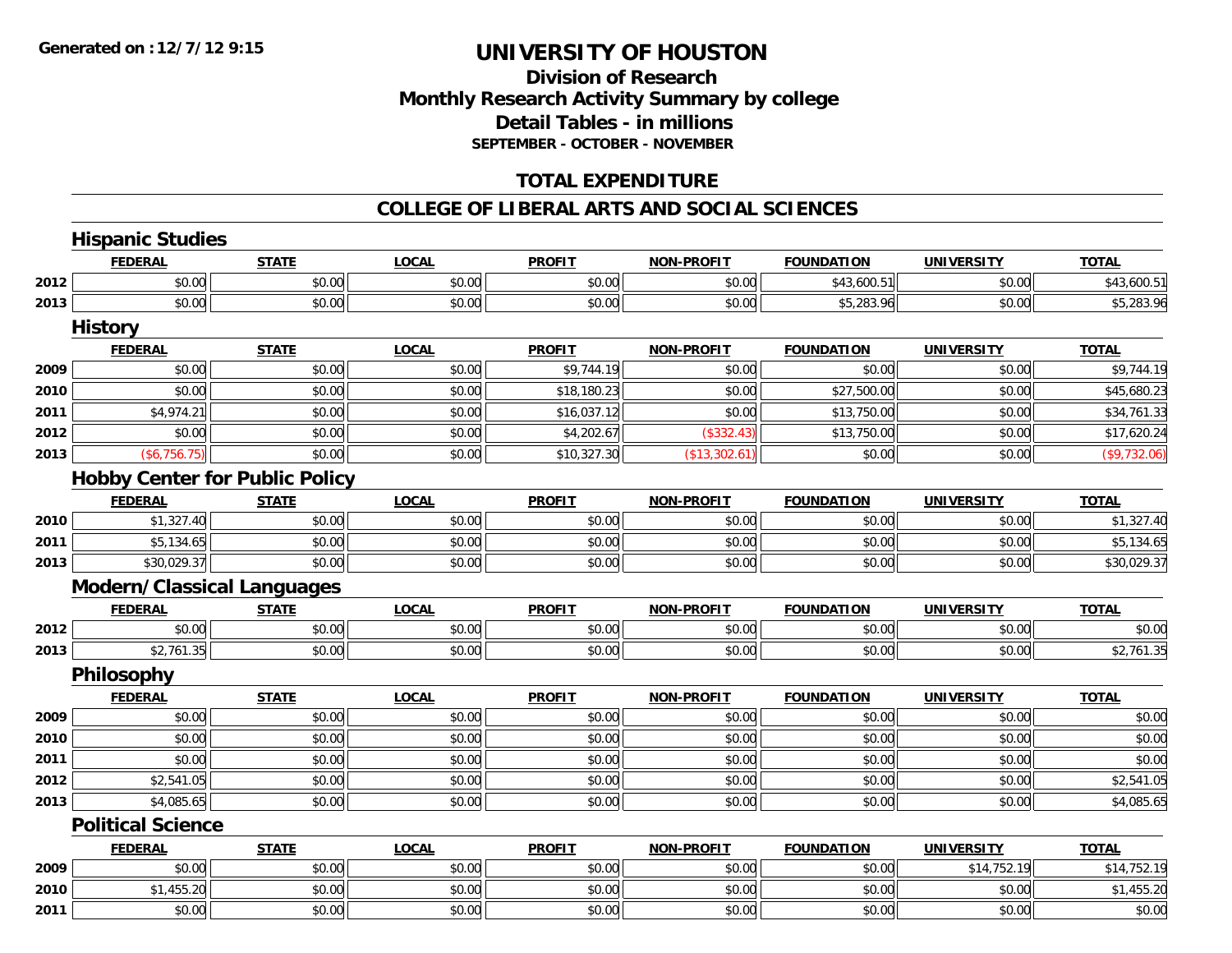## **Division of ResearchMonthly Research Activity Summary by college Detail Tables - in millions SEPTEMBER - OCTOBER - NOVEMBER**

#### **TOTAL EXPENDITURE**

#### **COLLEGE OF LIBERAL ARTS AND SOCIAL SCIENCES**

|       | <b>Political Science</b>       |              |              |               |                   |                   |                   |                |
|-------|--------------------------------|--------------|--------------|---------------|-------------------|-------------------|-------------------|----------------|
|       | <b>FEDERAL</b>                 | <b>STATE</b> | <b>LOCAL</b> | <b>PROFIT</b> | <b>NON-PROFIT</b> | <b>FOUNDATION</b> | <b>UNIVERSITY</b> | <b>TOTAL</b>   |
| 2012  | \$0.00                         | \$0.00       | \$0.00       | \$0.00        | \$0.00            | \$0.00            | \$0.00            | \$0.00         |
| 2013  | \$1,980.09                     | \$0.00       | \$0.00       | \$0.00        | \$0.00            | \$2,000.00        | \$0.00            | \$3,980.09     |
|       | <b>Psychology</b>              |              |              |               |                   |                   |                   |                |
|       | <b>FEDERAL</b>                 | <b>STATE</b> | <b>LOCAL</b> | <b>PROFIT</b> | <b>NON-PROFIT</b> | <b>FOUNDATION</b> | <b>UNIVERSITY</b> | <b>TOTAL</b>   |
| 2009  | \$1,281,329.60                 | \$125,457.41 | \$0.00       | \$28,210.87   | \$8,496.68        | \$5,778.03        | \$24,599.49       | \$1,473,872.07 |
| 2010  | \$1,099,899.01                 | \$196,372.35 | \$0.00       | \$35,012.15   | \$26,671.41       | \$1,323.47        | \$12,975.42       | \$1,372,253.81 |
| 2011  | \$1,003,998.59                 | \$113,040.21 | \$0.00       | \$20,983.72   | \$56,210.18       | \$20,863.76       | \$3,947.61        | \$1,219,044.07 |
| 2012  | \$960,012.36                   | \$33,437.06  | \$0.00       | \$21,341.29   | \$55,807.36       | \$30,455.42       | (\$5,728.20)      | \$1,095,325.29 |
| 2013  | \$1,030,536.81                 | \$26,434.49  | \$0.00       | \$25,659.81   | \$48,940.23       | \$37,993.10       | \$0.00            | \$1,169,564.44 |
|       | <b>School of Communication</b> |              |              |               |                   |                   |                   |                |
|       | <b>FEDERAL</b>                 | <b>STATE</b> | <b>LOCAL</b> | <b>PROFIT</b> | <b>NON-PROFIT</b> | <b>FOUNDATION</b> | <b>UNIVERSITY</b> | <b>TOTAL</b>   |
| 2010  | \$0.00                         | \$0.00       | \$0.00       | \$0.00        | \$0.00            | \$0.00            | \$0.00            | \$0.00         |
| 2011  | \$0.00                         | \$0.00       | \$0.00       | \$0.00        | \$0.00            | \$0.00            | \$0.00            | \$0.00         |
| 2012  | \$0.00                         | \$0.00       | \$0.00       | \$0.00        | \$0.00            | \$0.00            | \$0.00            | \$0.00         |
|       | <b>Sociology</b>               |              |              |               |                   |                   |                   |                |
|       | <b>FEDERAL</b>                 | <b>STATE</b> | <b>LOCAL</b> | <b>PROFIT</b> | <b>NON-PROFIT</b> | <b>FOUNDATION</b> | <b>UNIVERSITY</b> | <b>TOTAL</b>   |
| 2009  | \$20,600.94                    | \$0.00       | \$10,425.42  | \$0.00        | \$0.00            | \$0.00            | \$0.00            | \$31,026.36    |
| 2010  | \$46,504.54                    | \$0.00       | \$5,405.91   | \$0.00        | \$7,925.30        | \$0.00            | \$0.00            | \$59,835.75    |
| 2011  | \$38,246.34                    | \$0.00       | \$0.00       | \$0.00        | \$0.00            | \$0.00            | \$0.00            | \$38,246.34    |
| 2012  | \$4,403.70                     | \$0.00       | \$0.00       | \$0.00        | \$0.00            | \$0.00            | \$0.00            | \$4,403.70     |
| 2013  | \$1,235.80                     | \$0.00       | \$0.00       | \$0.00        | \$0.00            | \$0.00            | \$0.00            | \$1,235.80     |
|       | <b>Theatre</b>                 |              |              |               |                   |                   |                   |                |
|       | <b>FEDERAL</b>                 | <b>STATE</b> | <b>LOCAL</b> | <b>PROFIT</b> | <b>NON-PROFIT</b> | <b>FOUNDATION</b> | <b>UNIVERSITY</b> | <b>TOTAL</b>   |
| 2011  | \$0.00                         | \$0.00       | \$0.00       | \$0.00        | (\$962.31)        | \$0.00            | \$0.00            | (\$962.31)     |
| 2012  | \$0.00                         | \$0.00       | \$0.00       | (\$8,884.27)  | \$0.00            | \$0.00            | \$0.00            | (\$8,884.27)   |
| 2013  | \$0.00                         | \$0.00       | \$0.00       | \$101.00      | \$0.00            | \$0.00            | \$0.00            | \$101.00       |
| Total | \$7,195,758.39                 | \$501,061.49 | \$15,831.33  | \$419,527.75  | \$586,707.24      | \$388,984.92      | \$77,180.54       | \$9,185,051.66 |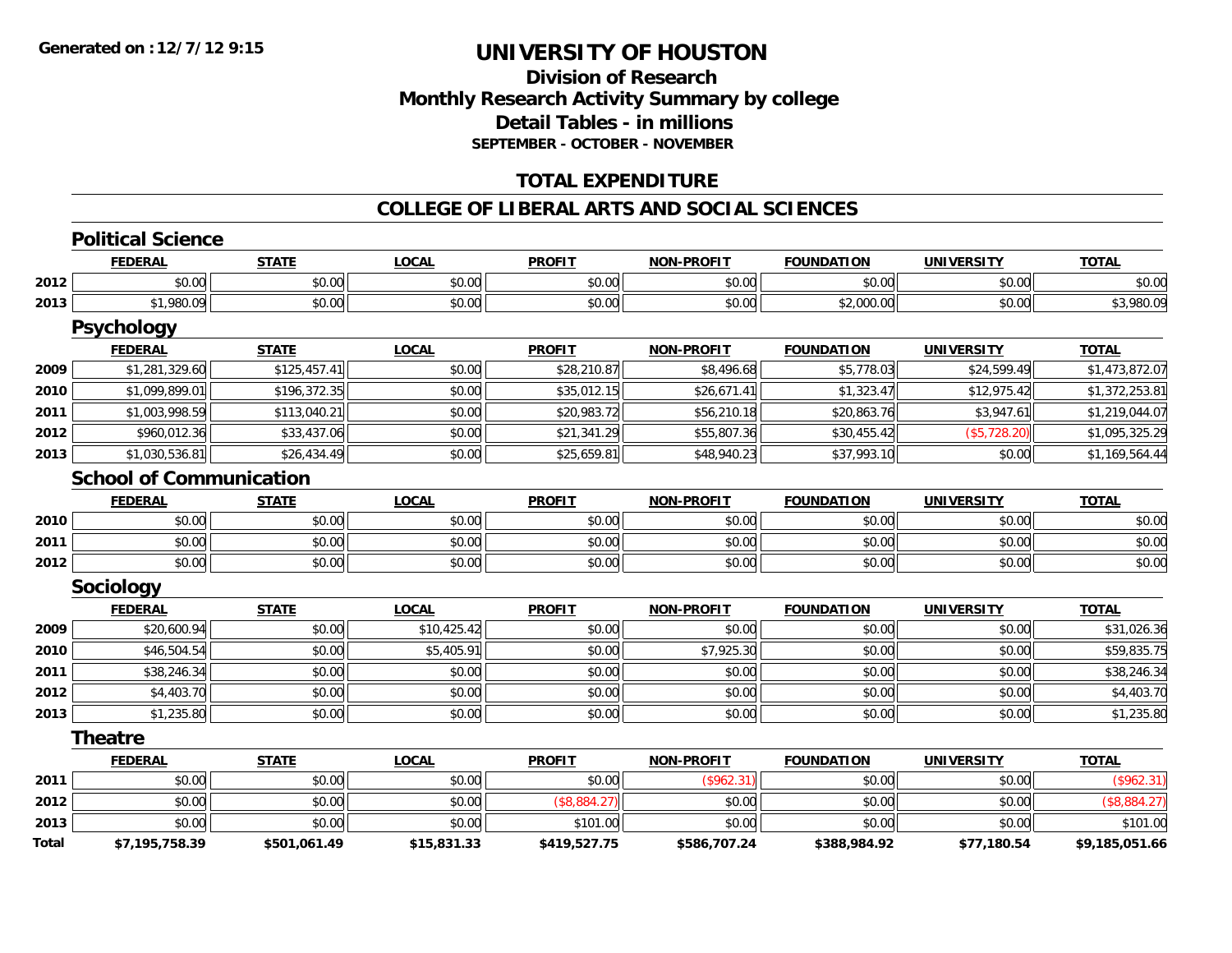## **Division of ResearchMonthly Research Activity Summary by college Detail Tables - in millionsSEPTEMBER - OCTOBER - NOVEMBER**

## **TOTAL EXPENDITURE**

## **COLLEGE OF NATURAL SCIENCES AND MATHEMATICS**

#### **Allied Geophysical Laboratories**

|      | <b>FEDERAL</b>       | <b>STATE</b>                                    | <b>LOCAL</b> | <b>PROFIT</b> | <b>NON-PROFIT</b> | <b>FOUNDATION</b> | <b>UNIVERSITY</b> | <b>TOTAL</b>   |
|------|----------------------|-------------------------------------------------|--------------|---------------|-------------------|-------------------|-------------------|----------------|
| 2012 | \$0.00               | \$0.00                                          | \$0.00       | \$9,818.32    | \$0.00            | \$0.00            | \$0.00            | \$9,818.32     |
| 2013 | \$0.00               | \$0.00                                          | \$0.00       | \$9,354.57    | \$0.00            | \$0.00            | \$0.00            | \$9,354.57     |
|      | Biology/Biochemistry |                                                 |              |               |                   |                   |                   |                |
|      | <b>FEDERAL</b>       | <b>STATE</b>                                    | <b>LOCAL</b> | <b>PROFIT</b> | <b>NON-PROFIT</b> | <b>FOUNDATION</b> | <b>UNIVERSITY</b> | <b>TOTAL</b>   |
| 2009 | \$438,765.02         | \$35,796.24                                     | \$0.00       | \$0.00        | \$2,975.05        | \$134,351.88      | \$0.00            | \$611,888.19   |
| 2010 | \$886,634.16         | \$26,063.59                                     | \$0.00       | \$0.00        | \$47,617.37       | \$64,552.25       | \$0.00            | \$1,024,867.37 |
| 2011 | \$882,636.02         | \$105,480.87                                    | \$0.00       | \$0.00        | \$139,288.04      | \$56,253.56       | \$0.00            | \$1,183,658.48 |
| 2012 | \$742,177.07         | \$127,214.54                                    | \$0.00       | \$0.01        | \$208,166.94      | \$32,321.82       | \$0.00            | \$1,109,880.37 |
| 2013 | \$575,674.19         | \$75,511.67                                     | \$0.00       | \$13,536.02   | \$208,042.35      | \$56,955.81       | \$0.00            | \$929,720.05   |
|      |                      | <b>Center for Applied Geoscience Excellence</b> |              |               |                   |                   |                   |                |

#### **FEDERAL STATE LOCAL PROFIT NON-PROFIT FOUNDATION UNIVERSITY TOTALTOTAL 2009** \$0.00 \$0.00 \$0.00 \$0.00 \$0.00 \$0.00 \$0.00 \$0.00 **2010**0 \$0.00 \$0.00 \$0.00 \$0.00 \$0.00 \$0.00 \$0.00 \$0.00 \$0.00 \$0.00 \$0.00 \$0.00 \$0.00 \$0.00 \$0.00 \$0.00 \$0.00

#### **Center for Nuclear Receptors and Cell Signaling**

|      | <b>FEDERAL</b> | <b>STATE</b>   | <u>LOCAL</u> | <b>PROFIT</b> | <b>NON-PROFIT</b> | <b>FOUNDATION</b> | <b>UNIVERSITY</b> | <b>TOTAL</b>   |
|------|----------------|----------------|--------------|---------------|-------------------|-------------------|-------------------|----------------|
| 2009 | \$0.00         | \$0.00         | \$0.00       | \$0.00        | \$0.00            | \$0.00            | \$0.00            | \$0.00         |
| 2010 | \$139,770.19   | \$1,291,689.75 | \$0.00       | \$0.00        | \$0.00            | \$0.00            | \$0.00            | \$1,431,459.94 |
| 2011 | \$228,867.93   | \$11,131.16    | \$0.00       | \$0.00        | \$11,642.33       | \$9,129.69        | \$0.00            | \$260,771.11   |
| 2012 | \$425,766.54   | \$138,046.73   | \$0.00       | \$38,603.93   | $($ \$63.33) $ $  | \$108,174.79      | \$0.00            | \$710,528.66   |
| 2013 | \$500,877.64   | \$198,649.78   | \$0.00       | \$3,734.15    | \$150.00          | \$26,980.75       | \$0.00            | \$730,392.32   |

## **Chemistry**

|      | <b>FEDERAL</b> | <b>STATE</b>   | <b>LOCAL</b> | <b>PROFIT</b> | <b>NON-PROFIT</b> | <b>FOUNDATION</b> | <b>UNIVERSITY</b> | <b>TOTAL</b>   |
|------|----------------|----------------|--------------|---------------|-------------------|-------------------|-------------------|----------------|
| 2009 | \$798,369.59   | \$34.197.67    | \$0.00       | \$32,928.14   | \$61,435.12       | \$309,009.55      | \$23,649.32       | \$1,259,589.38 |
| 2010 | \$987,221.76   | \$1,334,925.14 | \$0.00       | \$21,405.39   | \$6.796.81        | \$261,827.62      | \$35,924.30       | \$2,648,101.02 |
| 2011 | \$749,471.13   | \$225,068.35   | \$0.00       | \$1,162.55    | \$17,917.80       | \$320,321.26      | \$1,986.39        | \$1,315,927.48 |
| 2012 | \$583,608.79   | \$419.630.53   | \$0.00       | \$10,208.09   | \$8,021.18        | \$654,069.16      | \$12,859.29       | \$1,688,397.04 |
| 2013 | \$460,561.74   | \$505,799.17   | \$0.00       | \$29,833.05   | \$6,421.88        | \$256,550.37      | (S57, 589.13)     | \$1,201,577.07 |

#### **Computer Science**

|      | $\sim$ $\sim$ $\sim$ $\sim$ | .OCAL | <b>PROFIT</b> | <b>DRAFIT</b><br>חרות | <b>FOUNDATION</b>   | <b>IINIVEDSIT</b>  | <b>TOTAL</b> |
|------|-----------------------------|-------|---------------|-----------------------|---------------------|--------------------|--------------|
| 2009 | $\Omega$<br>$\cdots$        | ו∩ ∩י |               |                       | $\sim$ 0.0<br>JU.UL | $\sim$ 00<br>טש.טע | הה דר        |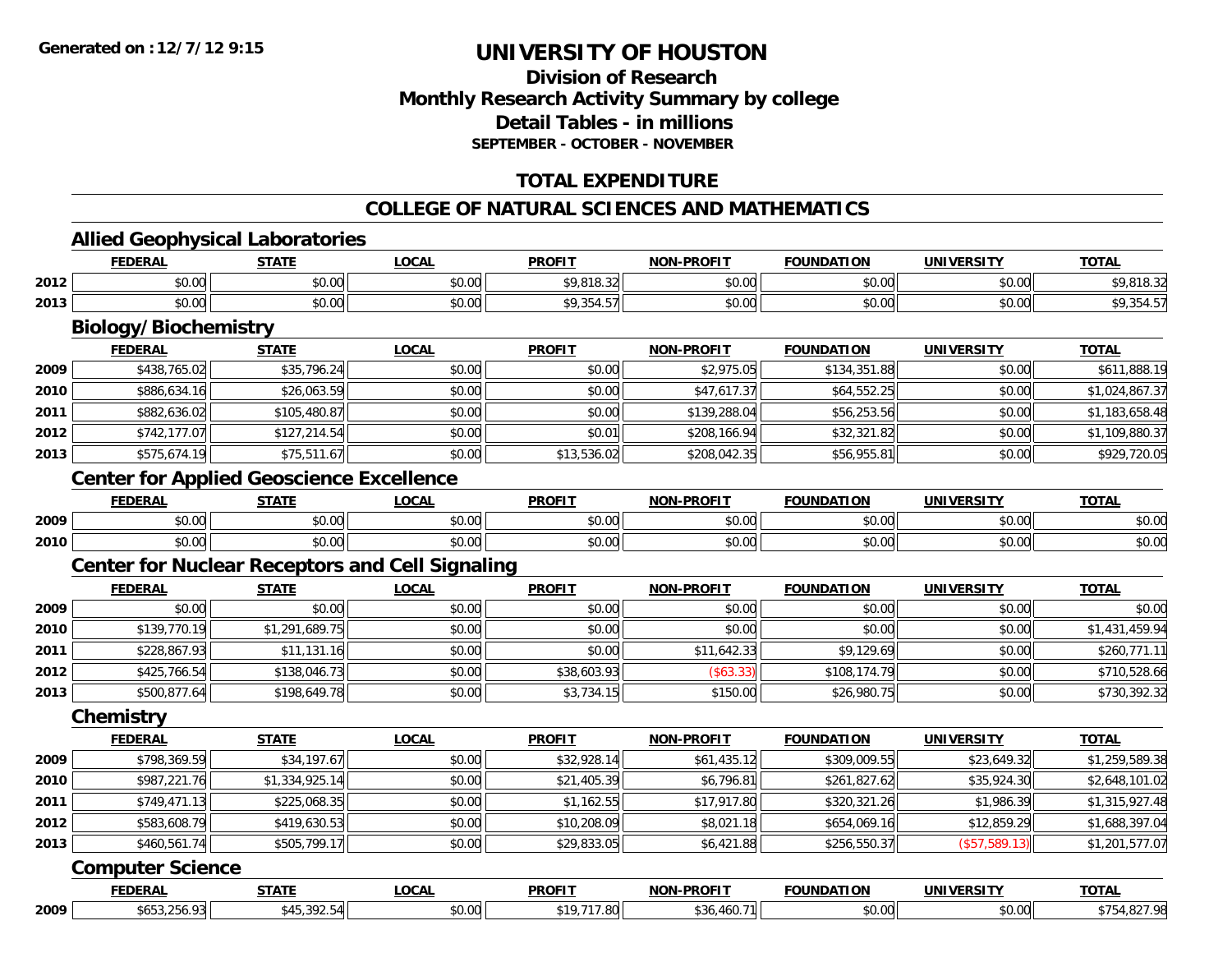## **Division of ResearchMonthly Research Activity Summary by college Detail Tables - in millionsSEPTEMBER - OCTOBER - NOVEMBER**

#### **TOTAL EXPENDITURE**

## **COLLEGE OF NATURAL SCIENCES AND MATHEMATICS**

# **Computer Science**

|      | <b>FEDERAL</b> | <b>STATE</b> | <u>LOCAL</u> | <b>PROFIT</b> | <b>NON-PROFIT</b> | <b>FOUNDATION</b> | <b>UNIVERSITY</b> | <b>TOTAL</b>   |
|------|----------------|--------------|--------------|---------------|-------------------|-------------------|-------------------|----------------|
| 2010 | \$787.971.73   | \$36,430.82  | \$0.00       | \$40,965.82   | \$53,370.41       | \$0.00            | \$0.00            | \$918,738.79   |
| 2011 | \$1,292,991.42 | \$40,318.97  | \$0.00       | \$69,766.67   | \$72,874.87       | \$0.00            | \$0.00            | \$1,475,951.93 |
| 2012 | \$732,716.95   | \$8,166.97   | \$0.00       | \$159,387.86  | \$85,771.65       | \$12,499.41       | \$0.00            | \$998,542.83   |
| 2013 | \$547,016.19   | \$13,183.85  | \$0.00       | \$93,644.66   | \$49,571.13       | \$10,965.00       | \$20,879.78       | \$735,260.60   |

#### **Dean, Natural Sciences and Mathematics**

|      | <b>FEDERAL</b> | <b>STATE</b> | <b>LOCAL</b> | <b>PROFIT</b> | <b>NON-PROFIT</b> | <b>FOUNDATION</b> | <b>UNIVERSITY</b> | <b>TOTAL</b> |
|------|----------------|--------------|--------------|---------------|-------------------|-------------------|-------------------|--------------|
| 2009 | \$0.00         | \$0.00       | \$0.00       | \$0.00        | \$0.00            | \$0.00            | \$0.00            | \$0.00       |
| 2010 | \$42,184.15    | \$0.00       | \$0.00       | \$0.00        | \$0.00            | \$0.00            | \$0.00            | \$42,184.15  |
| 2011 | \$241,729.55   | \$0.00       | \$0.00       | \$0.00        | \$0.00            | \$0.00            | \$0.00            | \$241,729.55 |
| 2012 | \$255,011.54   | \$0.00       | \$0.00       | \$0.00        | \$0.00            | \$0.00            | \$0.00            | \$255,011.54 |
| 2013 | \$231,241.06   | \$0.00       | \$0.00       | \$12,352.33   | \$0.00            | \$0.00            | \$0.00            | \$243,593.39 |

#### **Earth & Atmospheric Sciences**

|      | <b>FEDERAL</b> | <b>STATE</b> | <b>LOCAL</b> | <b>PROFIT</b> | <b>NON-PROFIT</b> | <b>FOUNDATION</b> | <b>UNIVERSITY</b> | <u>TOTAL</u>   |
|------|----------------|--------------|--------------|---------------|-------------------|-------------------|-------------------|----------------|
| 2009 | \$377,234.43   | \$10,096.81  | \$0.00       | \$352,634.52  | \$98,260.91       | \$0.00            | \$52.00           | \$838,278.67   |
| 2010 | \$610,161.39   | \$120,042.41 | \$0.00       | \$500,745.87  | \$385,771.80      | \$0.00            | \$0.00            | \$1,616,721.47 |
| 2011 | \$219,861.60   | \$162,579.38 | \$0.00       | \$504,918.68  | \$66,481.96       | \$0.00            | \$0.00            | \$953,841.62   |
| 2012 | \$482,545.66   | \$220,497.44 | \$0.00       | \$394,066.30  | \$56,544.12       | \$0.00            | \$0.00            | \$1,153,653.52 |
| 2013 | \$280,697.80   | \$62,316.56  | \$0.00       | \$605,751.87  | \$54,074.02       | \$0.00            | \$0.00            | \$1,002,840.25 |

#### **Institute for Climate and Atmospheric Science**

|      | <b>FEDERAL</b> | <b>STATE</b> | <b>LOCAL</b> | <b>PROFIT</b> | <b>NON-PROFIT</b> | <b>FOUNDATION</b> | <b>UNIVERSITY</b> | <b>TOTAL</b> |
|------|----------------|--------------|--------------|---------------|-------------------|-------------------|-------------------|--------------|
| 2009 | \$0.00         | \$0.00       | \$0.00       | \$0.00        | \$0.00            | \$0.00            | \$0.00            | \$0.00       |
| 2010 | \$0.00         | \$0.00       | \$0.00       | \$0.00        | \$0.00            | \$0.00            | \$0.00            | \$0.00       |
| 2011 | \$0.00         | \$0.00       | \$0.00       | \$0.00        | \$0.00            | \$0.00            | \$0.00            | \$0.00       |
| 2012 | \$0.00         | \$0.00       | \$0.00       | \$0.00        | \$0.00            | \$0.00            | \$0.00            | \$0.00       |
| 2013 | \$0.00         | \$0.00       | \$0.00       | \$0.00        | \$0.00            | \$0.00            | \$0.00            | \$0.00       |

#### **Mathematics**

|      | <b>FEDERAL</b> | STATE        | <u>LOCAL</u> | <b>PROFIT</b> | <b>NON-PROFIT</b> | <b>FOUNDATION</b> | <b>UNIVERSITY</b> | <b>TOTAL</b> |
|------|----------------|--------------|--------------|---------------|-------------------|-------------------|-------------------|--------------|
| 2009 | \$167,617.58   | \$42,194.62  | \$0.00       | \$2.590.57    | \$13,606.75       | \$4,867.83        | \$0.00            | \$230,877.35 |
| 2010 | \$285,390.42   | \$38,063.75  | \$0.00       | \$0.00        | \$19,353.00       | \$9,331.94        | \$0.00            | \$352,139.11 |
| 2011 | \$168,903.03   | \$102.573.15 | \$0.00       | \$17,523,20   | \$43,232.05       | .481.82)          | \$7,547.67        | \$334,297.28 |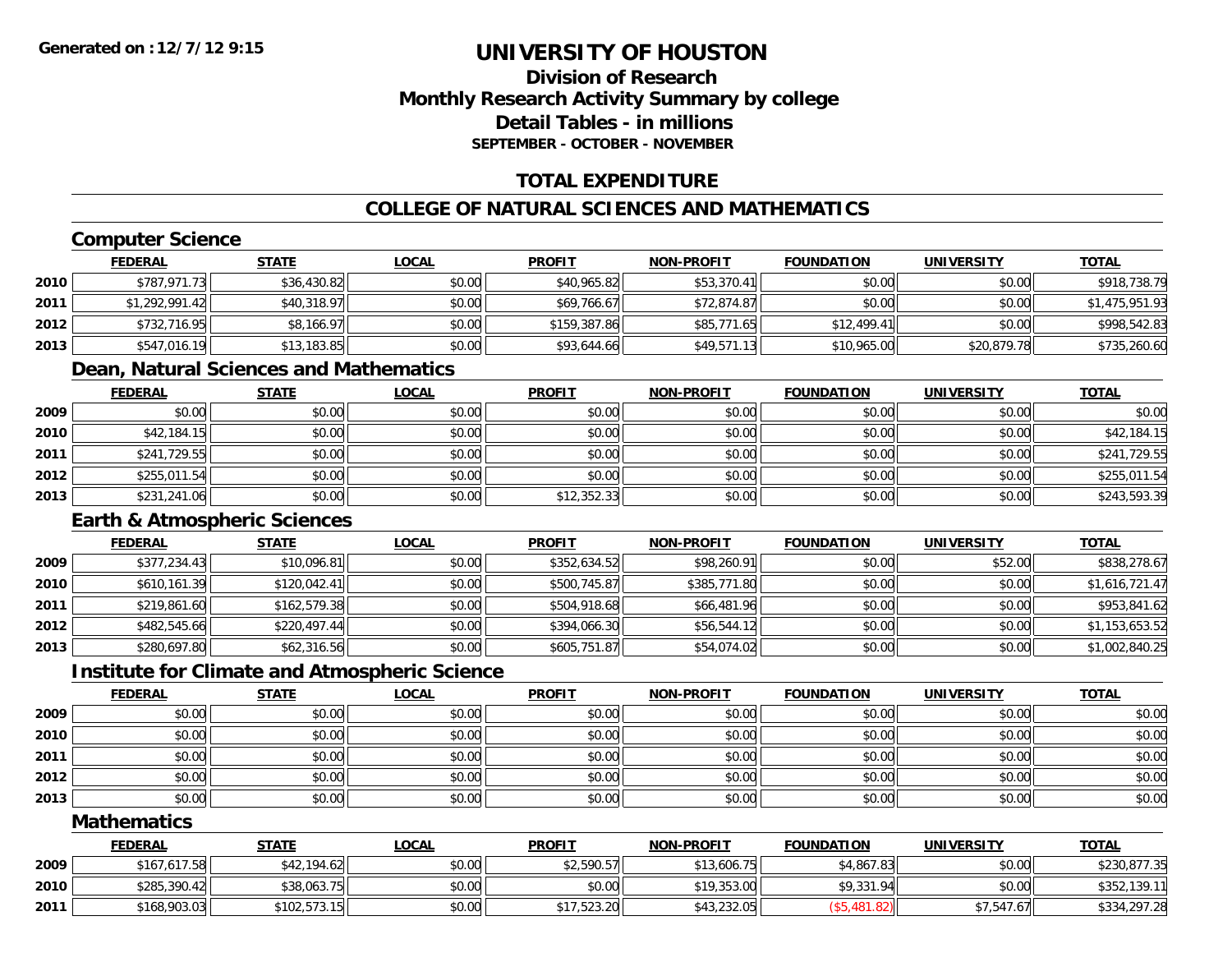## **Division of ResearchMonthly Research Activity Summary by college Detail Tables - in millions SEPTEMBER - OCTOBER - NOVEMBER**

#### **TOTAL EXPENDITURE**

#### **COLLEGE OF NATURAL SCIENCES AND MATHEMATICS**

|              | <b>Mathematics</b> |                |              |                |                   |                   |                   |                 |
|--------------|--------------------|----------------|--------------|----------------|-------------------|-------------------|-------------------|-----------------|
|              | <b>FEDERAL</b>     | <b>STATE</b>   | <b>LOCAL</b> | <b>PROFIT</b>  | <b>NON-PROFIT</b> | <b>FOUNDATION</b> | <b>UNIVERSITY</b> | <b>TOTAL</b>    |
| 2012         | \$158,598.07       | \$69,401.74    | \$3,981.98   | \$34,033.71    | \$58,235.70       | \$13,792.47       | \$8,171.83        | \$346,215.50    |
| 2013         | \$246,652.82       | \$38,012.93    | \$0.00       | \$30,601.39    | \$467.88          | \$26,646.57       | \$14,244.91       | \$356,626.49    |
|              | <b>Physics</b>     |                |              |                |                   |                   |                   |                 |
|              | <b>FEDERAL</b>     | <b>STATE</b>   | <b>LOCAL</b> | <b>PROFIT</b>  | <b>NON-PROFIT</b> | <b>FOUNDATION</b> | <b>UNIVERSITY</b> | <b>TOTAL</b>    |
| 2009         | \$294,425.56       | \$20,556.76    | \$0.00       | \$189,865.33   | \$53,709.25       | \$48,863.97       | \$0.00            | \$607,420.87    |
| 2010         | \$376,242.40       | \$19,035.40    | \$0.00       | \$196,252.82   | \$23,502.00       | \$43,568.41       | \$0.00            | \$658,601.03    |
| 2011         | \$525,123.96       | \$12,058.03    | \$0.00       | \$314,385.34   | \$5,231.70        | \$42,709.99       | \$0.00            | \$899,509.01    |
| 2012         | \$737,242.76       | (\$183.99)     | \$0.00       | \$194,487.60   | \$15,406.74       | \$58,544.66       | \$0.00            | \$1,005,497.78  |
| 2013         | \$726,114.84       | \$0.00         | \$0.00       | \$321,199.34   | \$17,939.65       | \$42,336.97       | \$0.00            | \$1,107,590.80  |
| <b>Total</b> | \$18,841,333.60    | \$5,589,943.31 | \$3,981.98   | \$4,225,475.87 | \$1,928,277.85    | \$2,599,143.91    | \$67,726.36       | \$33,255,882.88 |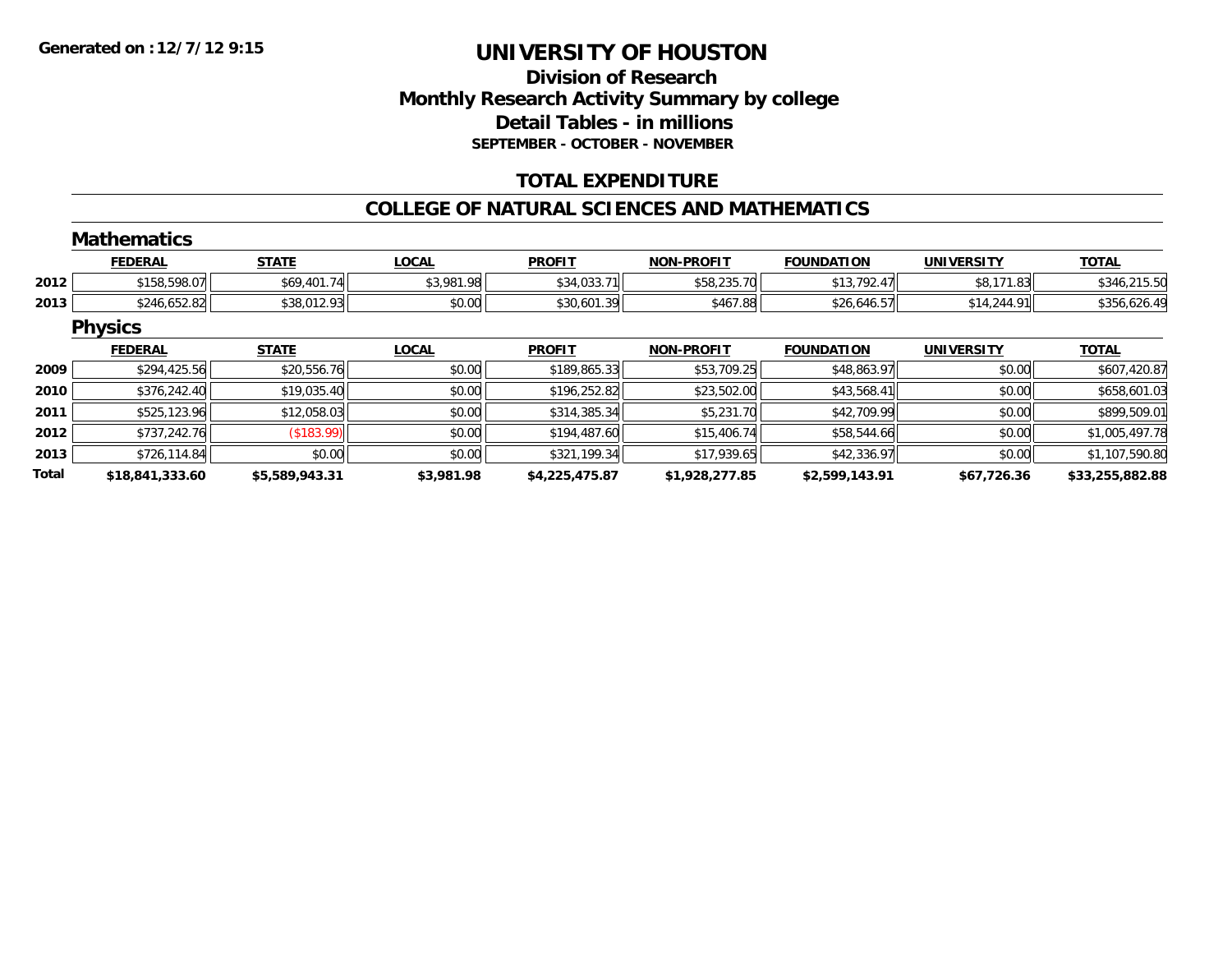#### **Division of Research Monthly Research Activity Summary by college Detail Tables - in millions SEPTEMBER - OCTOBER - NOVEMBER**

#### **TOTAL EXPENDITURE**

#### **COLLEGE OF OPTOMETRY**

# **Optometry, Community**

|       | ___            |              |              |               |                   |                   |                   |                |
|-------|----------------|--------------|--------------|---------------|-------------------|-------------------|-------------------|----------------|
|       | <b>FEDERAL</b> | <b>STATE</b> | <u>LOCAL</u> | <b>PROFIT</b> | <b>NON-PROFIT</b> | <b>FOUNDATION</b> | <b>UNIVERSITY</b> | <b>TOTAL</b>   |
| 2009  | \$537,390.04   | \$20,522.92  | \$0.00       | \$41,639.69   | (S71.73)          | \$2,232.17        | \$92,179.22       | \$693,892.31   |
| 2010  | \$1,003,262.10 | \$56,872.96  | \$0.00       | \$87,190.31   | \$6,403.23        | \$10,536.57       | \$106,780.25      | \$1,271,045.42 |
| 2011  | \$789,634.01   | \$33,348.10  | \$0.00       | \$62,360.54   | \$40.32           | \$0.00            | \$55,670.68       | \$941,053.65   |
| 2012  | \$872,032.41   | \$1,922.24   | \$0.00       | \$109,384.21  | (\$105.00)        | \$7,619.60        | \$131,464.12      | \$1,122,317.58 |
| 2013  | \$1,039,597.51 | \$16,211.10  | \$0.00       | \$199,854.13  | \$0.00            | \$10,166.74       | \$49,621.71       | \$1,315,451.19 |
| Total | \$4,241,916.07 | \$128,877.32 | \$0.00       | \$500,428.88  | \$6,266.82        | \$30,555.08       | \$435,715.98      | \$5,343,760.15 |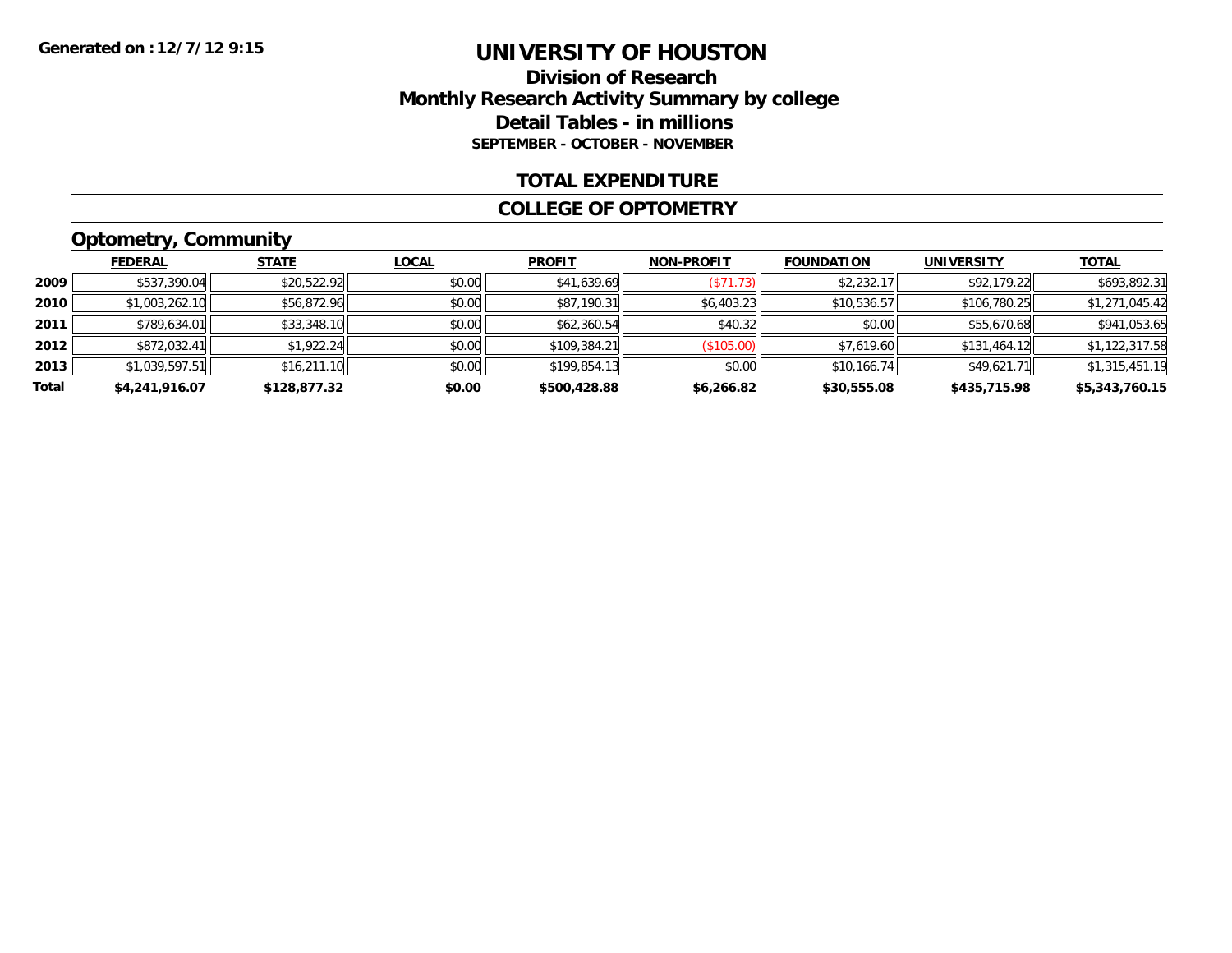## **Division of ResearchMonthly Research Activity Summary by college Detail Tables - in millions SEPTEMBER - OCTOBER - NOVEMBER**

#### **TOTAL EXPENDITURE**

#### **COLLEGE OF PHARMACY**

# **Clinical Sciences and Administration**

|      | <b>FEDERAL</b> | <b>STATE</b> | <b>LOCAL</b> | <b>PROFIT</b> | <b>NON-PROFIT</b> | <b>FOUNDATION</b> | <b>UNIVERSITY</b> | <b>TOTAL</b> |
|------|----------------|--------------|--------------|---------------|-------------------|-------------------|-------------------|--------------|
| 2009 | \$54,415.06    | \$0.00       | \$0.00       | \$102,332.41  | \$580.49          | \$19,713.77       | \$0.00            | \$177,041.73 |
| 2010 | \$33,945.38    | \$0.00       | \$0.00       | \$93,077.51   | \$40,975.10       | \$4,319.59        | \$1,038.01        | \$173,355.59 |
| 2011 | \$59,601.71    | \$2,195.06   | \$0.00       | \$75,528.41   | \$54,060.16       | \$0.00            | \$24.85           | \$191,410.19 |
| 2012 | \$49,044.85    | \$14,931.88  | \$0.00       | \$63,843.49   | \$25,107.72       | \$0.00            | \$0.00            | \$152,927.94 |
| 2013 | \$68,393.98    | \$0.00       | \$0.00       | \$81,372.85   | \$0.00            | \$4,103.00        | \$0.00            | \$153,869.83 |

## **Dean, Pharmacy**

|      | <b>FEDERAL</b> | <b>STATE</b> | <b>LOCAL</b> | <b>PROFIT</b> | <b>NON-PROFIT</b> | <b>FOUNDATION</b> | <b>UNIVERSITY</b> | <b>TOTAL</b> |
|------|----------------|--------------|--------------|---------------|-------------------|-------------------|-------------------|--------------|
| 2009 | \$0.00         | \$0.00       | \$0.00       | \$0.00        | \$0.00            | \$0.00            | \$0.00            | \$0.00       |
| 2010 | \$0.00         | \$0.00       | \$0.00       | \$0.00        | \$0.00            | \$0.00            | \$0.00            | \$0.00       |
| 2011 | \$0.00         | \$0.00       | \$0.00       | \$0.00        | \$0.00            | \$0.00            | \$0.00            | \$0.00       |
| 2012 | \$0.00         | \$0.00       | \$0.00       | \$0.00        | \$0.00            | \$0.00            | \$0.00            | \$0.00       |
| 2013 | \$0.00         | \$0.00       | \$0.00       | \$0.00        | \$0.00            | \$0.00            | \$0.00            | \$0.00       |

## **Pharmacological and Pharmaceutical Sciences**

|       | <b>FEDERAL</b> | <b>STATE</b> | <b>LOCAL</b> | <b>PROFIT</b> | <b>NON-PROFIT</b> | <b>FOUNDATION</b> | <b>UNIVERSITY</b> | <u>TOTAL</u>   |
|-------|----------------|--------------|--------------|---------------|-------------------|-------------------|-------------------|----------------|
| 2009  | \$435,353.70   | \$19,348.89  | \$0.00       | \$23,173.04   | \$21,570.79       | \$18,081.88       | \$0.00            | \$517,528.30   |
| 2010  | \$599,276.82   | \$37,692.88  | \$0.00       | \$16,936.86   | \$30,751.36       | \$22,371.47       | \$0.00            | \$707,029.39   |
| 2011  | \$641,418.45   | \$35,418.71  | \$0.00       | \$4,339.15    | \$52,601.29       | \$17,331.63       | \$0.00            | \$751,109.23   |
| 2012  | \$291,961.41   | \$0.01       | \$0.00       | \$561.90      | \$24,316.60       | \$3,116.43        | \$0.00            | \$319,956.35   |
| 2013  | \$468,487.58   | \$0.00       | \$0.00       | \$5,962.73    | \$8,657.14        | \$7,131.40        | \$0.00            | \$490,238.85   |
| Total | \$2,701,898.94 | \$109,587.43 | \$0.00       | \$467,128.35  | \$258,620.65      | \$96,169.17       | \$1,062.86        | \$3,634,467.40 |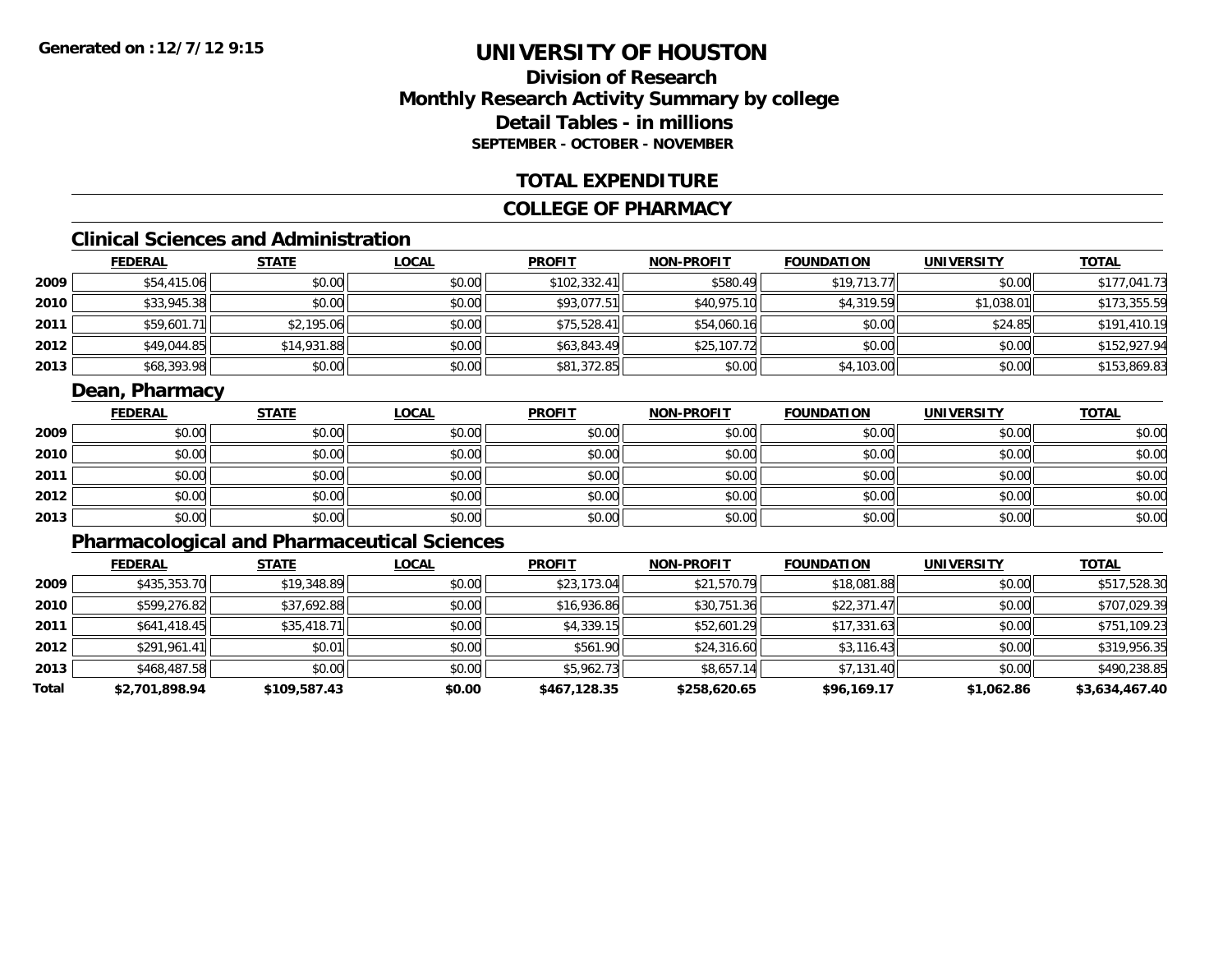## **Division of ResearchMonthly Research Activity Summary by college Detail Tables - in millionsSEPTEMBER - OCTOBER - NOVEMBER**

#### **TOTAL EXPENDITURE**

#### **COLLEGE OF TECHNOLOGY**

#### **Center for Life Sciences Technology**

|      | <b>EDERAL</b> | <b>STATE</b>                                                                           | LOCAL  | <b>PROFIT</b> | <b>NON-PROFIT</b> | <b>FOUNDATION</b> | UNIVERSITY            | <b>TOTAL</b> |
|------|---------------|----------------------------------------------------------------------------------------|--------|---------------|-------------------|-------------------|-----------------------|--------------|
| 2009 | \$0.00        | $\mathfrak{g}$ $\mathfrak{g}$ $\mathfrak{g}$ $\mathfrak{g}$ $\mathfrak{g}$<br>- JU. JU | \$0.00 | \$0.00        | \$0.00            | \$0.00            | ⊄∩ ∩∩<br><b>DU.UU</b> | \$0.00       |
| 2010 | \$0.00        | 40.00<br>JU.                                                                           | \$0.00 | \$0.00        | \$0.00            | \$0.00            | ⊄∩ ∩∩<br>DU.UU        | \$0.00       |
| 2012 | \$0.00        | 40.00<br>vv.vv                                                                         | \$0.00 | \$0.00        | \$0.00            | \$0.00            | \$0.00                | \$0.00       |

## **Center for Technology Literacy**

|      | <b>FEDERAL</b> | <b>STATE</b> | <u>LOCAL</u> | <b>PROFIT</b> | <b>NON-PROFIT</b> | <b>FOUNDATION</b> | <b>UNIVERSITY</b> | <b>TOTAL</b> |
|------|----------------|--------------|--------------|---------------|-------------------|-------------------|-------------------|--------------|
| 2009 | \$0.00         | \$0.00       | \$0.00       | \$0.00        | \$0.00            | \$0.00            | \$0.00            | \$0.00       |
| 2010 | \$0.00         | \$0.00       | \$0.00       | \$0.00        | \$0.00            | \$0.00            | \$0.00            | \$0.00       |
| 2011 | \$114,657.50   | \$0.00       | \$0.00       | \$0.00        | \$0.00            | \$0.00            | \$0.00            | \$114,657.50 |
| 2012 | \$356,526.40   | \$0.00       | \$0.00       | \$0.00        | \$0.00            | \$0.00            | \$0.00            | \$356,526.40 |
| 2013 | \$28,155.25    | \$0.00       | \$0.00       | \$0.00        | \$0.00            | \$0.00            | \$0.00            | \$28,155.25  |

#### **Dean, Technology**

|      | <b>FEDERAL</b> | <b>STATE</b> | <b>LOCAL</b> | <b>PROFIT</b> | <b>NON-PROFIT</b> | <b>FOUNDATION</b> | <b>UNIVERSITY</b> | <b>TOTAL</b> |
|------|----------------|--------------|--------------|---------------|-------------------|-------------------|-------------------|--------------|
| 2009 | \$62,019.87    | \$0.00       | \$0.00       | \$0.00        | \$0.00            | \$0.00            | \$0.00            | \$62,019.87  |
| 2010 | \$42,194.08    | \$0.00       | \$0.00       | \$0.00        | \$0.00            | \$0.00            | \$0.00            | \$42,194.08  |
| 2011 | \$19,901.21    | \$0.00       | \$0.00       | \$0.00        | \$0.00            | \$0.00            | \$0.00            | \$19,901.21  |
| 2012 | \$47,022.27    | \$0.00       | \$0.00       | \$0.00        | \$0.00            | \$0.00            | \$0.00            | \$47,022.27  |
| 2013 | \$15,235.58    | \$2,844.92   | \$0.00       | \$0.00        | \$0.00            | \$0.00            | \$0.00            | \$18,080.50  |

#### **Engineering Technology**

|      | <b>FEDERAL</b> | <b>STATE</b> | <u>LOCAL</u> | <b>PROFIT</b> | <b>NON-PROFIT</b> | <b>FOUNDATION</b> | <b>UNIVERSITY</b> | <b>TOTAL</b> |
|------|----------------|--------------|--------------|---------------|-------------------|-------------------|-------------------|--------------|
| 2009 | \$282,387.47   | \$0.00       | \$0.00       | \$6,019.48    | \$20,572.88       | \$0.00            | \$9,561.84        | \$318,541.67 |
| 2010 | \$137,781.29   | \$0.00       | \$0.00       | \$7,226.69    | \$3,695.27        | \$33,893.77       | \$229.32          | \$182,826.34 |
| 2011 | \$89,840.84    | \$0.00       | \$0.00       | \$1,847.23    | \$0.00            | \$25,672.34       | \$0.00            | \$117,360.41 |
| 2012 | \$135,919.25   | \$0.00       | \$0.00       | \$8,120.13    | (\$3,366.00)      | \$14,069.45       | \$0.00            | \$154,742.83 |
| 2013 | \$124,398.40   | \$711.23     | \$0.00       | \$24,221.62   | \$3,225.05        | \$9,018.26        | \$0.00            | \$161,574.56 |

<u> 1989 - Johann Stoff, deutscher Stoffen und der Stoffen und der Stoffen und der Stoffen und der Stoffen und de</u>

## **Human Development and Consumer Science**

|      | <b>FEDERAL</b> | <u>STATE</u> | <u>LOCAL</u> | <b>PROFIT</b> | <b>NON-PROFIT</b> | <b>FOUNDATION</b> | <b>UNIVERSITY</b> | <b>TOTAL</b> |
|------|----------------|--------------|--------------|---------------|-------------------|-------------------|-------------------|--------------|
| 2009 | \$12,208.05    | \$22,703.75  | \$0.00       | \$1,811.46    | \$0.00            | \$0.00            | \$0.00            | \$36,723.25  |
| 2010 | \$2,398.70     | \$0.00       | \$0.00       | \$2,147.06    | \$0.00            | \$0.00            | \$0.00            | \$4,545.76   |
| 2011 | \$952.48       | \$0.00       | \$0.00       | \$1,085.93    | \$0.00            | \$0.00            | \$0.00            | \$2,038.41   |
| 2012 | \$842.84       | \$0.00       | \$0.00       | \$0.00        | \$0.00            | \$1,214.93        | \$0.00            | \$372.10     |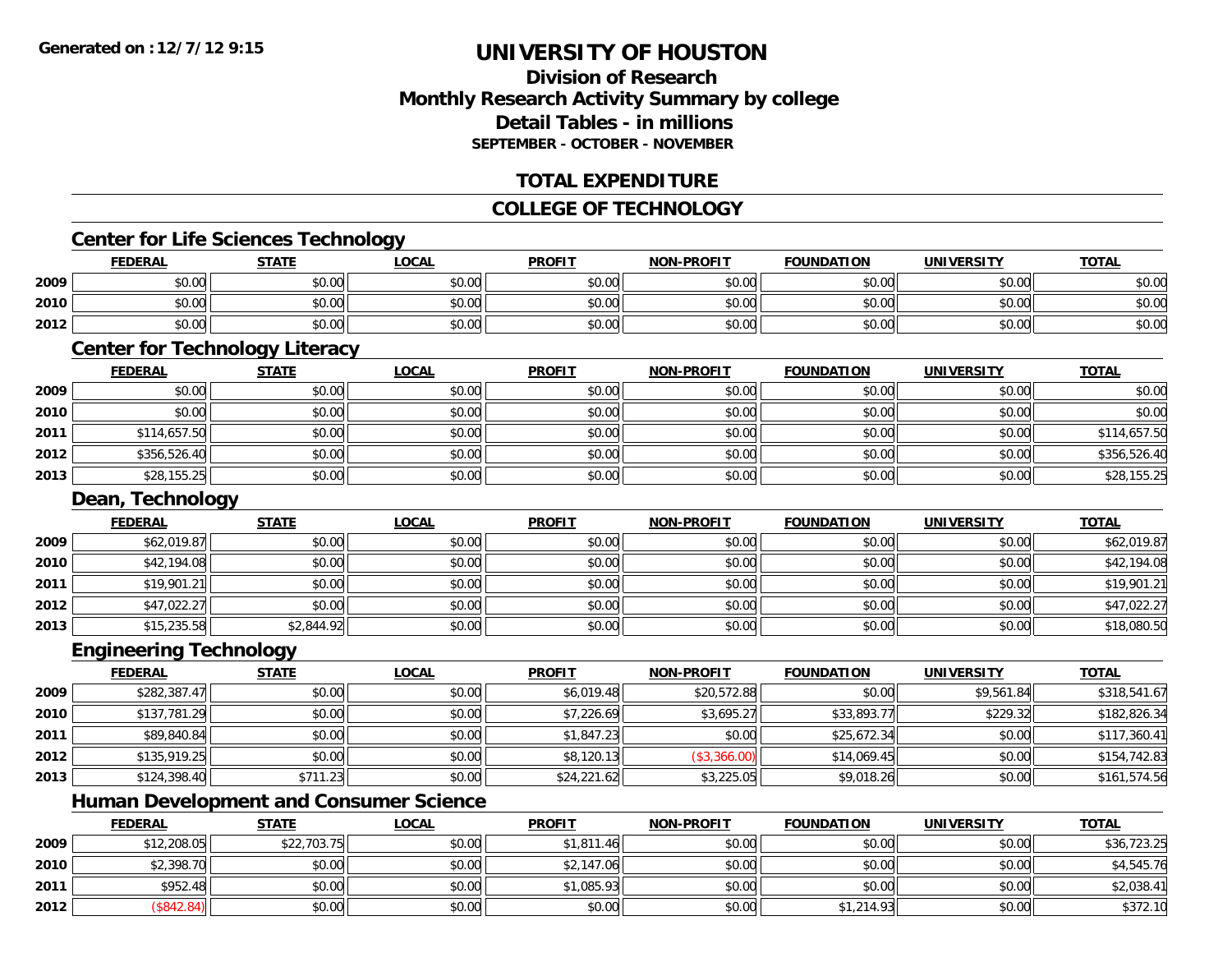## **Division of ResearchMonthly Research Activity Summary by college Detail Tables - in millions SEPTEMBER - OCTOBER - NOVEMBER**

#### **TOTAL EXPENDITURE**

#### **COLLEGE OF TECHNOLOGY**

## **Information & Logistics Technology**

|      | <b>FEDERAL</b> | <b>STATE</b> | <u>LOCAL</u> | <b>PROFIT</b> | <b>NON-PROFIT</b> | <b>FOUNDATION</b> | <b>UNIVERSITY</b> | <b>TOTAL</b>  |
|------|----------------|--------------|--------------|---------------|-------------------|-------------------|-------------------|---------------|
| 2009 | \$35,814.53    | \$7,567.92   | \$0.00       | \$0.00        | \$0.00            | \$0.00            | \$0.00            | \$43,382.44   |
| 2010 | \$15,323.23    | \$0.00       | \$0.00       | \$0.00        | \$3,109.70        | \$0.00            | \$0.00            | \$18,432.93   |
| 2011 | \$10,340.88    | \$0.00       | \$0.00       | \$0.00        | \$1,557.62        | \$0.00            | \$0.00            | \$11,898.50   |
| 2012 | \$20,743.12    | \$0.00       | \$0.00       | \$0.00        | \$0.00            | \$0.00            | \$0.00            | \$20,743.12   |
| 2013 | (\$10,735.08)  | \$0.00       | \$0.00       | \$0.00        | \$0.00            | \$0.00            | \$0.00            | (\$10,735.08) |

# **Texas Manufacturing Assistance Center**

|       | <b>FEDERAL</b> | <b>STATE</b> | <b>LOCAL</b> | <b>PROFIT</b> | <b>NON-PROFIT</b> | <b>FOUNDATION</b> | <b>UNIVERSITY</b> | <b>TOTAL</b>   |
|-------|----------------|--------------|--------------|---------------|-------------------|-------------------|-------------------|----------------|
| 2009  | \$0.00         | \$0.00       | \$0.00       | \$0.00        | \$0.00            | \$0.00            | \$0.00            | \$0.00         |
| 2010  | \$0.00         | \$0.00       | \$0.00       | \$0.00        | \$0.00            | \$0.00            | \$0.00            | \$0.00         |
| 2011  | \$0.00         | \$0.00       | \$0.00       | \$0.00        | \$0.00            | \$0.00            | \$0.00            | \$0.00         |
| 2012  | \$0.00         | \$0.00       | \$0.00       | \$0.00        | \$0.00            | \$0.00            | \$0.00            | \$0.00         |
| 2013  | \$0.00         | \$0.00       | \$0.00       | \$0.00        | \$0.00            | \$0.00            | \$0.00            | \$0.00         |
| Total | \$1,542,242.48 | \$33,827.81  | \$0.00       | \$52,479.60   | \$28,794.52       | \$83,868.75       | \$9,791.16        | \$1,751,004.32 |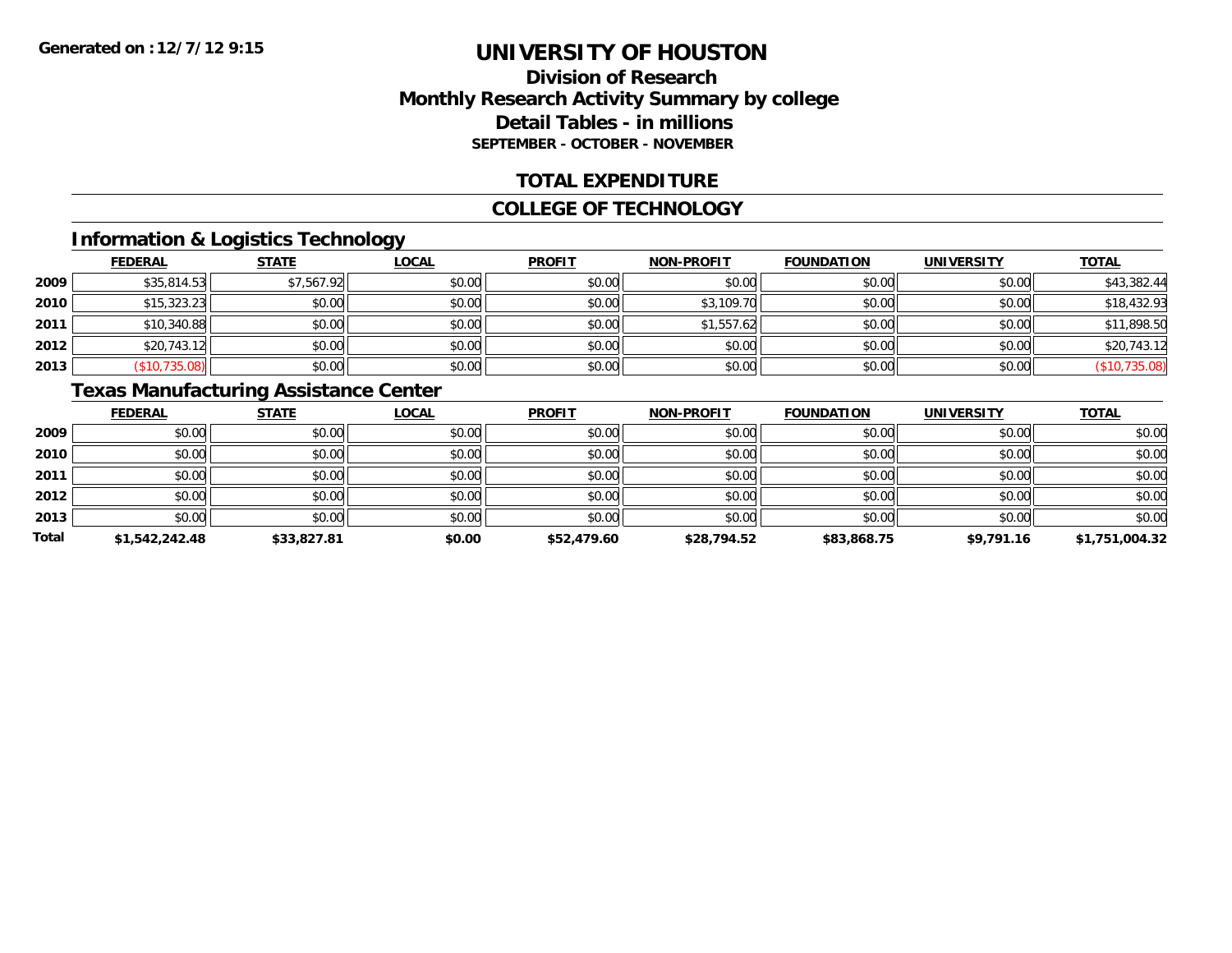## **Division of ResearchMonthly Research Activity Summary by college Detail Tables - in millionsSEPTEMBER - OCTOBER - NOVEMBER**

#### **TOTAL EXPENDITURE**

## **CULLEN COLLEGE OF ENGINEERING**

## **Biomedical Engineering**

|      | <b>FEDERAL</b> | <b>STATE</b> | <b>LOCAL</b> | <b>PROFIT</b> | <b>NON-PROFIT</b> | <b>FOUNDATION</b> | <b>UNIVERSITY</b> | <u>TOTAL</u> |
|------|----------------|--------------|--------------|---------------|-------------------|-------------------|-------------------|--------------|
| 2009 | \$19,385.50    | \$0.00       | \$0.00       | \$0.00        | \$8,598.72        | \$3,268.70        | \$0.00            | \$31,252.92  |
| 2010 | \$54,058.07    | \$0.00       | \$0.00       | \$0.00        | \$3,430.39        | \$0.00            | \$0.00            | \$57,488.46  |
| 2011 | \$76,081.18    | \$0.00       | \$0.00       | \$0.00        | \$0.00            | \$0.00            | \$0.00            | \$76,081.18  |
| 2012 | \$87,198.95    | \$0.00       | \$0.00       | \$0.00        | \$0.00            | \$0.00            | \$0.00            | \$87,198.95  |
| 2013 | \$179,244.82   | \$0.00       | \$0.00       | \$17,234.91   | \$0.00            | \$0.00            | \$0.00            | \$196,479.73 |
|      |                |              |              |               |                   |                   |                   |              |

#### **Center for Innovative Grouting Materials and Tech**

|      | <b>FEDERAL</b> | <b>STATE</b>  | <u>LOCAL</u> | <b>PROFIT</b>                                     | <b>NON-PROFIT</b> | <b>FOUNDATION</b> | <b>UNIVERSITY</b> | <b>TOTAL</b> |
|------|----------------|---------------|--------------|---------------------------------------------------|-------------------|-------------------|-------------------|--------------|
| 2011 | 0000<br>JU.UU  | \$0.00        | \$0.00       | ≮∩ ∩∩<br><b>SU.UU</b>                             | \$0.00            | \$0.00            | \$0.00            | \$0.00       |
| 2012 | \$0.00         | en nn<br>JU.U | \$0.00       | $\mathsf{A}\cap\mathsf{A}\cap\mathsf{A}$<br>JU.UU | \$0.00            | \$0.00            | \$0.00            | \$0.00       |
| 2013 | \$0.00         | \$0.00        | \$0.00       | ≮N UU<br><b>SU.UU</b>                             | \$0.00            | \$0.00            | \$0.00            | \$0.00       |

#### **Chemical Engineering**

|      | <b>FEDERAL</b> | <b>STATE</b>   | <b>LOCAL</b> | <b>PROFIT</b> | <b>NON-PROFIT</b> | <b>FOUNDATION</b> | <b>UNIVERSITY</b> | <b>TOTAL</b>   |
|------|----------------|----------------|--------------|---------------|-------------------|-------------------|-------------------|----------------|
| 2009 | \$372,585.15   | \$464,565.10   | \$6,228.17   | \$142,573.43  | \$36,570.44       | \$33,746.79       | \$0.00            | \$1,056,269.07 |
| 2010 | \$354,310.45   | \$1,408,921.77 | \$1,530.31   | \$92,497.77   | \$0.00            | \$20,383.66       | \$49,958.87       | \$1,927,602.83 |
| 2011 | \$1,155,147.96 | \$287,894.40   | \$0.00       | \$170,879.80  | \$0.00            | \$26,341.27       | \$34,874.20       | \$1,675,137.63 |
| 2012 | \$1,218,679.36 | \$48,144.00    | \$0.00       | \$268,948.33  | \$800.00          | \$20,775.27       | \$0.02            | \$1,557,346.99 |
| 2013 | \$774,420.12   | \$31,885.77    | \$0.00       | \$218,359.08  | \$15,928.27       | \$76,464.05       | (S16, 332.80)     | \$1,100,724.49 |

#### **Civil Engineering**

|      | <b>FEDERAL</b> | <b>STATE</b> | <b>LOCAL</b> | <b>PROFIT</b> | <b>NON-PROFIT</b> | <b>FOUNDATION</b> | <b>UNIVERSITY</b> | <b>TOTAL</b>   |
|------|----------------|--------------|--------------|---------------|-------------------|-------------------|-------------------|----------------|
| 2009 | \$607,598.32   | \$56,101.99  | \$2,492.24   | \$696.26      | \$5,851.03        | \$66,605.08       | \$0.00            | \$739,344.92   |
| 2010 | \$367,026.03   | \$90,834.68  | \$21,685.77  | \$35,013.29   | \$18,945.60       | \$76,710.14       | \$0.00            | \$610,215.51   |
| 2011 | \$477.175.18   | \$86,186.10  | \$0.00       | \$49,132.27   | \$21,438.59       | \$39,266.27       | \$16, 136.45      | \$689,334.87   |
| 2012 | \$1,023,222.05 | \$114,203.81 | \$28,206.18  | \$23,910.39   | \$9,743.74        | \$4,706.22        | \$0.00            | \$1,203,992.39 |
| 2013 | \$630,553.84   | \$105,334.51 | \$5,579.44   | \$34,363.76   | \$43,074.01       | \$622.66          | \$9,384.00        | \$828,912.22   |

## **Composites Engineering and Applications Center**

|      | <b>FEDERAL</b> | <b>STATE</b> | LOCAL         | <b>PROFIT</b> | $LDD$ $O$ $E$ $I$ $T$<br><b>MAN</b> | <b>FOUNDATION</b> | <b>UNIVERSITY</b> | <b>TOTAL</b> |
|------|----------------|--------------|---------------|---------------|-------------------------------------|-------------------|-------------------|--------------|
| 2011 | \$0.00         | \$0.00       | 0.00<br>JU.UU | \$0.00        | \$0.00                              | \$0.00            | \$0.00            | \$0.00       |
| 2012 | \$0.00         | \$0.00       | 0000<br>JU.UU | \$0.00        | \$0.00                              | \$0.00            | \$0.00            | \$0.00       |
| 2013 | \$0.00         | \$0.00       | 0.00<br>ง∪.∪บ | \$0.00        | \$0.00                              | \$0.00            | \$0.00            | \$0.00       |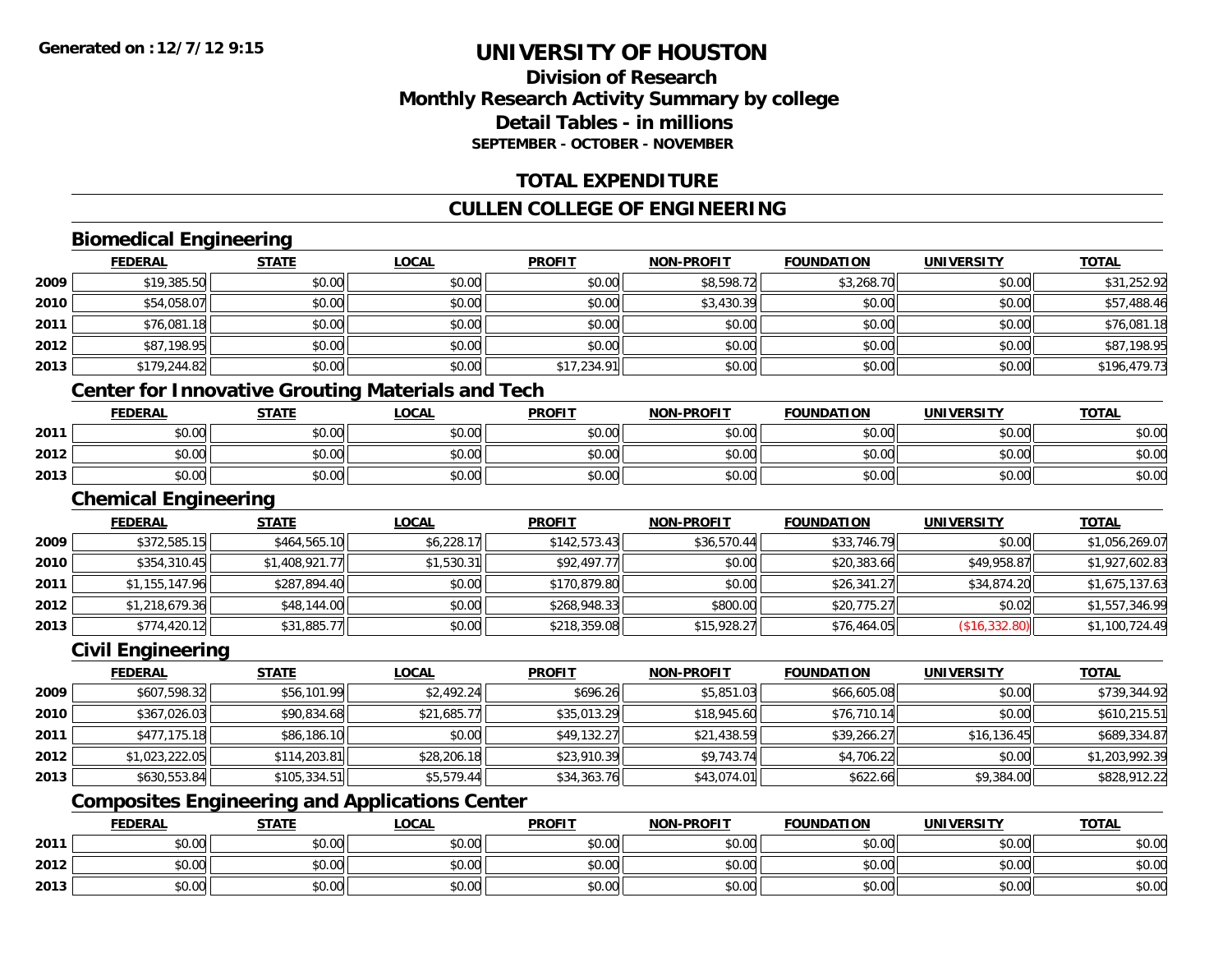## **Division of ResearchMonthly Research Activity Summary by college Detail Tables - in millionsSEPTEMBER - OCTOBER - NOVEMBER**

#### **TOTAL EXPENDITURE**

#### **CULLEN COLLEGE OF ENGINEERING**

# **Dean, Engineering**

|      | <b>FEDERAL</b> | <b>STATE</b> | <u>LOCAL</u> | <b>PROFIT</b> | <b>NON-PROFIT</b> | <b>FOUNDATION</b> | <b>UNIVERSITY</b> | <b>TOTAL</b> |
|------|----------------|--------------|--------------|---------------|-------------------|-------------------|-------------------|--------------|
| 2009 | \$4,709.98     | (\$48.96)    | \$0.00       | \$0.00        | \$0.00            | \$0.00            | \$0.00            | \$4,661.02   |
| 2010 | \$39,120.05    | \$0.00       | \$0.00       | \$0.00        | \$0.00            | \$0.00            | \$0.00            | \$39,120.05  |
| 2011 | \$32,987.40    | \$0.00       | \$0.00       | \$0.00        | \$0.00            | \$0.00            | \$0.00            | \$32,987.40  |
| 2012 | \$64,196.64    | \$0.00       | \$0.00       | \$0.00        | \$0.00            | \$0.00            | \$0.00            | \$64,196.64  |
| 2013 | \$8,609.00     | \$0.00       | \$0.00       | \$0.00        | \$0.00            | \$0.00            | \$0.00            | \$8,609.00   |

## **Electrical & Computer Engineering**

|      | <b>FEDERAL</b> | <b>STATE</b> | <b>LOCAL</b> | <b>PROFIT</b> | <b>NON-PROFIT</b> | <b>FOUNDATION</b> | <b>UNIVERSITY</b> | <u>TOTAL</u>   |
|------|----------------|--------------|--------------|---------------|-------------------|-------------------|-------------------|----------------|
| 2009 | \$541,019.22   | \$85,392.43  | \$0.00       | \$68,556.97   | \$28,713.00       | \$0.00            | \$22,310.96       | \$745,992.58   |
| 2010 | \$405,227.82   | \$82,296.10  | \$0.00       | \$139,487.23  | \$42,084.93       | \$0.00            | \$465.12          | \$669,561.20   |
| 2011 | \$805,009.44   | \$107,183.29 | \$0.00       | \$67,107.34   | \$27,417.60       | \$8,573.86        | \$5,124.78        | \$1,020,416.31 |
| 2012 | \$1,158,985.40 | \$27,314.02  | \$0.00       | \$109,606.82  | \$12,919.57       | (\$30,045.57)     | \$0.21            | \$1,278,780.45 |
| 2013 | \$683,090.68   | \$16,248.69  | \$0.00       | \$116,490.41  | \$4,372.00        | \$16,316.76       | \$0.00            | \$836,518.54   |

## **Industrial Engineering**

|      | <u>FEDERAL</u> | <b>STATE</b> | <u>LOCAL</u> | <b>PROFIT</b> | <b>NON-PROFIT</b> | <b>FOUNDATION</b> | <b>UNIVERSITY</b> | <b>TOTAL</b> |
|------|----------------|--------------|--------------|---------------|-------------------|-------------------|-------------------|--------------|
| 2009 | \$30,338.81    | \$0.00       | \$0.00       | \$0.00        | \$0.00            | \$0.00            | \$0.00            | \$30,338.81  |
| 2010 | \$36,495.76    | \$0.00       | \$0.00       | \$0.00        | \$0.00            | \$0.00            | \$0.00            | \$36,495.76  |
| 2011 | \$39,537.48    | \$10,876.06  | \$13,824.38  | \$0.00        | \$0.00            | \$0.00            | \$0.00            | \$64,237.92  |
| 2012 | \$34,384.86    | \$0.00       | \$16,690.54  | \$0.00        | \$0.00            | \$0.00            | \$0.00            | \$51,075.40  |
| 2013 | \$43,619.01    | \$7,350.00   | \$3,224.36   | \$0.00        | \$0.00            | \$0.00            | \$0.00            | \$54,193.37  |

#### **Mechanical Engineering**

|      | <b>FEDERAL</b> | <b>STATE</b> | <u>LOCAL</u> | <b>PROFIT</b> | <b>NON-PROFIT</b> | <b>FOUNDATION</b> | <b>UNIVERSITY</b> | <b>TOTAL</b>   |
|------|----------------|--------------|--------------|---------------|-------------------|-------------------|-------------------|----------------|
| 2009 | \$300,641.93   | \$17,742.38  | \$0.00       | \$83,907.64   | \$14,079.01       | \$0.00            | \$15.143.29       | \$431,514.25   |
| 2010 | \$527,591.07   | \$10,825.00  | \$0.00       | \$61,048.56   | \$61,721.68       | \$0.00            | \$23,719.11       | \$684,905.42   |
| 2011 | \$659,758.35   | \$235,437.81 | \$0.00       | \$182,800.79  | \$30,719.34       | \$0.00            | \$0.00            | \$1,108,716.28 |
| 2012 | \$694,367.05   | \$227,175.80 | \$0.00       | \$116,637.23  | \$25,593.33       | \$0.00            | \$0.00            | \$1,063,773.41 |
| 2013 | \$734,079.73   | \$198,753.81 | \$0.00       | \$70,538.29   | (\$1,677.41)      | \$20,080.74       | \$0.00            | \$1,021,775.16 |

## **National Wind Energy Center**

|      | <b>FEDERAL</b> | <b>CTATL</b> | <b>_OCAL</b> | <b>PROFIT</b> | NON-DDOELT | <b>FOUNDATION</b> | UNIVERSITY<br>ERJI | <b>TOTAL</b> |
|------|----------------|--------------|--------------|---------------|------------|-------------------|--------------------|--------------|
| 2011 | $\sim$         | ሖ ヘ          | $\sim$ 00    | 0000          | 0.00       | 0000              | $\sim$ 00          | $\sim$       |
|      | וט.טי          | JU.UU        | טט.טע        | JU.UU         | PO.OO      | JU.UU             | <b>JU.UU</b>       | JU.UU        |
| 2012 | 0000           | $\sim$ 00    | $\sim$ 00    | $\cdots$      | 0000       | 0000              | $\sim$ 00          | $\cdots$     |
|      | ,uu            | JU.U         | vv.vv        | JU.UU         | PO.OO      | PU.UU             | <b>JU.UU</b>       | <b>JU.UU</b> |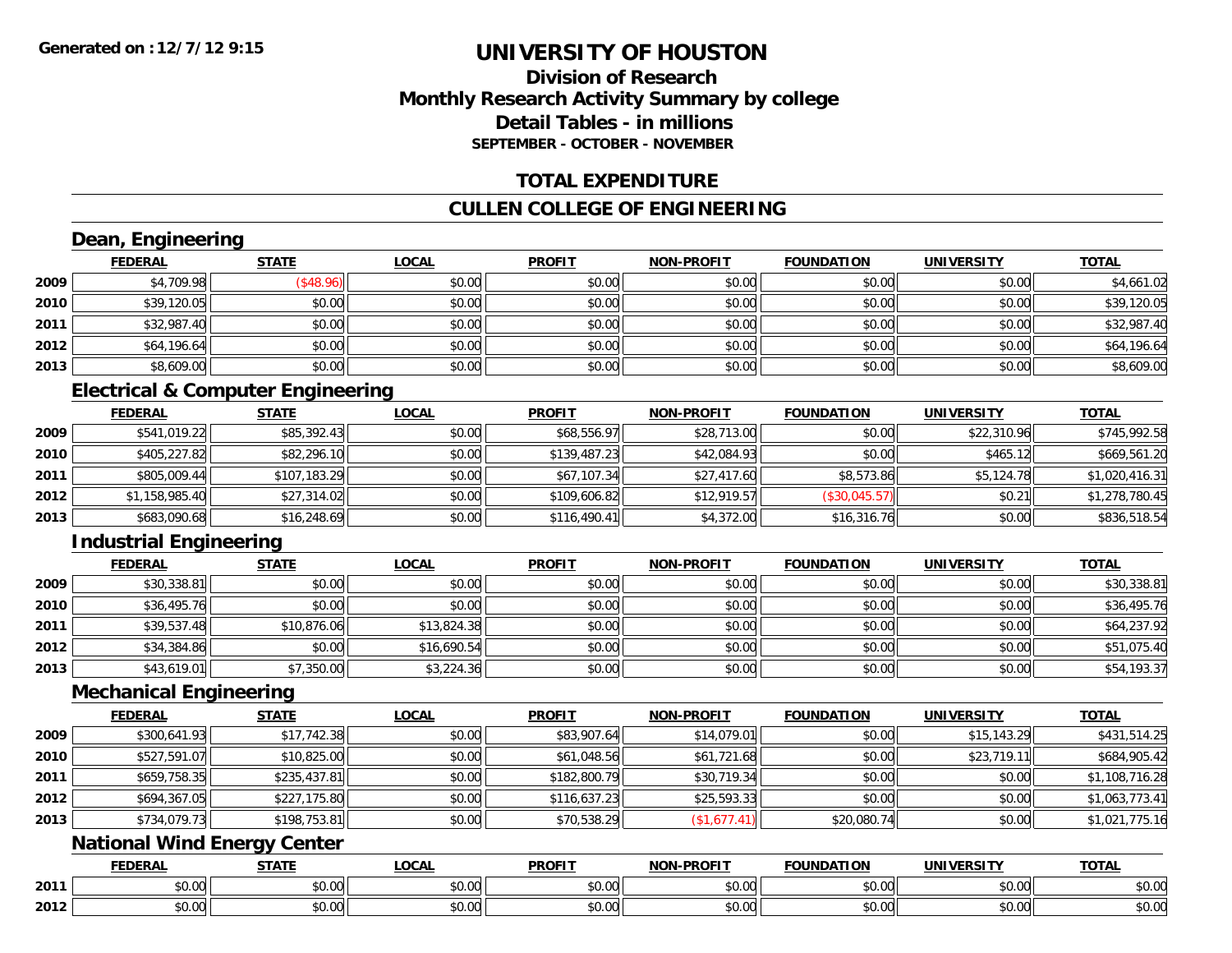## **Division of Research Monthly Research Activity Summary by college Detail Tables - in millions SEPTEMBER - OCTOBER - NOVEMBER**

#### **TOTAL EXPENDITURE**

## **CULLEN COLLEGE OF ENGINEERING**

|              | <b>National Wind Energy Center</b>        |                |              |                |                   |                   |                   |                 |
|--------------|-------------------------------------------|----------------|--------------|----------------|-------------------|-------------------|-------------------|-----------------|
|              | <b>FEDERAL</b>                            | <b>STATE</b>   | <u>LOCAL</u> | <b>PROFIT</b>  | <b>NON-PROFIT</b> | <b>FOUNDATION</b> | <b>UNIVERSITY</b> | <b>TOTAL</b>    |
| 2013         | \$0.00                                    | \$0.00         | \$0.00       | \$0.00         | \$0.00            | \$0.00            | \$0.00            | \$0.00          |
|              | <b>SW Public Safety Technology Center</b> |                |              |                |                   |                   |                   |                 |
|              | <b>FEDERAL</b>                            | <b>STATE</b>   | <u>LOCAL</u> | <b>PROFIT</b>  | <b>NON-PROFIT</b> | <b>FOUNDATION</b> | <b>UNIVERSITY</b> | <b>TOTAL</b>    |
| 2009         | \$0.00                                    | \$0.00         | \$0.00       | \$0.00         | \$0.00            | \$0.00            | \$0.00            | \$0.00          |
| <b>Total</b> | \$14,240,456.68                           | \$3,720,618.54 | \$99,461.39  | \$2.069.790.57 | \$410,323.84      | \$383,815.90      | \$160.784.21      | \$21.085.251.13 |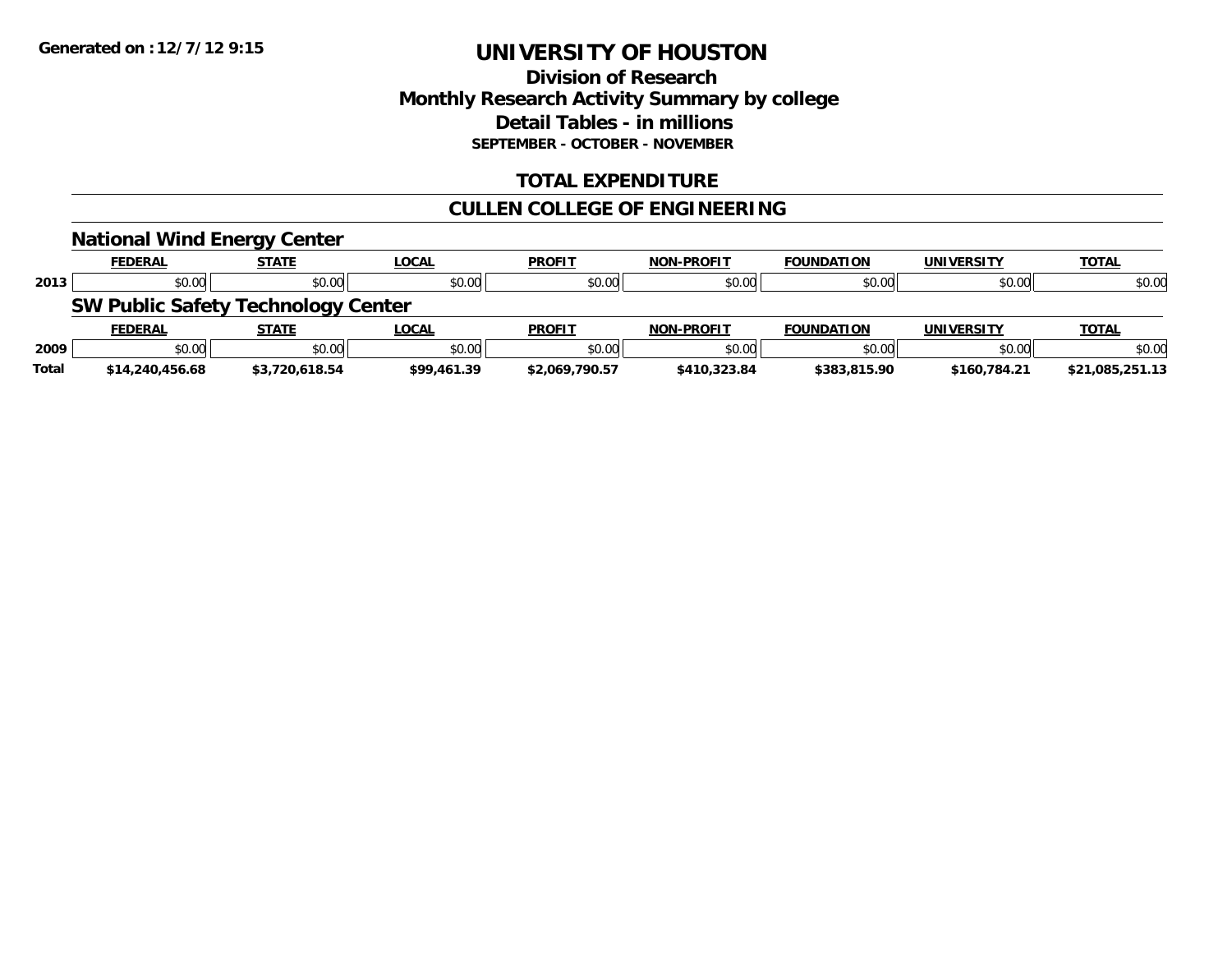## **Division of ResearchMonthly Research Activity Summary by college Detail Tables - in millionsSEPTEMBER - OCTOBER - NOVEMBER**

#### **TOTAL EXPENDITURE**

## **DIVISION OF RESEARCH**

#### **Center for Advanced Materials**

|      | <b>FEDERAL</b> | <b>STATE</b> | <u>LOCAL</u> | <b>PROFIT</b> | <b>NON-PROFIT</b> | <b>FOUNDATION</b> | <b>UNIVERSITY</b> | <b>TOTAL</b> |
|------|----------------|--------------|--------------|---------------|-------------------|-------------------|-------------------|--------------|
| 2009 | \$4,608.49     | \$0.00       | \$0.00       | \$0.00        | \$0.00            | \$0.00            | \$0.00            | \$4,608.49   |
| 2010 | \$1.03         | \$0.00       | \$0.00       | \$0.00        | \$0.00            | \$0.00            | \$0.00            | \$1.03)      |
| 2011 | \$14,024.52    | \$16,455.60  | \$0.00       | \$8,529.75    | \$0.00            | \$0.00            | \$0.00            | \$39,009.87  |
| 2012 | \$3,480.11     | \$0.00       | \$0.00       | \$0.00        | \$0.00            | \$0.00            | \$0.00            | \$3,480.11   |
| 2013 | \$1,100.47     | \$0.00       | \$0.00       | \$0.00        | \$0.00            | \$0.00            | \$0.00            | \$1,100.47   |

#### **Center for Biomedical & Environmental Genomics**

|      | <u>FEDERAL</u> | <u>STATE</u> | <u>LOCAL</u> | <b>PROFIT</b> | <b>NON-PROFIT</b> | <b>FOUNDATION</b> | <b>UNIVERSITY</b> | <b>TOTAL</b> |
|------|----------------|--------------|--------------|---------------|-------------------|-------------------|-------------------|--------------|
| 2009 | \$0.00         | \$0.00       | \$0.00       | \$0.00        | \$0.00            | \$0.00            | \$0.00            | \$0.00       |
| 2010 | \$0.00         | \$0.00       | \$0.00       | \$0.00        | \$0.00            | \$0.00            | \$0.00            | \$0.00       |
| 2011 | \$0.00         | \$0.00       | \$0.00       | \$0.00        | \$0.00            | \$0.00            | \$0.00            | \$0.00       |
| 2012 | \$0.00         | \$0.00       | \$0.00       | \$0.00        | \$0.00            | \$0.00            | \$0.00            | \$0.00       |
| 2013 | \$0.00         | \$0.00       | \$0.00       | \$0.00        | \$0.00            | \$0.00            | \$0.00            | \$0.00       |

## **Center for Industrial Partnerships**

|      | <u>FEDERAL</u> | <b>STATE</b> | <b>LOCAL</b> | <b>PROFIT</b> | <b>NON-PROFIT</b> | <b>FOUNDATION</b> | <b>UNIVERSITY</b> | <b>TOTAL</b> |
|------|----------------|--------------|--------------|---------------|-------------------|-------------------|-------------------|--------------|
| 2009 | \$5,434.41     | \$0.00       | \$0.00       | \$4,233.85    | \$0.00            | \$0.00            | \$0.00            | \$9,668.27   |
| 2010 | \$23,794.15    | \$0.00       | \$0.00       | \$1,757.96    | \$0.00            | \$0.00            | \$0.00            | \$25,552.11  |
| 2011 | \$53,970.63    | \$0.00       | \$0.00       | \$14,438.29   | \$0.00            | \$0.00            | \$0.00            | \$68,408.92  |
| 2012 | \$11,175.00    | \$0.00       | \$0.00       | \$7,878.10    | \$0.00            | \$0.00            | \$0.00            | \$19,053.10  |
| 2013 | \$980.11       | \$0.00       | \$0.00       | \$9,639.33    | \$0.00            | \$0.00            | \$0.00            | \$10,619.44  |

## **Center for Neuromotor & Biomechanics Research**

|      | <b>FEDERAL</b> | <u>STATE</u> | <u>LOCAL</u> | <b>PROFIT</b> | <b>NON-PROFIT</b> | <b>FOUNDATION</b> | <b>UNIVERSITY</b> | <b>TOTAL</b> |
|------|----------------|--------------|--------------|---------------|-------------------|-------------------|-------------------|--------------|
| 2009 | \$0.00         | \$0.00       | \$0.00       | \$0.00        | \$0.00            | \$0.00            | \$0.00            | \$0.00       |
| 2010 | \$0.00         | \$0.00       | \$0.00       | \$0.00        | \$0.00            | \$0.00            | \$0.00            | \$0.00       |
| 2011 | \$0.00         | \$0.00       | \$0.00       | \$0.00        | \$0.00            | \$0.00            | \$0.00            | \$0.00       |
| 2012 | \$0.00         | \$0.00       | \$0.00       | \$0.00        | \$0.00            | \$0.00            | \$0.00            | \$0.00       |
| 2013 | \$0.00         | \$0.00       | \$0.00       | \$0.00        | \$0.00            | \$0.00            | \$0.00            | \$0.00       |

## **Division of Research**

|      | <b>FEDERAL</b> | статі             | .OCAI              | <b>PROFIT</b>                                | <b>J-PROFIT</b><br><b>NON</b> | .<br><b>MINDAT.</b> | 100011<br>`INHV. | <b>TOTAL</b> |
|------|----------------|-------------------|--------------------|----------------------------------------------|-------------------------------|---------------------|------------------|--------------|
| 2010 | noo<br>ں .     | $\sim$<br>-⊌∪⊶    | $\sim$ 00<br>pv.uu | 0.00<br>DU.UU                                | 0.00<br><b>JU.UU</b>          | \$0.00              | \$0.00           | 000E         |
| 2011 |                | $\sim$ 00<br>JU.U | 0.00<br>PU.UU      | $\triangle$ $\triangle$ $\triangle$<br>DU.UU | 0.00<br><b>JU.UU</b>          | \$0.00              | \$0.00           |              |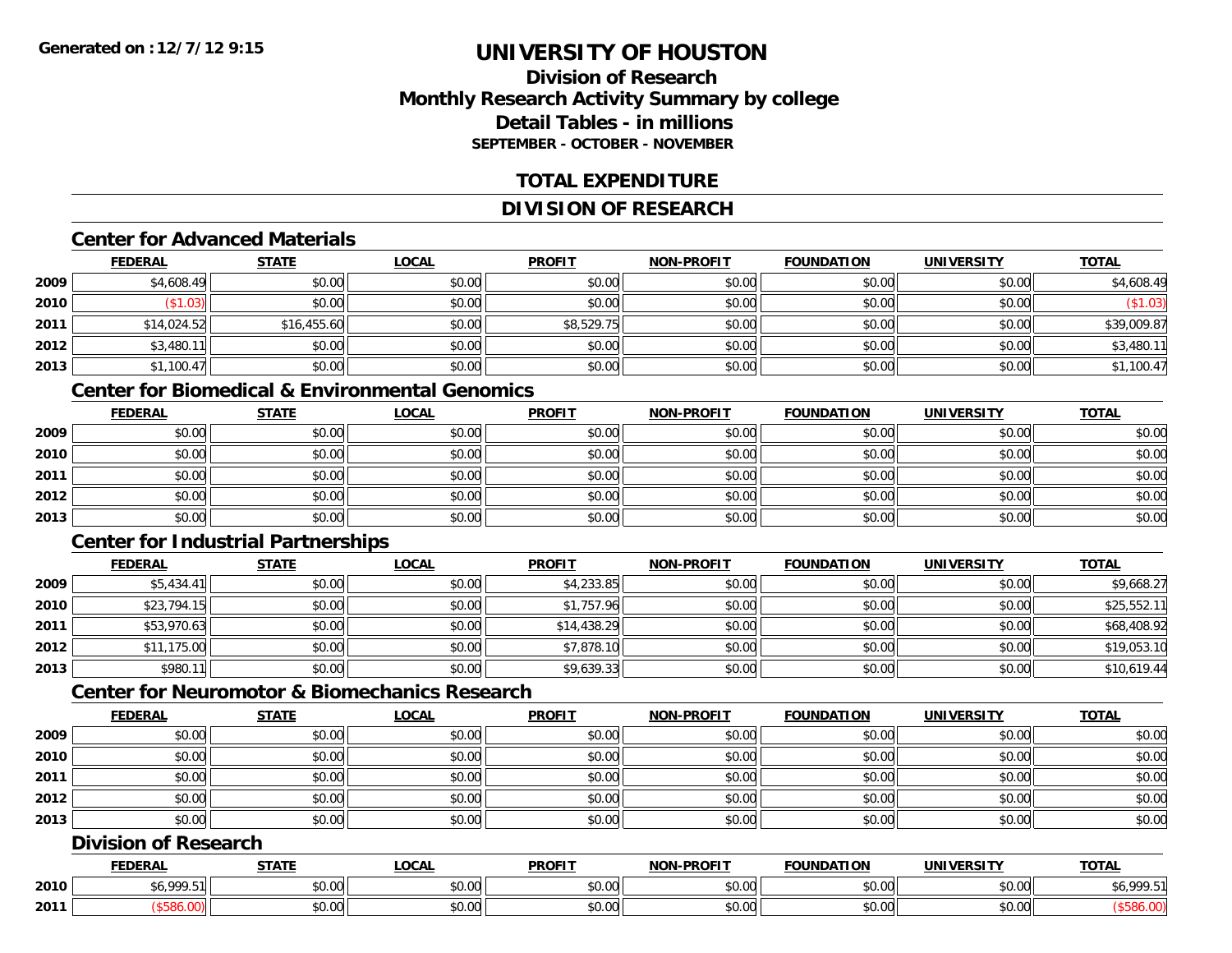### **Division of ResearchMonthly Research Activity Summary by college Detail Tables - in millions SEPTEMBER - OCTOBER - NOVEMBER**

#### **TOTAL EXPENDITURE**

### **DIVISION OF RESEARCH**

|      | <b>FEDERAL</b>                        | <b>STATE</b> | <b>LOCAL</b> | <b>PROFIT</b> | <b>NON-PROFIT</b> | <b>FOUNDATION</b> | <b>UNIVERSITY</b> | <b>TOTAL</b> |
|------|---------------------------------------|--------------|--------------|---------------|-------------------|-------------------|-------------------|--------------|
| 2012 | \$0.00                                | \$0.00       | \$0.00       | \$0.00        | \$0.00            | \$0.00            | \$0.00            | \$0.00       |
|      | <b>Institute for Nanoenergy</b>       |              |              |               |                   |                   |                   |              |
|      | <b>FEDERAL</b>                        | <b>STATE</b> | <b>LOCAL</b> | <b>PROFIT</b> | <b>NON-PROFIT</b> | <b>FOUNDATION</b> | <b>UNIVERSITY</b> | <b>TOTAL</b> |
| 2009 | \$0.00                                | \$0.00       | \$0.00       | \$0.00        | \$0.00            | \$0.00            | \$0.00            | \$0.00       |
| 2010 | \$0.00                                | \$0.00       | \$0.00       | \$0.00        | \$0.00            | \$0.00            | \$0.00            | \$0.00       |
| 2011 | \$0.00                                | \$0.00       | \$0.00       | \$0.00        | \$0.00            | \$0.00            | \$0.00            | \$0.00       |
| 2012 | \$0.00                                | \$0.00       | \$0.00       | \$0.00        | \$0.00            | \$0.00            | \$0.00            | \$0.00       |
| 2013 | \$0.00                                | \$0.00       | \$0.00       | \$0.00        | \$0.00            | \$0.00            | \$0.00            | \$0.00       |
|      | <b>Office of Contracts and Grants</b> |              |              |               |                   |                   |                   |              |
|      | <b>FEDERAL</b>                        | <b>STATE</b> | <b>LOCAL</b> | <b>PROFIT</b> | <b>NON-PROFIT</b> | <b>FOUNDATION</b> | <b>UNIVERSITY</b> | <b>TOTAL</b> |
| 2009 | \$0.00                                | \$0.00       | \$0.00       | \$0.00        | \$0.00            | \$0.00            | \$0.00            | \$0.00       |
| 2010 | \$0.00                                | \$0.00       | \$0.00       | \$0.00        | \$0.00            | \$0.00            | \$0.00            | \$0.00       |
| 2011 | \$0.00                                | \$0.00       | \$0.00       | \$0.00        | \$0.00            | \$0.00            | \$0.00            | \$0.00       |
| 2012 | \$0.00                                | \$0.00       | \$0.00       | \$0.00        | \$0.00            | \$0.00            | \$0.00            | \$0.00       |
| 2013 | \$0.00                                | \$0.00       | \$0.00       | \$0.00        | \$0.00            | \$0.00            | \$0.00            | \$0.00       |
|      | <b>Research Financial Services</b>    |              |              |               |                   |                   |                   |              |
|      | <b>FEDERAL</b>                        | <b>STATE</b> | <b>LOCAL</b> | <b>PROFIT</b> | <b>NON-PROFIT</b> | <b>FOUNDATION</b> | <b>UNIVERSITY</b> | <b>TOTAL</b> |
| 2009 | \$0.00                                | \$0.00       | \$0.00       | \$0.00        | \$0.00            | \$0.00            | \$0.00            | \$0.00       |
| 2010 | \$0.00                                | \$0.00       | \$0.00       | \$0.00        | \$0.00            | \$0.00            | \$0.00            | \$0.00       |
| 2011 | \$0.00                                | \$0.00       | \$0.00       | \$0.00        | \$0.00            | \$0.00            | \$0.00            | \$0.00       |
| 2012 | \$0.00                                | \$0.00       | \$0.00       | \$0.00        | \$0.00            | \$0.00            | \$0.00            | \$0.00       |
| 2013 | \$0.00                                | \$0.00       | \$0.00       | \$0.00        | \$0.00            | \$0.00            | \$0.00            | \$0.00       |
|      | <b>TcSAM</b>                          |              |              |               |                   |                   |                   |              |
|      | <b>FEDERAL</b>                        | <b>STATE</b> | <b>LOCAL</b> | <b>PROFIT</b> | <b>NON-PROFIT</b> | <b>FOUNDATION</b> | <b>UNIVERSITY</b> | <b>TOTAL</b> |
| 2009 | \$0.00                                | \$0.00       | \$0.00       | \$0.00        | \$0.00            | \$0.00            | \$0.00            | \$0.00       |
| 2010 | \$0.00                                | \$0.00       | \$0.00       | \$0.00        | \$0.00            | \$0.00            | \$0.00            | \$0.00       |
| 2011 | \$0.00                                | \$0.00       | \$0.00       | \$0.00        | \$0.00            | \$0.00            | \$0.00            | \$0.00       |
|      | <b>TcSUH</b>                          |              |              |               |                   |                   |                   |              |
|      | <b>FEDERAL</b>                        | <b>STATE</b> | <b>LOCAL</b> | <b>PROFIT</b> | <b>NON-PROFIT</b> | <b>FOUNDATION</b> | <b>UNIVERSITY</b> | <b>TOTAL</b> |
| 2009 | \$2,661.81                            | \$0.00       | \$0.00       | \$0.00        | \$1,033.84        | \$2,218.30        | \$0.00            | \$5,913.95   |

**2009**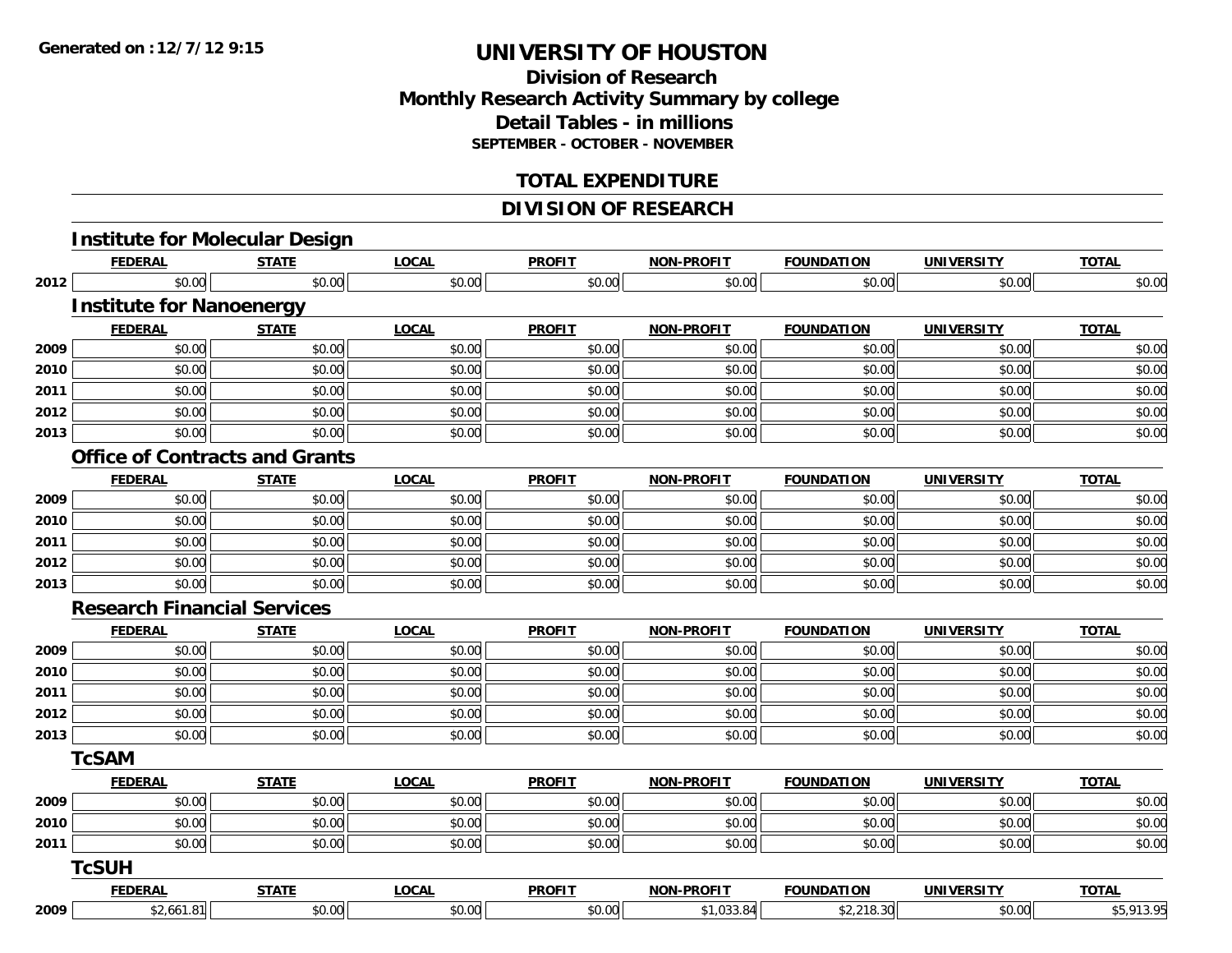### **Division of ResearchMonthly Research Activity Summary by college Detail Tables - in millions SEPTEMBER - OCTOBER - NOVEMBER**

#### **TOTAL EXPENDITURE**

### **DIVISION OF RESEARCH**

|       | <b>TcSUH</b>                             |                |              |               |                   |                   |                   |                |
|-------|------------------------------------------|----------------|--------------|---------------|-------------------|-------------------|-------------------|----------------|
|       | <b>FEDERAL</b>                           | <b>STATE</b>   | <b>LOCAL</b> | <b>PROFIT</b> | <b>NON-PROFIT</b> | <b>FOUNDATION</b> | <b>UNIVERSITY</b> | <b>TOTAL</b>   |
| 2010  | \$9,717.79                               | \$0.00         | \$0.00       | \$15,817.37   | \$0.00            | \$0.00            | \$0.00            | \$25,535.16    |
| 2011  | \$20,641.53                              | \$0.00         | \$0.00       | \$37,416.71   | \$0.00            | \$0.00            | \$0.00            | \$58,058.24    |
| 2012  | \$15,682.97                              | \$24,915.94    | \$0.00       | \$54,859.05   | \$0.00            | \$0.00            | \$0.00            | \$95,457.97    |
| 2013  | \$959.79                                 | \$4,333.02     | \$0.00       | \$22,688.88   | \$0.00            | \$0.00            | \$0.00            | \$27,981.69    |
|       | <b>Texas Learning/Computation Center</b> |                |              |               |                   |                   |                   |                |
|       | <b>FEDERAL</b>                           | <b>STATE</b>   | <b>LOCAL</b> | <b>PROFIT</b> | <b>NON-PROFIT</b> | <b>FOUNDATION</b> | <b>UNIVERSITY</b> | <b>TOTAL</b>   |
| 2009  | \$0.00                                   | \$0.00         | \$0.00       | \$0.00        | \$0.00            | \$0.00            | \$0.00            | \$0.00         |
| 2010  | \$0.00                                   | \$0.00         | \$0.00       | \$0.00        | \$0.00            | \$0.00            | \$0.00            | \$0.00         |
| 2011  | \$29.50                                  | \$0.00         | \$0.00       | \$0.00        | \$0.00            | \$0.00            | \$0.00            | \$29.50        |
| 2012  | \$11,205.78                              | \$0.00         | \$0.00       | \$0.00        | \$0.00            | \$0.00            | \$0.00            | \$11,205.78    |
| 2013  | \$143.68                                 | \$0.00         | \$0.00       | \$0.00        | \$0.00            | \$0.00            | \$0.00            | \$143.68       |
|       | <b>Texas Obesity Research Center</b>     |                |              |               |                   |                   |                   |                |
|       | <b>FEDERAL</b>                           | <b>STATE</b>   | <b>LOCAL</b> | <b>PROFIT</b> | <b>NON-PROFIT</b> | <b>FOUNDATION</b> | <b>UNIVERSITY</b> | <b>TOTAL</b>   |
| 2011  | \$0.00                                   | \$0.00         | \$0.00       | \$0.00        | \$0.00            | \$0.00            | \$0.00            | \$0.00         |
| 2012  | \$0.00                                   | \$0.00         | \$0.00       | \$0.00        | \$0.00            | \$0.00            | \$0.00            | \$0.00         |
| 2013  | \$0.00                                   | \$0.00         | \$0.00       | \$0.00        | \$0.00            | \$0.00            | \$0.00            | \$0.00         |
|       | <b>TIMES</b>                             |                |              |               |                   |                   |                   |                |
|       | <b>FEDERAL</b>                           | <b>STATE</b>   | <b>LOCAL</b> | <b>PROFIT</b> | <b>NON-PROFIT</b> | <b>FOUNDATION</b> | <b>UNIVERSITY</b> | <b>TOTAL</b>   |
| 2009  | \$831,270.27                             | \$547,735.28   | \$0.00       | \$0.00        | \$0.00            | \$0.00            | \$1,060.51        | \$1,380,066.07 |
| 2010  | \$608,604.02                             | \$1,330,886.58 | \$0.00       | \$0.00        | \$0.00            | \$0.00            | (\$530.24)        | \$1,938,960.36 |
| 2011  | \$612,110.69                             | \$1,481.05     | \$0.00       | \$0.00        | \$0.00            | \$0.00            | \$0.00            | \$613,591.74   |
| 2012  | \$830,946.31                             | (\$12.88)      | \$0.00       | \$0.00        | \$0.00            | \$0.00            | \$0.00            | \$830,933.43   |
| 2013  | \$1,255,348.13                           | (\$759.74)     | \$0.00       | \$0.00        | \$0.00            | \$0.00            | \$0.00            | \$1,254,588.39 |
| Total | \$4,324,302.63                           | \$1,925,034.85 | \$0.00       | \$177,259.30  | \$1,033.84        | \$2,218.30        | \$530.27          | \$6,430,379.19 |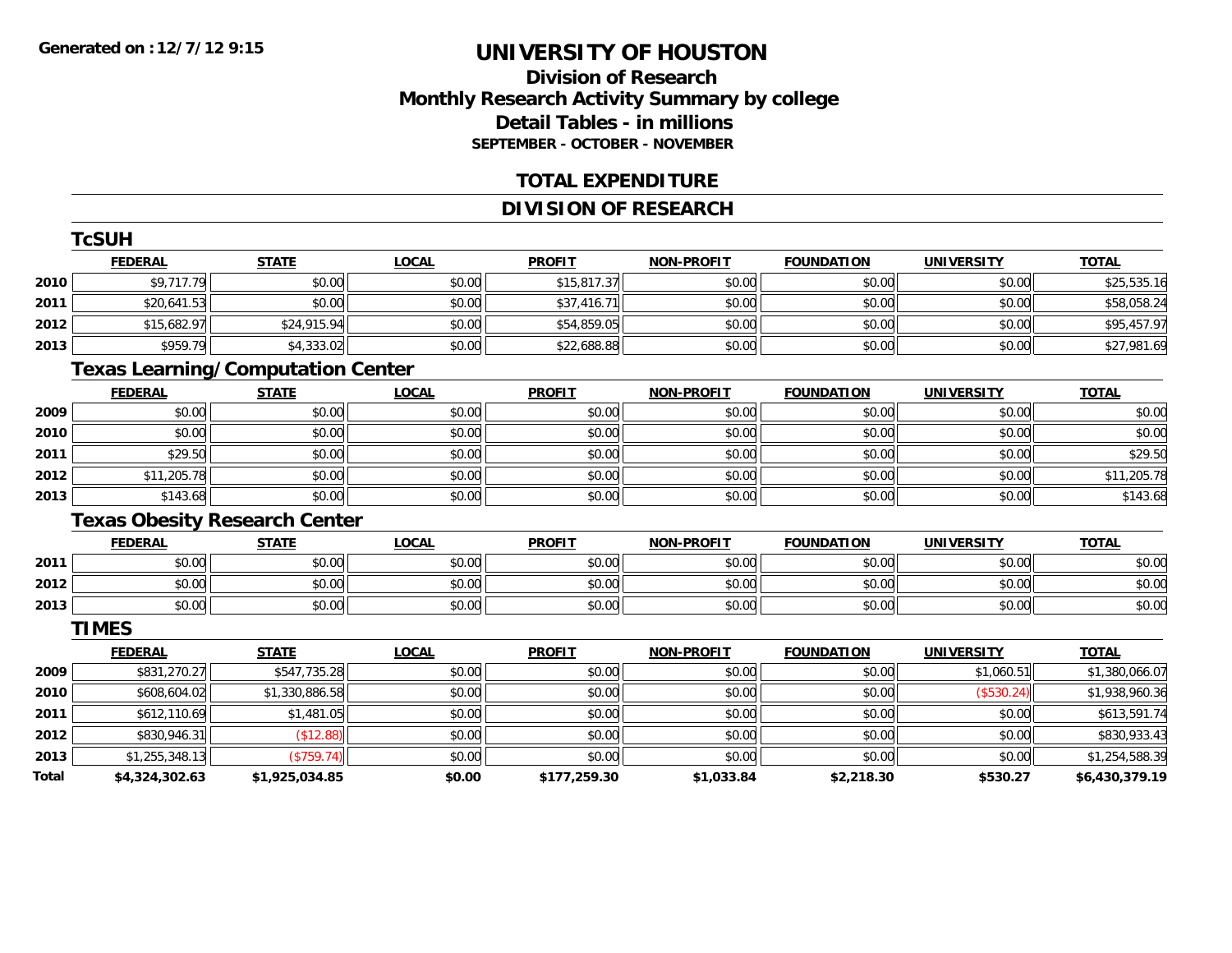### **Division of ResearchMonthly Research Activity Summary by college Detail Tables - in millions SEPTEMBER - OCTOBER - NOVEMBER**

### **TOTAL EXPENDITURE**

#### **GRADUATE COLLEGE OF SOCIAL WORK**

## **Center for Health Equities & Evaluation Research**

|      | <b>FEDERAL</b>    | <b>STATE</b>                                      | <b>LOCAL</b> | <b>PROFIT</b> | <b>NON-PROFIT</b> | <b>FOUNDATION</b> | <b>UNIVERSITY</b> | <b>TOTAL</b> |
|------|-------------------|---------------------------------------------------|--------------|---------------|-------------------|-------------------|-------------------|--------------|
| 2013 | \$141,911.34      | \$0.00                                            | \$0.00       | \$0.00        | \$0.00            | \$0.00            | \$42,000.00       | \$183,911.34 |
|      |                   | <b>Child &amp; Family for Innovative Research</b> |              |               |                   |                   |                   |              |
|      | <b>FEDERAL</b>    | <b>STATE</b>                                      | <b>LOCAL</b> | <b>PROFIT</b> | <b>NON-PROFIT</b> | <b>FOUNDATION</b> | <b>UNIVERSITY</b> | <b>TOTAL</b> |
| 2009 | \$4,784.75        | \$45,479.87                                       | \$0.00       | \$0.00        | \$16,863.30       | \$0.00            | \$0.00            | \$67,127.92  |
| 2010 | \$10,008.69       | \$10,708.59                                       | \$0.00       | \$0.00        | \$3,652.62        | \$0.00            | \$0.00            | \$24,369.90  |
| 2011 | \$4,680.08        | \$0.00                                            | \$0.00       | \$0.00        | \$0.00            | \$0.00            | \$0.00            | \$4,680.08   |
| 2012 | \$2,252.91        | \$0.00                                            | \$0.00       | \$9,375.69    | \$0.00            | \$0.00            | \$0.00            | \$11,628.60  |
| 2013 | (\$0.01)          | \$4,722.11                                        | \$11,951.47  | \$0.00        | \$0.00            | \$0.00            | \$0.00            | \$16,673.57  |
|      |                   | <b>Community Projects - Social Work</b>           |              |               |                   |                   |                   |              |
|      | <b>FEDERAL</b>    | <b>STATE</b>                                      | <b>LOCAL</b> | <b>PROFIT</b> | <b>NON-PROFIT</b> | <b>FOUNDATION</b> | <b>UNIVERSITY</b> | <b>TOTAL</b> |
| 2009 | \$50,015.87       | \$0.00                                            | \$0.00       | \$0.00        | \$0.00            | \$0.00            | \$0.00            | \$50,015.87  |
| 2010 | \$0.00            | \$0.00                                            | \$0.00       | \$0.00        | \$0.00            | \$0.00            | \$0.00            | \$0.00       |
| 2011 | \$0.00            | \$0.00                                            | \$0.00       | \$0.00        | \$0.00            | \$0.00            | \$0.00            | \$0.00       |
| 2012 | \$151.37          | \$0.00                                            | \$0.00       | \$0.00        | \$0.00            | \$0.00            | \$0.00            | \$151.37     |
| 2013 | (\$0.01)          | \$0.00                                            | \$0.00       | \$0.00        | \$0.00            | \$0.00            | \$0.00            | (\$0.01)     |
|      | Dean, Social Work |                                                   |              |               |                   |                   |                   |              |
|      | <b>FEDERAL</b>    | <b>STATE</b>                                      | <b>LOCAL</b> | <b>PROFIT</b> | <b>NON-PROFIT</b> | <b>FOUNDATION</b> | <b>UNIVERSITY</b> | <b>TOTAL</b> |
| 2009 | \$384,814.73      | \$258,578.74                                      | \$0.00       | \$0.00        | \$2,118.69        | \$0.00            | \$0.00            | \$645,512.16 |
| 2010 | \$656,721.25      | \$168,145.13                                      | \$0.00       | \$0.00        | \$0.00            | \$683.20          | \$0.00            | \$825,549.58 |
| 2011 | \$544,588.07      | \$14,066.62                                       | \$0.00       | \$0.00        | \$0.00            | \$21,644.17       | \$0.00            | \$580,298.86 |
| 2012 | \$342,115.15      | (\$107.66)                                        | \$0.00       | \$0.00        | \$0.00            | \$20,553.95       | \$182.28          | \$362,743.72 |
| 2013 | \$243,114.75      | \$0.00                                            | \$0.00       | \$0.00        | \$0.00            | \$1,830.00        | \$0.00            | \$244,944.75 |
|      |                   | <b>Drug and Social Policy Research</b>            |              |               |                   |                   |                   |              |
|      | <b>FEDERAL</b>    | <b>STATE</b>                                      | <b>LOCAL</b> | <b>PROFIT</b> | <b>NON-PROFIT</b> | <b>FOUNDATION</b> | <b>UNIVERSITY</b> | <b>TOTAL</b> |
| 2009 | \$0.00            | \$0.00                                            | \$0.00       | \$0.00        | \$0.00            | \$0.00            | \$0.00            | \$0.00       |
| 2010 | \$0.00            | \$0.00                                            | \$0.00       | \$0.00        | \$0.00            | \$0.00            | \$0.00            | \$0.00       |
| 2011 | \$0.00            | \$0.00                                            | \$0.00       | \$0.00        | \$0.00            | \$0.00            | \$0.00            | \$0.00       |
| 2012 | \$0.00            | \$0.00                                            | \$0.00       | \$0.00        | \$0.00            | \$0.00            | \$0.00            | \$0.00       |
| 2013 | \$0.00            | \$0.00                                            | \$0.00       | \$0.00        | \$0.00            | \$0.00            | \$0.00            | \$0.00       |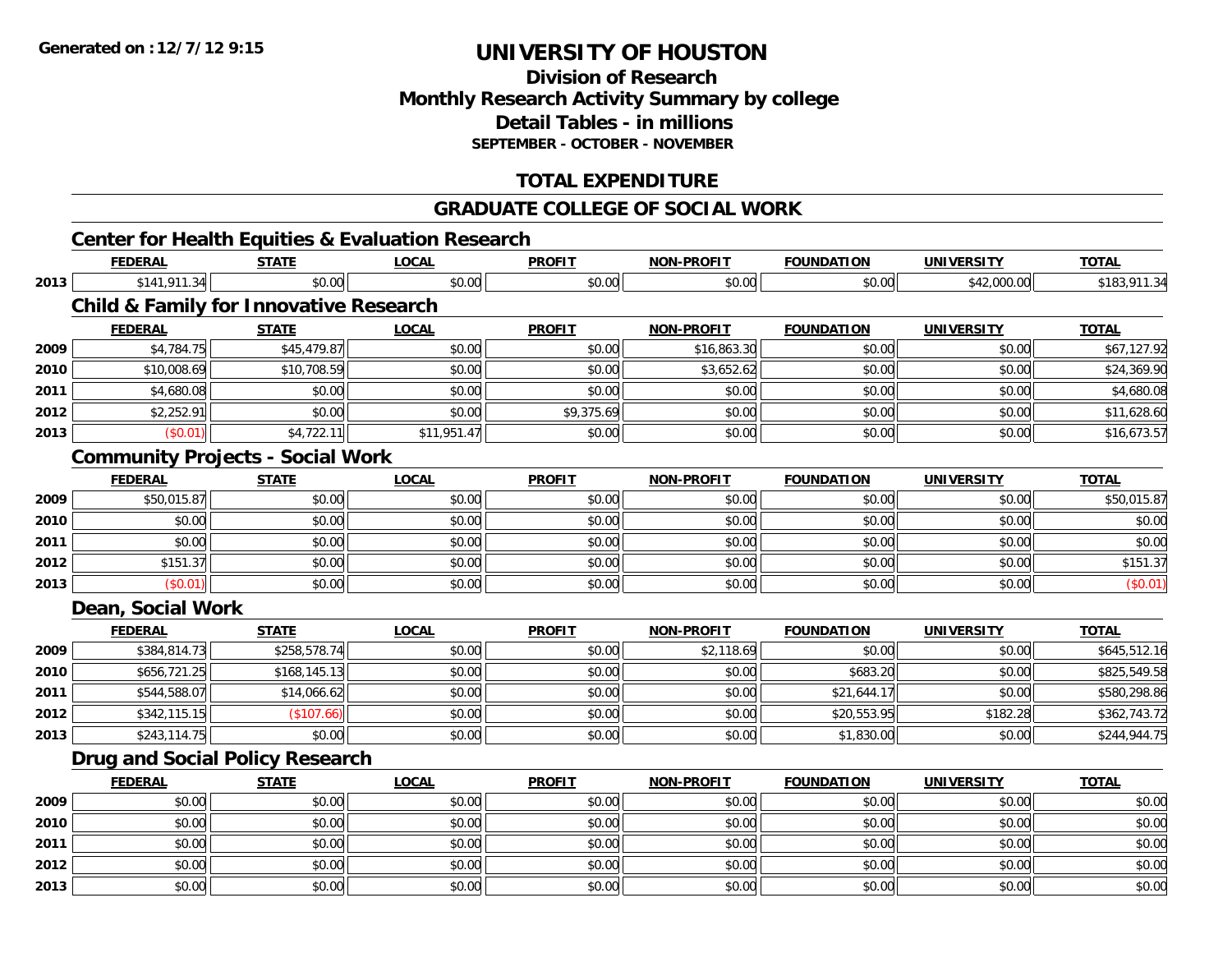### **Division of Research Monthly Research Activity Summary by college Detail Tables - in millions SEPTEMBER - OCTOBER - NOVEMBER**

#### **TOTAL EXPENDITURE**

#### **GRADUATE COLLEGE OF SOCIAL WORK**

## **Office for Drug SPR**

|       | <b>FEDERAL</b> | <b>STATE</b> | <b>LOCAL</b> | <b>PROFIT</b> | <b>NON-PROFIT</b> | <b>FOUNDATION</b> | <b>UNIVERSITY</b> | <b>TOTAL</b>   |
|-------|----------------|--------------|--------------|---------------|-------------------|-------------------|-------------------|----------------|
| 2009  | \$0.00         | \$0.00       | \$0.00       | \$0.00        | \$0.00            | \$0.00            | \$0.00            | \$0.00         |
| 2010  | \$0.00         | \$0.00       | \$0.00       | \$0.00        | \$0.00            | \$0.00            | \$0.00            | \$0.00         |
| 2011  | \$0.00         | \$0.00       | \$0.00       | \$0.00        | \$0.00            | \$0.00            | \$0.00            | \$0.00         |
| 2012  | \$0.00         | \$0.00       | \$0.00       | \$0.00        | \$0.00            | \$0.00            | \$0.00            | \$0.00         |
| 2013  | \$0.00         | \$0.00       | \$0.00       | \$0.00        | \$0.00            | \$0.00            | \$0.00            | \$0.00         |
| Total | \$2,385,158.93 | \$501,593.40 | \$11,951.47  | \$9,375.69    | \$22,634.61       | \$44,711.33       | \$42,182.28       | \$3,017,607.71 |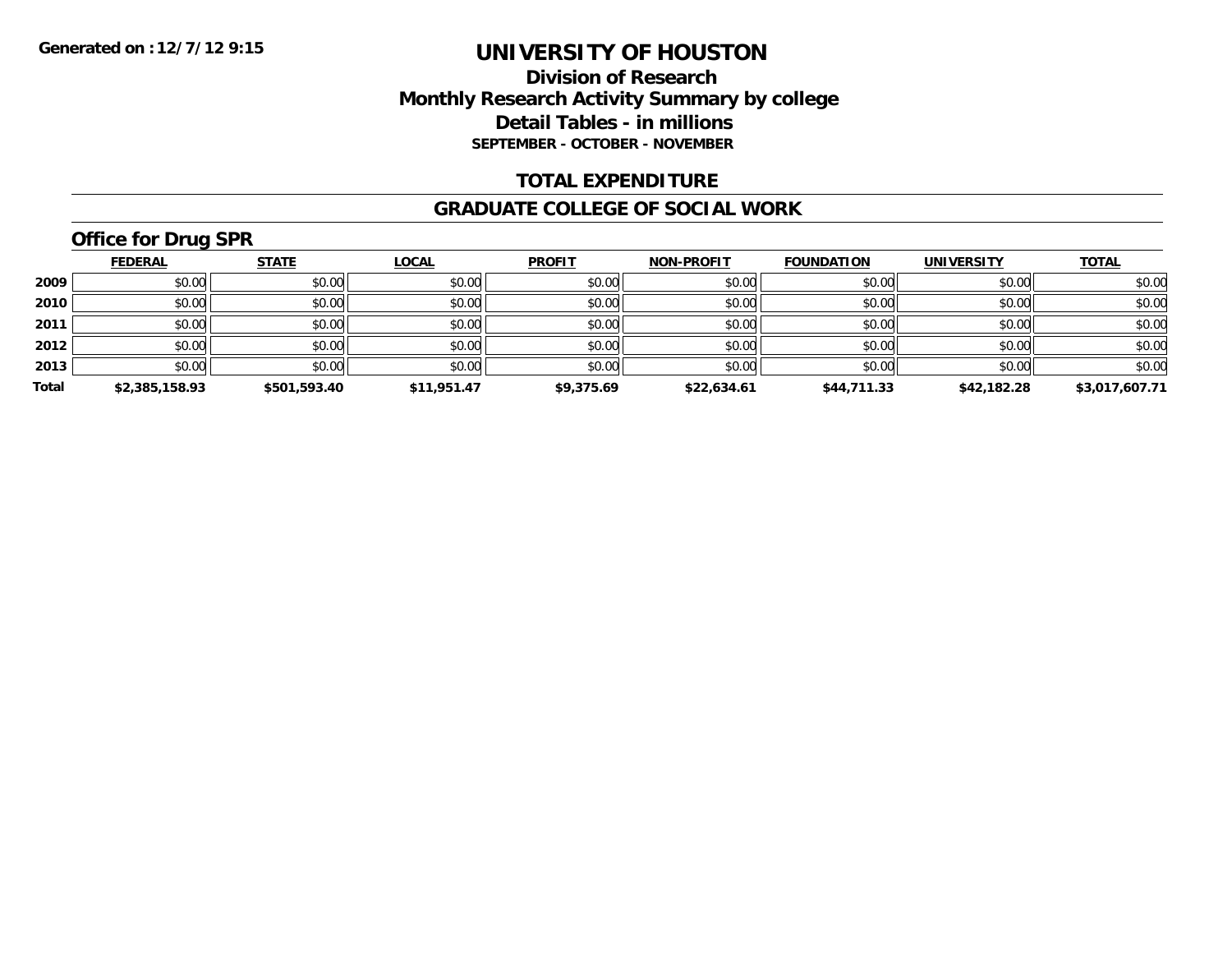### **Division of Research Monthly Research Activity Summary by college Detail Tables - in millions SEPTEMBER - OCTOBER - NOVEMBER**

### **TOTAL EXPENDITURE**

#### **HILTON COLLEGE OF HOTEL AND RESTAURANT MANAGEMENT**

#### **Hotel and Restaurant Management**

|              | <b>FEDERAL</b> | <u>STATE</u> | <u>LOCAL</u> | <b>PROFIT</b> | <b>NON-PROFIT</b> | <b>FOUNDATION</b> | <b>UNIVERSITY</b> | <b>TOTAL</b> |
|--------------|----------------|--------------|--------------|---------------|-------------------|-------------------|-------------------|--------------|
| 2011         | \$0.00         | \$0.00       | \$0.00       | \$0.00        | \$1.065.30        | \$0.00            | \$0.00            | \$1,065.30   |
| 2012         | \$9,452.75     | \$0.00       | \$0.00       | \$0.00        | \$2,222.89        | \$0.00            | \$0.00            | \$11,675.64  |
| 2013         | \$10,538.25    | \$2,429.38   | \$0.00       | \$0.00        | \$0.00            | \$0.00            | \$0.00            | \$12,967.63  |
| <b>Total</b> | \$19,991.00    | \$2,429.38   | \$0.00       | \$0.00        | \$3,288.19        | \$0.00            | \$0.00            | \$25,708.57  |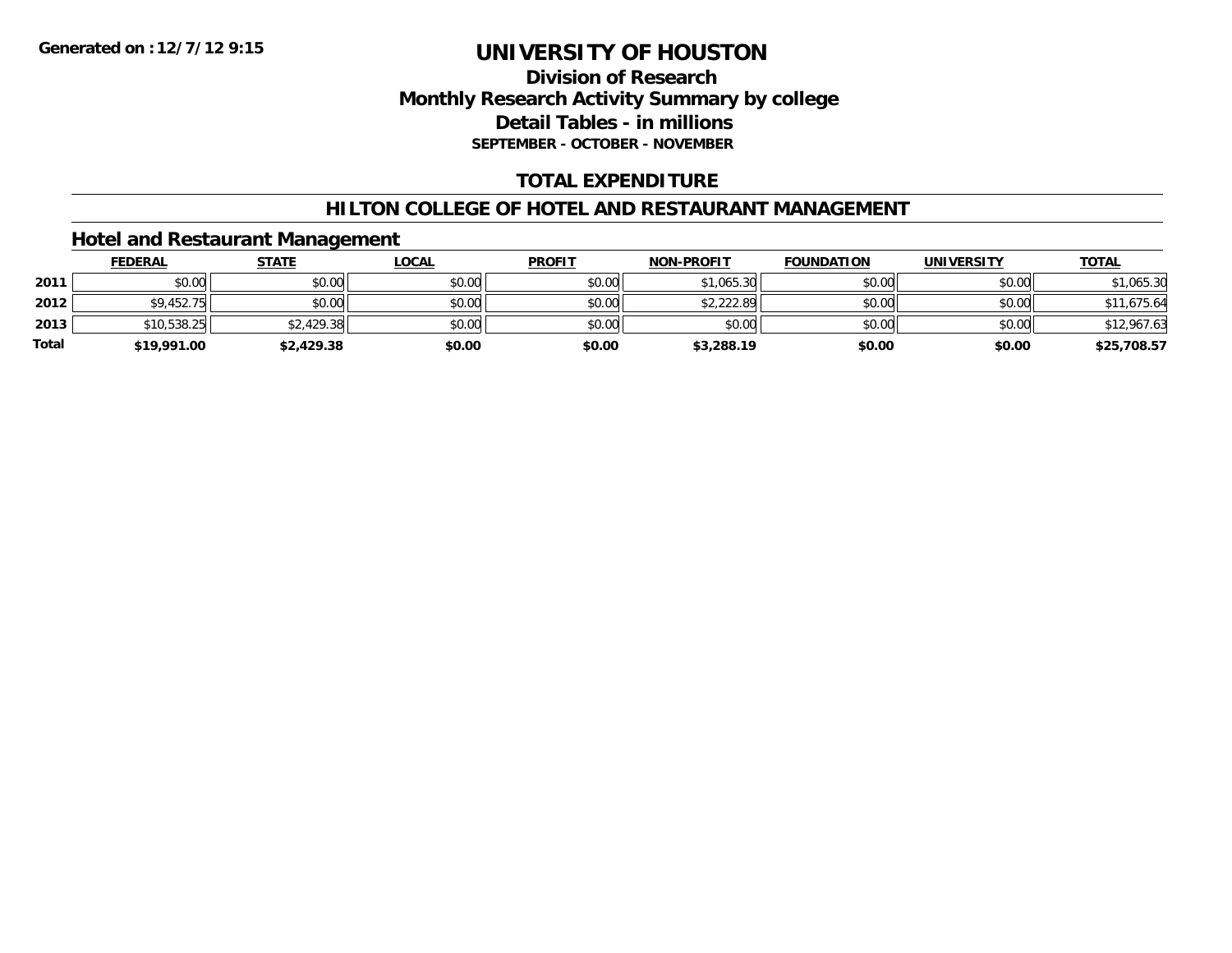### **Division of Research Monthly Research Activity Summary by college Detail Tables - in millions SEPTEMBER - OCTOBER - NOVEMBER**

#### **TOTAL EXPENDITURE**

#### **HONORS COLLEGE**

#### **Houston Teachers Institute**

|       | <b>FEDERAL</b> | <u>STATE</u> | <b>LOCAL</b> | <b>PROFIT</b> | <b>NON-PROFIT</b> | <b>FOUNDATION</b> | <b>UNIVERSITY</b> | <b>TOTAL</b> |
|-------|----------------|--------------|--------------|---------------|-------------------|-------------------|-------------------|--------------|
| 2010  | \$7,235.21     | \$0.00       | \$0.00       | \$0.00        | \$0.00            | \$0.00            | \$0.00            | \$7,235.21   |
| 2012  | \$10,574.31    | \$0.00       | \$0.00       | \$0.00        | \$3,646.28        | \$0.00            | \$0.00            | \$14,220.59  |
| 2013  | \$11,609.55    | \$0.00       | \$0.00       | \$0.00        | \$6,763.39        | \$0.00            | \$0.00            | \$18,372.93  |
| Total | \$29,419.07    | \$0.00       | \$0.00       | \$0.00        | \$10,409.66       | \$0.00            | \$0.00            | \$39,828.73  |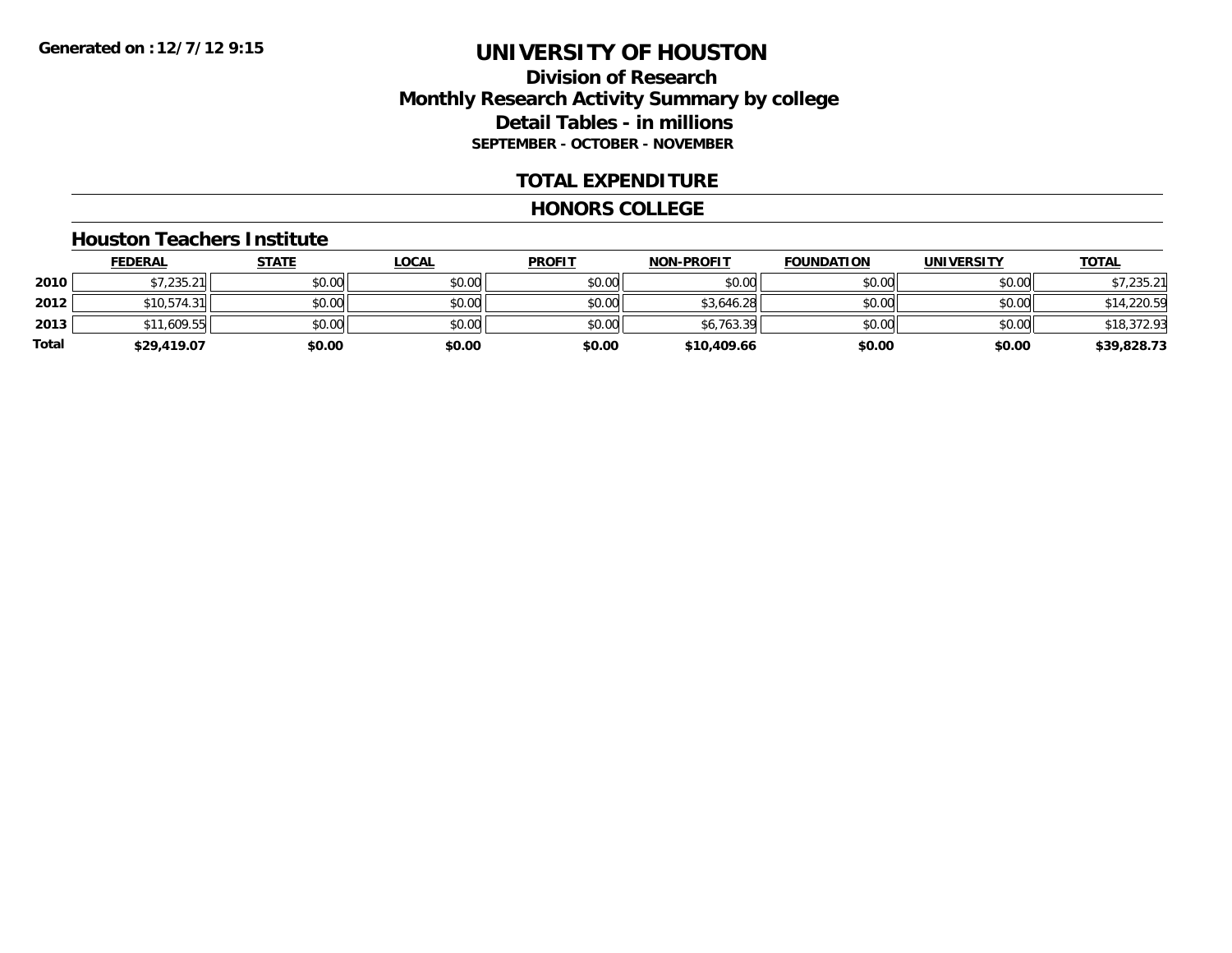#### **Division of Research Monthly Research Activity Summary by college Detail Tables - in millions SEPTEMBER - OCTOBER - NOVEMBER**

#### **TOTAL EXPENDITURE**

#### **LIBRARY**

### **Administration, Library**

|       |                | __           |              |               |                   |                   |                   |              |
|-------|----------------|--------------|--------------|---------------|-------------------|-------------------|-------------------|--------------|
|       | <b>FEDERAL</b> | <b>STATE</b> | <b>LOCAL</b> | <b>PROFIT</b> | <b>NON-PROFIT</b> | <b>FOUNDATION</b> | <b>UNIVERSITY</b> | <b>TOTAL</b> |
| 2009  | \$8,779.38     | \$0.00       | \$0.00       | \$0.00        | \$0.00            | \$0.00            | \$0.00            | \$8,779.38   |
| 2010  | \$5,491.02     | \$0.00       | \$0.00       | \$0.00        | \$0.00            | \$0.00            | \$0.00            | \$5,491.02   |
| 2011  | \$3,956.43     | \$0.00       | \$0.00       | \$0.00        | \$0.00            | \$0.00            | \$0.00            | \$3,956.43   |
| 2012  | \$43.40        | \$0.00       | \$0.00       | \$0.00        | \$0.00            | \$0.00            | \$0.00            | \$43.40      |
| 2013  | \$0.00         | \$0.00       | \$0.00       | \$0.00        | \$0.00            | \$0.00            | \$0.00            | \$0.00       |
| Total | \$18,270.23    | \$0.00       | \$0.00       | \$0.00        | \$0.00            | \$0.00            | \$0.00            | \$18,270.23  |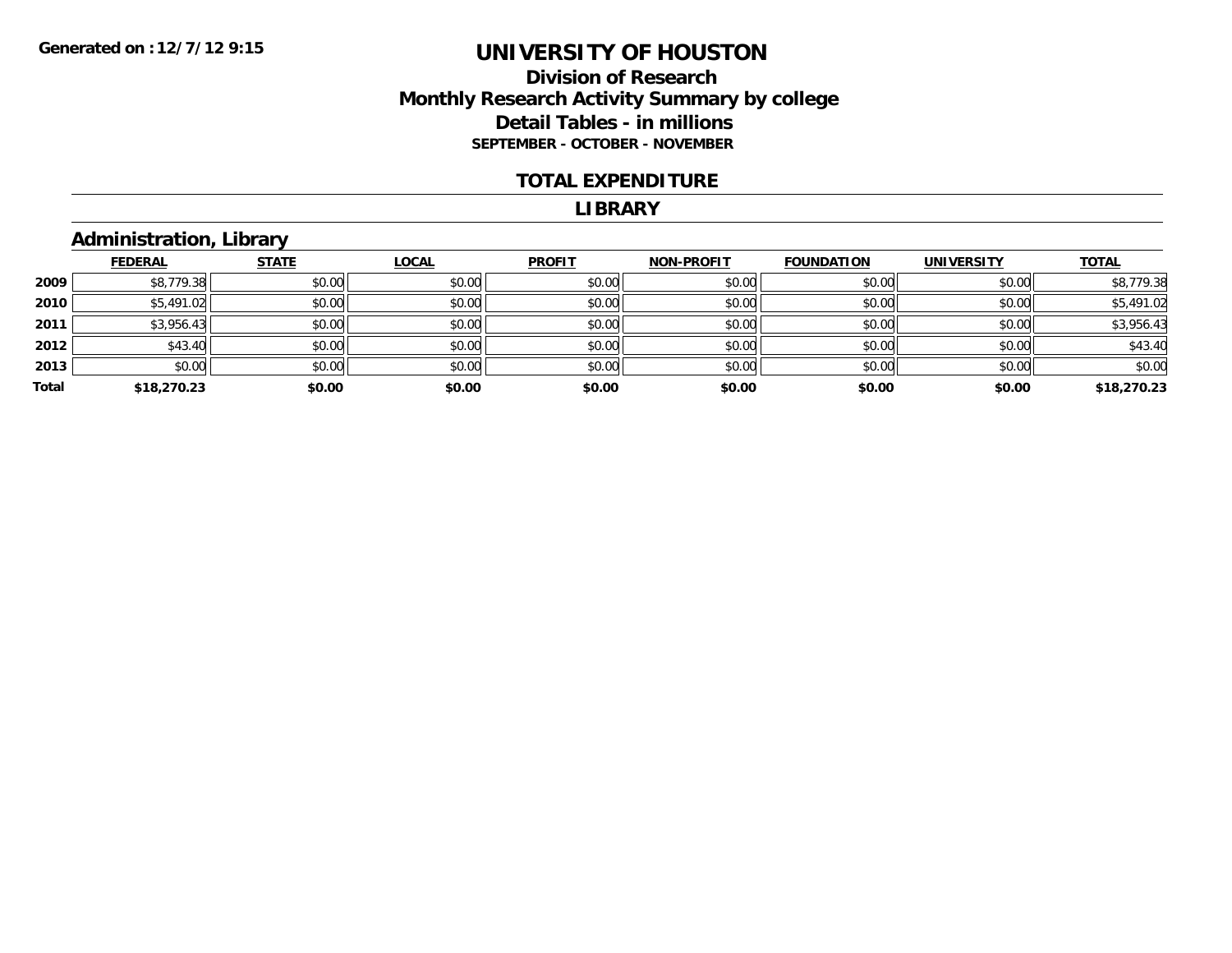### **Division of Research Monthly Research Activity Summary by college Detail Tables - in millions SEPTEMBER - OCTOBER - NOVEMBER**

#### **TOTAL EXPENDITURE**

#### **PRESIDENT**

#### **Office of the President**

|       | <b>FEDERAL</b> | <b>STATE</b> | <b>LOCAL</b> | <b>PROFIT</b> | <b>NON-PROFIT</b> | <b>FOUNDATION</b> | <b>UNIVERSITY</b> | <b>TOTAL</b> |
|-------|----------------|--------------|--------------|---------------|-------------------|-------------------|-------------------|--------------|
| 2010  | \$0.00         | \$0.00       | \$0.00       | \$0.00        | \$0.00            | \$0.00            | \$0.00            | \$0.00       |
| 2011  | \$0.00         | \$0.00       | \$0.00       | \$0.00        | \$0.00            | \$0.00            | \$0.00            | \$0.00       |
| 2012  | \$0.00         | \$0.00       | \$0.00       | \$0.00        | \$0.00            | \$0.00            | \$0.00            | \$0.00       |
| 2013  | \$0.00         | \$0.00       | \$0.00       | \$0.00        | \$0.00            | \$0.00            | \$0.00            | \$0.00       |
| Total | \$0.00         | \$0.00       | \$0.00       | \$0.00        | \$0.00            | \$0.00            | \$0.00            | \$0.00       |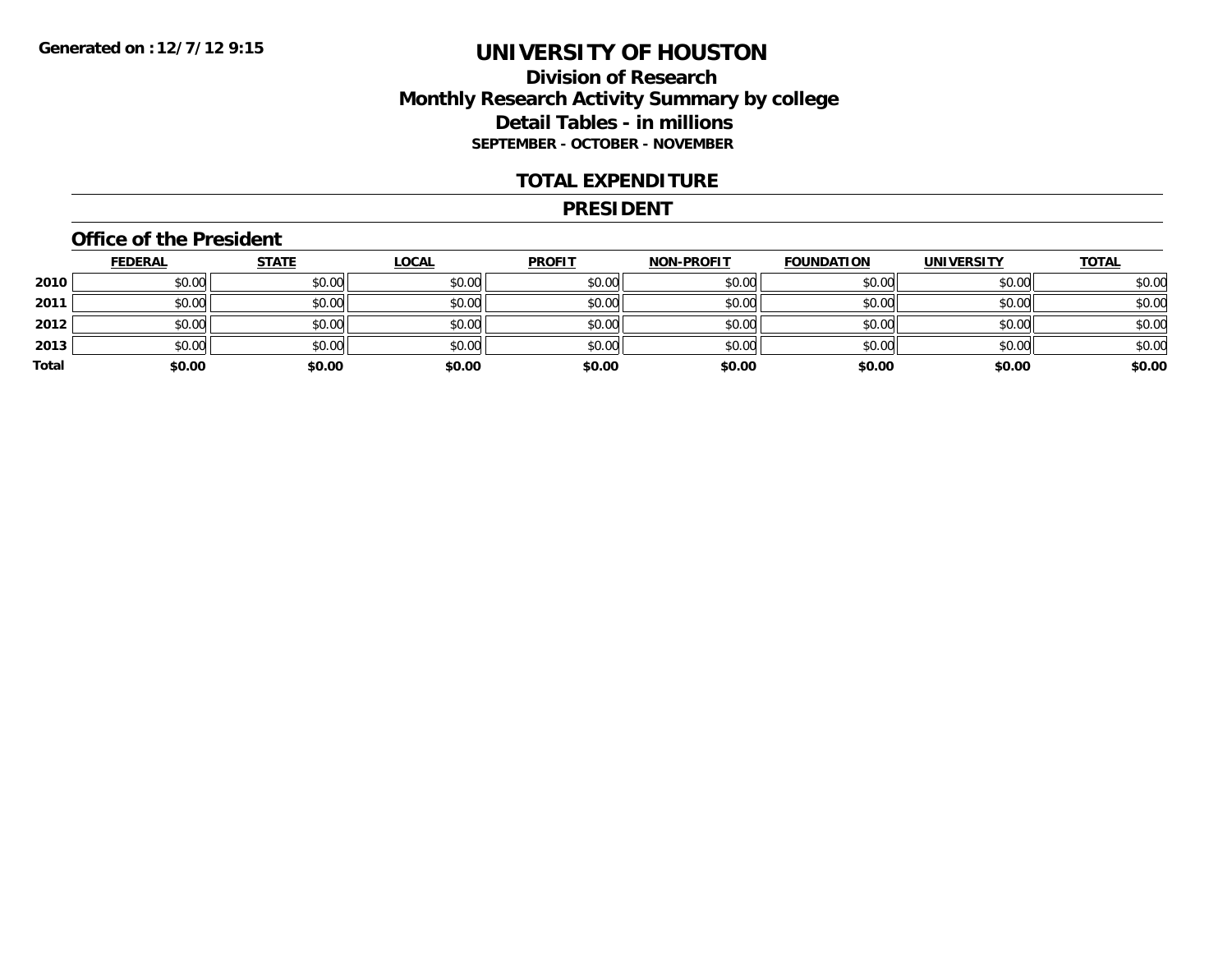### **Division of Research Monthly Research Activity Summary by college Detail Tables - in millions SEPTEMBER - OCTOBER - NOVEMBER**

### **TOTAL EXPENDITURE**

#### **SENIOR V.P. FOR ACADEMIC AFFAIRS AND PROVOST**

|      | <b>Continuing Education</b>             |              |                                                     |               |                   |                   |                   |              |
|------|-----------------------------------------|--------------|-----------------------------------------------------|---------------|-------------------|-------------------|-------------------|--------------|
|      | <b>FEDERAL</b>                          | <b>STATE</b> | <b>LOCAL</b>                                        | <b>PROFIT</b> | <b>NON-PROFIT</b> | <b>FOUNDATION</b> | <b>UNIVERSITY</b> | <b>TOTAL</b> |
| 2011 | \$0.00                                  | \$1,068.06   | \$0.00                                              | \$0.00        | \$0.00            | \$0.00            | \$0.00            | \$1,068.06   |
|      | <b>KUHF - Radio</b>                     |              |                                                     |               |                   |                   |                   |              |
|      | <b>FEDERAL</b>                          | <b>STATE</b> | <b>LOCAL</b>                                        | <b>PROFIT</b> | <b>NON-PROFIT</b> | <b>FOUNDATION</b> | <b>UNIVERSITY</b> | <b>TOTAL</b> |
| 2010 | \$11,640.00                             | \$0.00       | \$0.00                                              | \$0.00        | \$0.00            | \$0.00            | \$0.00            | \$11,640.00  |
| 2012 | \$8,449.00                              | \$10,153.66  | \$0.00                                              | \$0.00        | (\$233.11)        | \$0.00            | \$0.00            | \$18,369.55  |
|      | <b>Learning and Assessment Services</b> |              |                                                     |               |                   |                   |                   |              |
|      | <b>FEDERAL</b>                          | <b>STATE</b> | <b>LOCAL</b>                                        | <b>PROFIT</b> | <b>NON-PROFIT</b> | <b>FOUNDATION</b> | <b>UNIVERSITY</b> | <b>TOTAL</b> |
| 2009 | \$74,028.63                             | \$26,615.86  | \$0.00                                              | \$0.00        | \$15,601.84       | \$980.68          | \$0.00            | \$117,227.01 |
| 2010 | \$89,112.56                             | \$27,425.29  | \$0.00                                              | \$0.00        | \$16,371.87       | \$890.04          | \$0.00            | \$133,799.76 |
| 2011 | \$83,752.59                             | \$30,943.20  | \$0.00                                              | \$0.00        | \$16,640.88       | \$2,593.80        | \$0.00            | \$133,930.47 |
| 2012 | \$78,825.15                             | \$34,308.80  | \$0.00                                              | \$0.00        | \$17,355.59       | \$0.00            | \$0.00            | \$130,489.54 |
| 2013 | \$96,927.37                             | \$30,405.41  | \$0.00                                              | \$0.00        | (\$539.58)        | \$0.00            | \$0.00            | \$126,793.20 |
|      | <b>Learning Support Services</b>        |              |                                                     |               |                   |                   |                   |              |
|      | <b>FEDERAL</b>                          | <b>STATE</b> | <b>LOCAL</b>                                        | <b>PROFIT</b> | <b>NON-PROFIT</b> | <b>FOUNDATION</b> | <b>UNIVERSITY</b> | <b>TOTAL</b> |
| 2009 | \$16,913.26                             | \$0.00       | \$0.00                                              | \$0.00        | \$0.00            | \$0.00            | \$0.00            | \$16,913.26  |
| 2010 | \$27,522.95                             | \$0.00       | \$0.00                                              | \$0.00        | \$0.00            | \$0.00            | \$0.00            | \$27,522.95  |
|      | <b>Office of Admissions</b>             |              |                                                     |               |                   |                   |                   |              |
|      | <b>FEDERAL</b>                          | <b>STATE</b> | <b>LOCAL</b>                                        | <b>PROFIT</b> | <b>NON-PROFIT</b> | <b>FOUNDATION</b> | <b>UNIVERSITY</b> | <b>TOTAL</b> |
| 2012 | \$0.00                                  | \$0.00       | \$0.00                                              | \$0.00        | \$0.00            | \$0.00            | \$0.00            | \$0.00       |
|      |                                         |              | <b>Senior V.P. for Academic Affairs and Provost</b> |               |                   |                   |                   |              |
|      | <b>FEDERAL</b>                          | <b>STATE</b> | <b>LOCAL</b>                                        | <b>PROFIT</b> | <b>NON-PROFIT</b> | <b>FOUNDATION</b> | <b>UNIVERSITY</b> | <b>TOTAL</b> |
| 2009 | (\$110.11)                              | \$0.00       | \$0.00                                              | \$0.00        | \$0.00            | \$0.00            | \$0.00            | (\$110.11)   |
| 2013 | \$0.00                                  | \$0.00       | \$0.00                                              | \$0.00        | \$0.00            | \$0.00            | \$0.00            | \$0.00       |
|      | <b>UH Charter School</b>                |              |                                                     |               |                   |                   |                   |              |
|      | <b>FEDERAL</b>                          | <b>STATE</b> | <b>LOCAL</b>                                        | <b>PROFIT</b> | <b>NON-PROFIT</b> | <b>FOUNDATION</b> | <b>UNIVERSITY</b> | <b>TOTAL</b> |
| 2012 | \$15,162.68                             | \$176,843.97 | \$0.00                                              | \$0.00        | \$0.00            | \$0.00            | \$0.00            | \$192,006.65 |
| 2013 | \$3,410.95                              | \$225,719.19 | \$0.00                                              | \$0.00        | \$0.00            | \$0.00            | \$0.00            | \$229,130.14 |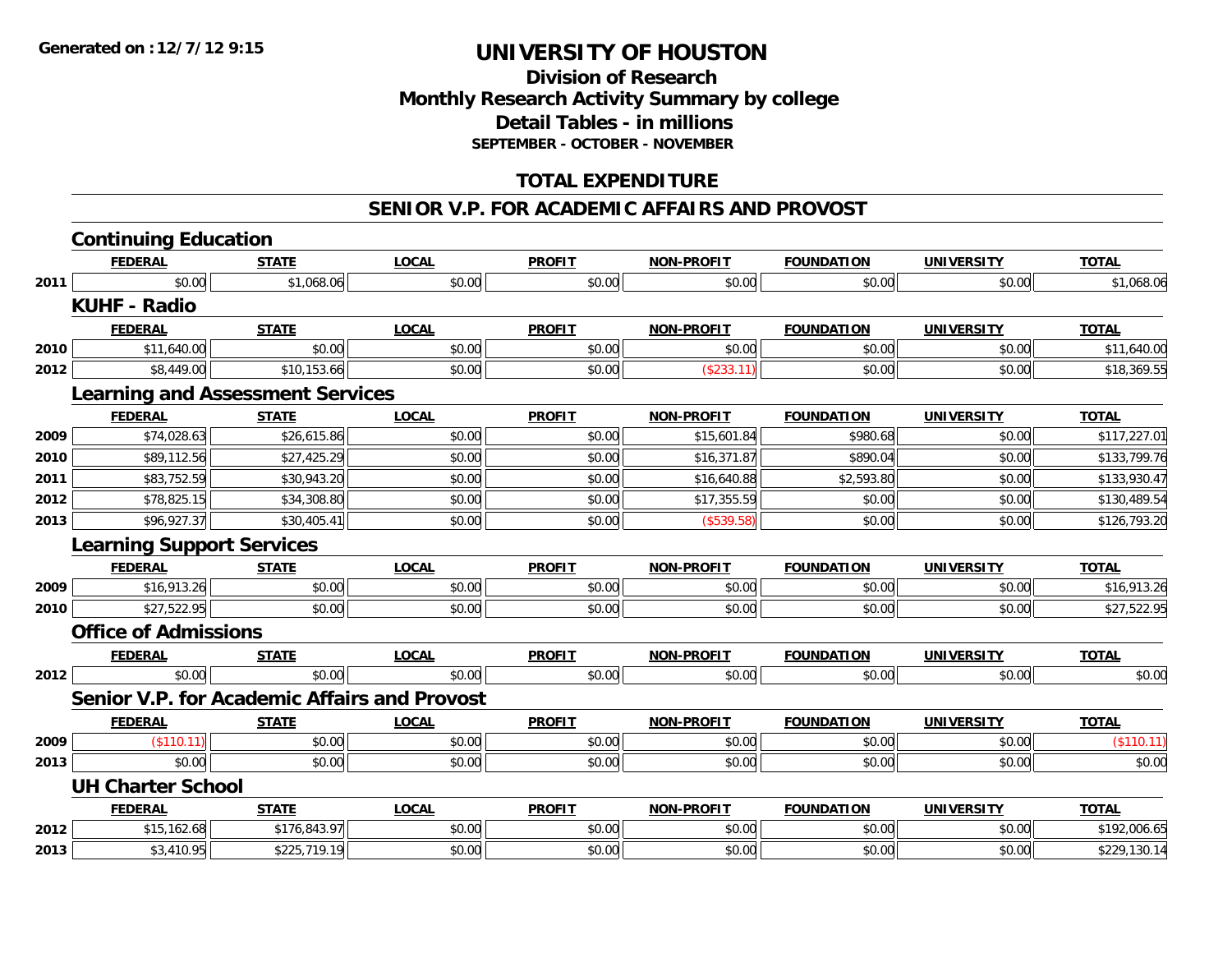### **Division of ResearchMonthly Research Activity Summary by college Detail Tables - in millions SEPTEMBER - OCTOBER - NOVEMBER**

### **TOTAL EXPENDITURE**

#### **SENIOR V.P. FOR ACADEMIC AFFAIRS AND PROVOST**

#### **Undergraduate Scholars**

|      | <b>FEDERAL</b> | <b>CTATE</b>                                                           | <b>OCAL</b> | <b>PROFIT</b> | <b>NIONI</b><br><b>LPROFIT</b>      | <b>FOUNDATION</b>                                     | <b>UNIVERSITY</b> | <b>TOTAL</b>                                |
|------|----------------|------------------------------------------------------------------------|-------------|---------------|-------------------------------------|-------------------------------------------------------|-------------------|---------------------------------------------|
| 2011 | 0.00<br>pu.uu  | $\uparrow$ $\uparrow$ $\uparrow$ $\uparrow$<br>$\overline{a}$<br>ر ں … | \$0.00      | 0000<br>vv.vv | $\theta$ $\theta$ $\theta$<br>JU.UU | $\mathsf{A} \cap \mathsf{A} \cap \mathsf{A}$<br>vv.vv | 0.001<br>JU.UU    | $\uparrow$ $\uparrow$ $\uparrow$ $\uparrow$ |
| 2013 | 0.00<br>DU.UU  |                                                                        | \$0.00      | 0000<br>JU.UU | 0000<br><b>DU.UU</b>                | $\sim$ 00<br>JU.UU                                    | 0.001<br>JU.UU    |                                             |

### **Undergraduate Studies**

|              | <b>FEDERAL</b> | <b>STATE</b> | <b>LOCAL</b> | <b>PROFIT</b> | <b>NON-PROFIT</b> | <b>FOUNDATION</b> | <b>UNIVERSITY</b> | <b>TOTAL</b>   |
|--------------|----------------|--------------|--------------|---------------|-------------------|-------------------|-------------------|----------------|
| 2010         | \$0.00         | \$30,479.55  | \$0.00       | \$0.00        | \$0.00            | \$0.00            | \$0.00            | \$30,479.55    |
| 2011         | \$0.00         | \$8,870.31   | \$0.00       | \$0.00        | \$0.00            | \$0.00            | \$0.00            | \$8,870.31     |
| 2012         | \$0.00         | \$77,325.14  | \$0.00       | \$0.00        | \$0.00            | \$0.00            | \$0.00            | \$77,325.14    |
| 2013         | \$0.00         | \$7,952.86   | \$0.00       | \$0.00        | \$0.00            | \$0.00            | \$0.00            | \$7,952.86     |
| <b>Total</b> | \$505,635.03   | \$688,723.51 | \$0.00       | \$0.00        | \$65,197.49       | \$4,464.52        | \$0.00            | \$1,264,020.55 |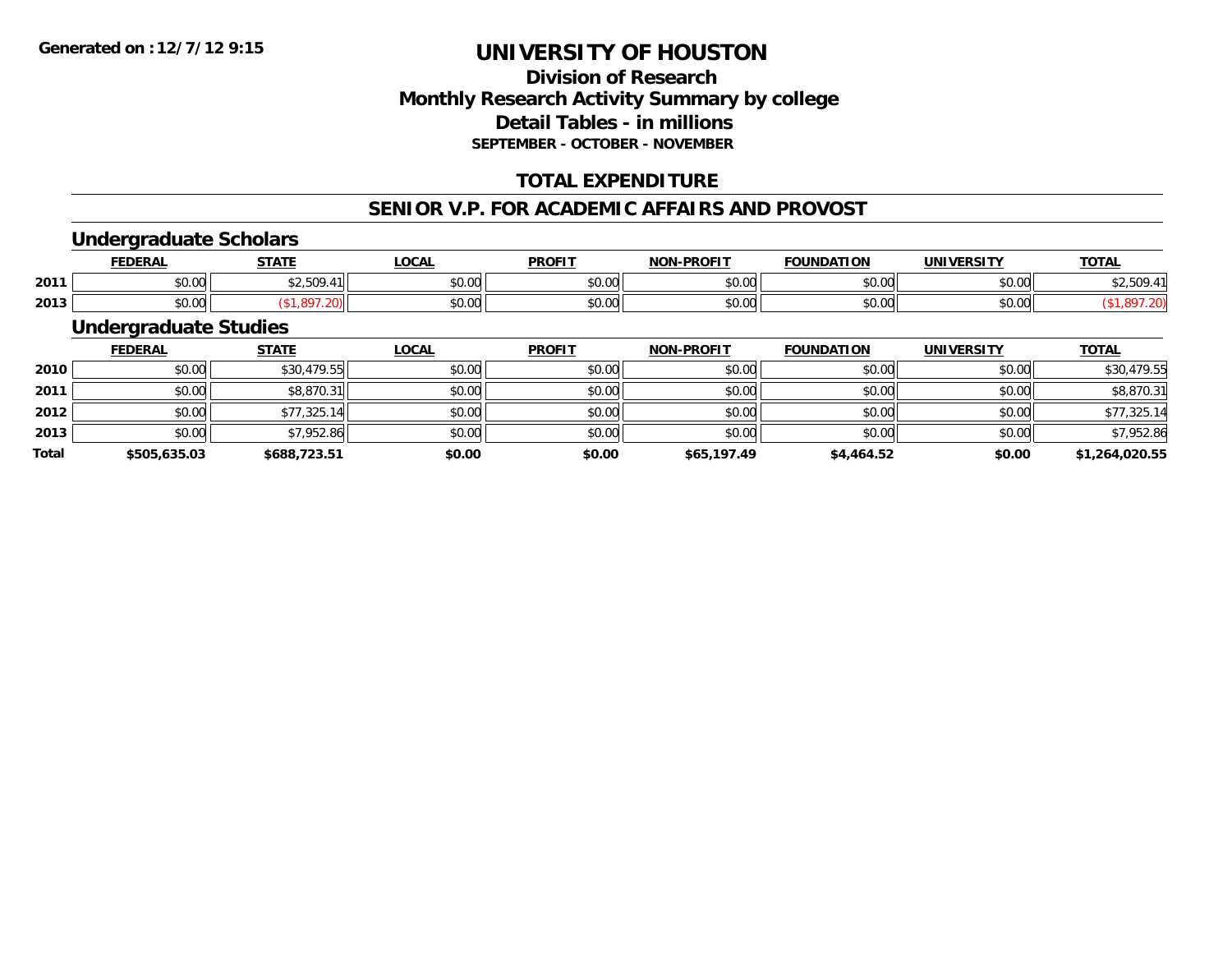### **Division of ResearchMonthly Research Activity Summary by college Detail Tables - in millions SEPTEMBER - OCTOBER - NOVEMBER**

#### **TOTAL EXPENDITURE**

#### **UH LAW CENTER**

|       | Dean, Law      |              |              |               |                   |                   |                   |              |
|-------|----------------|--------------|--------------|---------------|-------------------|-------------------|-------------------|--------------|
|       | <b>FEDERAL</b> | <b>STATE</b> | <b>LOCAL</b> | <b>PROFIT</b> | <b>NON-PROFIT</b> | <b>FOUNDATION</b> | <b>UNIVERSITY</b> | <b>TOTAL</b> |
| 2009  | \$9,933.42     | \$0.00       | \$0.00       | \$0.00        | \$0.00            | \$0.00            | \$0.00            | \$9,933.42   |
| 2010  | \$64,703.78    | \$0.00       | \$0.00       | \$0.00        | \$0.00            | \$0.00            | \$0.00            | \$64,703.78  |
| 2011  | \$9,881.17     | \$0.00       | \$0.00       | \$0.00        | \$0.00            | \$0.00            | \$0.00            | \$9,881.17   |
|       | Law-UH         |              |              |               |                   |                   |                   |              |
|       | <b>FEDERAL</b> | <b>STATE</b> | <b>LOCAL</b> | <b>PROFIT</b> | <b>NON-PROFIT</b> | <b>FOUNDATION</b> | <b>UNIVERSITY</b> | <b>TOTAL</b> |
| 2009  | \$33,641.55    | \$3,829.90   | \$0.00       | \$0.00        | \$0.00            | \$0.00            | \$0.00            | \$37,471.45  |
| 2010  | (\$1,069.01)   | \$197,954.06 | \$0.00       | \$0.00        | \$0.00            | \$0.00            | \$0.00            | \$196,885.05 |
| 2011  | \$13,613.97    | \$63,134.07  | \$0.00       | \$0.00        | \$0.00            | \$12,727.82       | \$0.00            | \$89,475.86  |
| 2012  | \$5,763.90     | \$68,989.37  | \$0.00       | \$0.00        | \$0.00            | \$16,617.32       | \$0.00            | \$91,370.59  |
| 2013  | \$90,725.09    | \$31,184.18  | \$0.00       | \$0.00        | \$0.00            | \$15,587.83       | \$0.00            | \$137,497.10 |
| Total | \$227,193.87   | \$365,091.58 | \$0.00       | \$0.00        | \$0.00            | \$44,932.97       | \$0.00            | \$637,218.41 |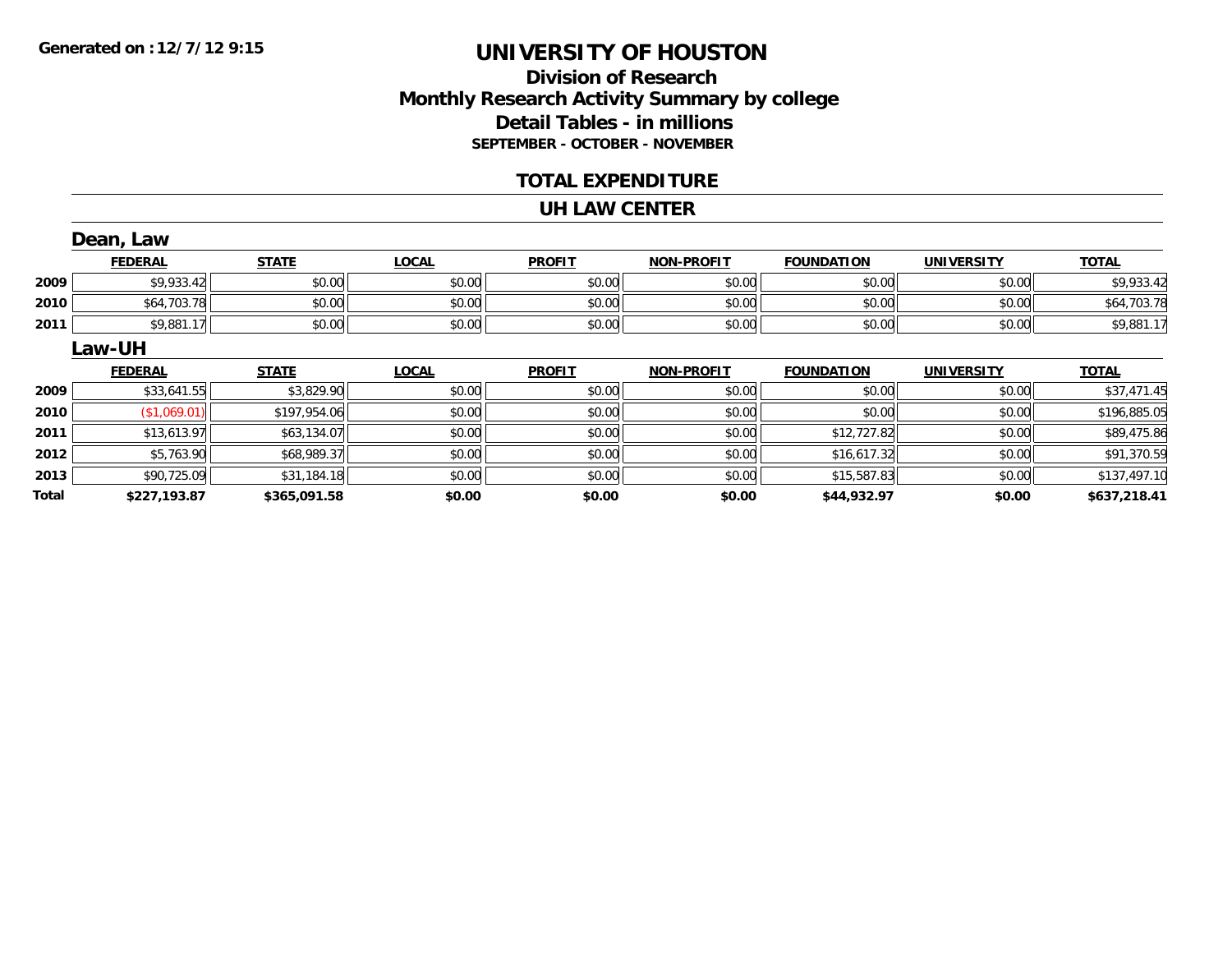### **Division of Research Monthly Research Activity Summary by college Detail Tables - in millions SEPTEMBER - OCTOBER - NOVEMBER**

#### **TOTAL EXPENDITURE**

#### **UH SYSTEM**

|              | <b>FEDERAL</b> | <b>STATE</b> | <u>LOCAL</u> | <b>PROFIT</b> | <b>NON-PROFIT</b> | <b>FOUNDATION</b> | <b>UNIVERSITY</b> | <b>TOTAL</b> |
|--------------|----------------|--------------|--------------|---------------|-------------------|-------------------|-------------------|--------------|
| 2009         | \$110.1        | \$0.00       | \$0.00       | \$0.00        | \$118,012.43      | \$0.00            | \$0.00            | \$117,902.32 |
| 2010         | \$0.00         | \$0.00       | \$0.00       | \$0.00        | \$25,467.00       | \$0.00            | \$0.00            | \$25,467.00  |
| 2012         | \$0.00         | \$0.00       | \$0.00       | \$0.00        | \$0.02            | \$0.00            | \$0.00            | \$0.02       |
| <b>Total</b> | (\$110.11)     | \$0.00       | \$0.00       | \$0.00        | \$143,479.45      | \$0.00            | \$0.00            | \$143,369.34 |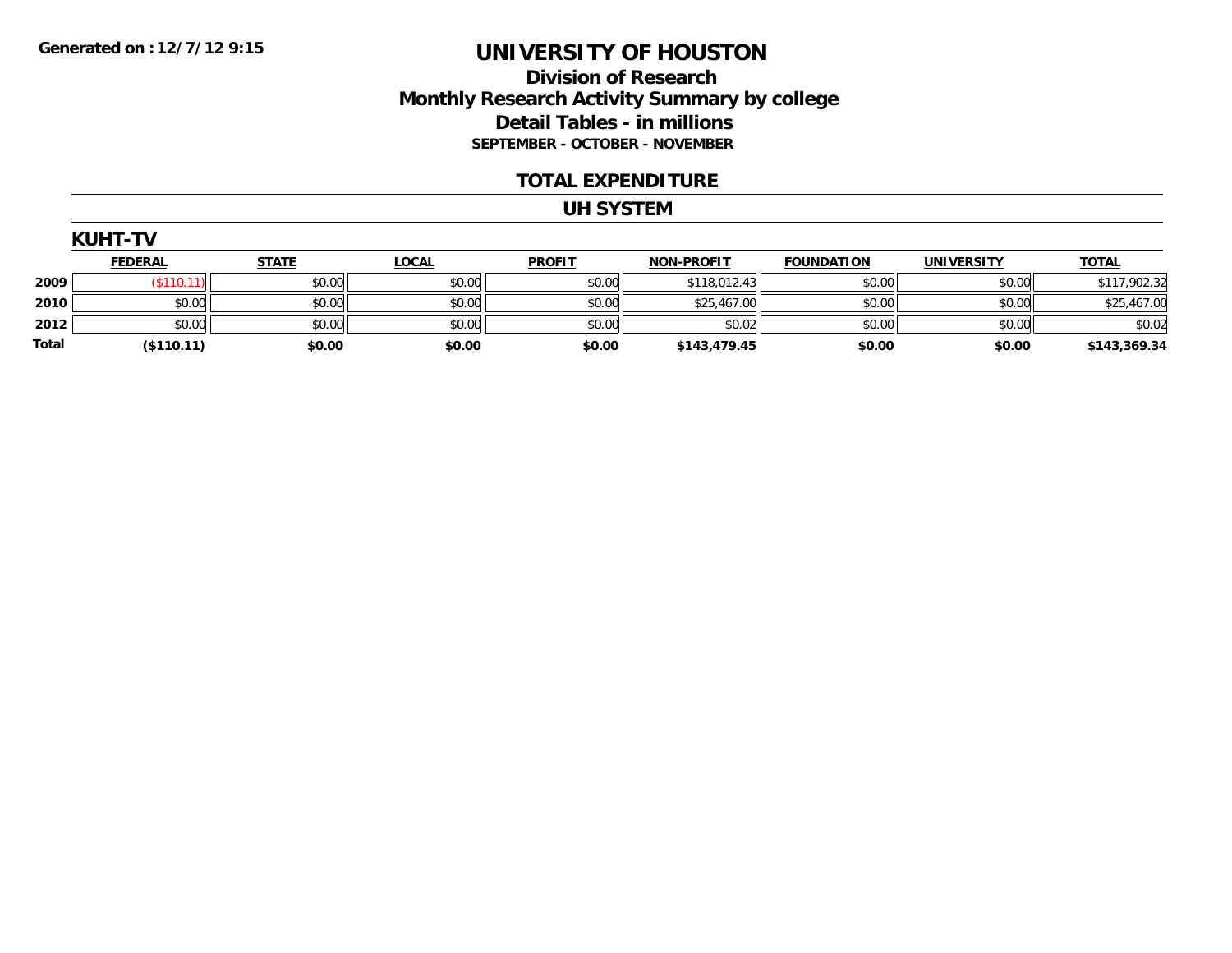#### **Division of Research Monthly Research Activity Summary by college Detail Tables - in millions SEPTEMBER - OCTOBER - NOVEMBER**

#### **TOTAL EXPENDITURE**

#### **UKNOWN COLLEGE**

# **Unknown Department**

|       | <b>FEDERAL</b>       | <b>STATE</b> | <b>LOCAL</b> | <b>PROFIT</b> | <b>NON-PROFIT</b> | <b>FOUNDATION</b> | <b>UNIVERSITY</b> | <b>TOTAL</b>     |
|-------|----------------------|--------------|--------------|---------------|-------------------|-------------------|-------------------|------------------|
| 2009  | \$0.00               | \$0.00       | \$0.00       | \$0.00        | \$0.00            | \$0.00            | \$0.00            | \$0.00           |
| 2010  | \$0.00               | \$0.00       | \$0.00       | \$0.00        | \$0.00            | \$0.00            | \$0.00            | \$0.00           |
| 2011  | \$11,449.01          | \$0.00       | \$0.00       | \$0.00        | \$0.00            | \$0.00            | \$0.00            | \$11,449.01      |
| 2012  | $($ \$11,745.51) $ $ | \$0.00       | \$0.00       | \$0.00        | \$0.00            | \$0.00            | \$0.00            | $($ \$11,745.51) |
| 2013  | \$0.00               | \$0.00       | \$0.00       | \$0.00        | \$0.00            | \$0.00            | \$0.00            | \$0.00           |
| Total | (\$296.50)           | \$0.00       | \$0.00       | \$0.00        | \$0.00            | \$0.00            | \$0.00            | (\$296.50)       |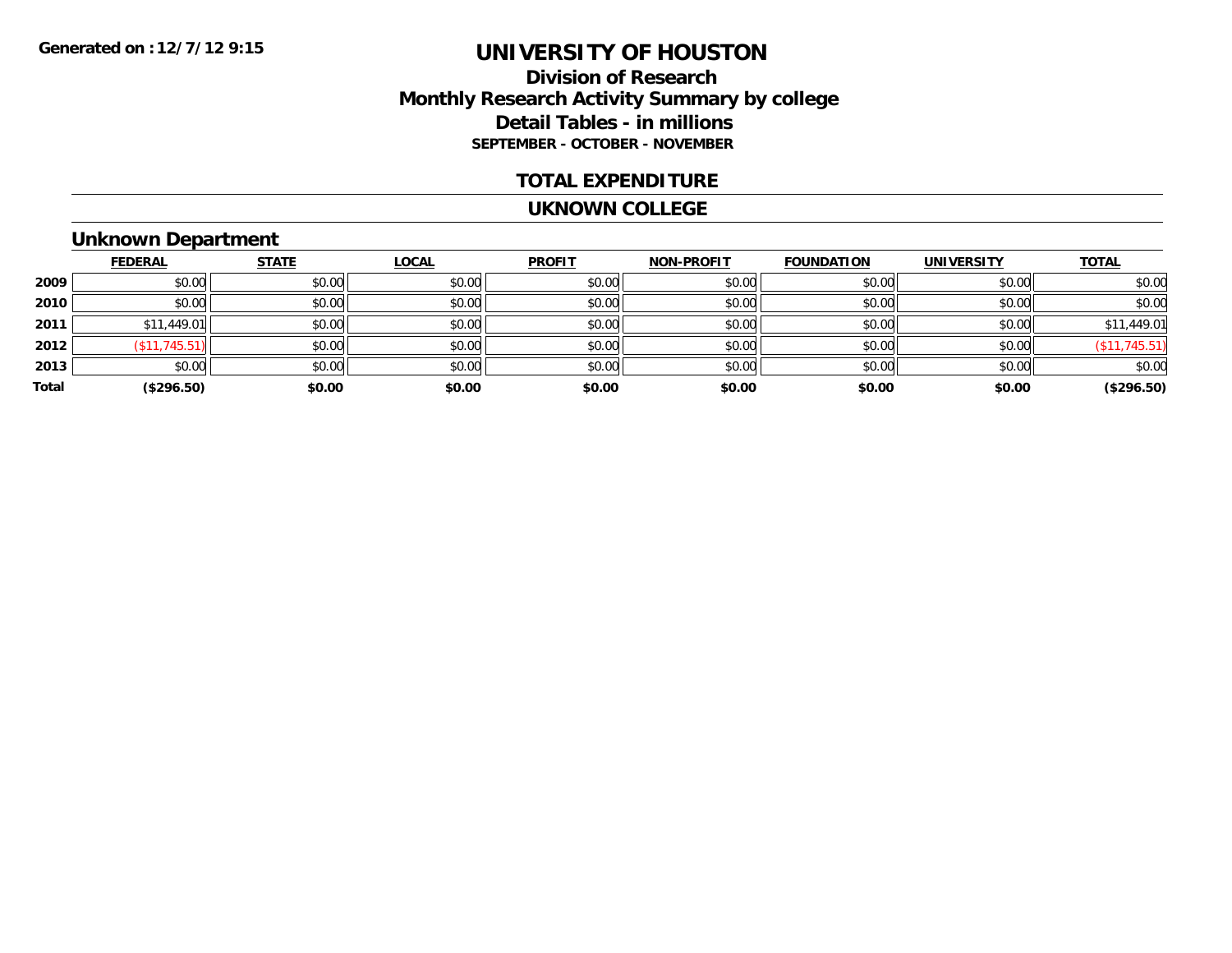### **Division of Research Monthly Research Activity Summary by college Detail Tables - in millions SEPTEMBER - OCTOBER - NOVEMBER**

### **TOTAL EXPENDITURE**

### **VICE PRESIDENT FOR ADMINISTRATION**

#### **UH Police Department**

|       | <b>FEDERAL</b> | <b>STATE</b>       | <b>LOCAL</b> | <b>PROFIT</b>            | <b>NON-PROFIT</b> | <b>FOUNDATION</b> | <b>UNIVERSITY</b> | <b>TOTAL</b>       |
|-------|----------------|--------------------|--------------|--------------------------|-------------------|-------------------|-------------------|--------------------|
| 2009  | <b>JU.UU</b>   | 0.0000<br>7,000.00 | \$0.00       | $n \cap \Omega$<br>pu.uu | \$0.00            | 0000<br>DU.UU     | \$0.00            | non no<br>4,000.00 |
| Total | \$0.00         | \$4,000.00         | \$0.00       | \$0.00                   | \$0.00            | \$0.00            | \$0.00            | \$4,000.00         |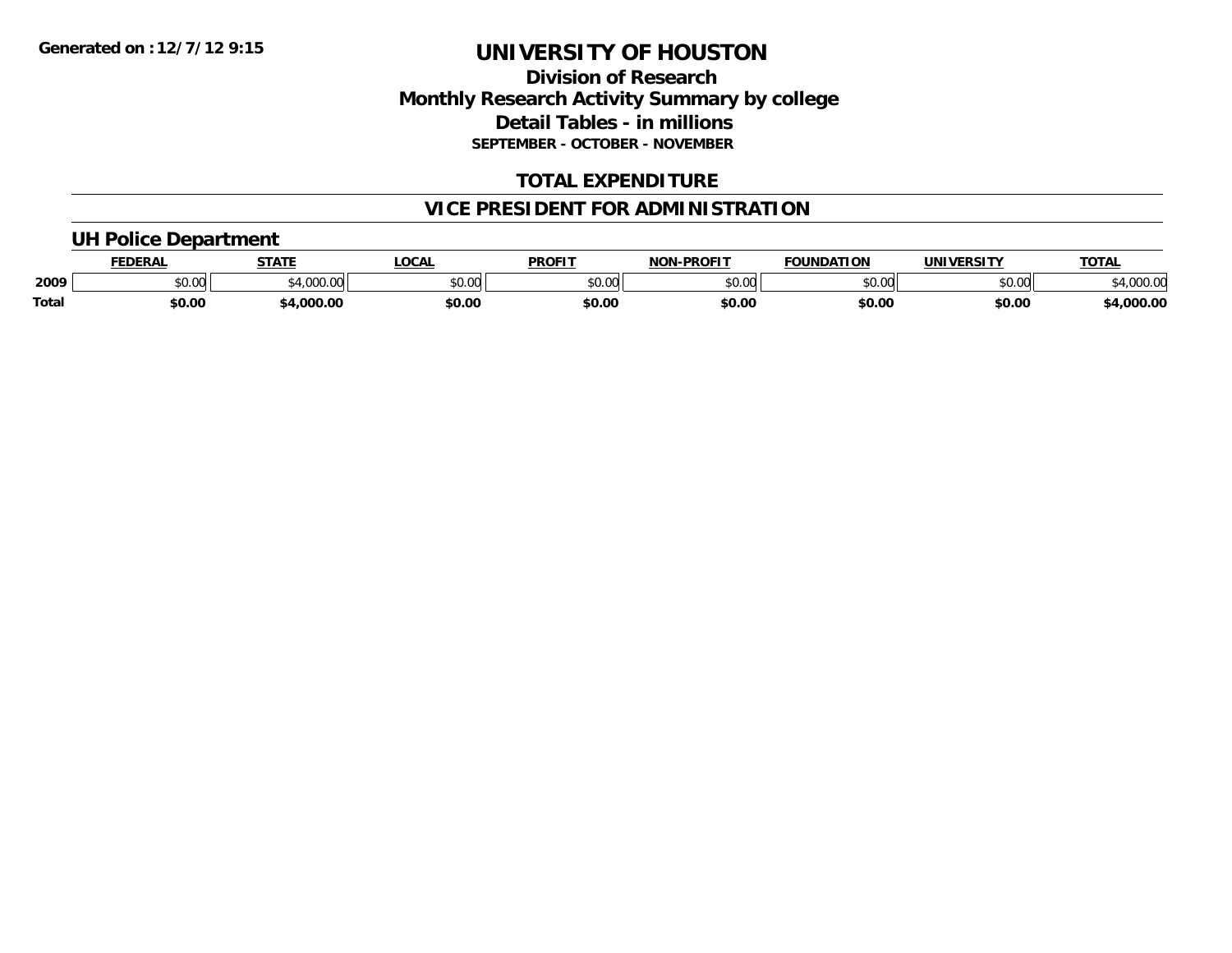### **Division of ResearchMonthly Research Activity Summary by college Detail Tables - in millions SEPTEMBER - OCTOBER - NOVEMBER**

### **TOTAL EXPENDITURE**

#### **VICE PRESIDENT FOR STUDENT AFFAIRS**

### **Dean, Student Affairs**

|      | <b>FEDERAL</b> | <b>STATE</b> | <b>LOCAL</b> | <b>PROFIT</b> | <b>NON-PROFIT</b> | <b>FOUNDATION</b> | <b>UNIVERSITY</b> | <b>TOTAL</b> |
|------|----------------|--------------|--------------|---------------|-------------------|-------------------|-------------------|--------------|
| 2009 | \$0.00         | \$0.00       | \$0.00       | \$0.00        | \$0.00            | \$0.00            | \$0.00            | \$0.00       |
| 2010 | \$0.00         | \$0.00       | \$0.00       | \$0.00        | \$0.00            | \$0.00            | \$0.00            | \$0.00       |
| 2011 | \$17,685.56    | \$0.00       | \$0.00       | \$0.00        | \$0.00            | \$0.00            | \$0.00            | \$17,685.56  |
| 2012 | \$18,490.68    | \$0.00       | \$0.00       | \$0.00        | \$0.00            | \$0.00            | \$0.00            | \$18,490.68  |
| 2013 | \$3,768.93     | \$0.00       | \$0.00       | \$0.00        | \$0.00            | \$0.00            | \$0.00            | \$3,768.93   |

### **Vice President, Student Affairs**

|       | <b>FEDERAL</b> | <b>STATE</b> | <b>LOCAL</b> | <b>PROFIT</b> | <b>NON-PROFIT</b> | <b>FOUNDATION</b> | <b>UNIVERSITY</b> | <b>TOTAL</b> |
|-------|----------------|--------------|--------------|---------------|-------------------|-------------------|-------------------|--------------|
| 2009  | \$63,085.33    | \$0.00       | \$0.00       | \$0.00        | \$0.00            | \$0.00            | \$0.00            | \$63,085.33  |
| 2010  | \$26,321.00    | \$0.00       | \$0.00       | \$0.00        | \$0.00            | \$0.00            | \$0.00            | \$26,321.00  |
| 2011  | \$29,609.16    | \$0.00       | \$0.00       | \$0.00        | \$0.00            | \$0.00            | \$0.00            | \$29,609.16  |
| 2012  | \$7,944.22     | \$0.00       | \$0.00       | \$0.00        | \$0.00            | \$0.00            | \$0.00            | \$7,944.22   |
| 2013  | \$14,572.82    | \$0.00       | \$0.00       | \$0.00        | \$0.00            | \$0.00            | \$0.00            | \$14,572.82  |
| Total | \$181,477.70   | \$0.00       | \$0.00       | \$0.00        | \$0.00            | \$0.00            | \$0.00            | \$181,477.70 |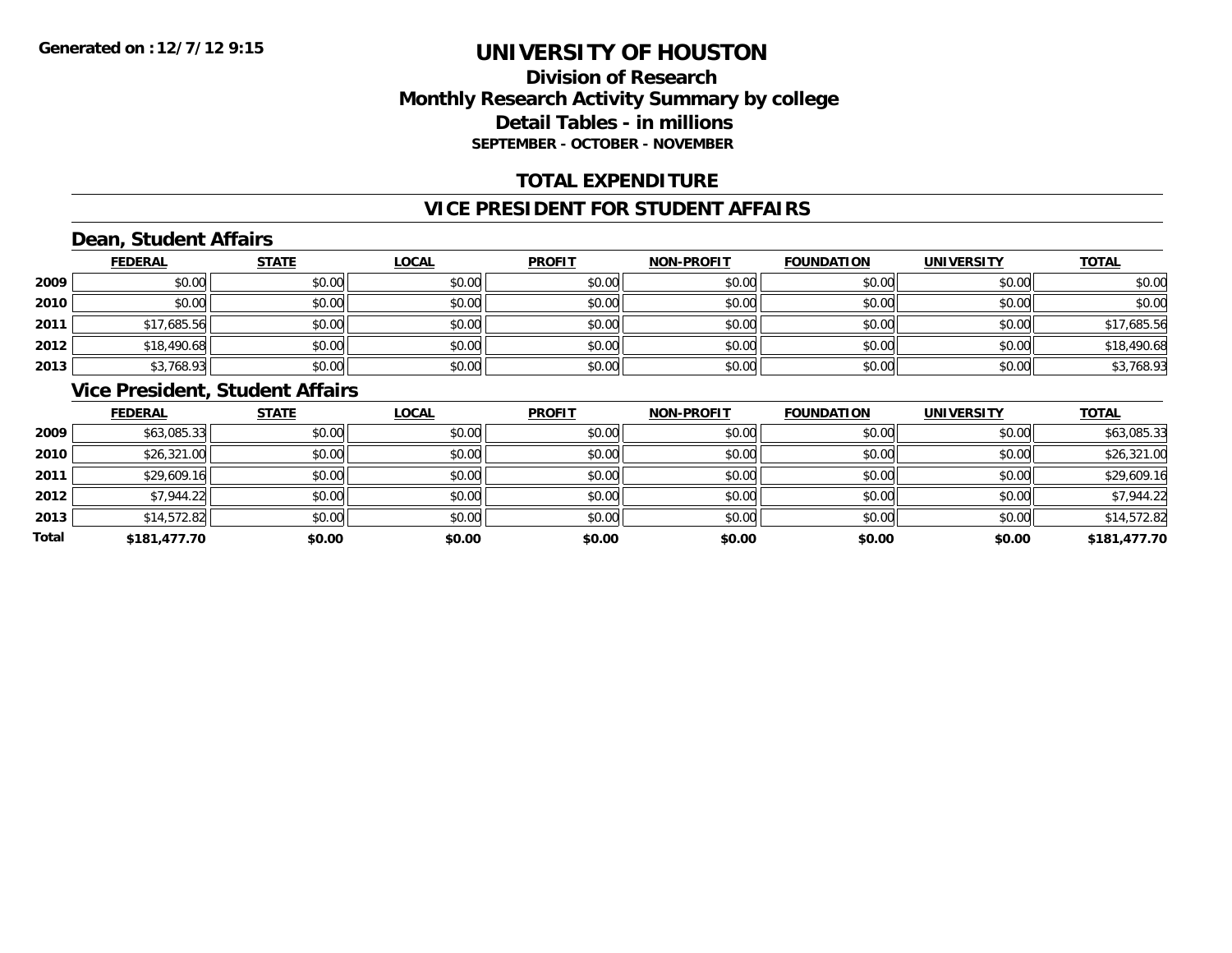### **Division of ResearchMonthly Research Activity Summary by college Detail Tables - in millions SEPTEMBER - OCTOBER - NOVEMBER**

#### **IDC RECOVERY**

#### **C.T. BAUER COLLEGE OF BUSINESS**

|       | <b>Finance</b>                           |              |              |               |                   |                   |                   |              |
|-------|------------------------------------------|--------------|--------------|---------------|-------------------|-------------------|-------------------|--------------|
|       | <b>FEDERAL</b>                           | <b>STATE</b> | <b>LOCAL</b> | <b>PROFIT</b> | <b>NON-PROFIT</b> | <b>FOUNDATION</b> | <b>UNIVERSITY</b> | <b>TOTAL</b> |
| 2009  | \$4,341.56                               | \$0.00       | \$0.00       | \$0.00        | \$0.00            | \$0.00            | \$0.00            | \$4,341.56   |
| 2010  | \$19,571.55                              | \$0.00       | \$0.00       | \$0.00        | \$0.00            | \$0.00            | \$0.00            | \$19,571.55  |
| 2011  | \$1,550.74                               | \$0.00       | \$0.00       | \$0.00        | \$0.00            | \$0.00            | \$0.00            | \$1,550.74   |
| 2013  | \$1,200.00                               | \$0.00       | \$0.00       | \$0.00        | \$0.00            | \$0.00            | \$0.00            | \$1,200.00   |
|       | Management                               |              |              |               |                   |                   |                   |              |
|       | <b>FEDERAL</b>                           | <b>STATE</b> | <b>LOCAL</b> | <b>PROFIT</b> | <b>NON-PROFIT</b> | <b>FOUNDATION</b> | <b>UNIVERSITY</b> | <b>TOTAL</b> |
| 2009  | \$0.00                                   | \$0.00       | \$0.00       | \$0.00        | \$0.00            | \$0.00            | \$0.00            | \$0.00       |
| 2010  | \$0.00                                   | \$0.00       | \$0.00       | \$0.00        | \$0.00            | \$0.00            | \$0.00            | \$0.00       |
| 2011  | \$0.00                                   | \$0.00       | \$0.00       | \$0.00        | \$0.00            | \$0.00            | \$0.00            | \$0.00       |
| 2013  | \$0.00                                   | \$0.00       | \$0.00       | \$0.00        | \$0.00            | \$0.00            | \$0.00            | \$0.00       |
|       | <b>Small Business Development Center</b> |              |              |               |                   |                   |                   |              |
|       | <b>FEDERAL</b>                           | <b>STATE</b> | <b>LOCAL</b> | <b>PROFIT</b> | <b>NON-PROFIT</b> | <b>FOUNDATION</b> | <b>UNIVERSITY</b> | <b>TOTAL</b> |
| 2009  | \$21,835.07                              | \$0.00       | \$0.00       | \$0.00        | \$0.00            | \$0.00            | \$0.00            | \$21,835.07  |
| 2010  | \$22,668.66                              | \$0.00       | \$0.00       | \$0.00        | \$0.00            | \$0.00            | \$0.00            | \$22,668.66  |
| 2011  | \$22,133.00                              | \$2,173.31   | \$0.00       | \$0.00        | \$0.00            | \$0.00            | \$0.00            | \$24,306.31  |
| 2012  | \$39,206.20                              | \$0.00       | \$0.00       | \$0.00        | \$0.00            | \$0.00            | \$0.00            | \$39,206.20  |
| 2013  | \$206,568.77                             | \$0.00       | \$0.00       | \$0.00        | \$0.00            | (\$1,395.00)      | \$0.00            | \$205,173.77 |
| Total | \$339,075.55                             | \$2,173.31   | \$0.00       | \$0.00        | \$0.00            | (\$1,395.00)      | \$0.00            | \$339,853.86 |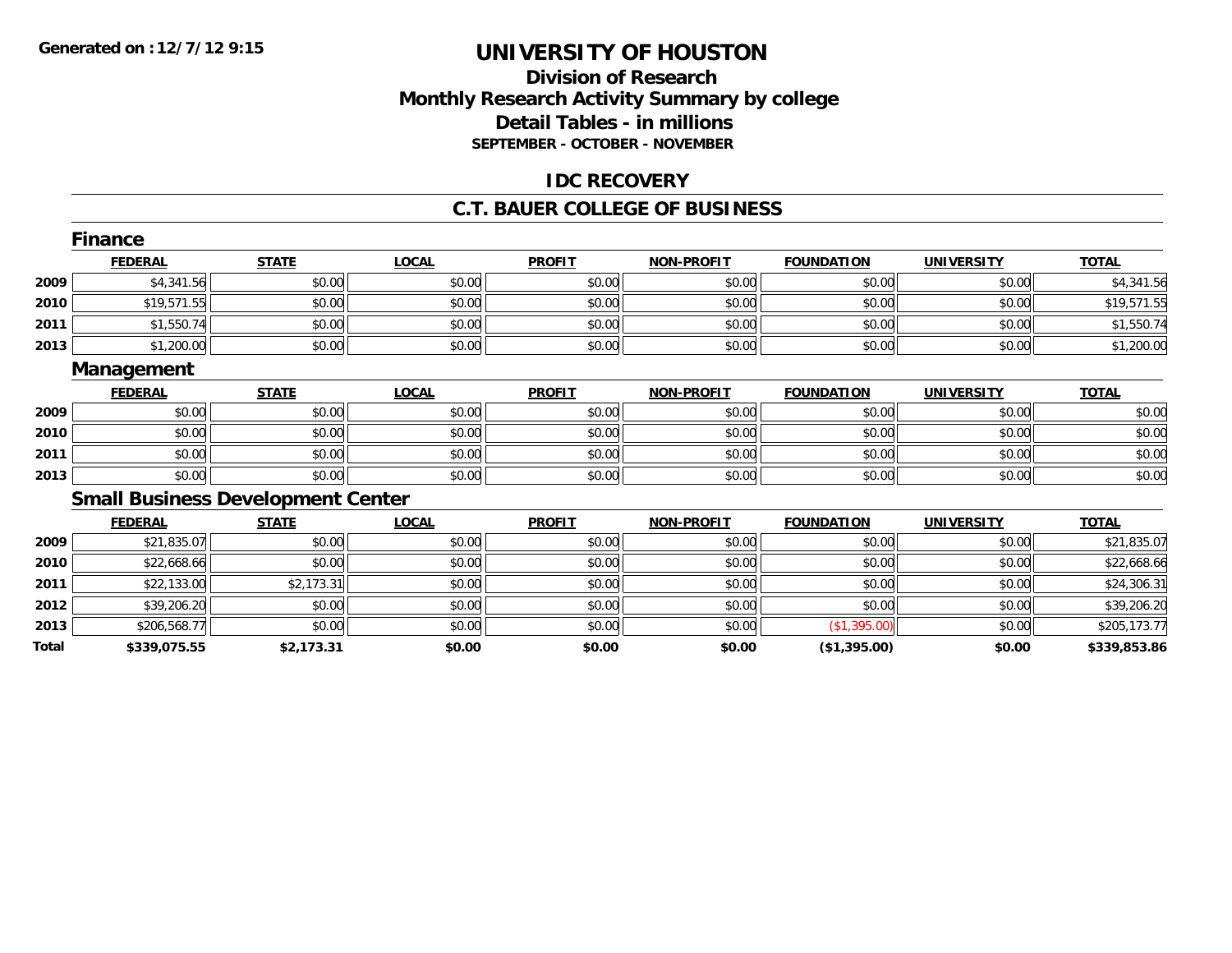### **Division of ResearchMonthly Research Activity Summary by college Detail Tables - in millionsSEPTEMBER - OCTOBER - NOVEMBER**

#### **IDC RECOVERY**

#### **COLLEGE OF EDUCATION**

## **Consistency Mgmt and Coop Disc**

|      | . IN F                 | <b>CTATE</b>           | 001<br>uuni          | <b>DDOEI</b><br>'RU                      | $\cdot$ DDAELT<br>וחו | חחו           | IINIVERSITV   | $T^{\prime}$<br>101 <sub>h</sub> |
|------|------------------------|------------------------|----------------------|------------------------------------------|-----------------------|---------------|---------------|----------------------------------|
| 2011 | $\sim$ $\sim$<br>JU.UU | ტი იი<br>JU.UU         | 0000<br>PO.OO        | 0000<br>JU.U                             | 0.00<br>vu.uu         | 0000<br>⊸JU.U | 0.00<br>JU.UU | \$U.U                            |
| 2012 | $\sim$ $\sim$<br>vv.vv | $\sim$ $\sim$<br>PU.UU | 0000<br><b>JU.UU</b> | $\uparrow$ $\uparrow$ $\uparrow$<br>JU.U | $\sim$ 00<br>vu.uu    | 0000          | 0000<br>JU.UU | $\sim$ $\sim$<br><b>DU.U</b>     |

#### **Curriculum and Instruction**

|      | <b>FEDERAL</b> | <u>STATE</u> | <b>LOCAL</b> | <b>PROFIT</b> | <b>NON-PROFIT</b> | <b>FOUNDATION</b> | <b>UNIVERSITY</b> | <b>TOTAL</b> |
|------|----------------|--------------|--------------|---------------|-------------------|-------------------|-------------------|--------------|
| 2009 | \$21,377.10    | \$0.00       | \$161.40     | \$0.00        | \$10,633.69       | \$0.00            | \$0.00            | \$32,172.19  |
| 2010 | \$14,465.50    | \$0.00       | \$0.00       | \$0.00        | \$10,772.49       | \$513.29          | \$0.00            | \$25,751.28  |
| 2011 | \$14,332.38    | \$0.00       | \$0.00       | \$0.00        | \$1,392.82        | \$1,372.30        | \$0.00            | \$17,097.50  |
| 2012 | \$20,416.99    | \$1,666.77   | \$0.00       | \$0.00        | \$3,737.28        | \$1,180.66        | \$0.00            | \$27,001.70  |
| 2013 | \$13,025.36    | \$3,342.40   | \$0.00       | \$0.00        | \$459.20          | \$319.33          | \$0.00            | \$17,146.29  |

#### **Dean, Education**

|      | <u>FEDERAL</u> | <b>STATE</b> | <u>LOCAL</u> | <b>PROFIT</b> | <b>NON-PROFIT</b> | <b>FOUNDATION</b> | <b>UNIVERSITY</b> | <b>TOTAL</b> |
|------|----------------|--------------|--------------|---------------|-------------------|-------------------|-------------------|--------------|
| 2010 | \$0.00         | \$0.00       | \$0.00       | \$0.00        | \$0.00            | \$0.00            | \$0.00            | \$0.00       |
| 2011 | \$0.00         | \$0.00       | \$0.00       | \$0.00        | \$0.00            | \$0.00            | \$0.00            | \$0.00       |
| 2012 | \$0.00         | \$0.00       | \$0.00       | \$0.00        | \$0.00            | \$0.00            | \$0.00            | \$0.00       |
| 2013 | \$0.00         | \$0.00       | \$0.00       | \$0.00        | \$0.00            | \$0.00            | \$0.00            | \$0.00       |

### **Educational Psychology**

|      | <u>FEDERAL</u> | <b>STATE</b> | <u>LOCAL</u> | <b>PROFIT</b> | <b>NON-PROFIT</b> | <b>FOUNDATION</b> | <b>UNIVERSITY</b> | <b>TOTAL</b> |
|------|----------------|--------------|--------------|---------------|-------------------|-------------------|-------------------|--------------|
| 2009 | \$2,671.08     | \$1,347.64   | \$0.00       | \$0.00        | \$0.00            | \$6,517.34        | \$0.00            | \$10,536.06  |
| 2010 | \$0.00         | \$135.81     | \$0.00       | \$0.00        | \$285.27          | \$7,964.52        | \$0.00            | \$8,385.60   |
| 2011 | \$2,167.52     | \$359.47     | \$0.00       | \$0.00        | \$1.07            | \$3,217.51        | \$0.00            | \$5,745.57   |
| 2012 | \$3,141.40     | \$0.00       | \$0.00       | \$0.00        | \$0.00            | \$0.00            | \$0.00            | \$3,141.40   |
| 2013 | \$2,742.48     | \$0.00       | \$0.00       | \$0.00        | \$0.00            | (\$23.00)         | \$0.00            | \$2,719.48   |

### **Institute for Urban Education**

|              | <b>FEDERAL</b> | <b>STATE</b> | LOCAL    | <b>PROFIT</b> | <b>NON-PROFIT</b> | <b>FOUNDATION</b> | <b>UNIVERSITY</b> | <b>TOTAL</b> |
|--------------|----------------|--------------|----------|---------------|-------------------|-------------------|-------------------|--------------|
| 2009         | \$0.00         | \$0.00       | \$0.00   | \$0.00        | \$0.00            | \$0.00            | \$0.00            | \$0.00       |
| 2010         | \$0.00         | \$0.00       | \$0.00   | \$0.00        | \$0.00            | \$0.00            | \$0.00            | \$0.00       |
| 2011         | \$0.00         | \$0.00       | \$0.00   | \$0.00        | \$0.00            | \$0.00            | \$0.00            | \$0.00       |
| 2012         | \$0.00         | \$0.00       | \$0.00   | \$0.00        | \$0.00            | \$0.00            | \$0.00            | \$0.00       |
| 2013         | \$0.00         | \$0.00       | \$0.00   | \$0.00        | \$0.00            | \$0.00            | \$0.00            | \$0.00       |
| <b>Total</b> | \$94,339.81    | \$6,852.09   | \$161.40 | \$0.00        | \$27,281.82       | \$21,061.95       | \$0.00            | \$149,697.07 |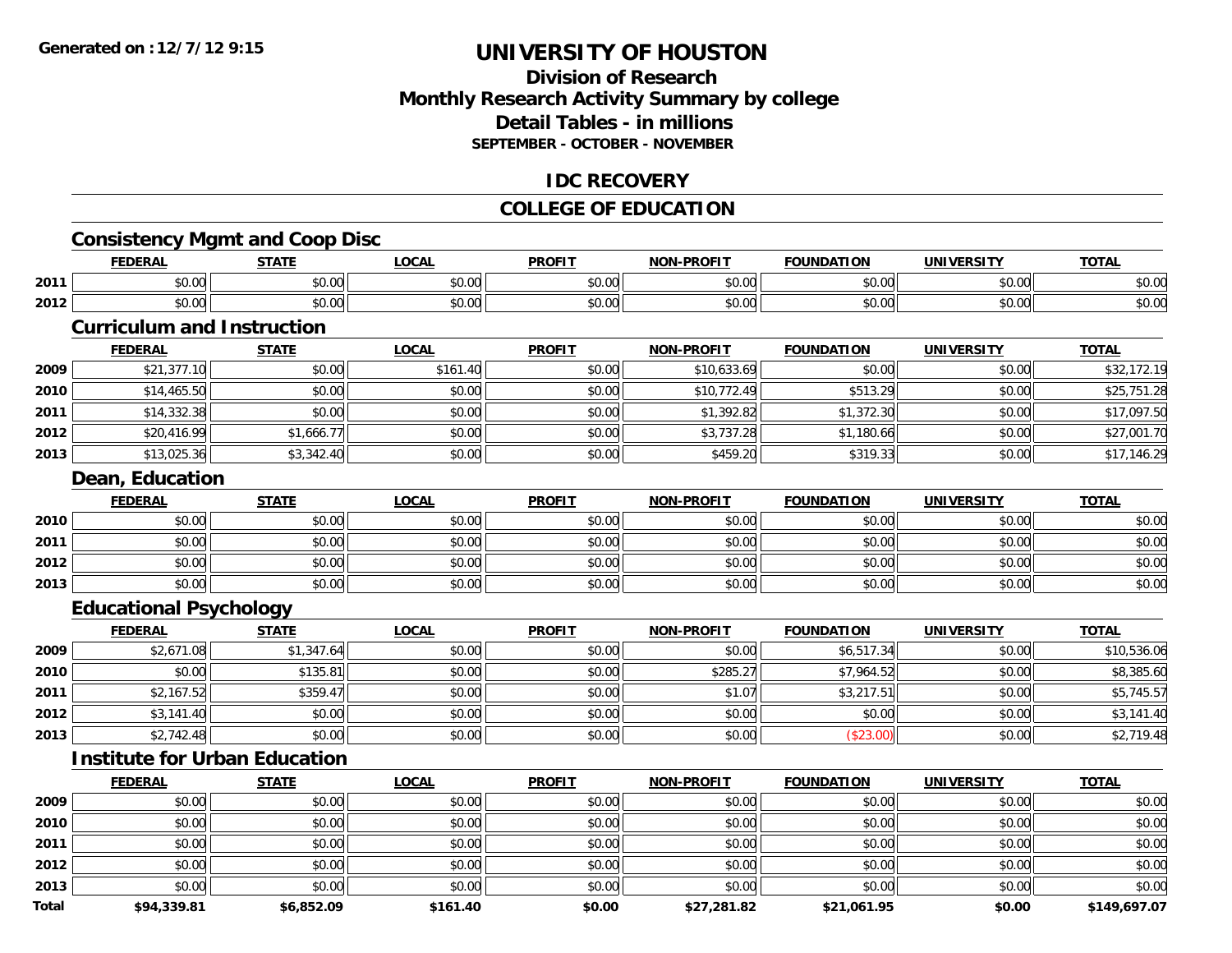### **Division of Research Monthly Research Activity Summary by college Detail Tables - in millions SEPTEMBER - OCTOBER - NOVEMBER**

### **IDC RECOVERY**

|      | Art                              |                                        |              |               |                   |                   |                   |              |
|------|----------------------------------|----------------------------------------|--------------|---------------|-------------------|-------------------|-------------------|--------------|
|      | <b>FEDERAL</b>                   | <b>STATE</b>                           | <b>LOCAL</b> | <b>PROFIT</b> | <b>NON-PROFIT</b> | <b>FOUNDATION</b> | <b>UNIVERSITY</b> | <b>TOTAL</b> |
| 2012 | \$157.34                         | \$0.00                                 | \$0.00       | \$0.00        | \$0.00            | \$0.00            | \$0.00            | \$157.34     |
| 2013 | \$1,672.31                       | \$0.00                                 | \$0.00       | \$0.00        | \$0.00            | \$0.00            | \$0.00            | \$1,672.31   |
|      | <b>Arte Publico Press</b>        |                                        |              |               |                   |                   |                   |              |
|      | <b>FEDERAL</b>                   | <b>STATE</b>                           | <b>LOCAL</b> | <b>PROFIT</b> | <b>NON-PROFIT</b> | <b>FOUNDATION</b> | <b>UNIVERSITY</b> | <b>TOTAL</b> |
| 2011 | \$0.00                           | \$0.00                                 | \$0.00       | \$0.00        | \$0.00            | \$37.19           | \$0.00            | \$37.19      |
| 2013 | \$0.00                           | \$0.00                                 | \$0.00       | \$0.00        | \$0.00            | \$4,810.27        | \$0.00            | \$4,810.27   |
|      | <b>Blaffer Gallery</b>           |                                        |              |               |                   |                   |                   |              |
|      | <b>FEDERAL</b>                   | <b>STATE</b>                           | <b>LOCAL</b> | <b>PROFIT</b> | <b>NON-PROFIT</b> | <b>FOUNDATION</b> | <b>UNIVERSITY</b> | <b>TOTAL</b> |
| 2009 | \$320.04                         | \$0.00                                 | \$0.00       | \$0.00        | \$0.00            | \$0.00            | \$0.00            | \$320.04     |
| 2010 | \$3,636.87                       | \$0.00                                 | \$0.00       | \$0.00        | \$0.00            | \$0.00            | \$0.00            | \$3,636.87   |
| 2011 | \$1,431.32                       | \$0.00                                 | \$0.00       | \$0.00        | \$0.00            | \$0.00            | \$0.00            | \$1,431.32   |
|      | <b>Center for Public History</b> |                                        |              |               |                   |                   |                   |              |
|      | <b>FEDERAL</b>                   | <b>STATE</b>                           | <b>LOCAL</b> | <b>PROFIT</b> | <b>NON-PROFIT</b> | <b>FOUNDATION</b> | <b>UNIVERSITY</b> | <b>TOTAL</b> |
| 2012 | \$96.55                          | \$0.00                                 | \$0.00       | \$0.00        | \$0.00            | \$0.00            | \$0.00            | \$96.55      |
| 2013 | \$3,247.00                       | \$0.00                                 | \$0.00       | \$0.00        | \$0.00            | \$0.00            | \$0.00            | \$3,247.00   |
|      | <b>Communication Disorders</b>   |                                        |              |               |                   |                   |                   |              |
|      | <b>FEDERAL</b>                   | <b>STATE</b>                           | <b>LOCAL</b> | <b>PROFIT</b> | <b>NON-PROFIT</b> | <b>FOUNDATION</b> | <b>UNIVERSITY</b> | <b>TOTAL</b> |
| 2009 | (\$8,832.31)                     | \$0.00                                 | \$0.00       | \$0.00        | \$0.00            | \$0.00            | \$0.00            | (\$8,832.31) |
| 2010 | \$0.00                           | \$0.00                                 | \$0.00       | \$0.00        | \$0.00            | \$0.00            | \$0.00            | \$0.00       |
| 2011 | \$657.10                         | \$0.00                                 | \$0.00       | \$0.00        | \$0.00            | \$0.00            | \$0.00            | \$657.10     |
| 2012 | \$548.76                         | \$0.00                                 | \$0.00       | \$0.00        | \$0.00            | \$0.00            | \$0.00            | \$548.76     |
| 2013 | (\$0.01)                         | \$0.00                                 | \$0.00       | \$0.00        | \$0.00            | \$0.00            | \$0.00            | (\$0.01)     |
|      |                                  | Dean, Liberal Arts and Social Sciences |              |               |                   |                   |                   |              |
|      | <b>FEDERAL</b>                   | <b>STATE</b>                           | <b>LOCAL</b> | <b>PROFIT</b> | <b>NON-PROFIT</b> | <b>FOUNDATION</b> | <b>UNIVERSITY</b> | <b>TOTAL</b> |
| 2009 | \$11,658.59                      | \$0.00                                 | \$0.00       | \$0.00        | \$0.00            | \$0.00            | \$0.00            | \$11,658.59  |
| 2010 | \$495.20                         | \$0.00                                 | \$0.00       | \$0.00        | \$0.00            | \$0.00            | \$0.00            | \$495.20     |
|      | <b>Economics</b>                 |                                        |              |               |                   |                   |                   |              |
|      | <b>FEDERAL</b>                   | <b>STATE</b>                           | <b>LOCAL</b> | <b>PROFIT</b> | <b>NON-PROFIT</b> | <b>FOUNDATION</b> | <b>UNIVERSITY</b> | <b>TOTAL</b> |
| 2009 | (\$4,867.76)                     | \$0.00                                 | \$0.00       | \$0.00        | \$0.00            | \$0.00            | \$0.00            | (\$4,867.76) |
| 2010 | \$2,425.00                       | \$0.00                                 | \$0.00       | \$0.00        | \$0.00            | \$0.00            | \$0.00            | \$2,425.00   |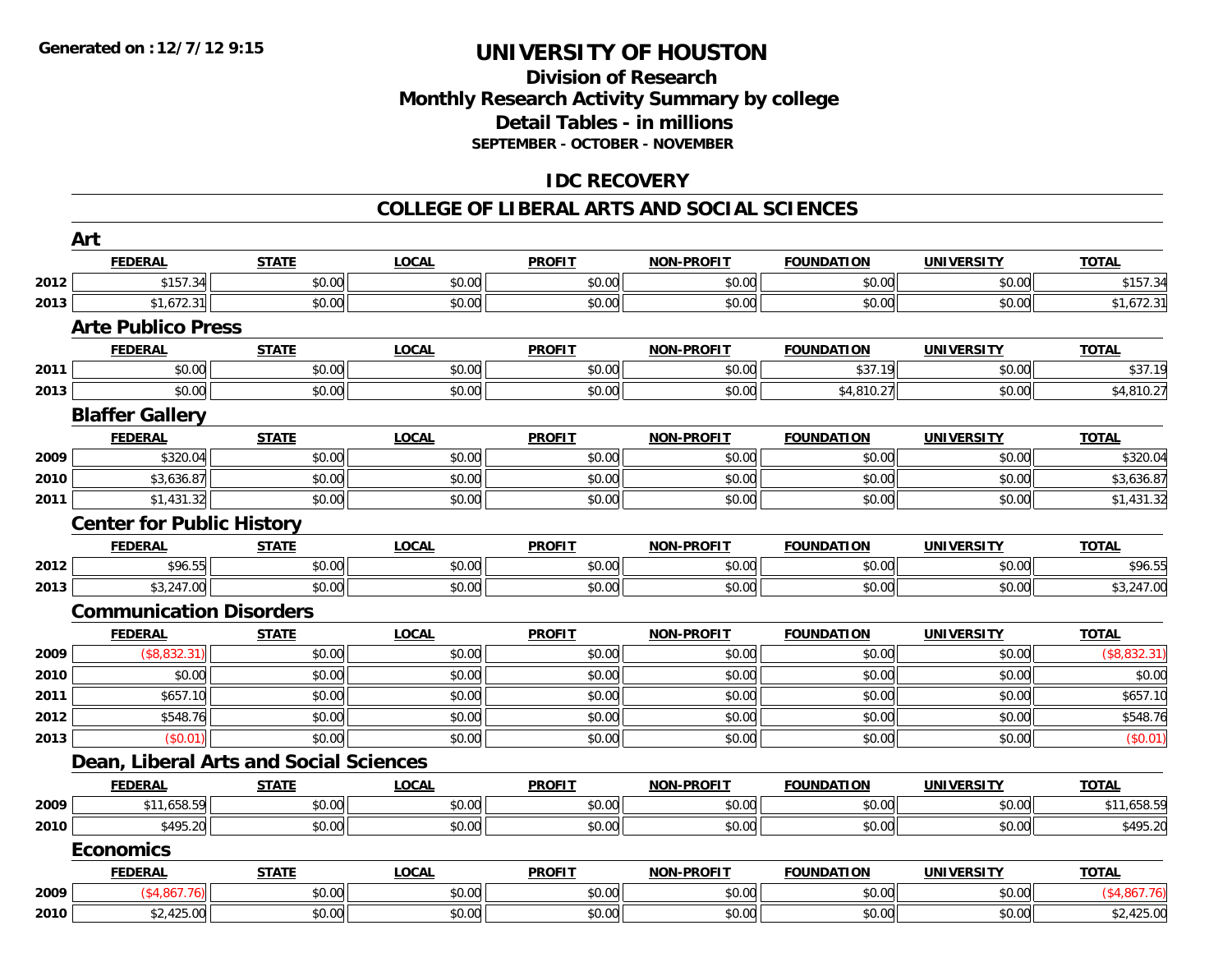### **Division of Research Monthly Research Activity Summary by college Detail Tables - in millions SEPTEMBER - OCTOBER - NOVEMBER**

### **IDC RECOVERY**

|      | <b>Economics</b>                      |              |              |               |                   |                   |                   |               |
|------|---------------------------------------|--------------|--------------|---------------|-------------------|-------------------|-------------------|---------------|
|      | <b>FEDERAL</b>                        | <b>STATE</b> | <b>LOCAL</b> | <b>PROFIT</b> | NON-PROFIT        | <b>FOUNDATION</b> | <b>UNIVERSITY</b> | <b>TOTAL</b>  |
| 2012 | \$0.00                                | \$0.00       | \$0.00       | \$901.87      | \$0.00            | \$0.00            | \$0.00            | \$901.87      |
| 2013 | \$15,029.90                           | \$0.00       | \$0.00       | \$0.00        | \$900.00          | \$0.00            | \$0.00            | \$15,929.90   |
|      | English                               |              |              |               |                   |                   |                   |               |
|      | <b>FEDERAL</b>                        | <b>STATE</b> | <b>LOCAL</b> | <b>PROFIT</b> | <b>NON-PROFIT</b> | <b>FOUNDATION</b> | <b>UNIVERSITY</b> | <b>TOTAL</b>  |
| 2009 | \$0.00                                | \$0.00       | \$0.00       | \$0.00        | \$0.00            | \$0.00            | \$0.00            | \$0.00        |
| 2010 | \$0.00                                | \$0.00       | \$0.00       | \$0.00        | \$0.00            | \$0.00            | \$0.00            | \$0.00        |
| 2011 | \$0.00                                | \$0.00       | \$0.00       | \$0.00        | \$0.00            | \$0.00            | \$0.00            | \$0.00        |
| 2012 | \$0.00                                | \$0.00       | \$0.00       | \$0.00        | \$0.00            | \$0.00            | \$0.00            | \$0.00        |
| 2013 | \$4,640.63                            | \$0.00       | \$0.00       | \$0.00        | \$0.00            | \$0.00            | \$0.00            | \$4,640.63    |
|      | <b>Health and Human Performance</b>   |              |              |               |                   |                   |                   |               |
|      | <b>FEDERAL</b>                        | <b>STATE</b> | <b>LOCAL</b> | <b>PROFIT</b> | <b>NON-PROFIT</b> | <b>FOUNDATION</b> | <b>UNIVERSITY</b> | <b>TOTAL</b>  |
| 2009 | \$125,902.09                          | \$0.00       | \$0.00       | \$5,399.96    | \$0.00            | \$241.06          | \$0.00            | \$131,543.11  |
| 2010 | \$145,025.15                          | \$0.00       | \$0.00       | \$5,244.56    | \$0.00            | \$610.97          | \$0.00            | \$150,880.67  |
| 2011 | \$69,333.30                           | \$0.00       | \$0.00       | \$15,866.09   | \$0.00            | \$505.78          | \$0.00            | \$85,705.17   |
| 2012 | \$11,719.29                           | \$0.00       | \$0.00       | \$16,247.66   | \$0.00            | \$0.00            | \$0.00            | \$27,966.95   |
| 2013 | \$96,138.64                           | \$0.00       | \$0.00       | \$9,574.85    | \$0.00            | (\$7.67)          | \$0.00            | \$105,705.82  |
|      | <b>History</b>                        |              |              |               |                   |                   |                   |               |
|      | <b>FEDERAL</b>                        | <b>STATE</b> | <b>LOCAL</b> | <b>PROFIT</b> | <b>NON-PROFIT</b> | <b>FOUNDATION</b> | <b>UNIVERSITY</b> | <b>TOTAL</b>  |
| 2009 | \$0.00                                | \$0.00       | \$0.00       | \$0.00        | \$0.00            | \$0.00            | \$0.00            | \$0.00        |
| 2010 | \$0.00                                | \$0.00       | \$0.00       | \$0.00        | \$0.00            | \$0.00            | \$0.00            | \$0.00        |
| 2013 | (\$2,206.75)                          | \$0.00       | \$0.00       | \$0.00        | (\$2,574.70)      | \$0.00            | \$0.00            | ( \$4,781.45) |
|      | <b>Hobby Center for Public Policy</b> |              |              |               |                   |                   |                   |               |
|      | <b>FEDERAL</b>                        | <b>STATE</b> | <b>LOCAL</b> | <b>PROFIT</b> | <b>NON-PROFIT</b> | <b>FOUNDATION</b> | <b>UNIVERSITY</b> | <b>TOTAL</b>  |
| 2010 | \$442.47                              | \$0.00       | \$0.00       | \$0.00        | \$0.00            | \$0.00            | \$0.00            | \$442.47      |
| 2011 | \$1,711.55                            | \$0.00       | \$0.00       | \$0.00        | \$0.00            | \$0.00            | \$0.00            | \$1,711.55    |
|      | <b>Modern/Classical Languages</b>     |              |              |               |                   |                   |                   |               |
|      | <b>FEDERAL</b>                        | <b>STATE</b> | <b>LOCAL</b> | <b>PROFIT</b> | <b>NON-PROFIT</b> | <b>FOUNDATION</b> | <b>UNIVERSITY</b> | <b>TOTAL</b>  |
| 2013 | (\$6,961.58)                          | \$0.00       | \$0.00       | \$0.00        | \$0.00            | \$0.00            | \$0.00            | (\$6,961.58)  |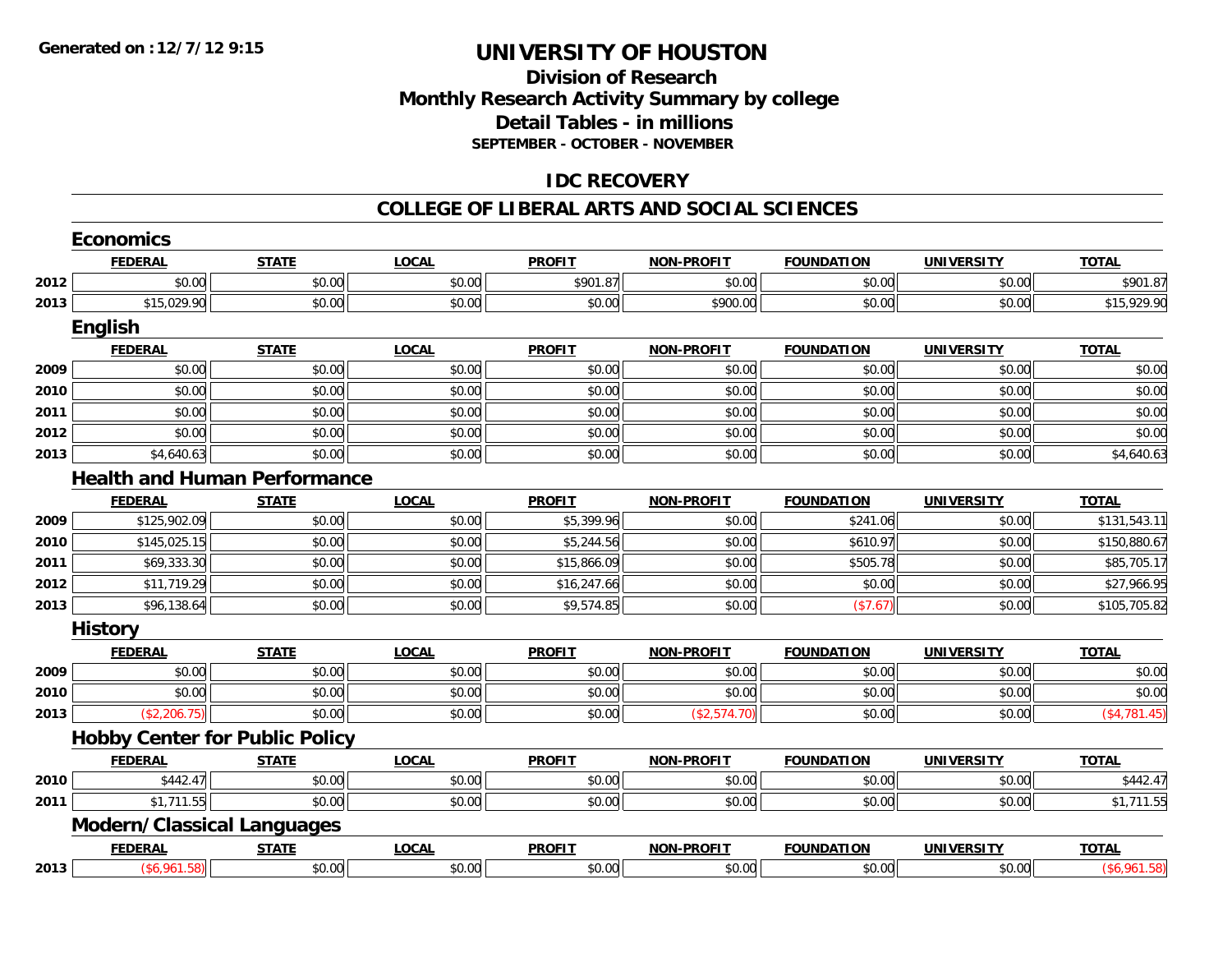### **Division of ResearchMonthly Research Activity Summary by college Detail Tables - in millions SEPTEMBER - OCTOBER - NOVEMBER**

#### **IDC RECOVERY**

|      | <b>Philosophy</b>              |              |              |               |                   |                   |                   |              |
|------|--------------------------------|--------------|--------------|---------------|-------------------|-------------------|-------------------|--------------|
|      | <b>FEDERAL</b>                 | <b>STATE</b> | <b>LOCAL</b> | <b>PROFIT</b> | <b>NON-PROFIT</b> | <b>FOUNDATION</b> | <b>UNIVERSITY</b> | <b>TOTAL</b> |
| 2009 | \$0.00                         | \$0.00       | \$0.00       | \$0.00        | \$0.00            | \$0.00            | \$0.00            | \$0.00       |
| 2010 | \$0.00                         | \$0.00       | \$0.00       | \$0.00        | \$0.00            | \$0.00            | \$0.00            | \$0.00       |
| 2011 | \$0.00                         | \$0.00       | \$0.00       | \$0.00        | \$0.00            | \$0.00            | \$0.00            | \$0.00       |
| 2012 | \$843.13                       | \$0.00       | \$0.00       | \$0.00        | \$0.00            | \$0.00            | \$0.00            | \$843.13     |
| 2013 | \$1,352.77                     | \$0.00       | \$0.00       | \$0.00        | \$0.00            | \$0.00            | \$0.00            | \$1,352.77   |
|      | <b>Political Science</b>       |              |              |               |                   |                   |                   |              |
|      | <b>FEDERAL</b>                 | <b>STATE</b> | <b>LOCAL</b> | <b>PROFIT</b> | <b>NON-PROFIT</b> | <b>FOUNDATION</b> | <b>UNIVERSITY</b> | <b>TOTAL</b> |
| 2009 | \$0.00                         | \$0.00       | \$0.00       | \$0.00        | \$0.00            | \$0.00            | \$1,924.20        | \$1,924.20   |
| 2010 | \$132.30                       | \$0.00       | \$0.00       | \$0.00        | \$0.00            | \$0.00            | \$0.00            | \$132.30     |
| 2011 | \$0.00                         | \$0.00       | \$0.00       | \$0.00        | \$0.00            | \$0.00            | \$0.00            | \$0.00       |
| 2012 | \$0.00                         | \$0.00       | \$0.00       | \$0.00        | \$0.00            | \$0.00            | \$0.00            | \$0.00       |
| 2013 | \$1,231.21                     | \$0.00       | \$0.00       | \$0.00        | \$0.00            | \$0.00            | \$0.00            | \$1,231.21   |
|      | <b>Psychology</b>              |              |              |               |                   |                   |                   |              |
|      | <b>FEDERAL</b>                 | <b>STATE</b> | <b>LOCAL</b> | <b>PROFIT</b> | <b>NON-PROFIT</b> | <b>FOUNDATION</b> | <b>UNIVERSITY</b> | <b>TOTAL</b> |
| 2009 | \$336,284.92                   | \$6,871.64   | \$0.00       | \$2,570.06    | \$0.00            | \$753.65          | \$0.00            | \$346,480.26 |
| 2010 | \$117,948.18                   | \$11,154.61  | \$0.00       | \$1,811.33    | \$0.00            | \$172.63          | \$0.00            | \$131,086.75 |
| 2011 | \$204,803.15                   | \$6,274.53   | \$0.00       | \$1,625.90    | \$2,204.52        | \$2,815.02        | \$0.00            | \$217,723.11 |
| 2012 | \$216,387.53                   | \$394.86     | \$0.00       | \$837.05      | \$3,428.90        | \$3,252.53        | (\$3,117.51)      | \$221,183.36 |
| 2013 | \$200,028.06                   | \$17,545.32  | \$0.00       | \$0.00        | \$1,798.65        | \$3,877.07        | \$0.00            | \$223,249.10 |
|      | <b>School of Communication</b> |              |              |               |                   |                   |                   |              |
|      | <b>FEDERAL</b>                 | <b>STATE</b> | <b>LOCAL</b> | <b>PROFIT</b> | <b>NON-PROFIT</b> | <b>FOUNDATION</b> | <b>UNIVERSITY</b> | <b>TOTAL</b> |
| 2010 | \$0.00                         | \$0.00       | \$0.00       | \$0.00        | \$0.00            | \$0.00            | \$0.00            | \$0.00       |
| 2011 | \$0.00                         | \$0.00       | \$0.00       | \$0.00        | \$0.00            | \$0.00            | \$0.00            | \$0.00       |
| 2012 | \$0.00                         | \$0.00       | \$0.00       | \$0.00        | \$0.00            | \$0.00            | \$0.00            | \$0.00       |
|      | Sociology                      |              |              |               |                   |                   |                   |              |
|      | <b>FEDERAL</b>                 | <b>STATE</b> | <b>LOCAL</b> | <b>PROFIT</b> | <b>NON-PROFIT</b> | <b>FOUNDATION</b> | <b>UNIVERSITY</b> | <b>TOTAL</b> |
| 2009 | \$6,150.21                     | \$0.00       | \$834.42     | \$0.00        | \$0.00            | \$0.00            | \$0.00            | \$6,984.63   |
| 2010 | \$14,652.04                    | \$0.00       | \$432.67     | \$0.00        | \$634.32          | \$0.00            | \$0.00            | \$15,719.03  |
| 2011 | \$12,205.46                    | \$0.00       | \$0.00       | \$0.00        | \$0.00            | \$0.00            | \$0.00            | \$12,205.46  |
| 2012 | \$1,448.20                     | \$0.00       | \$0.00       | \$0.00        | \$0.00            | \$0.00            | \$0.00            | \$1,448.20   |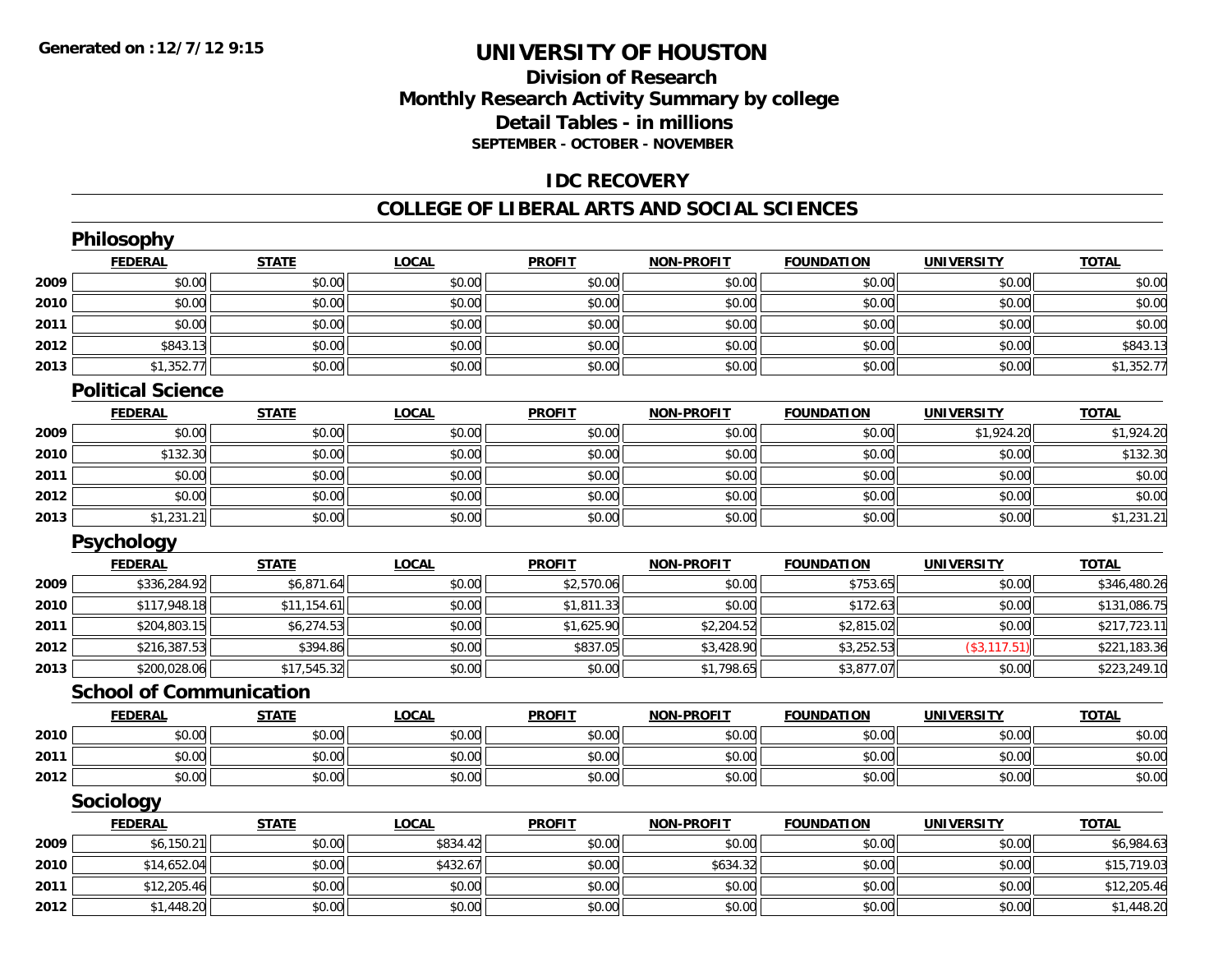### **Division of Research Monthly Research Activity Summary by college Detail Tables - in millions SEPTEMBER - OCTOBER - NOVEMBER**

#### **IDC RECOVERY**

|              | 5001000        |              |              |               |                   |                   |                   |              |  |  |  |
|--------------|----------------|--------------|--------------|---------------|-------------------|-------------------|-------------------|--------------|--|--|--|
|              | <b>FEDERAL</b> | <b>STATE</b> | <u>_OCAL</u> | <b>PROFIT</b> | <b>NON-PROFIT</b> | <b>FOUNDATION</b> | <b>UNIVERSITY</b> | <b>TOTAL</b> |  |  |  |
| 2013         | \$406.42       | \$0.00       | \$0.00       | \$0.00        | \$0.00            | \$0.00            | \$0.00 l          | \$406.42     |  |  |  |
| <b>Total</b> | \$1,587,294.28 | \$42,240.95  | \$1,267.09   | \$60,079.33   | \$6,391.69        | \$17,068.50       | (\$1,193.31)      | 148.52       |  |  |  |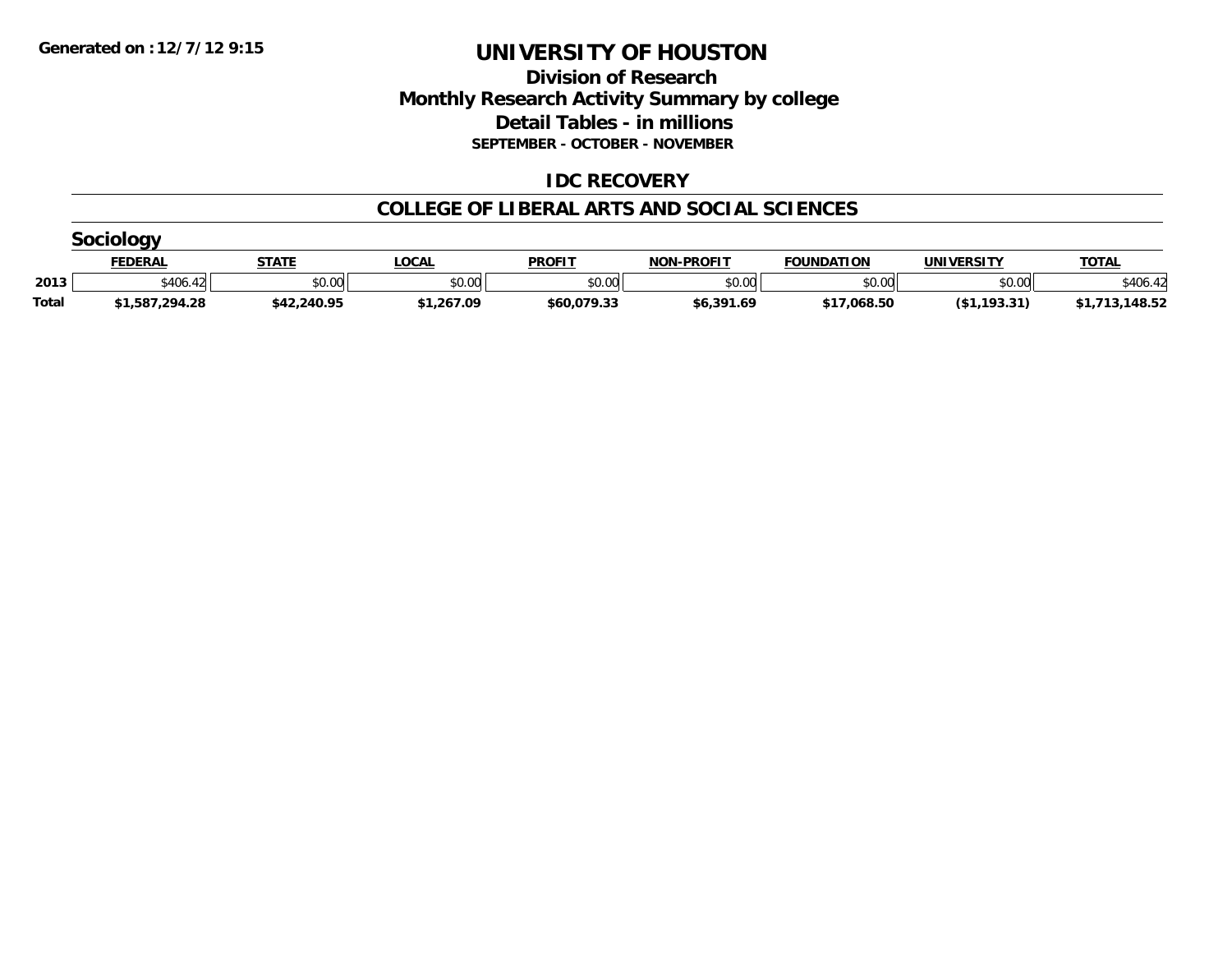### **Division of ResearchMonthly Research Activity Summary by college Detail Tables - in millions SEPTEMBER - OCTOBER - NOVEMBER**

### **IDC RECOVERY**

#### **COLLEGE OF NATURAL SCIENCES AND MATHEMATICS**

### **Allied Geophysical Laboratories**

|      | <b>FEDERAL</b>                                         | <b>STATE</b> | <b>LOCAL</b> | <b>PROFIT</b> | <b>NON-PROFIT</b> | <b>FOUNDATION</b> | <b>UNIVERSITY</b> | <b>TOTAL</b> |
|------|--------------------------------------------------------|--------------|--------------|---------------|-------------------|-------------------|-------------------|--------------|
| 2012 | \$0.00                                                 | \$0.00       | \$0.00       | \$2,026.00    | \$0.00            | \$0.00            | \$0.00            | \$2,026.00   |
| 2013 | \$0.00                                                 | \$0.00       | \$0.00       | \$1,930.31    | \$0.00            | \$0.00            | \$0.00            | \$1,930.31   |
|      | <b>Biology/Biochemistry</b>                            |              |              |               |                   |                   |                   |              |
|      | <b>FEDERAL</b>                                         | <b>STATE</b> | <b>LOCAL</b> | <b>PROFIT</b> | <b>NON-PROFIT</b> | <b>FOUNDATION</b> | <b>UNIVERSITY</b> | <b>TOTAL</b> |
| 2009 | \$126,775.53                                           | \$0.00       | \$0.00       | \$0.00        | \$0.00            | \$357.93          | \$0.00            | \$127,133.46 |
| 2010 | \$231,563.31                                           | \$0.00       | \$0.00       | \$0.00        | \$5,180.24        | \$569.60          | \$0.00            | \$237,313.15 |
| 2011 | \$250,620.26                                           | (\$22.66)    | \$0.00       | \$0.00        | \$5,058.34        | \$0.00            | \$0.00            | \$255,655.94 |
| 2012 | \$211,276.63                                           | \$3,969.59   | \$0.00       | \$0.01        | \$12,828.50       | \$0.00            | \$0.00            | \$228,074.73 |
| 2013 | \$153,661.20                                           | \$2,835.77   | \$0.00       | \$1,217.28    | \$13,089.84       | \$3,496.61        | \$0.00            | \$174,300.70 |
|      | <b>Center for Applied Geoscience Excellence</b>        |              |              |               |                   |                   |                   |              |
|      | <b>FEDERAL</b>                                         | <b>STATE</b> | <b>LOCAL</b> | <b>PROFIT</b> | <b>NON-PROFIT</b> | <b>FOUNDATION</b> | <b>UNIVERSITY</b> | <b>TOTAL</b> |
| 2009 | \$0.00                                                 | \$0.00       | \$0.00       | \$0.00        | \$0.00            | \$0.00            | \$0.00            | \$0.00       |
| 2010 | \$0.00                                                 | \$0.00       | \$0.00       | \$0.00        | \$0.00            | \$0.00            | \$0.00            | \$0.00       |
|      | <b>Center for Nuclear Receptors and Cell Signaling</b> |              |              |               |                   |                   |                   |              |
|      | <b>FEDERAL</b>                                         | <b>STATE</b> | <b>LOCAL</b> | <b>PROFIT</b> | <b>NON-PROFIT</b> | <b>FOUNDATION</b> | <b>UNIVERSITY</b> | <b>TOTAL</b> |
| 2009 | \$0.00                                                 | \$0.00       | \$0.00       | \$0.00        | \$0.00            | \$0.00            | \$0.00            | \$0.00       |
| 2010 | \$33,567.68                                            | \$0.00       | \$0.00       | \$0.00        | \$0.00            | \$0.00            | \$0.00            | \$33,567.68  |
| 2011 | \$61,633.40                                            | \$91.52      | \$0.00       | \$0.00        | \$0.00            | \$0.00            | \$0.00            | \$61,724.92  |
| 2012 | \$86,765.80                                            | \$6,116.18   | \$0.00       | \$12,867.98   | \$0.00            | \$0.00            | \$0.00            | \$105,749.96 |
| 2013 | \$77,797.64                                            | \$3,962.42   | \$0.00       | \$1,244.72    | \$0.00            | \$0.00            | \$0.00            | \$83,004.78  |
|      | Chemistry                                              |              |              |               |                   |                   |                   |              |
|      | <b>FEDERAL</b>                                         | <b>STATE</b> | <b>LOCAL</b> | <b>PROFIT</b> | <b>NON-PROFIT</b> | <b>FOUNDATION</b> | <b>UNIVERSITY</b> | <b>TOTAL</b> |
| 2009 | \$89,668.05                                            | \$0.00       | \$0.00       | \$8,721.27    | \$0.00            | \$0.00            | \$6,969.29        | \$105,358.61 |
| 2010 | \$169,666.60                                           | \$0.00       | \$0.00       | \$7,015.12    | (\$11.01)         | \$0.00            | \$11,703.03       | \$188,373.74 |
| 2011 | \$215,159.98                                           | \$300.93     | \$0.00       | \$382.72      | \$0.00            | \$0.00            | \$653.24          | \$216,496.87 |
| 2012 | \$180,130.66                                           | \$6,300.05   | \$0.00       | \$3,402.71    | \$0.00            | \$0.00            | \$4,228.89        | \$194,062.31 |
| 2013 | \$139,357.22                                           | \$8,713.61   | \$0.00       | \$9,944.36    | \$0.00            | \$0.00            | (\$18,938.71)     | \$139,076.48 |
|      | <b>Computer Science</b>                                |              |              |               |                   |                   |                   |              |
|      | <b>FEDERAL</b>                                         | <b>STATE</b> | <b>LOCAL</b> | <b>PROFIT</b> | <b>NON-PROFIT</b> | <b>FOUNDATION</b> | <b>UNIVERSITY</b> | <b>TOTAL</b> |
| 2009 | \$170,862.34                                           | \$0.00       | \$0.00       | \$6,484.38    | \$0.00            | \$0.00            | \$0.00            | \$177,346.72 |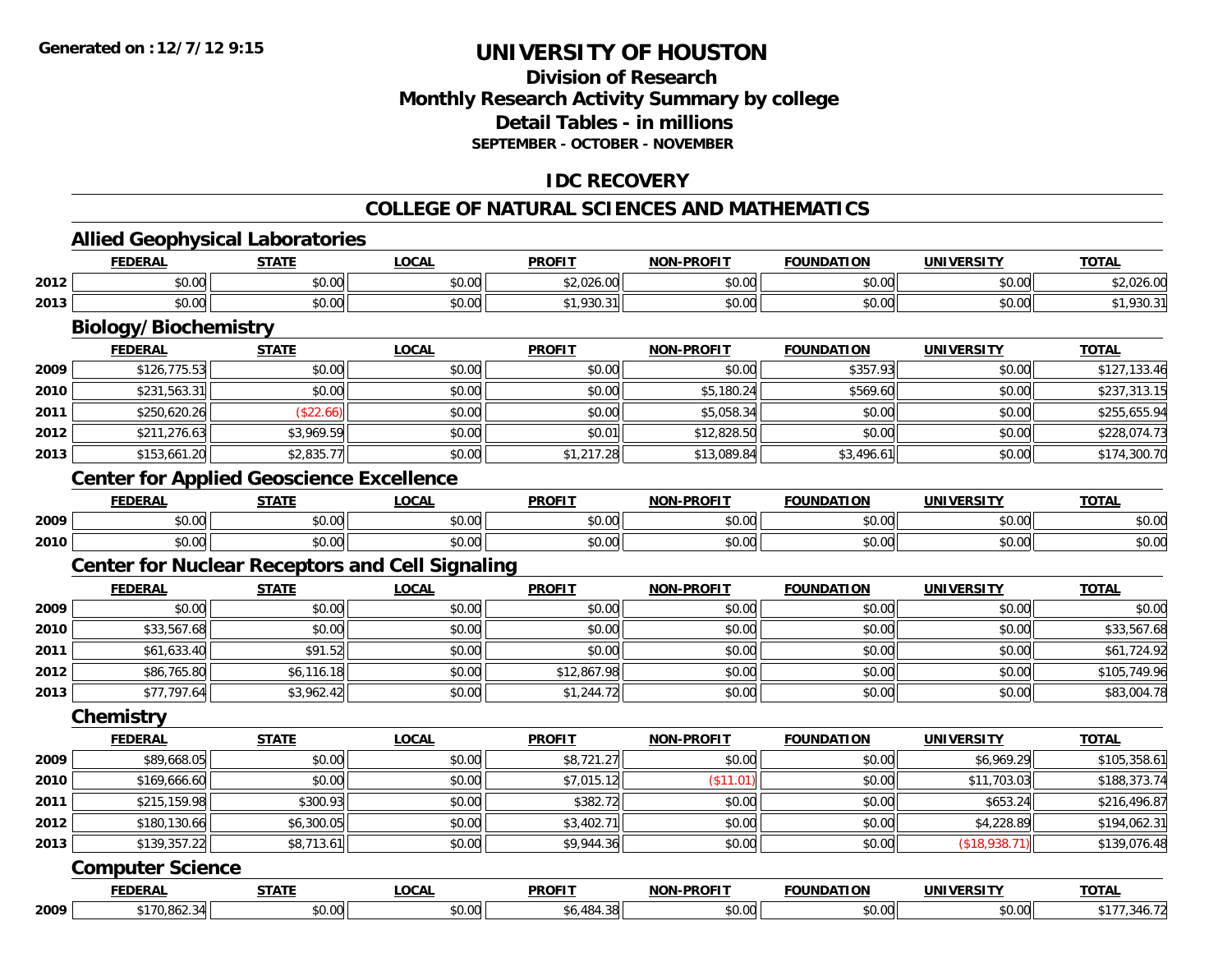### **Division of ResearchMonthly Research Activity Summary by college Detail Tables - in millionsSEPTEMBER - OCTOBER - NOVEMBER**

### **IDC RECOVERY**

### **COLLEGE OF NATURAL SCIENCES AND MATHEMATICS**

### **Computer Science**

|      | <b>FEDERAL</b> | <u>STATE</u> | <u>LOCAL</u> | <b>PROFIT</b> | <b>NON-PROFIT</b> | <b>FOUNDATION</b> | <b>UNIVERSITY</b> | <b>TOTAL</b> |
|------|----------------|--------------|--------------|---------------|-------------------|-------------------|-------------------|--------------|
| 2010 | \$198,795.45   | \$0.00       | \$0.00       | \$2,471.05    | \$0.00            | \$0.00            | \$0.00            | \$201,266.50 |
| 2011 | \$321,255.14   | \$1,057.93   | \$0.00       | \$5,438.31    | \$22,869.98       | \$0.00            | \$0.00            | \$350,621.36 |
| 2012 | \$128,557.13   | \$486.44     | \$0.00       | \$41,858.28   | \$23,724.98       | \$0.00            | \$0.00            | \$194,626.83 |
| 2013 | \$144,019.28   | \$1,719.63   | \$0.00       | \$21,573.43   | \$16,511.81       | \$0.00            | \$0.00            | \$183,824.15 |

#### **Dean, Natural Sciences and Mathematics**

|      | <b>FEDERAL</b> | <b>STATE</b> | <b>LOCAL</b> | <b>PROFIT</b> | <b>NON-PROFIT</b> | <b>FOUNDATION</b> | <b>UNIVERSITY</b> | <b>TOTAL</b> |
|------|----------------|--------------|--------------|---------------|-------------------|-------------------|-------------------|--------------|
| 2009 | \$0.00         | \$0.00       | \$0.00       | \$0.00        | \$0.00            | \$0.00            | \$0.00            | \$0.00       |
| 2010 | \$0.00         | \$0.00       | \$0.00       | \$0.00        | \$0.00            | \$0.00            | \$0.00            | \$0.00       |
| 2011 | \$0.00         | \$0.00       | \$0.00       | \$0.00        | \$0.00            | \$0.00            | \$0.00            | \$0.00       |
| 2012 | \$3,372.52     | \$0.00       | \$0.00       | \$0.00        | \$0.00            | \$0.00            | \$0.00            | \$3,372.52   |
| 2013 | \$16,872.84    | \$0.00       | \$0.00       | \$4,089.90    | \$0.00            | \$0.00            | \$0.00            | \$20,962.74  |

#### **Earth & Atmospheric Sciences**

|      | <b>FEDERAL</b> | <b>STATE</b> | <u>LOCAL</u> | <b>PROFIT</b> | <b>NON-PROFIT</b> | <b>FOUNDATION</b> | <b>UNIVERSITY</b> | <b>TOTAL</b> |
|------|----------------|--------------|--------------|---------------|-------------------|-------------------|-------------------|--------------|
| 2009 | \$61,516.92    | \$24.92      | \$0.00       | \$54,546.39   | \$12,082.29       | \$0.00            | \$0.00            | \$128,170.52 |
| 2010 | \$23,433.46    | \$10,623.34  | \$0.00       | \$92,015.23   | \$10,811.65       | \$0.00            | \$0.00            | \$136,883.68 |
| 2011 | \$59,848.12    | \$18,777.32  | \$0.00       | \$91,321.18   | \$13,252.34       | \$0.00            | \$0.00            | \$183,198.96 |
| 2012 | \$113,194.45   | \$26,330.11  | \$0.00       | \$72,350.52   | \$10,993.50       | \$0.00            | \$0.00            | \$222,868.58 |
| 2013 | \$79,871.38    | \$3,673.14   | \$0.00       | \$108,542.33  | \$10,297.10       | \$0.00            | \$0.00            | \$202,383.94 |

#### **Institute for Climate and Atmospheric Science**

|      | <b>FEDERAL</b> | <b>STATE</b> | <b>LOCAL</b> | <b>PROFIT</b> | <b>NON-PROFIT</b> | <b>FOUNDATION</b> | <b>UNIVERSITY</b> | <b>TOTAL</b> |
|------|----------------|--------------|--------------|---------------|-------------------|-------------------|-------------------|--------------|
| 2009 | \$0.00         | \$0.00       | \$0.00       | \$0.00        | \$0.00            | \$0.00            | \$0.00            | \$0.00       |
| 2010 | \$0.00         | \$0.00       | \$0.00       | \$0.00        | \$0.00            | \$0.00            | \$0.00            | \$0.00       |
| 2011 | \$0.00         | \$0.00       | \$0.00       | \$0.00        | \$0.00            | \$0.00            | \$0.00            | \$0.00       |
| 2012 | \$0.00         | \$0.00       | \$0.00       | \$0.00        | \$0.00            | \$0.00            | \$0.00            | \$0.00       |
| 2013 | \$0.00         | \$0.00       | \$0.00       | \$0.00        | \$0.00            | \$0.00            | \$0.00            | \$0.00       |

#### **Mathematics**

|      | <u>FEDERAL</u> | <b>STATE</b> | <u>LOCAL</u> | <b>PROFIT</b> | <b>NON-PROFIT</b> | <b>FOUNDATION</b> | <b>UNIVERSITY</b> | <b>TOTAL</b> |
|------|----------------|--------------|--------------|---------------|-------------------|-------------------|-------------------|--------------|
| 2009 | \$48,224.85    | \$0.00       | \$0.00       | \$851.94      | \$0.00            | \$0.00            | \$0.00            | \$49,076.78  |
| 2010 | \$71,820.72    | \$0.00       | \$0.00       | \$0.00        | \$0.00            | \$0.00            | \$0.00            | 11,820.72    |
| 2011 | \$52,206.23    | \$1,538.44   | \$0.00       | \$3,526.38    | \$5,482.83        | \$0.00            | \$0.00            | \$62,753.87  |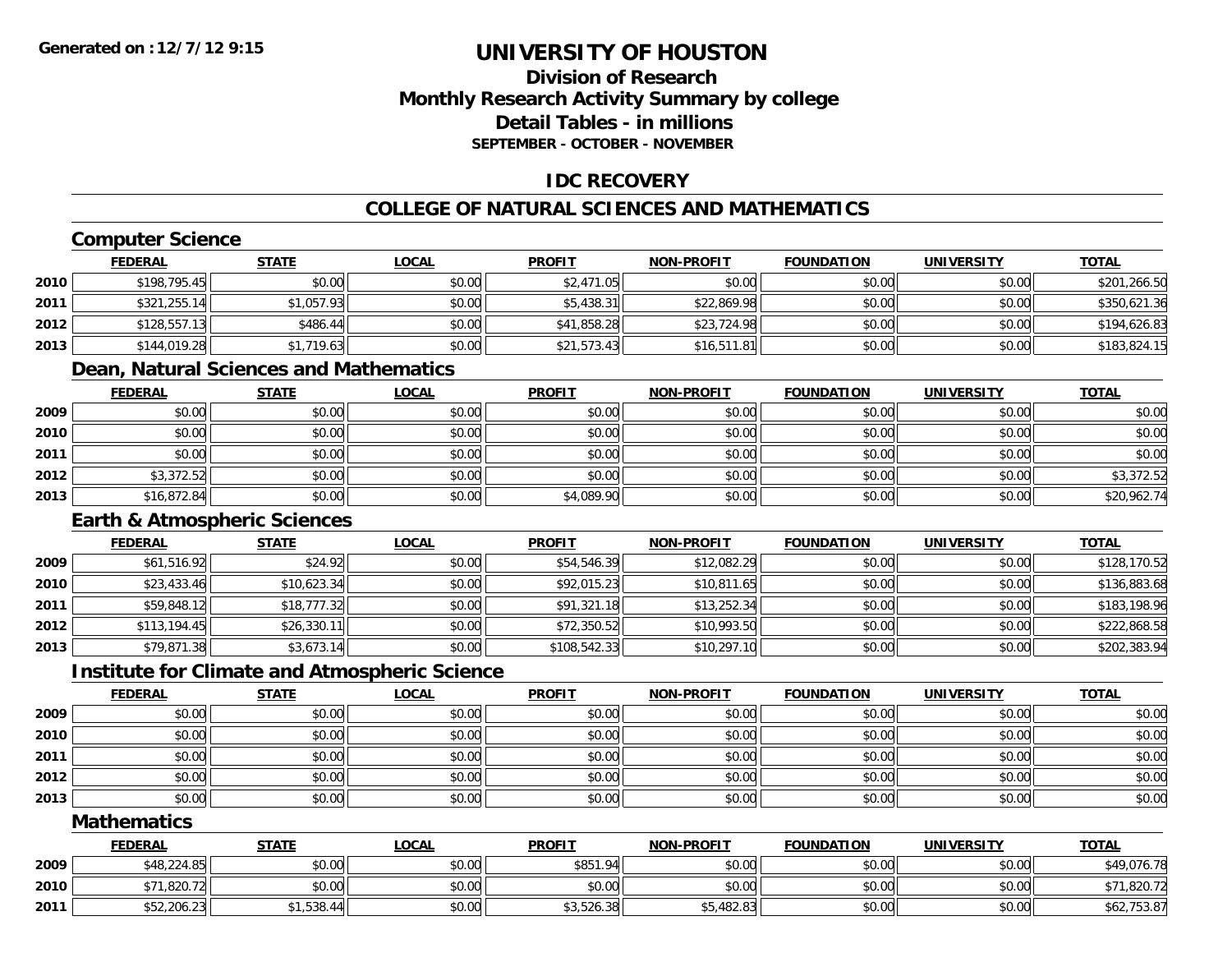### **Division of ResearchMonthly Research Activity Summary by college Detail Tables - in millions SEPTEMBER - OCTOBER - NOVEMBER**

### **IDC RECOVERY**

#### **COLLEGE OF NATURAL SCIENCES AND MATHEMATICS**

|       | <b>Mathematics</b> |              |              |                |                   |                   |                   |                |
|-------|--------------------|--------------|--------------|----------------|-------------------|-------------------|-------------------|----------------|
|       | <b>FEDERAL</b>     | <b>STATE</b> | <b>LOCAL</b> | <b>PROFIT</b>  | <b>NON-PROFIT</b> | <b>FOUNDATION</b> | <b>UNIVERSITY</b> | <b>TOTAL</b>   |
| 2012  | \$45,081.94        | \$3,828.83   | \$0.00       | \$7,585.25     | \$8,722.59        | (\$252.50)        | \$0.00            | \$64,966.10    |
| 2013  | \$73,322.83        | \$0.00       | \$0.00       | \$10,155.69    | \$0.00            | \$429.95          | \$0.00            | \$83,908.47    |
|       | <b>Physics</b>     |              |              |                |                   |                   |                   |                |
|       | <b>FEDERAL</b>     | <b>STATE</b> | <b>LOCAL</b> | <b>PROFIT</b>  | <b>NON-PROFIT</b> | <b>FOUNDATION</b> | <b>UNIVERSITY</b> | <b>TOTAL</b>   |
| 2009  | \$39,262.81        | \$0.00       | \$0.00       | \$38,749.70    | (\$482.80)        | \$0.00            | \$0.00            | \$77,529.72    |
| 2010  | \$106,406.02       | \$0.00       | \$0.00       | \$19,351.97    | \$3,182.70        | \$0.00            | \$0.00            | \$128,940.69   |
| 2011  | \$143,997.84       | \$461.64     | \$0.00       | \$48,429.79    | \$0.96            | \$0.00            | \$0.00            | \$192,890.23   |
| 2012  | \$192,596.84       | (\$61.33)    | \$0.00       | (\$40, 125.69) | \$394.22          | \$0.00            | \$0.00            | \$152,804.05   |
| 2013  | \$175,981.47       | \$0.00       | \$0.00       | \$37,300.61    | \$0.00            | \$0.00            | \$0.00            | \$213,282.08   |
| Total | \$4,298,144.56     | \$100,727.82 | \$0.00       | \$675,269.09   | \$173,990.06      | \$4,601.59        | \$4,615.74        | \$5,257,348.86 |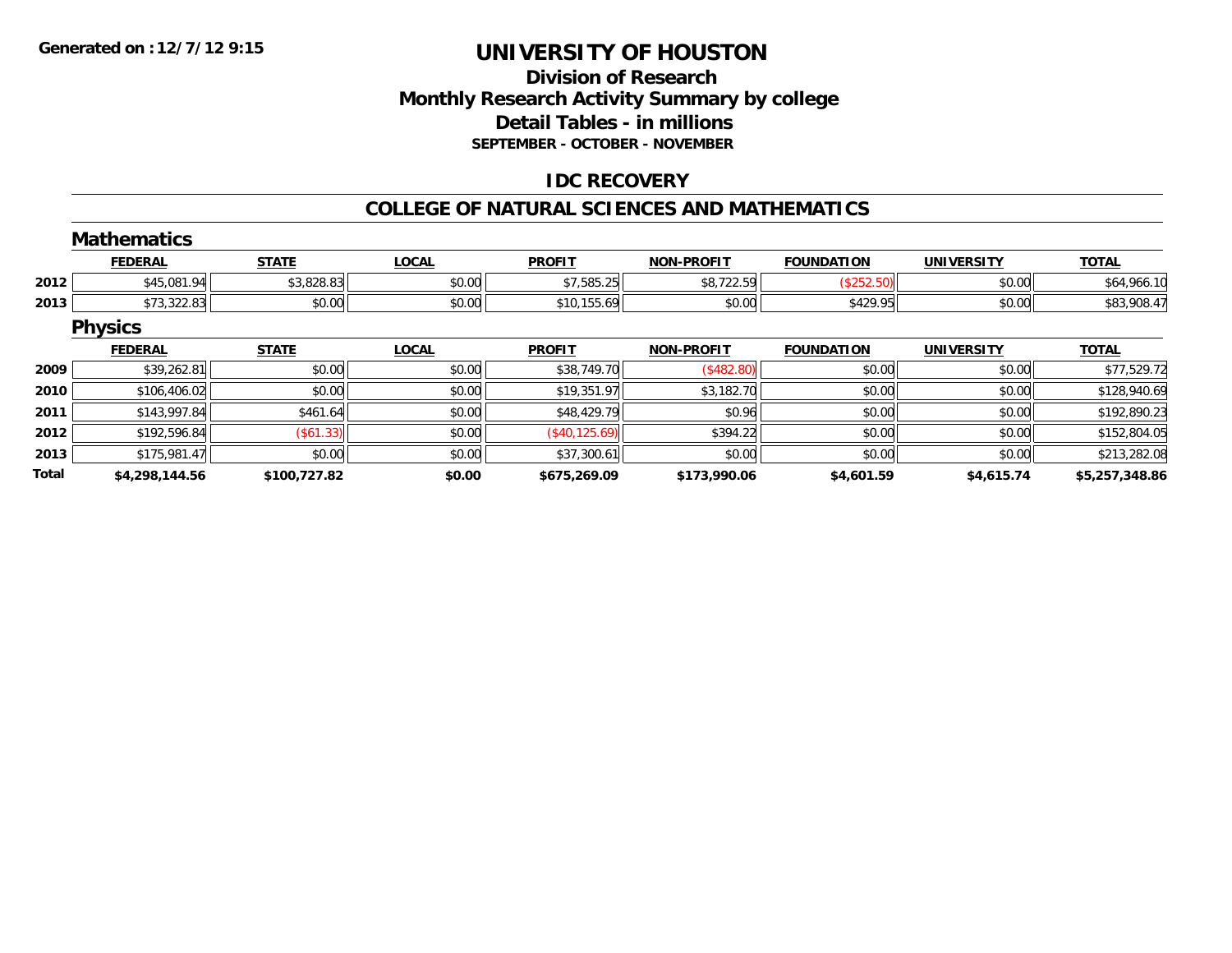#### **Division of Research Monthly Research Activity Summary by college Detail Tables - in millions SEPTEMBER - OCTOBER - NOVEMBER**

#### **IDC RECOVERY**

#### **COLLEGE OF OPTOMETRY**

### **Optometry, Community**

|       | ___            |              |              |               |                   |                   |                   |                |
|-------|----------------|--------------|--------------|---------------|-------------------|-------------------|-------------------|----------------|
|       | <b>FEDERAL</b> | <b>STATE</b> | <u>LOCAL</u> | <b>PROFIT</b> | <b>NON-PROFIT</b> | <b>FOUNDATION</b> | <b>UNIVERSITY</b> | <b>TOTAL</b>   |
| 2009  | \$137,368.45   | \$0.00       | \$0.00       | \$7,635.68    | \$0.00            | \$0.00            | \$15,508.88       | \$160,513.01   |
| 2010  | \$270,467.94   | \$830.88     | \$0.00       | \$14,982.87   | \$0.00            | \$0.00            | \$20,667.14       | \$306,948.83   |
| 2011  | \$222,232.16   | \$735.17     | \$0.00       | \$12,636.87   | \$0.00            | \$0.00            | \$10,774.97       | \$246,379.17   |
| 2012  | \$234,912.28   | \$0.00       | \$0.00       | \$24,551.23   | \$0.00            | \$0.00            | \$25,444.67       | \$284,908.18   |
| 2013  | \$297,836.70   | \$1,200.82   | \$0.00       | \$44,769.89   | \$0.00            | \$0.00            | \$9,604.20        | \$353,411.61   |
| Total | \$1,162,817.53 | \$2.766.87   | \$0.00       | \$104,576.54  | \$0.00            | \$0.00            | \$81,999.86       | \$1,352,160.80 |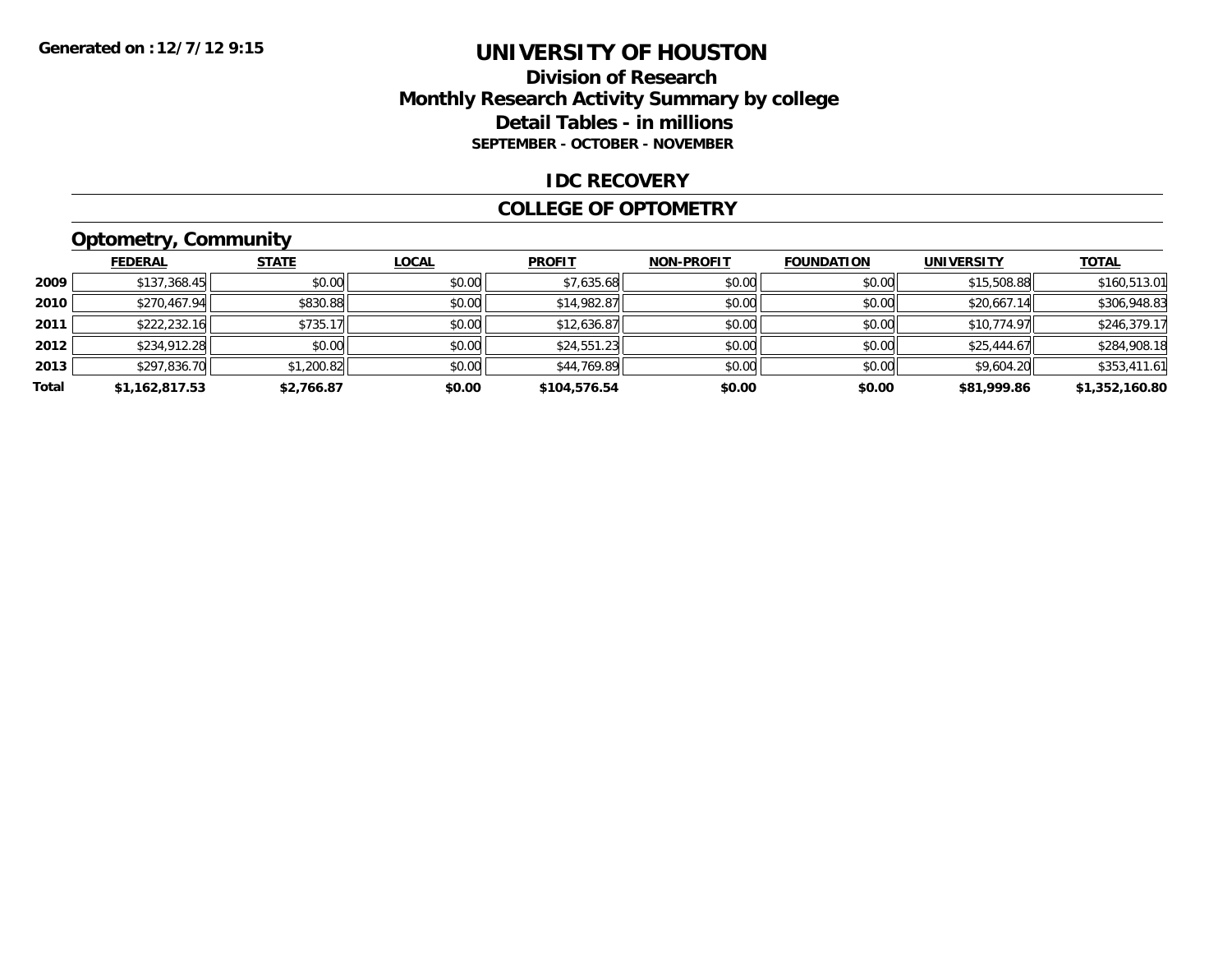### **Division of ResearchMonthly Research Activity Summary by college Detail Tables - in millions SEPTEMBER - OCTOBER - NOVEMBER**

#### **IDC RECOVERY**

#### **COLLEGE OF PHARMACY**

### **Clinical Sciences and Administration**

|      | <b>FEDERAL</b> | <b>STATE</b> | <b>LOCAL</b> | <b>PROFIT</b> | <b>NON-PROFIT</b> | <b>FOUNDATION</b> | <b>UNIVERSITY</b> | <b>TOTAL</b> |
|------|----------------|--------------|--------------|---------------|-------------------|-------------------|-------------------|--------------|
| 2009 | \$16,534.93    | \$0.00       | \$0.00       | \$20,192.54   | \$0.00            | \$105.38          | \$0.00            | \$36,832.85  |
| 2010 | \$11,163.25    | \$0.00       | \$0.00       | \$19.133.71   | \$3,223.09        | \$0.00            | \$207.61          | \$33,727.66  |
| 2011 | \$19,699.70    | \$444.16     | \$0.00       | \$13,576.41   | \$4,248.54        | \$0.00            | \$4.97            | \$37,973.78  |
| 2012 | \$16,238.31    | \$0.00       | \$0.00       | \$10,807.10   | $A - A$<br>ن کے ا | \$0.00            | \$0.00            | \$27,034.14  |
| 2013 | \$20,063.51    | \$0.00       | \$0.00       | \$16,376.72   | \$0.00            | \$0.00            | \$0.00            | \$36,440.23  |

### **Dean, Pharmacy**

|      | <u>FEDERAL</u> | <b>STATE</b> | <b>LOCAL</b> | <b>PROFIT</b> | <b>NON-PROFIT</b> | <b>FOUNDATION</b> | <b>UNIVERSITY</b> | <b>TOTAL</b> |
|------|----------------|--------------|--------------|---------------|-------------------|-------------------|-------------------|--------------|
| 2009 | \$0.00         | \$0.00       | \$0.00       | \$0.00        | \$0.00            | \$0.00            | \$0.00            | \$0.00       |
| 2010 | \$0.00         | \$0.00       | \$0.00       | \$0.00        | \$0.00            | \$0.00            | \$0.00            | \$0.00       |
| 2011 | \$0.00         | \$0.00       | \$0.00       | \$0.00        | \$0.00            | \$0.00            | \$0.00            | \$0.00       |
| 2012 | \$0.00         | \$0.00       | \$0.00       | \$0.00        | \$0.00            | \$0.00            | \$0.00            | \$0.00       |
| 2013 | \$0.00         | \$0.00       | \$0.00       | \$0.00        | \$0.00            | \$0.00            | \$0.00            | \$0.00       |

### **Pharmacological and Pharmaceutical Sciences**

|       | <b>FEDERAL</b> | <b>STATE</b> | <b>LOCAL</b> | <b>PROFIT</b> | <b>NON-PROFIT</b> | <b>FOUNDATION</b> | <b>UNIVERSITY</b> | <b>TOTAL</b> |
|-------|----------------|--------------|--------------|---------------|-------------------|-------------------|-------------------|--------------|
| 2009  | \$103,076.91   | \$0.00       | \$0.00       | \$3,710.74    | \$1,461.63        | \$0.00            | \$0.00            | \$108,249.28 |
| 2010  | \$179,735.37   | \$0.00       | \$0.00       | \$2,198.66    | \$2,755.59        | \$598.67          | \$0.00            | \$185,288.29 |
| 2011  | \$199,250.39   | \$4,175.38   | \$0.00       | \$0.00        | \$4,781.95        | \$0.00            | \$0.00            | \$208,207.72 |
| 2012  | \$94,064.34    | \$0.01       | \$0.00       | \$0.00        | \$2,210.59        | \$0.00            | \$0.00            | \$96,274.94  |
| 2013  | \$111,088.45   | \$0.00       | \$0.00       | \$0.00        | \$787.02          | \$700.26          | \$0.00            | \$112,575.73 |
| Total | \$770,915.16   | \$4,619.55   | \$0.00       | \$85,995.88   | \$19,457.14       | \$1,404.31        | \$212.58          | \$882,604.61 |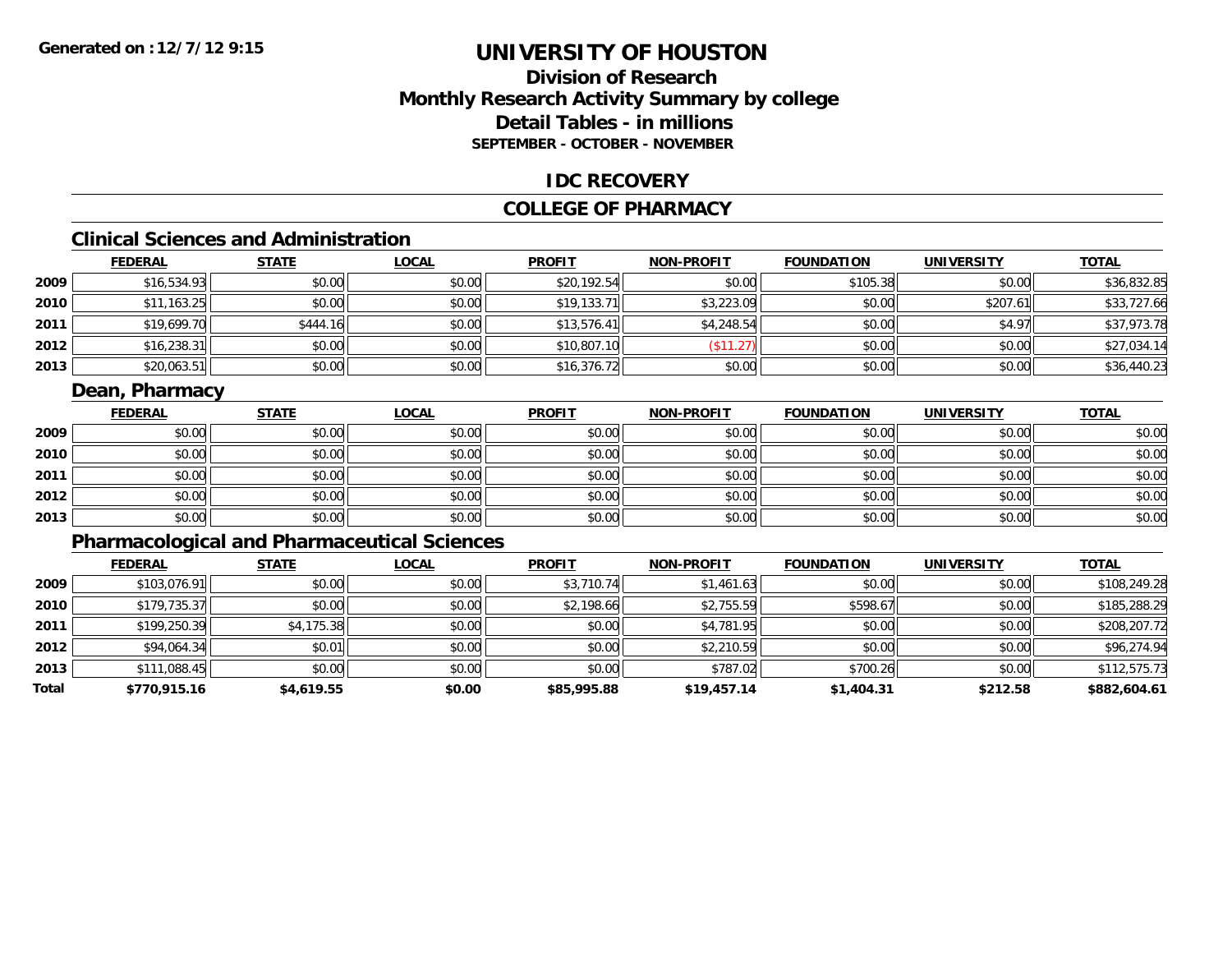#### **Division of Research Monthly Research Activity Summary by college Detail Tables - in millions SEPTEMBER - OCTOBER - NOVEMBER**

#### **IDC RECOVERY**

### **COLLEGE OF TECHNOLOGY**

|      | <b>FEDERAL</b>                                                  | <b>STATE</b> | <b>LOCAL</b> | <b>PROFIT</b> | <b>NON-PROFIT</b> | <b>FOUNDATION</b> | <b>UNIVERSITY</b> | <b>TOTAL</b> |
|------|-----------------------------------------------------------------|--------------|--------------|---------------|-------------------|-------------------|-------------------|--------------|
| 2009 | \$0.00                                                          | \$0.00       | \$0.00       | \$0.00        | \$0.00            | \$0.00            | \$0.00            | \$0.00       |
| 2010 | \$0.00                                                          | \$0.00       | \$0.00       | \$0.00        | \$0.00            | \$0.00            | \$0.00            | \$0.00       |
|      | <b>Center for Technology Literacy</b>                           |              |              |               |                   |                   |                   |              |
|      | <b>FEDERAL</b>                                                  | <b>STATE</b> | <b>LOCAL</b> | <b>PROFIT</b> | <b>NON-PROFIT</b> | <b>FOUNDATION</b> | <b>UNIVERSITY</b> | <b>TOTAL</b> |
| 2011 | \$37,682.29                                                     | \$0.00       | \$0.00       | \$0.00        | \$0.00            | \$0.00            | \$0.00            | \$37,682.29  |
| 2012 | \$66,099.72                                                     | \$0.00       | \$0.00       | \$0.00        | \$0.00            | \$0.00            | \$0.00            | \$66,099.72  |
| 2013 | \$8,909.92                                                      | \$0.00       | \$0.00       | \$0.00        | \$0.00            | \$0.00            | \$0.00            | \$8,909.92   |
|      | Dean, Technology                                                |              |              |               |                   |                   |                   |              |
|      | <b>FEDERAL</b>                                                  | <b>STATE</b> | <b>LOCAL</b> | <b>PROFIT</b> | <b>NON-PROFIT</b> | <b>FOUNDATION</b> | <b>UNIVERSITY</b> | <b>TOTAL</b> |
| 2009 | \$20,395.79                                                     | \$0.00       | \$0.00       | \$0.00        | \$0.00            | \$0.00            | \$0.00            | \$20,395.79  |
| 2010 | \$14,051.92                                                     | \$0.00       | \$0.00       | \$0.00        | \$0.00            | \$0.00            | \$0.00            | \$14,051.92  |
| 2011 | \$6,351.45                                                      | \$0.00       | \$0.00       | \$0.00        | \$0.00            | \$0.00            | \$0.00            | \$6,351.45   |
| 2012 | \$4,520.67                                                      | \$0.00       | \$0.00       | \$0.00        | \$0.00            | \$0.00            | \$0.00            | \$4,520.67   |
| 2013 | (\$3,090.62)                                                    | \$258.63     | \$0.00       | \$0.00        | \$0.00            | \$0.00            | \$0.00            | (\$2,831.99) |
|      | <b>Engineering Technology</b>                                   |              |              |               |                   |                   |                   |              |
|      | <b>FEDERAL</b>                                                  | <b>STATE</b> | <b>LOCAL</b> | <b>PROFIT</b> | <b>NON-PROFIT</b> | <b>FOUNDATION</b> | <b>UNIVERSITY</b> | <b>TOTAL</b> |
| 2009 | \$10,550.62                                                     | \$0.00       | \$0.00       | \$0.00        | \$1,509.43        | \$0.00            | \$1,593.64        | \$13,653.69  |
| 2010 | \$19,361.66                                                     | \$0.00       | \$0.00       | \$270.27      | \$0.00            | \$11,146.27       | \$38.22           | \$30,816.42  |
| 2011 | \$15,573.55                                                     | \$0.00       | \$0.00       | \$0.00        | \$0.00            | \$8,442.58        | \$0.00            | \$24,016.13  |
| 2012 | \$24,672.34                                                     | \$0.00       | \$0.00       | \$1,900.79    | \$0.00            | \$0.00            | \$0.00            | \$26,573.13  |
| 2013 | \$33,384.27                                                     | \$64.66      | \$0.00       | \$7,146.84    | \$0.00            | \$603.86          | \$0.00            | \$41,199.63  |
|      | <b>Human Development and Consumer Science</b>                   |              |              |               |                   |                   |                   |              |
|      | <b>FEDERAL</b>                                                  | <b>STATE</b> | <b>LOCAL</b> | <b>PROFIT</b> | <b>NON-PROFIT</b> | <b>FOUNDATION</b> | <b>UNIVERSITY</b> | <b>TOTAL</b> |
| 2009 | \$3,964.73                                                      | \$0.00       | \$0.00       | \$350.61      | \$0.00            | \$0.00            | \$0.00            | \$4,315.34   |
| 2010 | \$528.80                                                        | \$0.00       | \$0.00       | \$415.56      | \$0.00            | \$0.00            | \$0.00            | \$944.36     |
| 2011 | \$213.79                                                        | \$0.00       | \$0.00       | \$124.93      | \$0.00            | \$0.00            | \$0.00            | \$338.72     |
| 2012 | (\$277.17)                                                      | \$0.00       | \$0.00       | \$0.00        | \$0.00            | \$404.98          | \$0.00            | \$127.81     |
|      |                                                                 |              |              |               |                   |                   |                   |              |
|      |                                                                 |              |              |               |                   |                   |                   |              |
|      | <b>Information &amp; Logistics Technology</b><br><b>FEDERAL</b> | <b>STATE</b> | <b>LOCAL</b> | <b>PROFIT</b> | <b>NON-PROFIT</b> | <b>FOUNDATION</b> | <b>UNIVERSITY</b> | <b>TOTAL</b> |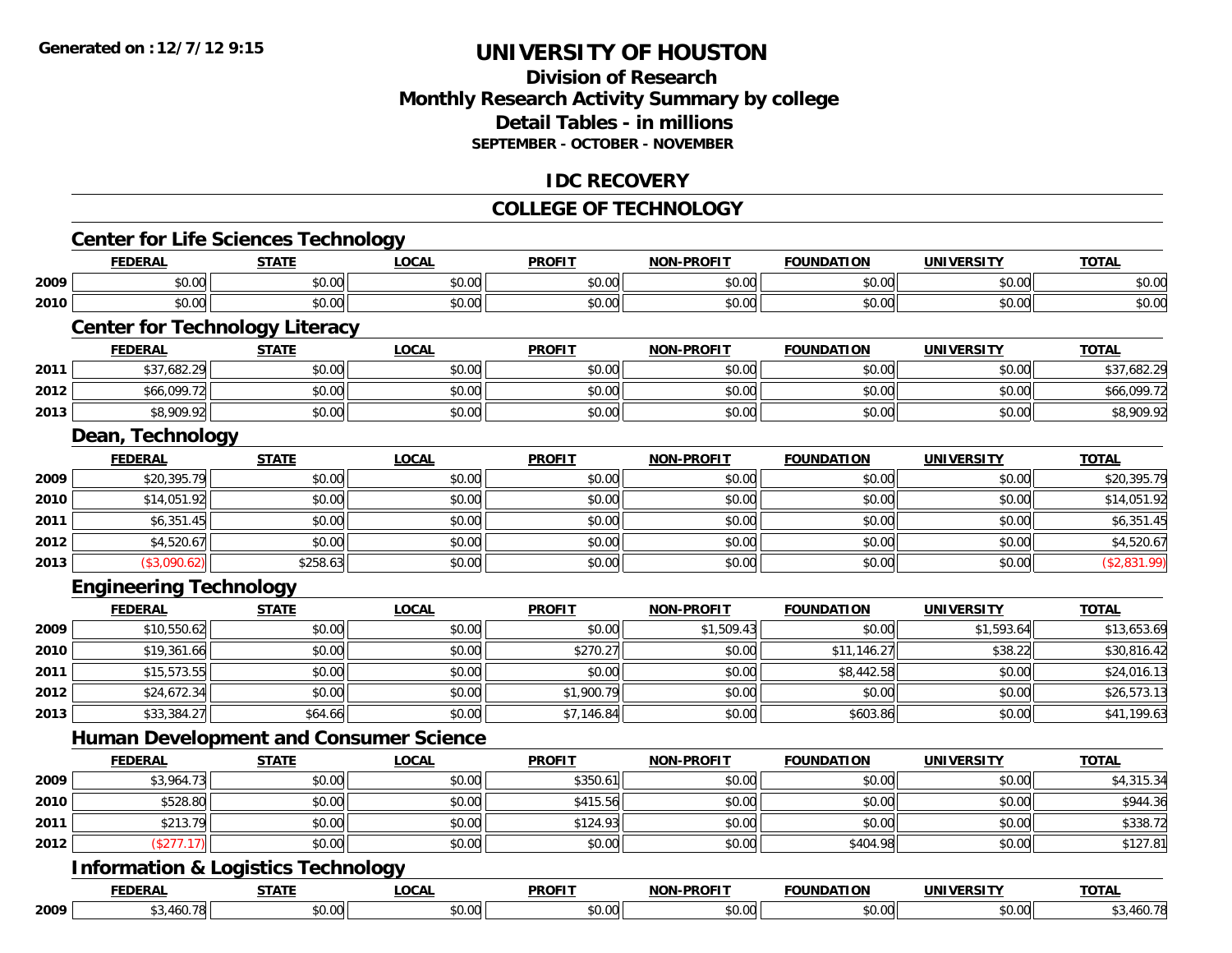### **Division of ResearchMonthly Research Activity Summary by college Detail Tables - in millions SEPTEMBER - OCTOBER - NOVEMBER**

#### **IDC RECOVERY**

#### **COLLEGE OF TECHNOLOGY**

### **Information & Logistics Technology**

|      | <b>FEDERAL</b> | <b>STATE</b> | <u>LOCAL</u> | <b>PROFIT</b> | <b>NON-PROFIT</b> | <b>FOUNDATION</b> | <b>UNIVERSITY</b> | <b>TOTAL</b> |
|------|----------------|--------------|--------------|---------------|-------------------|-------------------|-------------------|--------------|
| 2010 | \$1,978.67     | \$0.00       | \$0.00       | \$0.00        | \$0.00            | \$0.00            | \$0.00            | \$1,978.67   |
| 2011 | \$0.00         | \$0.00       | \$0.00       | \$0.00        | \$0.00            | \$0.00            | \$0.00            | \$0.00       |
| 2012 | \$4,434.35     | \$0.00       | \$0.00       | \$0.00        | \$0.00            | \$0.00            | \$0.00            | \$4,434.35   |
| 2013 | \$0.00         | \$0.00       | \$0.00       | \$0.00        | \$0.00            | \$0.00            | \$0.00            | \$0.00       |

#### **Texas Manufacturing Assistance Center**

|              | <b>FEDERAL</b> | <b>STATE</b> | <b>LOCAL</b> | <b>PROFIT</b> | <b>NON-PROFIT</b> | <b>FOUNDATION</b> | <b>UNIVERSITY</b> | <b>TOTAL</b> |
|--------------|----------------|--------------|--------------|---------------|-------------------|-------------------|-------------------|--------------|
| 2009         | \$0.00         | \$0.00       | \$0.00       | \$0.00        | \$0.00            | \$0.00            | \$0.00            | \$0.00       |
| 2010         | \$0.00         | \$0.00       | \$0.00       | \$0.00        | \$0.00            | \$0.00            | \$0.00            | \$0.00       |
| 2011         | \$0.00         | \$0.00       | \$0.00       | \$0.00        | \$0.00            | \$0.00            | \$0.00            | \$0.00       |
| 2012         | \$0.00         | \$0.00       | \$0.00       | \$0.00        | \$0.00            | \$0.00            | \$0.00            | \$0.00       |
| 2013         | \$0.00         | \$0.00       | \$0.00       | \$0.00        | \$0.00            | \$0.00            | \$0.00            | \$0.00       |
| <b>Total</b> | \$272,767.51   | \$323.29     | \$0.00       | \$10,209.00   | \$1,509.43        | \$20,597.69       | \$1,631.86        | \$307,038.78 |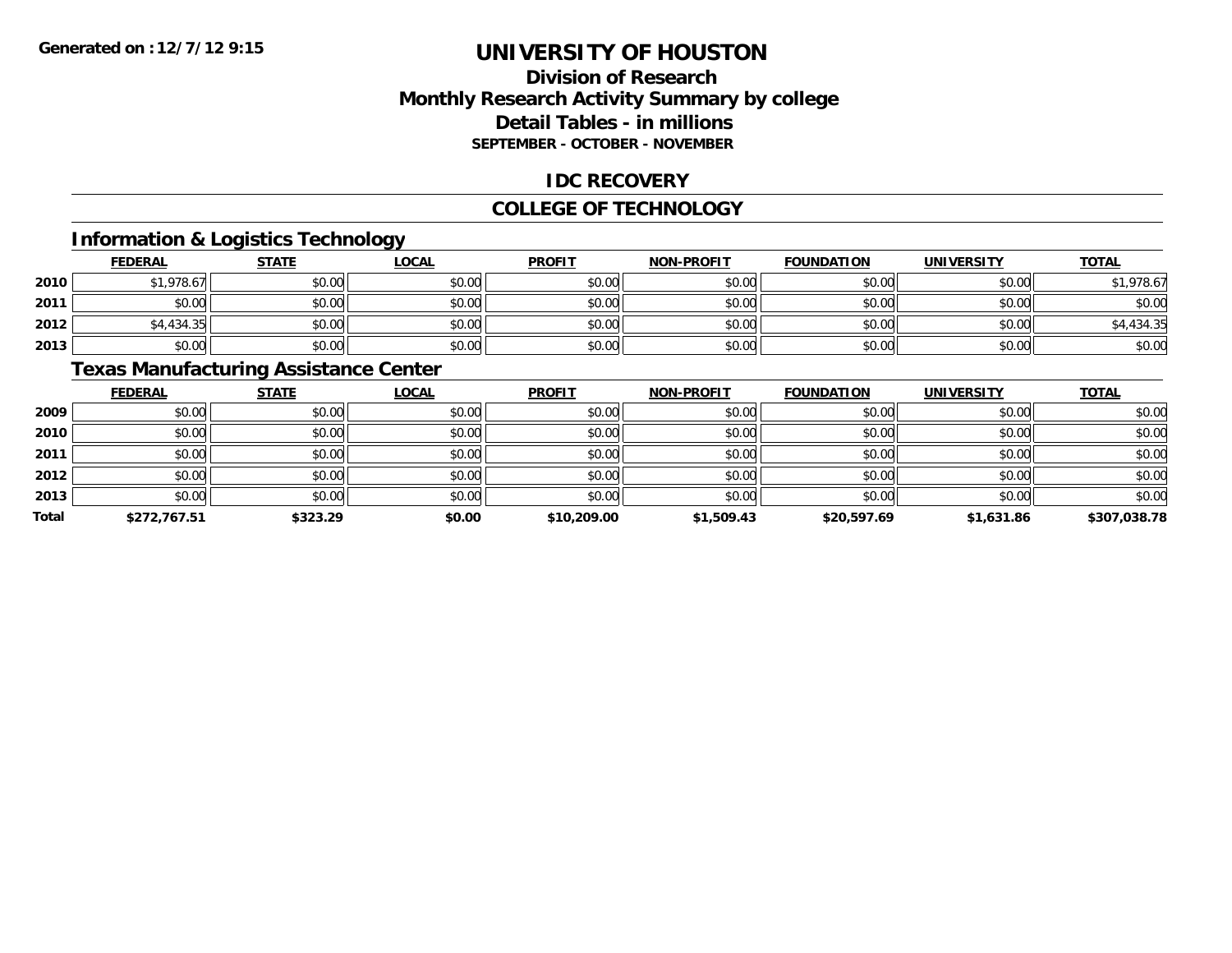### **Division of ResearchMonthly Research Activity Summary by college Detail Tables - in millions SEPTEMBER - OCTOBER - NOVEMBER**

#### **IDC RECOVERY**

### **CULLEN COLLEGE OF ENGINEERING**

### **Biomedical Engineering**

|      | <b>FEDERAL</b>              | <b>STATE</b>    | <b>LOCAL</b>                                             | <b>PROFIT</b> | <b>NON-PROFIT</b> | <b>FOUNDATION</b> | <b>UNIVERSITY</b> | <b>TOTAL</b> |
|------|-----------------------------|-----------------|----------------------------------------------------------|---------------|-------------------|-------------------|-------------------|--------------|
| 2009 | \$6,375.09                  | \$0.00          | \$0.00                                                   | \$0.00        | \$0.00            | \$544.78          | \$0.00            | \$6,919.87   |
| 2010 | \$17,023.44                 | \$0.00          | \$0.00                                                   | \$0.00        | \$0.00            | \$0.00            | \$0.00            | \$17,023.44  |
| 2011 | \$20,180.85                 | \$0.00          | \$0.00                                                   | \$0.00        | \$0.00            | \$0.00            | \$0.00            | \$20,180.85  |
| 2012 | \$33,897.72                 | \$0.00          | \$0.00                                                   | \$0.00        | \$0.00            | \$0.00            | \$0.00            | \$33,897.72  |
| 2013 | \$53,200.69                 | \$0.00          | \$0.00                                                   | \$3,992.75    | \$0.00            | \$0.00            | \$0.00            | \$57,193.44  |
|      |                             |                 | <b>Center for Innovative Grouting Materials and Tech</b> |               |                   |                   |                   |              |
|      | <b>FEDERAL</b>              | <b>STATE</b>    | <u>LOCAL</u>                                             | <b>PROFIT</b> | <b>NON-PROFIT</b> | <b>FOUNDATION</b> | <b>UNIVERSITY</b> | <b>TOTAL</b> |
| 2011 | \$0.00                      | \$0.00          | \$0.00                                                   | \$0.00        | \$0.00            | \$0.00            | \$0.00            | \$0.00       |
| 2012 | \$0.00                      | \$0.00          | \$0.00                                                   | \$0.00        | \$0.00            | \$0.00            | \$0.00            | \$0.00       |
| 2013 | \$0.00                      | \$0.00          | \$0.00                                                   | \$0.00        | \$0.00            | \$0.00            | \$0.00            | \$0.00       |
|      | <b>Chemical Engineering</b> |                 |                                                          |               |                   |                   |                   |              |
|      | <b>FEDERAL</b>              | <b>STATE</b>    | <b>LOCAL</b>                                             | <b>PROFIT</b> | <b>NON-PROFIT</b> | <b>FOUNDATION</b> | <b>UNIVERSITY</b> | <b>TOTAL</b> |
| 2009 | \$107,003.54                | \$51,399.23     | \$1,205.45                                               | \$41,659.55   | \$0.00            | \$217.65          | \$0.00            | \$201,485.42 |
| 2010 | \$88,027.49                 | (\$100, 914.50) | \$296.19                                                 | \$23,253.73   | \$0.00            | \$0.00            | \$18,205.49       | \$28,868.40  |
| 2011 | \$182,084.14                | \$33,396.13     | \$0.00                                                   | \$37,094.41   | \$0.00            | (\$219.31)        | \$11,624.74       | \$263,980.10 |
| 2012 | \$201,404.63                | \$830.81        | \$0.00                                                   | \$86,479.30   | \$0.00            | \$0.00            | \$0.02            | \$288,714.75 |
| 2013 | \$204,846.29                | \$709.20        | \$0.00                                                   | \$49,384.68   | \$0.00            | (\$15.16)         | ( \$6,637.83)     | \$248,287.18 |
|      | Civil Engineering           |                 |                                                          |               |                   |                   |                   |              |

#### **Civil Engineering**

|      | <u>FEDERAL</u> | <u>STATE</u> | <u>LOCAL</u> | <b>PROFIT</b> | <b>NON-PROFIT</b> | <b>FOUNDATION</b> | <b>UNIVERSITY</b> | <b>TOTAL</b> |
|------|----------------|--------------|--------------|---------------|-------------------|-------------------|-------------------|--------------|
| 2009 | \$75,483.14    | \$2,494.38   | \$819.60     | \$226.46      | \$1,924.16        | \$0.00            | \$0.00            | \$80,947.74  |
| 2010 | \$40,473.84    | \$6,584.35   | \$7,131.56   | \$11,275.47   | \$6,230.43        | \$0.00            | \$0.00            | \$71,695.65  |
| 2011 | \$115,640.33   | \$5,786.64   | \$0.00       | \$16,138.62   | \$5,090.30        | \$0.00            | \$5,306.62        | \$147,962.51 |
| 2012 | \$64,200.74    | \$6,216.67   | \$17,941.35  | \$7,653.84    | \$3,167.38        | \$0.00            | \$0.00            | \$99,179.98  |
| 2013 | \$107,077.53   | \$6,415.43   | \$1,859.82   | \$11,137.87   | \$12,794.92       | \$0.00            | \$1,224.00        | \$140,509.57 |

### **Composites Engineering and Applications Center**

|      | <b>FEDERAL</b>               | <b>STATE</b> | _OCAL          | <b>PROFIT</b> | MON-PROFIT | <b>FOUNDATION</b> | <b>UNIVERSITY</b> | <b>TOTAL</b> |
|------|------------------------------|--------------|----------------|---------------|------------|-------------------|-------------------|--------------|
| 2011 | טע.טע                        | \$0.00       | ስስ ስስ<br>JU.UU | \$0.00        | \$0.00     | \$0.00            | \$0.00            | \$0.00       |
| 2012 | <b>↑∩</b><br>$\sim$<br>וטטוע | \$0.00       | ስስ ስስ<br>DU.UU | \$0.00        | \$0.00     | \$0.00            | \$0.00            | \$0.00       |
| 2013 | <b>↑^</b><br>$\sim$<br>וטטוע | \$0.00       | \$0.00         | \$0.00        | \$0.00     | \$0.00            | \$0.00            | \$0.00       |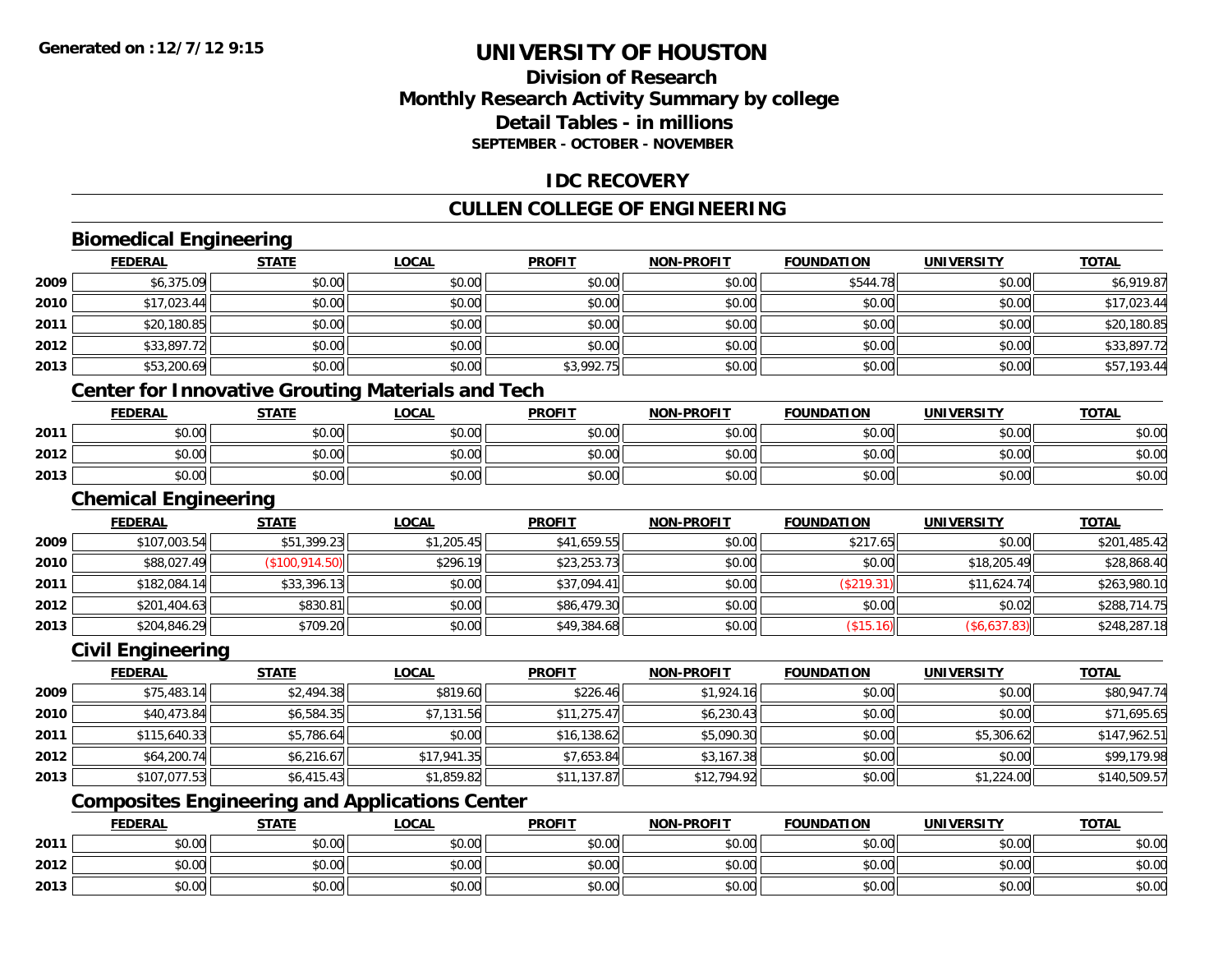### **Division of ResearchMonthly Research Activity Summary by college Detail Tables - in millions SEPTEMBER - OCTOBER - NOVEMBER**

#### **IDC RECOVERY**

### **CULLEN COLLEGE OF ENGINEERING**

|      | Dean, Engineering                            |              |              |               |                   |                   |                   |              |
|------|----------------------------------------------|--------------|--------------|---------------|-------------------|-------------------|-------------------|--------------|
|      | <b>FEDERAL</b>                               | <b>STATE</b> | <b>LOCAL</b> | <b>PROFIT</b> | <b>NON-PROFIT</b> | <b>FOUNDATION</b> | <b>UNIVERSITY</b> | <b>TOTAL</b> |
| 2010 | \$964.56                                     | \$0.00       | \$0.00       | \$0.00        | \$0.00            | \$0.00            | \$0.00            | \$964.56     |
| 2011 | \$1,407.01                                   | \$0.00       | \$0.00       | \$0.00        | \$0.00            | \$0.00            | \$0.00            | \$1,407.01   |
| 2012 | \$1,123.36                                   | \$0.00       | \$0.00       | \$0.00        | \$0.00            | \$0.00            | \$0.00            | \$1,123.36   |
| 2013 | \$1,140.94                                   | \$0.00       | \$0.00       | \$0.00        | \$0.00            | \$0.00            | \$0.00            | \$1,140.94   |
|      | <b>Electrical &amp; Computer Engineering</b> |              |              |               |                   |                   |                   |              |
|      | <b>FEDERAL</b>                               | <b>STATE</b> | <b>LOCAL</b> | <b>PROFIT</b> | <b>NON-PROFIT</b> | <b>FOUNDATION</b> | <b>UNIVERSITY</b> | <b>TOTAL</b> |
| 2009 | \$110,192.57                                 | \$5,760.02   | \$0.00       | \$10,080.38   | \$1,121.48        | \$0.00            | \$3,718.49        | \$130,872.94 |
| 2010 | \$81,042.36                                  | \$3,619.84   | \$0.00       | \$21,190.76   | \$3,390.67        | \$0.00            | \$89.18           | \$109,332.81 |
| 2011 | \$158,352.60                                 | \$21,446.88  | \$0.00       | \$15,439.44   | \$2,438.92        | \$0.00            | \$1,708.26        | \$199,386.10 |
| 2012 | \$171,289.52                                 | \$340.11     | \$0.00       | \$23,662.82   | \$1,174.50        | (\$16, 163.66)    | \$0.21            | \$180,303.50 |
| 2013 | \$183,716.68                                 | \$136.41     | \$0.00       | \$14,587.34   | \$0.00            | \$0.00            | \$0.00            | \$198,440.43 |
|      | <b>Industrial Engineering</b>                |              |              |               |                   |                   |                   |              |
|      | <b>FEDERAL</b>                               | <b>STATE</b> | <b>LOCAL</b> | <b>PROFIT</b> | <b>NON-PROFIT</b> | <b>FOUNDATION</b> | <b>UNIVERSITY</b> | <b>TOTAL</b> |
| 2009 | \$6,536.27                                   | \$0.00       | \$0.00       | \$0.00        | \$0.00            | \$0.00            | \$0.00            | \$6,536.27   |
| 2010 | \$5,522.69                                   | \$0.00       | \$0.00       | \$0.00        | \$0.00            | \$0.00            | \$0.00            | \$5,522.69   |
| 2011 | \$6,105.38                                   | \$560.56     | \$4,608.13   | \$0.00        | \$0.00            | \$0.00            | \$0.00            | \$11,274.07  |
| 2012 | \$9,349.90                                   | \$0.00       | \$5,563.52   | \$0.00        | \$0.00            | \$0.00            | \$0.00            | \$14,913.42  |
| 2013 | \$9,681.36                                   | \$0.00       | \$1,074.79   | \$0.00        | \$0.00            | \$0.00            | \$0.00            | \$10,756.15  |
|      | <b>Mechanical Engineering</b>                |              |              |               |                   |                   |                   |              |
|      | <b>FEDERAL</b>                               | <b>STATE</b> | <b>LOCAL</b> | <b>PROFIT</b> | <b>NON-PROFIT</b> | <b>FOUNDATION</b> | <b>UNIVERSITY</b> | <b>TOTAL</b> |
| 2009 | \$77,558.00                                  | \$0.00       | \$0.00       | \$21,788.83   | \$4,085.24        | \$0.00            | \$0.00            | \$103,432.07 |
| 2010 | \$137,694.71                                 | \$0.00       | \$0.00       | \$17,638.41   | \$17,002.89       | \$0.00            | \$0.00            | \$172,336.01 |
| 2011 | \$182,522.96                                 | \$5,349.89   | \$0.00       | \$58,728.13   | \$5,140.71        | \$0.00            | \$0.00            | \$251,741.69 |
| 2012 | \$138,257.41                                 | \$6,874.03   | \$0.00       | \$23,657.04   | \$5,573.51        | \$0.00            | \$0.00            | \$174,361.99 |
| 2013 | \$177,184.48                                 | \$2,806.27   | \$0.00       | \$23,375.56   | \$0.00            | \$3,346.79        | \$0.00            | \$206,713.10 |
|      | <b>National Wind Energy Center</b>           |              |              |               |                   |                   |                   |              |
|      | <b>FEDERAL</b>                               | <b>STATE</b> | <b>LOCAL</b> | <b>PROFIT</b> | <b>NON-PROFIT</b> | <b>FOUNDATION</b> | <b>UNIVERSITY</b> | <b>TOTAL</b> |
| 2011 | \$0.00                                       | \$0.00       | \$0.00       | \$0.00        | \$0.00            | \$0.00            | \$0.00            | \$0.00       |
| 2012 | \$0.00                                       | \$0.00       | \$0.00       | \$0.00        | \$0.00            | \$0.00            | \$0.00            | \$0.00       |
| 2013 | \$0.00                                       | \$0.00       | \$0.00       | \$0.00        | \$0.00            | \$0.00            | \$0.00            | \$0.00       |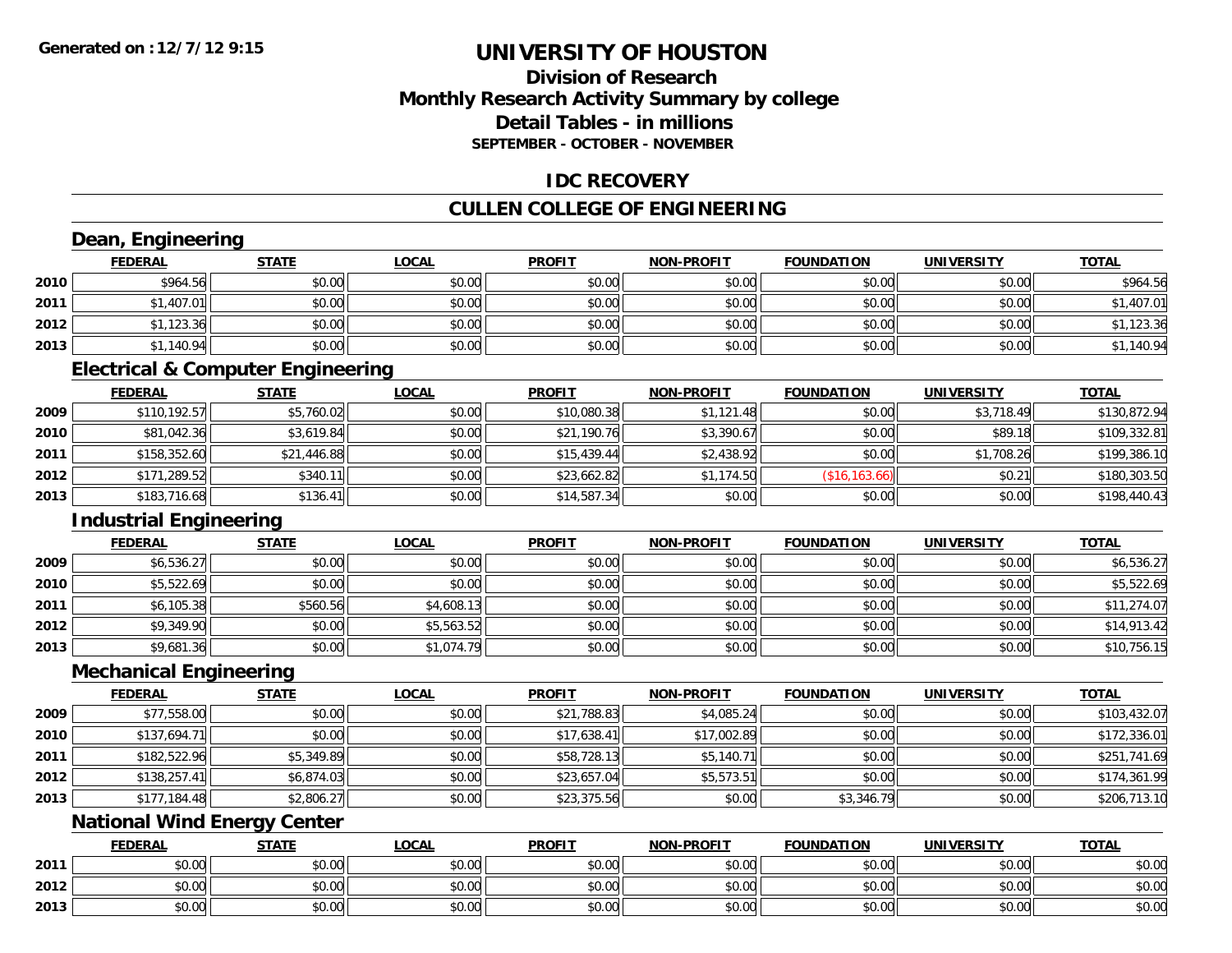### **Division of Research Monthly Research Activity Summary by college Detail Tables - in millions SEPTEMBER - OCTOBER - NOVEMBER**

### **IDC RECOVERY**

### **CULLEN COLLEGE OF ENGINEERING**

### **SW Public Safety Technology Center**

|       | <b>FEDERAL</b>         | <b>STATE</b> | LOCAL       | <b>PROFIT</b>  | <b>NON-PROFIT</b> | <b>FOUNDATION</b> | UNIVERSITY  | <b>TOTAL</b>   |
|-------|------------------------|--------------|-------------|----------------|-------------------|-------------------|-------------|----------------|
| 2009  | ልስ ሰሰ<br>JU.UU         | \$0.00       | \$0.00      | nn no<br>DU.UU | \$0.00            | \$0.00            | \$0.00      | \$0.00         |
| Total | \$2,776,562.21<br>72.I | \$59,812.34  | \$40,500.41 | \$518,445.39   | \$69,135.11       | (\$12.288.91)     | \$35,239.18 | \$3,487,405.72 |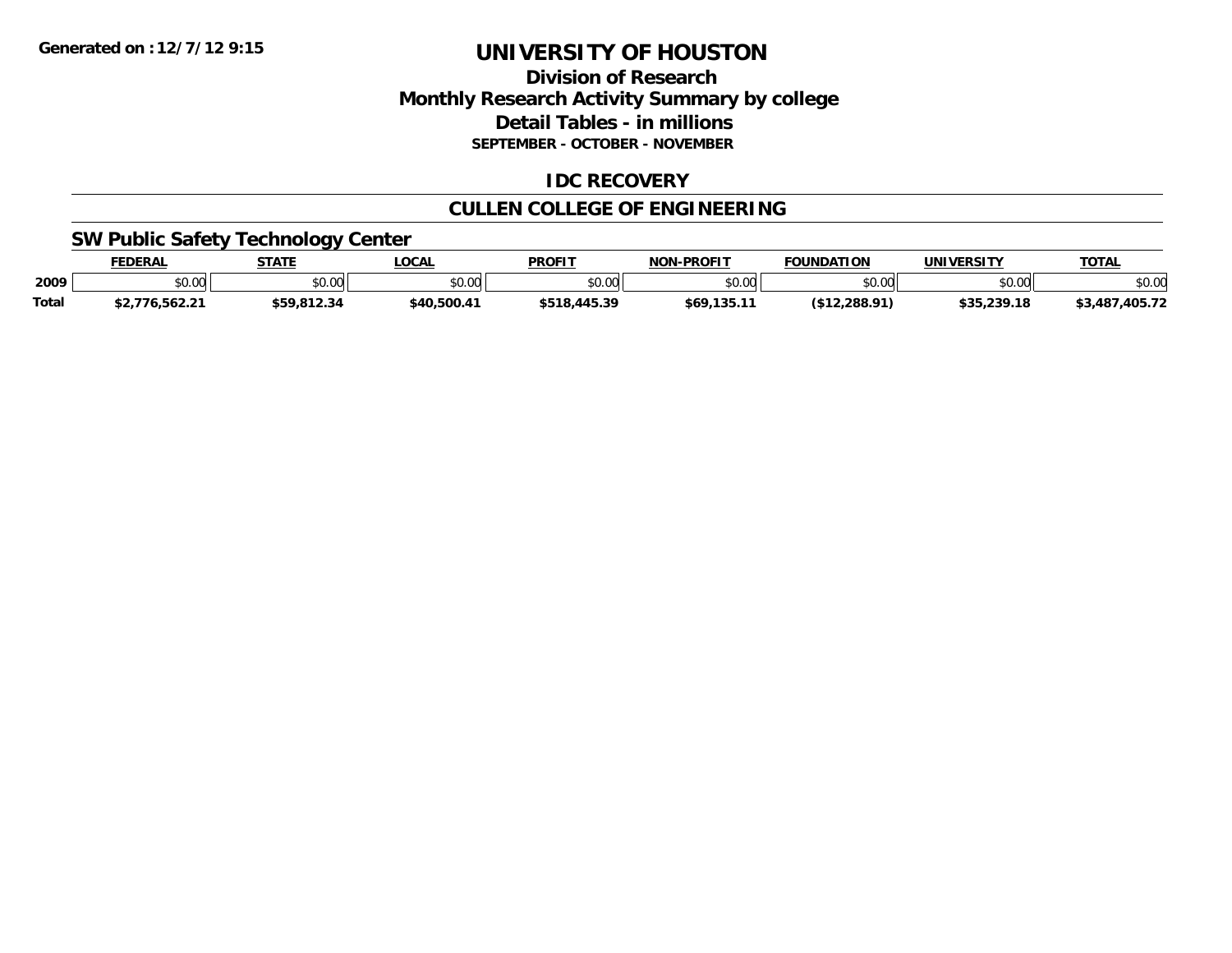### **Division of ResearchMonthly Research Activity Summary by college Detail Tables - in millionsSEPTEMBER - OCTOBER - NOVEMBER**

#### **IDC RECOVERY**

### **DIVISION OF RESEARCH**

#### **Center for Advanced Materials**

|      | <b>FEDERAL</b> | <b>STATE</b> | <b>LOCAL</b> | <b>PROFIT</b> | <b>NON-PROFIT</b> | <b>FOUNDATION</b> | <b>UNIVERSITY</b> | <b>TOTAL</b> |
|------|----------------|--------------|--------------|---------------|-------------------|-------------------|-------------------|--------------|
| 2009 | \$1,505.13     | \$0.00       | \$0.00       | \$0.00        | \$0.00            | \$0.00            | \$0.00            | \$1,505.13   |
| 2010 | \$0.34)        | \$0.00       | \$0.00       | \$0.00        | \$0.00            | \$0.00            | \$0.00            | (\$0.34)     |
| 2011 | \$4,674.84     | \$5,485.20   | \$0.00       | \$2,843.25    | \$0.00            | \$0.00            | \$0.00            | \$13,003.29  |
| 2012 | \$1,160.04     | \$0.00       | \$0.00       | \$0.00        | \$0.00            | \$0.00            | \$0.00            | \$1,160.04   |
| 2013 | \$366.83       | \$0.00       | \$0.00       | \$0.00        | \$0.00            | \$0.00            | \$0.00            | \$366.83     |

## **Center for Biomedical & Environmental Genomics**

|      | <u>FEDERAL</u> | <u>STATE</u> | <u>LOCAL</u> | <b>PROFIT</b> | <b>NON-PROFIT</b> | <b>FOUNDATION</b> | <b>UNIVERSITY</b> | <b>TOTAL</b> |
|------|----------------|--------------|--------------|---------------|-------------------|-------------------|-------------------|--------------|
| 2009 | \$0.00         | \$0.00       | \$0.00       | \$0.00        | \$0.00            | \$0.00            | \$0.00            | \$0.00       |
| 2010 | \$0.00         | \$0.00       | \$0.00       | \$0.00        | \$0.00            | \$0.00            | \$0.00            | \$0.00       |
| 2011 | \$0.00         | \$0.00       | \$0.00       | \$0.00        | \$0.00            | \$0.00            | \$0.00            | \$0.00       |
| 2012 | \$0.00         | \$0.00       | \$0.00       | \$0.00        | \$0.00            | \$0.00            | \$0.00            | \$0.00       |
| 2013 | \$0.00         | \$0.00       | \$0.00       | \$0.00        | \$0.00            | \$0.00            | \$0.00            | \$0.00       |

### **Center for Industrial Partnerships**

|      | <u>FEDERAL</u> | <b>STATE</b> | <b>LOCAL</b> | <b>PROFIT</b> | <b>NON-PROFIT</b> | <b>FOUNDATION</b> | <b>UNIVERSITY</b> | <b>TOTAL</b> |
|------|----------------|--------------|--------------|---------------|-------------------|-------------------|-------------------|--------------|
| 2009 | \$1,787.16     | \$0.00       | \$0.00       | \$819.46      | \$0.00            | \$0.00            | \$0.00            | \$2,606.62   |
| 2010 | \$7,824.92     | \$0.00       | \$0.00       | \$585.99      | \$0.00            | \$0.00            | \$0.00            | \$8,410.91   |
| 2011 | \$17,748.73    | \$0.00       | \$0.00       | \$2,030.27    | \$0.00            | \$0.00            | \$0.00            | \$19,779.00  |
| 2012 | \$3,675.00     | \$0.00       | \$0.00       | \$2,292.1     | \$0.00            | \$0.00            | \$0.00            | \$5,967.11   |
| 2013 | \$324.52       | \$0.00       | \$0.00       | \$3,191.62    | \$0.00            | \$0.00            | \$0.00            | \$3,516.14   |

### **Center for Neuromotor & Biomechanics Research**

|      | <b>FEDERAL</b> | <u>STATE</u> | <u>LOCAL</u> | <b>PROFIT</b> | <b>NON-PROFIT</b> | <b>FOUNDATION</b> | <b>UNIVERSITY</b> | <b>TOTAL</b> |
|------|----------------|--------------|--------------|---------------|-------------------|-------------------|-------------------|--------------|
| 2009 | \$0.00         | \$0.00       | \$0.00       | \$0.00        | \$0.00            | \$0.00            | \$0.00            | \$0.00       |
| 2010 | \$0.00         | \$0.00       | \$0.00       | \$0.00        | \$0.00            | \$0.00            | \$0.00            | \$0.00       |
| 2011 | \$0.00         | \$0.00       | \$0.00       | \$0.00        | \$0.00            | \$0.00            | \$0.00            | \$0.00       |
| 2012 | \$0.00         | \$0.00       | \$0.00       | \$0.00        | \$0.00            | \$0.00            | \$0.00            | \$0.00       |
| 2013 | \$0.00         | \$0.00       | \$0.00       | \$0.00        | \$0.00            | \$0.00            | \$0.00            | \$0.00       |

### **Division of Research**

|      | <b>FEDERAL</b> | <b>CTATI</b>      | .OCAI              | <b>PROFIT</b>                                 | $M$ -DDOE!<br>.        | <b>FOUNDATION</b> | JNIV                                                               | <b>TOTAL</b> |
|------|----------------|-------------------|--------------------|-----------------------------------------------|------------------------|-------------------|--------------------------------------------------------------------|--------------|
| 2010 | ٠ν             | ÷0.<br>₽∪.∪∪      | 0000<br>DU.UU      | 0.00<br><b>DU.UU</b>                          | $\sim$ $\sim$<br>vv.vv | \$0.00            | 0000<br>PO.OO                                                      | − ∪ ∙        |
| 2011 |                | $\sim$ 00<br>vv.v | $\sim$ 00<br>JU.UU | $\mathbb{R}^n$ $\mathbb{R}^n$<br><b>DU.UU</b> | JU.UU                  | \$0.00            | $\mathfrak{g} \cap \mathfrak{g} \cap \mathfrak{g}$<br><b>JU.UU</b> |              |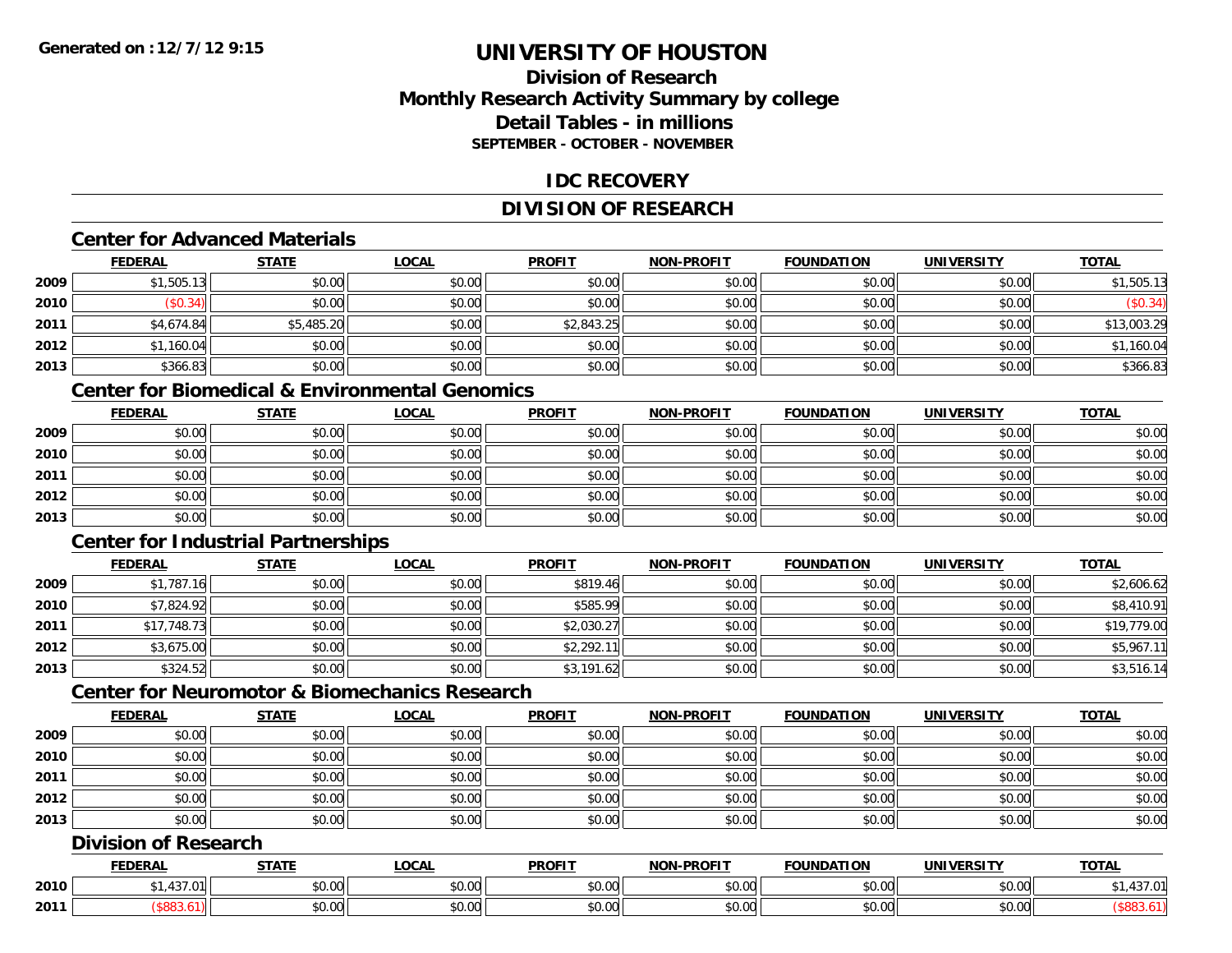### **Division of ResearchMonthly Research Activity Summary by college Detail Tables - in millionsSEPTEMBER - OCTOBER - NOVEMBER**

#### **IDC RECOVERY**

### **DIVISION OF RESEARCH**

## **Institute for Nanoenergy**

|      | <b>FEDERAL</b> | <b>STATE</b> | <b>LOCAL</b> | <b>PROFIT</b> | <b>NON-PROFIT</b> | <b>FOUNDATION</b> | <b>UNIVERSITY</b> | <b>TOTAL</b> |
|------|----------------|--------------|--------------|---------------|-------------------|-------------------|-------------------|--------------|
| 2009 | \$0.00         | \$0.00       | \$0.00       | \$0.00        | \$0.00            | \$0.00            | \$0.00            | \$0.00       |
| 2010 | \$0.00         | \$0.00       | \$0.00       | \$0.00        | \$0.00            | \$0.00            | \$0.00            | \$0.00       |
| 2011 | \$0.00         | \$0.00       | \$0.00       | \$0.00        | \$0.00            | \$0.00            | \$0.00            | \$0.00       |
| 2012 | \$0.00         | \$0.00       | \$0.00       | \$0.00        | \$0.00            | \$0.00            | \$0.00            | \$0.00       |
| 2013 | \$0.00         | \$0.00       | \$0.00       | \$0.00        | \$0.00            | \$0.00            | \$0.00            | \$0.00       |

#### **Office of Contracts and Grants**

|      | <u>FEDERAL</u> | <b>STATE</b> | <u>LOCAL</u> | <b>PROFIT</b> | <b>NON-PROFIT</b> | <b>FOUNDATION</b> | <b>UNIVERSITY</b> | <b>TOTAL</b> |
|------|----------------|--------------|--------------|---------------|-------------------|-------------------|-------------------|--------------|
| 2009 | \$0.00         | \$0.00       | \$0.00       | \$0.00        | \$0.00            | \$0.00            | \$0.00            | \$0.00       |
| 2010 | \$0.00         | \$0.00       | \$0.00       | \$0.00        | \$0.00            | \$0.00            | \$0.00            | \$0.00       |
| 2011 | \$0.00         | \$0.00       | \$0.00       | \$0.00        | \$0.00            | \$0.00            | \$0.00            | \$0.00       |
| 2012 | \$0.00         | \$0.00       | \$0.00       | \$0.00        | \$0.00            | \$0.00            | \$0.00            | \$0.00       |
| 2013 | \$0.00         | \$0.00       | \$0.00       | \$0.00        | \$0.00            | \$0.00            | \$0.00            | \$0.00       |

#### **Research Financial Services**

|      | <b>FEDERAL</b> | <b>STATE</b> | <b>LOCAL</b> | <b>PROFIT</b> | <b>NON-PROFIT</b> | <b>FOUNDATION</b> | <b>UNIVERSITY</b> | <b>TOTAL</b> |
|------|----------------|--------------|--------------|---------------|-------------------|-------------------|-------------------|--------------|
| 2009 | \$0.00         | \$0.00       | \$0.00       | \$0.00        | \$0.00            | \$0.00            | \$0.00            | \$0.00       |
| 2010 | \$0.00         | \$0.00       | \$0.00       | \$0.00        | \$0.00            | \$0.00            | \$0.00            | \$0.00       |
| 2011 | \$0.00         | \$0.00       | \$0.00       | \$0.00        | \$0.00            | \$0.00            | \$0.00            | \$0.00       |
| 2012 | \$0.00         | \$0.00       | \$0.00       | \$0.00        | \$0.00            | \$0.00            | \$0.00            | \$0.00       |
| 2013 | \$0.00         | \$0.00       | \$0.00       | \$0.00        | \$0.00            | \$0.00            | \$0.00            | \$0.00       |

#### **TcSAM**

|      | <b>FEDERAL</b> | <b>STATE</b> | <u>LOCAL</u> | <b>PROFIT</b> | <b>NON-PROFIT</b> | <b>FOUNDATION</b> | UNIVERSITY | <b>TOTAL</b> |
|------|----------------|--------------|--------------|---------------|-------------------|-------------------|------------|--------------|
| 2009 | 0000<br>DU.UG  | \$0.00       | \$0.00       | \$0.00        | \$0.00            | \$0.00            | \$0.00     | \$0.00       |
| 2010 | \$0.00         | \$0.00       | \$0.00       | \$0.00        | \$0.00            | \$0.00            | \$0.00     | \$0.00       |
| 2011 | \$0.00         | \$0.00       | \$0.00       | \$0.00        | \$0.00            | \$0.00            | \$0.00     | \$0.00       |

#### **TcSUH**

|      | <b>FEDERAL</b> | <b>STATE</b> | <u>LOCAL</u> | <b>PROFIT</b> | <b>NON-PROFIT</b> | <b>FOUNDATION</b> | <b>UNIVERSITY</b> | <b>TOTAL</b> |
|------|----------------|--------------|--------------|---------------|-------------------|-------------------|-------------------|--------------|
| 2009 | (\$82.30)      | \$0.00       | \$0.00       | \$0.00        | \$0.00            | \$0.00            | \$0.00            | \$82.3c      |
| 2010 | \$3,183.84     | \$0.00       | \$0.00       | \$5,272.47    | \$0.00            | \$0.00            | \$0.00            | \$8,456.31   |
| 2011 | \$6,875.51     | \$0.00       | \$0.00       | \$11,618.85   | \$0.00            | \$0.00            | \$0.00            | \$18,494.36  |
| 2012 | \$5,227.40     | \$458.04     | \$0.00       | \$16,578.58   | \$0.00            | \$0.00            | \$0.00            | \$22,264.02  |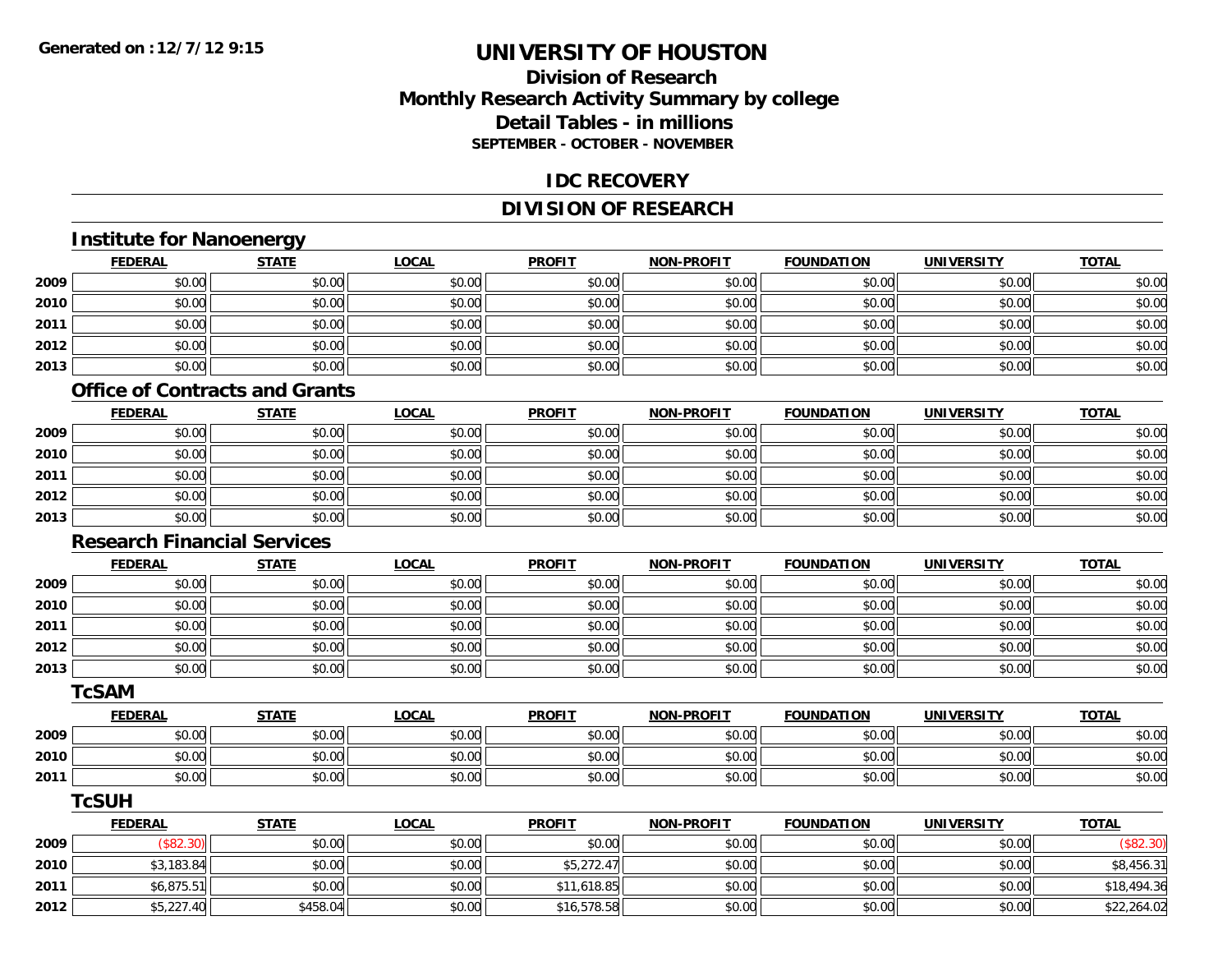### **Division of Research Monthly Research Activity Summary by college Detail Tables - in millions SEPTEMBER - OCTOBER - NOVEMBER**

#### **IDC RECOVERY**

### **DIVISION OF RESEARCH**

|       | <b>TcSUH</b>                             |              |              |               |                   |                   |                   |              |
|-------|------------------------------------------|--------------|--------------|---------------|-------------------|-------------------|-------------------|--------------|
|       | <b>FEDERAL</b>                           | <b>STATE</b> | <b>LOCAL</b> | <b>PROFIT</b> | <b>NON-PROFIT</b> | <b>FOUNDATION</b> | <b>UNIVERSITY</b> | <b>TOTAL</b> |
| 2013  | \$317.79                                 | \$204.62     | \$0.00       | \$5,518.09    | \$0.00            | \$0.00            | \$0.00            | \$6,040.50   |
|       | <b>Texas Learning/Computation Center</b> |              |              |               |                   |                   |                   |              |
|       | <b>FEDERAL</b>                           | <b>STATE</b> | <b>LOCAL</b> | <b>PROFIT</b> | <b>NON-PROFIT</b> | <b>FOUNDATION</b> | <b>UNIVERSITY</b> | <b>TOTAL</b> |
| 2009  | \$0.00                                   | \$0.00       | \$0.00       | \$0.00        | \$0.00            | \$0.00            | \$0.00            | \$0.00       |
| 2010  | \$0.00                                   | \$0.00       | \$0.00       | \$0.00        | \$0.00            | \$0.00            | \$0.00            | \$0.00       |
| 2011  | \$9.83                                   | \$0.00       | \$0.00       | \$0.00        | \$0.00            | \$0.00            | \$0.00            | \$9.83       |
| 2012  | \$3,735.26                               | \$0.00       | \$0.00       | \$0.00        | \$0.00            | \$0.00            | \$0.00            | \$3,735.26   |
| 2013  | \$47.89                                  | \$0.00       | \$0.00       | \$0.00        | \$0.00            | \$0.00            | \$0.00            | \$47.89      |
|       | <b>Texas Obesity Research Center</b>     |              |              |               |                   |                   |                   |              |
|       | <b>FEDERAL</b>                           | <b>STATE</b> | <b>LOCAL</b> | <b>PROFIT</b> | <b>NON-PROFIT</b> | <b>FOUNDATION</b> | <b>UNIVERSITY</b> | <b>TOTAL</b> |
| 2011  | \$0.00                                   | \$0.00       | \$0.00       | \$0.00        | \$0.00            | \$0.00            | \$0.00            | \$0.00       |
| 2012  | \$0.00                                   | \$0.00       | \$0.00       | \$0.00        | \$0.00            | \$0.00            | \$0.00            | \$0.00       |
| 2013  | \$0.00                                   | \$0.00       | \$0.00       | \$0.00        | \$0.00            | \$0.00            | \$0.00            | \$0.00       |
|       | <b>TIMES</b>                             |              |              |               |                   |                   |                   |              |
|       | <b>FEDERAL</b>                           | <b>STATE</b> | <b>LOCAL</b> | <b>PROFIT</b> | <b>NON-PROFIT</b> | <b>FOUNDATION</b> | <b>UNIVERSITY</b> | <b>TOTAL</b> |
| 2009  | \$126,735.53                             | \$34,725.38  | \$0.00       | \$0.00        | \$0.00            | \$0.00            | \$0.00            | \$161,460.91 |
| 2010  | (\$5,811.55)                             | \$96,573.02  | \$0.00       | \$0.00        | \$0.00            | \$0.00            | \$162.29          | \$90,923.76  |
| 2011  | \$112,931.71                             | \$109.71     | \$0.00       | \$0.00        | \$0.00            | \$0.00            | \$0.00            | \$113,041.42 |
| 2012  | \$186,689.80                             | (\$12.88)    | \$0.00       | \$0.00        | \$0.00            | \$0.00            | \$0.00            | \$186,676.92 |
| 2013  | \$268,742.39                             | (\$99.10)    | \$0.00       | \$0.00        | \$0.00            | \$0.00            | \$0.00            | \$268,643.29 |
| Total | \$748,223.33                             | \$137,443.98 | \$0.00       | \$50,750.68   | \$0.00            | \$0.00            | \$162.29          | \$936,580.29 |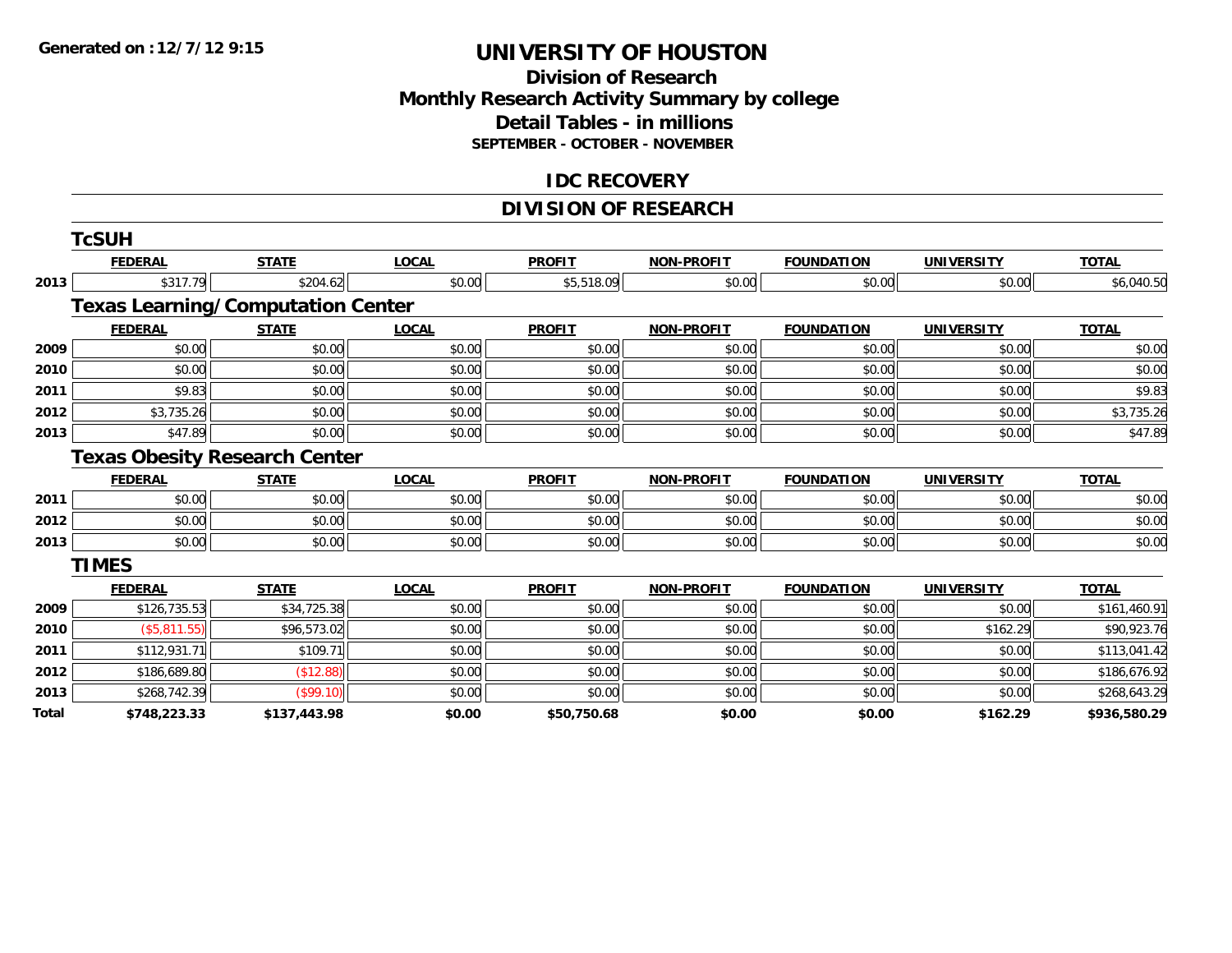**2013**

## **UNIVERSITY OF HOUSTON**

### **Division of ResearchMonthly Research Activity Summary by college Detail Tables - in millionsSEPTEMBER - OCTOBER - NOVEMBER**

### **IDC RECOVERY**

#### **GRADUATE COLLEGE OF SOCIAL WORK**

#### **Center for Health Equities & Evaluation Research FEDERAL STATE LOCAL PROFIT NON-PROFIT FOUNDATION UNIVERSITY TOTALTOTAL 2013** \$5,975.94 \$0.00 \$0.00 \$0.00 \$0.00 \$0.00 \$0.00 \$5,975.94 **Child & Family for Innovative Research FEDERAL STATE LOCAL PROFIT NON-PROFIT FOUNDATION UNIVERSITY TOTALTOTAL 2009**9 \$0.00| \$4,134.53| \$0.00| \$0.00| \$467.19| \$0.00| \$0.00| \$4,601.72| **2010**0 \$606.83 \$606.83 \$973.51 \$973.51 \$0.00 \$0.00 \$0.00 \$0.00 \$0.00 \$0.00 \$0.00 \$1,580.34 **2011** \$352.45 \$0.00 \$0.00 \$0.00 \$0.00 \$0.00 \$0.00 \$352.45 **2012**2 | \$11.21|| \$0.00|| \$0.00|| \$0.00|| \$1,934.67|| \$0.00|| \$0.00|| \$1,9000|| \$1,945.88| **2013**3 | (\$0.01)|| \$92.59|| \$1,086.50|| \$0.00|| \$1,179.08| **Community Projects - Social Work FEDERAL STATE LOCAL PROFIT NON-PROFIT FOUNDATION UNIVERSITY TOTAL2009** \$3,704.89 \$0.00 \$0.00 \$0.00 \$0.00 \$0.00 \$0.00 \$3,704.89 **2010**0 \$0.00 \$0.00 \$0.00 \$0.00 \$0.00 \$0.00 \$0.00 \$0.00 \$0.00 \$0.00 \$0.00 \$0.00 \$0.00 \$0.00 \$0.00 \$0.00 \$0.00 **2011** \$0.00 \$0.00 \$0.00 \$0.00 \$0.00 \$0.00 \$0.00 \$0.00 **2012** $\textbf{2} \hspace{1.5mm} | \hspace{1.5mm} \text{$0.00]} \hspace{1.5mm} \text{$0.1.21} \hspace{1.5mm} | \hspace{1.5mm} \text{$0.00]} \hspace{1.5mm} \text{$11.21}$ **2013** $\textbf{3} \hspace{14mm} |\hspace{14mm} \text{ $60.01]} |\hspace{14mm} \text{ $50.00]} |\hspace{14mm} \text{ $50.00]} |\hspace{14mm} \text{ $60.01]} |\hspace{14mm} \text{ $60.01]} |\hspace{14mm} \text{ $60.01]} |\hspace{14mm} \text{ $60.02]} |\hspace{14mm} \text{ $60.03]} |\hspace{14mm} \text{ $60.01]} |\hspace{14mm} \text{ $60.03]} |\hspace{14mm} \text{ $60.01]} |\hspace{14mm}$ **Dean, Social Work FEDERAL STATE LOCAL PROFIT NON-PROFIT FOUNDATION UNIVERSITY TOTALTOTAL 2009** \$75,133.28 \$10,304.04 \$0.00 \$0.00 \$0.00 \$0.00 \$0.00 \$85,437.32 **2010** \$109,633.35 \$3,296.61 \$0.00 \$0.00 \$0.00 \$73.20 \$0.00 \$113,003.17 **2011** \$104,127.73 \$1,041.98 \$0.00 \$0.00 \$0.00 \$84.30 \$0.00 \$105,254.00 **2012**2 \$62,219.10 \$62,219.10 \$0.00 \$0.00 \$0.00 \$0.00 \$0.00 \$0.00 \$0.00 \$0.00 \$0.00 \$0.00 \$0.00 \$62,219.10 **2013** $\textbf{3} \quad \textbf{\textcolor{blue}{85.00}} \quad \textbf{\textcolor{blue}{89.00}} \quad \textbf{\textcolor{blue}{89.00}} \quad \textbf{\textcolor{blue}{89.00}} \quad \textbf{\textcolor{blue}{89.00}} \quad \textbf{\textcolor{blue}{89.00}} \quad \textbf{\textcolor{blue}{89.00}} \quad \textbf{\textcolor{blue}{89.00}} \quad \textbf{\textcolor{blue}{89.00}} \quad \textbf{\textcolor{blue}{89.00}} \quad \textbf{\textcolor{blue}{89.00}} \quad \textbf{\textcolor{blue}{89.00}} \quad \textbf{\textcolor{blue$ **Drug and Social Policy Research FEDERAL STATE LOCAL PROFIT NON-PROFIT FOUNDATION UNIVERSITY TOTALTOTAL 2009** \$0.00 \$0.00 \$0.00 \$0.00 \$0.00 \$0.00 \$0.00 \$0.00 **2010**0 \$0.00 \$0.00 \$0.00 \$0.00 \$0.00 \$0.00 \$0.00 \$0.00 \$0.00 \$0.00 \$0.00 \$0.00 \$0.00 \$0.00 \$0.00 \$0.00 \$0.00 **2011** \$0.00 \$0.00 \$0.00 \$0.00 \$0.00 \$0.00 \$0.00 \$0.00 **2012**2 | \$0.00 \$0.00 \$0.00 \$0.00 \$0.00 \$0.00 \$0.00 \$0.00 \$0.00 \$0.00 \$0.00 \$0.00 \$0.00 \$0.00 \$0.00 \$0.00 \$0.00

\$0.00 \$0.00 \$0.00 \$0.00 \$0.00 \$0.00 \$0.00 \$0.00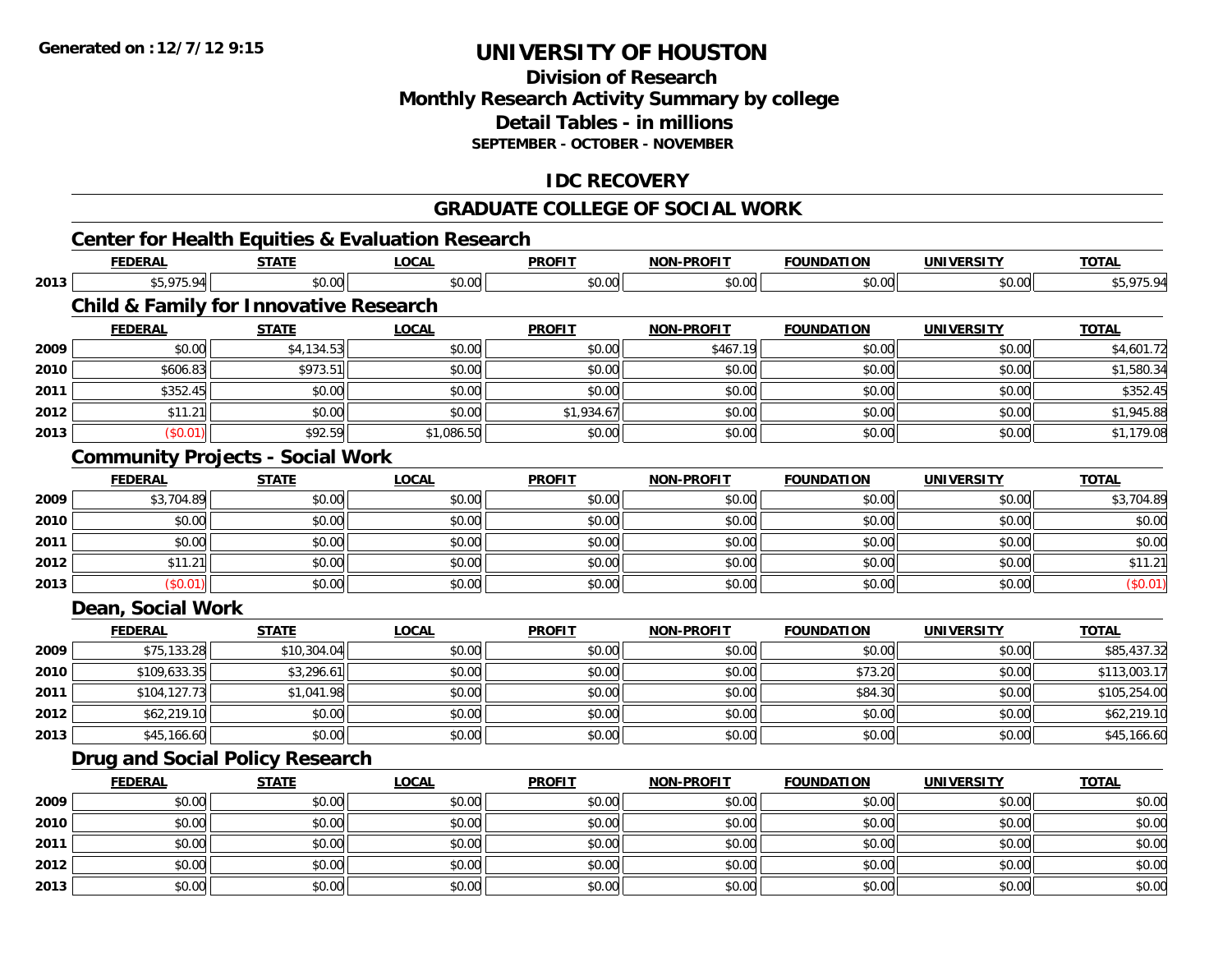### **Division of Research Monthly Research Activity Summary by college Detail Tables - in millions SEPTEMBER - OCTOBER - NOVEMBER**

#### **IDC RECOVERY**

#### **GRADUATE COLLEGE OF SOCIAL WORK**

## **Office for Drug SPR**

|       | <b>FEDERAL</b> | <b>STATE</b> | <b>LOCAL</b> | <b>PROFIT</b> | <b>NON-PROFIT</b> | <b>FOUNDATION</b> | <b>UNIVERSITY</b> | <b>TOTAL</b> |
|-------|----------------|--------------|--------------|---------------|-------------------|-------------------|-------------------|--------------|
| 2009  | \$0.00         | \$0.00       | \$0.00       | \$0.00        | \$0.00            | \$0.00            | \$0.00            | \$0.00       |
| 2010  | \$0.00         | \$0.00       | \$0.00       | \$0.00        | \$0.00            | \$0.00            | \$0.00            | \$0.00       |
| 2011  | \$0.00         | \$0.00       | \$0.00       | \$0.00        | \$0.00            | \$0.00            | \$0.00            | \$0.00       |
| 2012  | \$0.00         | \$0.00       | \$0.00       | \$0.00        | \$0.00            | \$0.00            | \$0.00            | \$0.00       |
| 2013  | \$0.00         | \$0.00       | \$0.00       | \$0.00        | \$0.00            | \$0.00            | \$0.00            | \$0.00       |
| Total | \$406,942.56   | \$19,843.26  | \$1,086.50   | \$1,934.67    | \$467.19          | \$157.50          | \$0.00            | \$430,431.68 |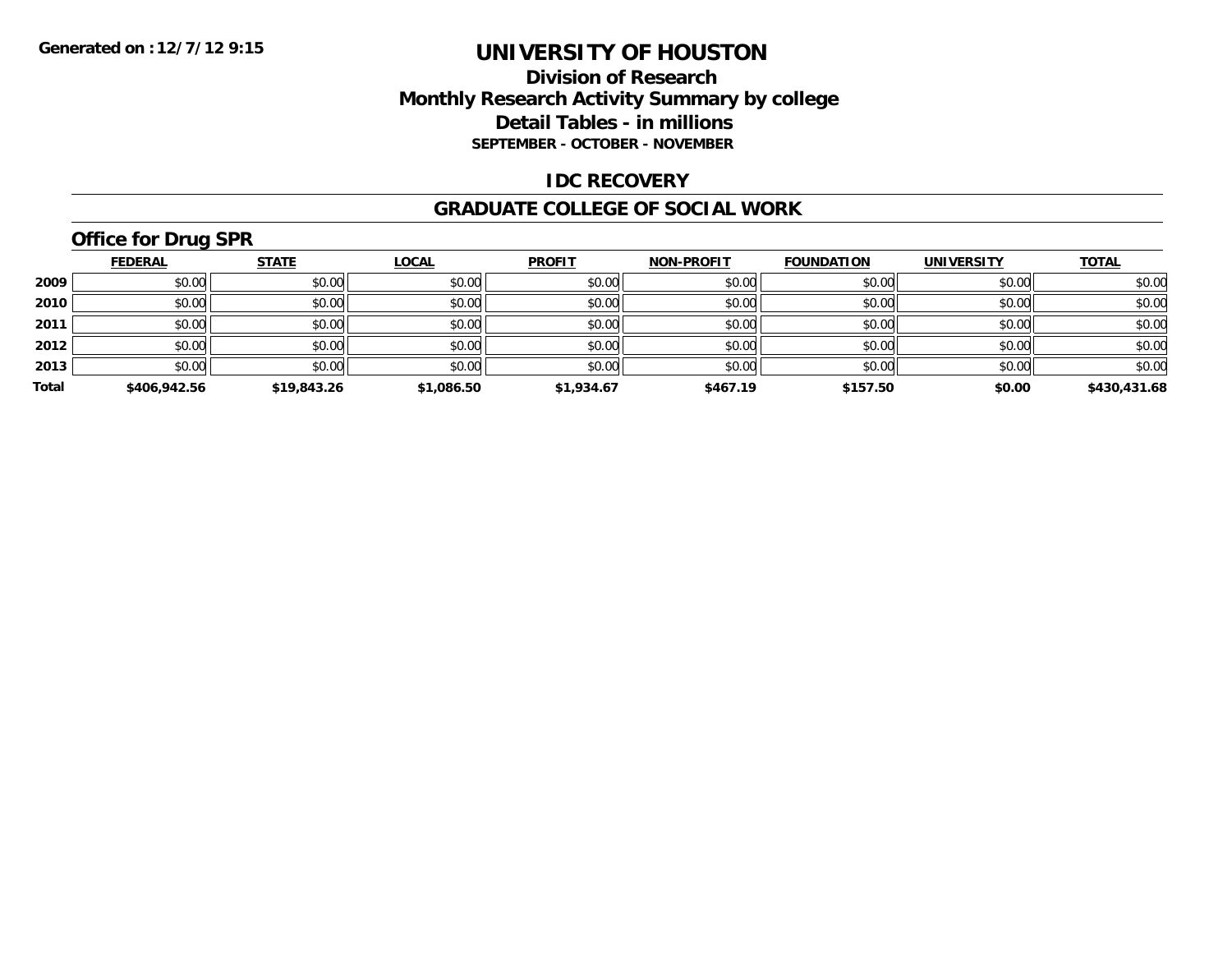## **Division of Research Monthly Research Activity Summary by college Detail Tables - in millions SEPTEMBER - OCTOBER - NOVEMBER**

## **IDC RECOVERY**

### **HILTON COLLEGE OF HOTEL AND RESTAURANT MANAGEMENT**

## **Hotel and Restaurant Management**

|              | <b>FEDERAL</b> | <b>STATE</b> | <u>LOCAL</u> | <b>PROFIT</b> | <b>NON-PROFIT</b> | <b>FOUNDATION</b> | <b>UNIVERSITY</b> | <b>TOTAL</b> |
|--------------|----------------|--------------|--------------|---------------|-------------------|-------------------|-------------------|--------------|
| 2011         | \$0.00         | \$0.00       | \$0.00       | \$0.00        | \$177.55          | \$0.00            | \$0.00            | \$177.55     |
| 2012         | 51.952.20      | \$0.00       | \$0.00       | \$0.00        | \$736.01          | \$0.00            | \$0.00            | \$2,688.21   |
| 2013         | \$961.37       | \$804.38     | \$0.00       | \$0.00        | \$0.00            | \$0.00            | \$0.00            | \$1,765.75   |
| <b>Total</b> | \$2,913.57     | \$804.38     | \$0.00       | \$0.00        | \$913.56          | \$0.00            | \$0.00            | \$4,631.51   |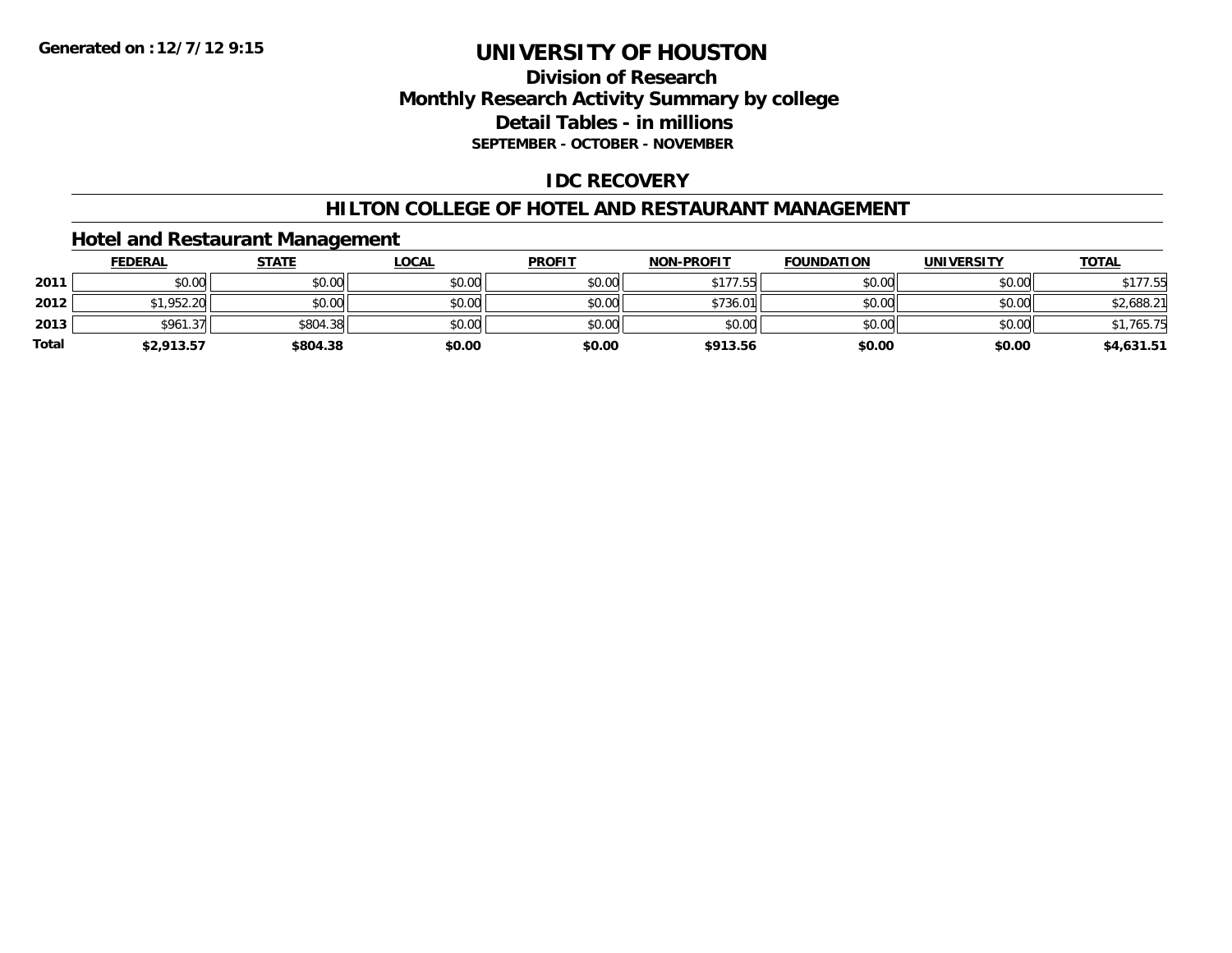## **Division of Research Monthly Research Activity Summary by college Detail Tables - in millions SEPTEMBER - OCTOBER - NOVEMBER**

### **IDC RECOVERY**

#### **HONORS COLLEGE**

#### **Houston Teachers Institute**

|       | <b>FEDERAL</b> | <b>STATE</b> | <b>LOCAL</b> | <b>PROFIT</b> | <b>NON-PROFIT</b> | <b>FOUNDATION</b> | <b>UNIVERSITY</b> | <b>TOTAL</b> |
|-------|----------------|--------------|--------------|---------------|-------------------|-------------------|-------------------|--------------|
| 2010  | \$1,912.46     | \$0.00       | \$0.00       | \$0.00        | \$0.00            | \$0.00            | \$0.00            | \$1,912.46   |
| 2012  | \$3,479.95     | \$0.00       | \$0.00       | \$0.00        | \$1,215.43        | \$0.00            | \$0.00            | \$4,695.37   |
| 2013  | \$3,844.36     | \$0.00       | \$0.00       | \$0.00        | \$2,254.46        | \$0.00            | \$0.00            | \$6,098.82   |
| Total | \$9,236.77     | \$0.00       | \$0.00       | \$0.00        | \$3,469.89        | \$0.00            | \$0.00            | \$12,706.66  |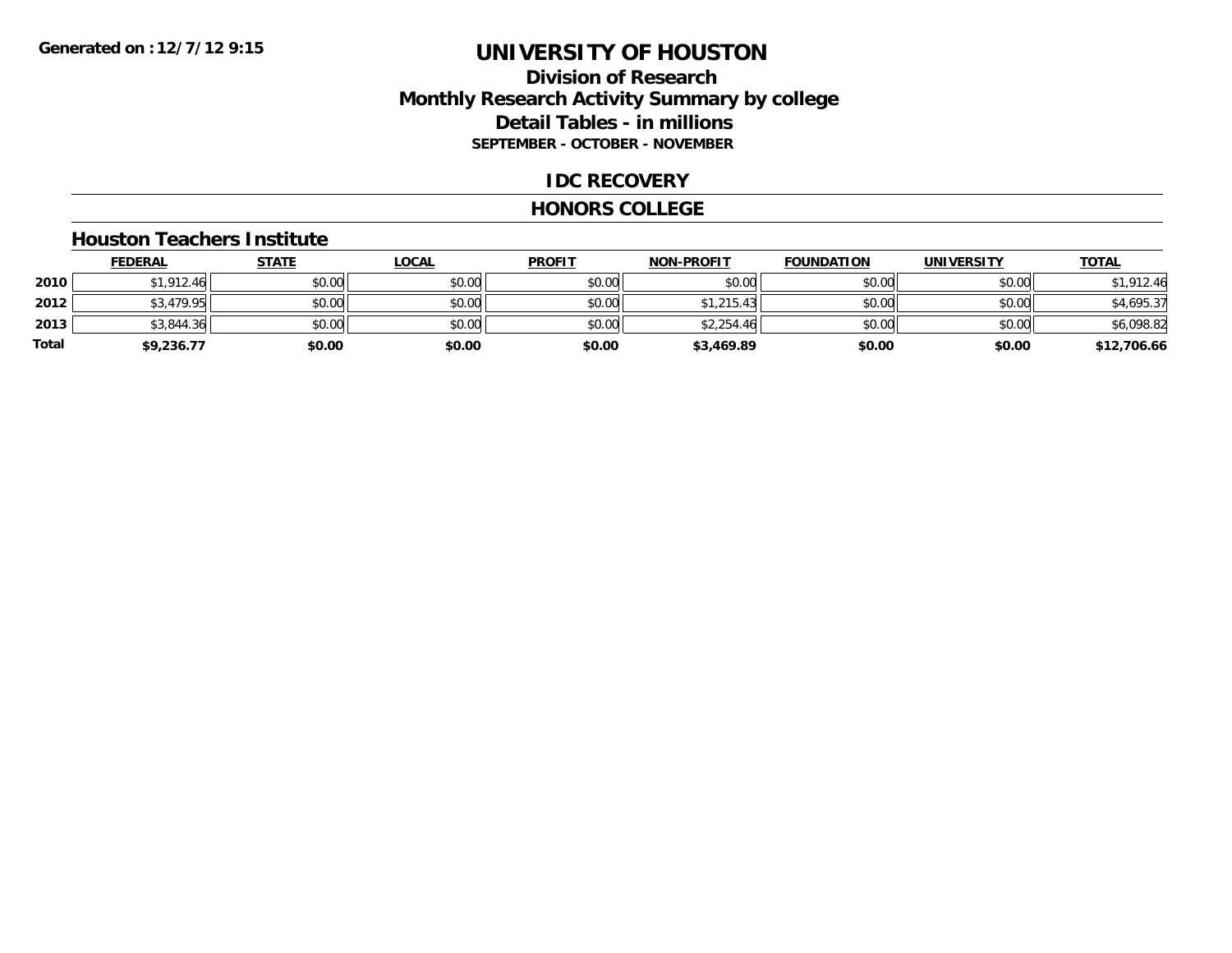## **Division of Research Monthly Research Activity Summary by college Detail Tables - in millions SEPTEMBER - OCTOBER - NOVEMBER**

#### **IDC RECOVERY**

#### **LIBRARY**

# **Administration, Library**

|       | <b>FEDERAL</b> | <b>STATE</b> | <b>LOCAL</b> | <b>PROFIT</b> | <b>NON-PROFIT</b> | <b>FOUNDATION</b> | <b>UNIVERSITY</b> | <b>TOTAL</b> |
|-------|----------------|--------------|--------------|---------------|-------------------|-------------------|-------------------|--------------|
| 2009  | \$2,887.18     | \$0.00       | \$0.00       | \$0.00        | \$0.00            | \$0.00            | \$0.00            | \$2,887.18   |
| 2010  | \$1,805.77     | \$0.00       | \$0.00       | \$0.00        | \$0.00            | \$0.00            | \$0.00            | \$1,805.77   |
| 2011  | \$718.08       | \$0.00       | \$0.00       | \$0.00        | \$0.00            | \$0.00            | \$0.00            | \$718.08     |
| 2012  | \$0.00         | \$0.00       | \$0.00       | \$0.00        | \$0.00            | \$0.00            | \$0.00            | \$0.00       |
| 2013  | \$0.00         | \$0.00       | \$0.00       | \$0.00        | \$0.00            | \$0.00            | \$0.00            | \$0.00       |
| Total | \$5,411.03     | \$0.00       | \$0.00       | \$0.00        | \$0.00            | \$0.00            | \$0.00            | \$5,411.03   |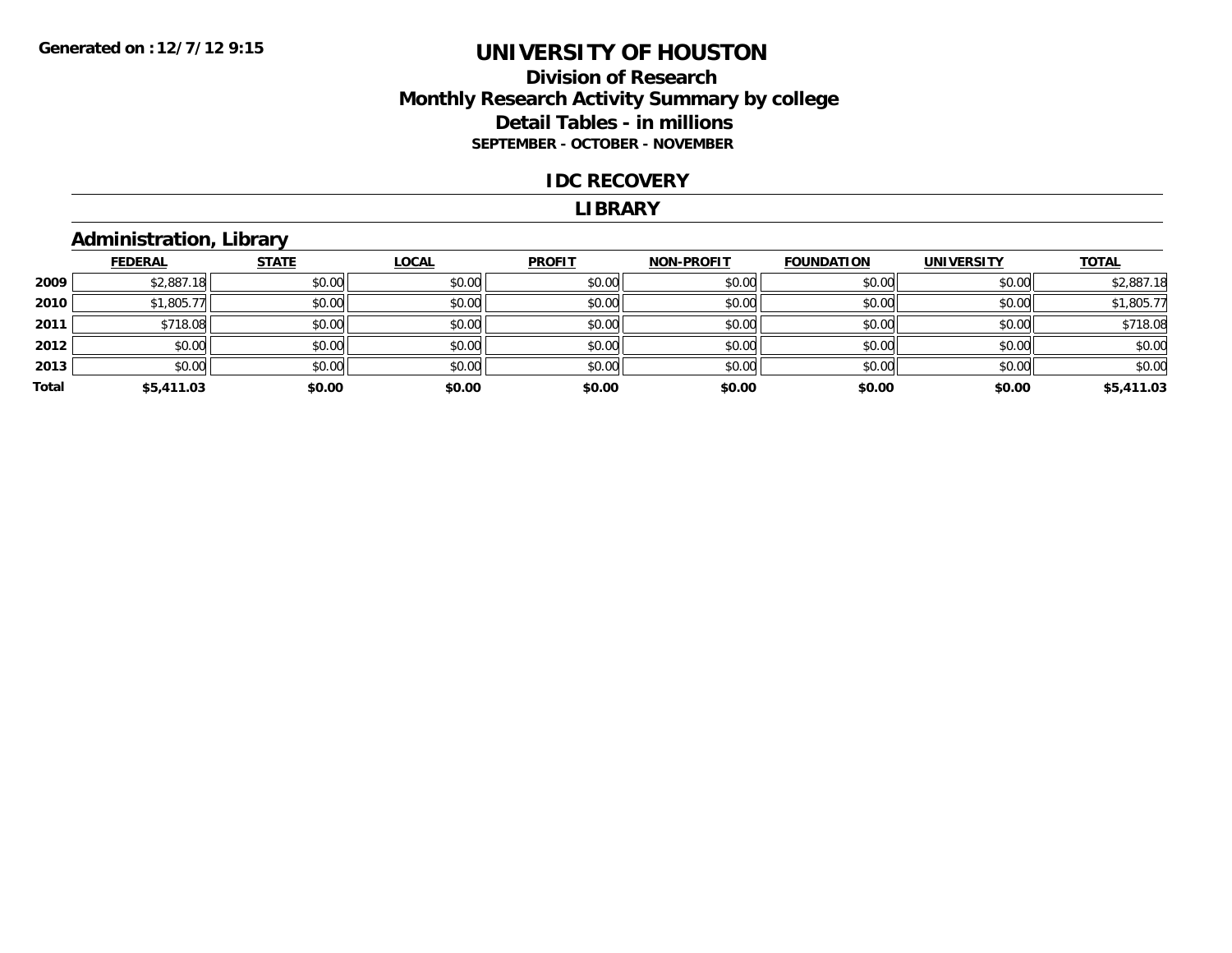# **Division of ResearchMonthly Research Activity Summary by college Detail Tables - in millions SEPTEMBER - OCTOBER - NOVEMBER**

## **IDC RECOVERY**

### **SENIOR V.P. FOR ACADEMIC AFFAIRS AND PROVOST**

|              | <b>Continuing Education</b>                  |              |              |               |                   |                   |                   |              |
|--------------|----------------------------------------------|--------------|--------------|---------------|-------------------|-------------------|-------------------|--------------|
|              | <b>FEDERAL</b>                               | <b>STATE</b> | <b>LOCAL</b> | <b>PROFIT</b> | <b>NON-PROFIT</b> | <b>FOUNDATION</b> | <b>UNIVERSITY</b> | <b>TOTAL</b> |
| 2011         | \$0.00                                       | \$79.12      | \$0.00       | \$0.00        | \$0.00            | \$0.00            | \$0.00            | \$79.12      |
|              | <b>Learning and Assessment Services</b>      |              |              |               |                   |                   |                   |              |
|              | <b>FEDERAL</b>                               | <b>STATE</b> | <b>LOCAL</b> | <b>PROFIT</b> | <b>NON-PROFIT</b> | <b>FOUNDATION</b> | <b>UNIVERSITY</b> | <b>TOTAL</b> |
| 2009         | \$5,483.59                                   | \$1,222.55   | \$0.00       | \$0.00        | \$0.00            | \$0.00            | \$0.00            | \$6,706.14   |
| 2010         | \$6,600.92                                   | \$2,031.50   | \$0.00       | \$0.00        | \$0.00            | \$0.00            | \$0.00            | \$8,632.42   |
| 2011         | \$6,203.90                                   | \$2,292.08   | \$0.00       | \$0.00        | (\$102.24)        | \$0.00            | \$0.00            | \$8,393.74   |
| 2012         | \$5,838.90                                   | \$0.52       | \$0.00       | \$0.00        | \$0.00            | \$0.00            | \$0.00            | \$5,839.42   |
| 2013         | \$5,857.39                                   | \$2,240.60   | \$0.00       | \$0.00        | \$0.00            | \$0.00            | \$0.00            | \$8,097.99   |
|              | <b>Learning Support Services</b>             |              |              |               |                   |                   |                   |              |
|              | <b>FEDERAL</b>                               | <b>STATE</b> | <b>LOCAL</b> | <b>PROFIT</b> | <b>NON-PROFIT</b> | <b>FOUNDATION</b> | <b>UNIVERSITY</b> | <b>TOTAL</b> |
| 2009         | \$1,666.00                                   | \$0.00       | \$0.00       | \$0.00        | \$0.00            | \$0.00            | \$0.00            | \$1,666.00   |
| 2010         | \$5,347.09                                   | \$0.00       | \$0.00       | \$0.00        | \$0.00            | \$0.00            | \$0.00            | \$5,347.09   |
|              | Senior V.P. for Academic Affairs and Provost |              |              |               |                   |                   |                   |              |
|              | <b>FEDERAL</b>                               | <b>STATE</b> | <b>LOCAL</b> | <b>PROFIT</b> | <b>NON-PROFIT</b> | <b>FOUNDATION</b> | <b>UNIVERSITY</b> | <b>TOTAL</b> |
| 2009         | (\$35.46)                                    | \$0.00       | \$0.00       | \$0.00        | \$0.00            | \$0.00            | \$0.00            | (\$35.46)    |
| 2013         | \$0.00                                       | \$0.00       | \$0.00       | \$0.00        | \$0.00            | \$0.00            | \$0.00            | \$0.00       |
| <b>Total</b> | \$36.962.33                                  | \$7.866.37   | \$0.00       | \$0.00        | (S102.24)         | \$0.00            | \$0.00            | \$44.726.46  |

**\$36,962.33 \$7,866.37 \$0.00 \$0.00 (\$102.24) \$0.00 \$0.00 \$44,726.46**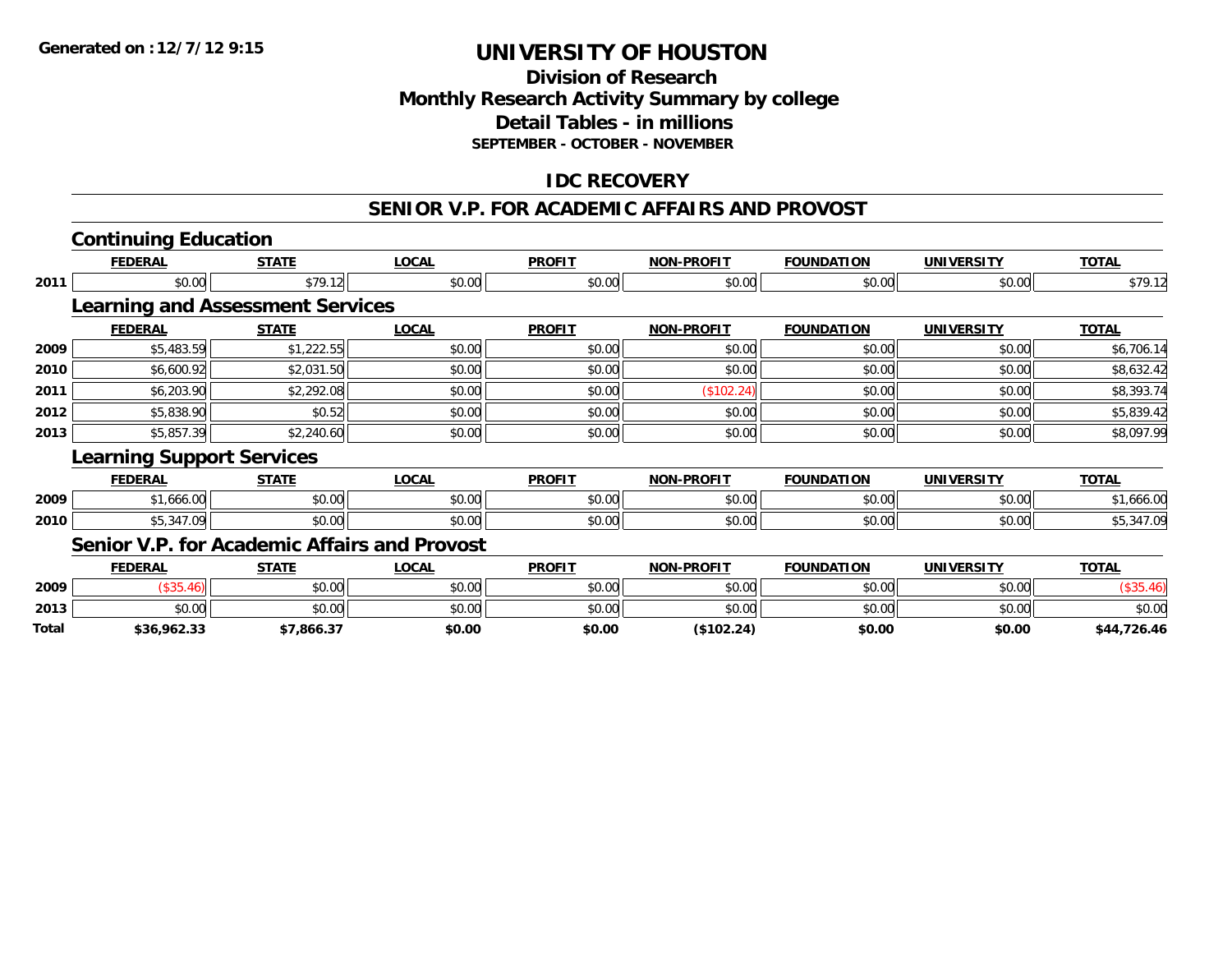**Total**

# **UNIVERSITY OF HOUSTON**

# **Division of ResearchMonthly Research Activity Summary by college Detail Tables - in millions SEPTEMBER - OCTOBER - NOVEMBER**

## **IDC RECOVERY**

### **UH LAW CENTER**

|      | Dean, Law      |              |              |               |                   |                   |                   |              |
|------|----------------|--------------|--------------|---------------|-------------------|-------------------|-------------------|--------------|
|      | <b>FEDERAL</b> | <b>STATE</b> | <b>LOCAL</b> | <b>PROFIT</b> | <b>NON-PROFIT</b> | <b>FOUNDATION</b> | <b>UNIVERSITY</b> | <b>TOTAL</b> |
| 2010 | \$21,567.93    | \$0.00       | \$0.00       | \$0.00        | \$0.00            | \$0.00            | \$0.00            | \$21,567.93  |
| 2011 | \$3,293.73     | \$0.00       | \$0.00       | \$0.00        | \$0.00            | \$0.00            | \$0.00            | \$3,293.73   |
|      | Law-UH         |              |              |               |                   |                   |                   |              |
|      | <b>FEDERAL</b> | <b>STATE</b> | <b>LOCAL</b> | <b>PROFIT</b> | <b>NON-PROFIT</b> | <b>FOUNDATION</b> | <b>UNIVERSITY</b> | <b>TOTAL</b> |
| 2009 | \$11,063.33    | \$0.00       | \$0.00       | \$0.00        | \$0.00            | \$0.00            | \$0.00            | \$11,063.33  |
| 2010 | \$889.45       | \$0.00       | \$0.00       | \$0.00        | \$0.00            | \$0.00            | \$0.00            | \$889.45     |
| 2011 | \$4,537.99     | \$2,755.67   | \$0.00       | \$0.00        | \$0.00            | \$1,157.08        | \$0.00            | \$8,450.74   |
| 2012 | \$1,212.50     | \$0.00       | \$0.00       | \$0.00        | \$0.00            | \$1,119.04        | \$0.00            | \$2,331.54   |
|      |                |              |              |               |                   |                   |                   |              |

**\$72,604.33 \$7,685.04 \$0.00 \$0.00 \$0.00 \$3,693.20 \$0.00 \$83,982.57**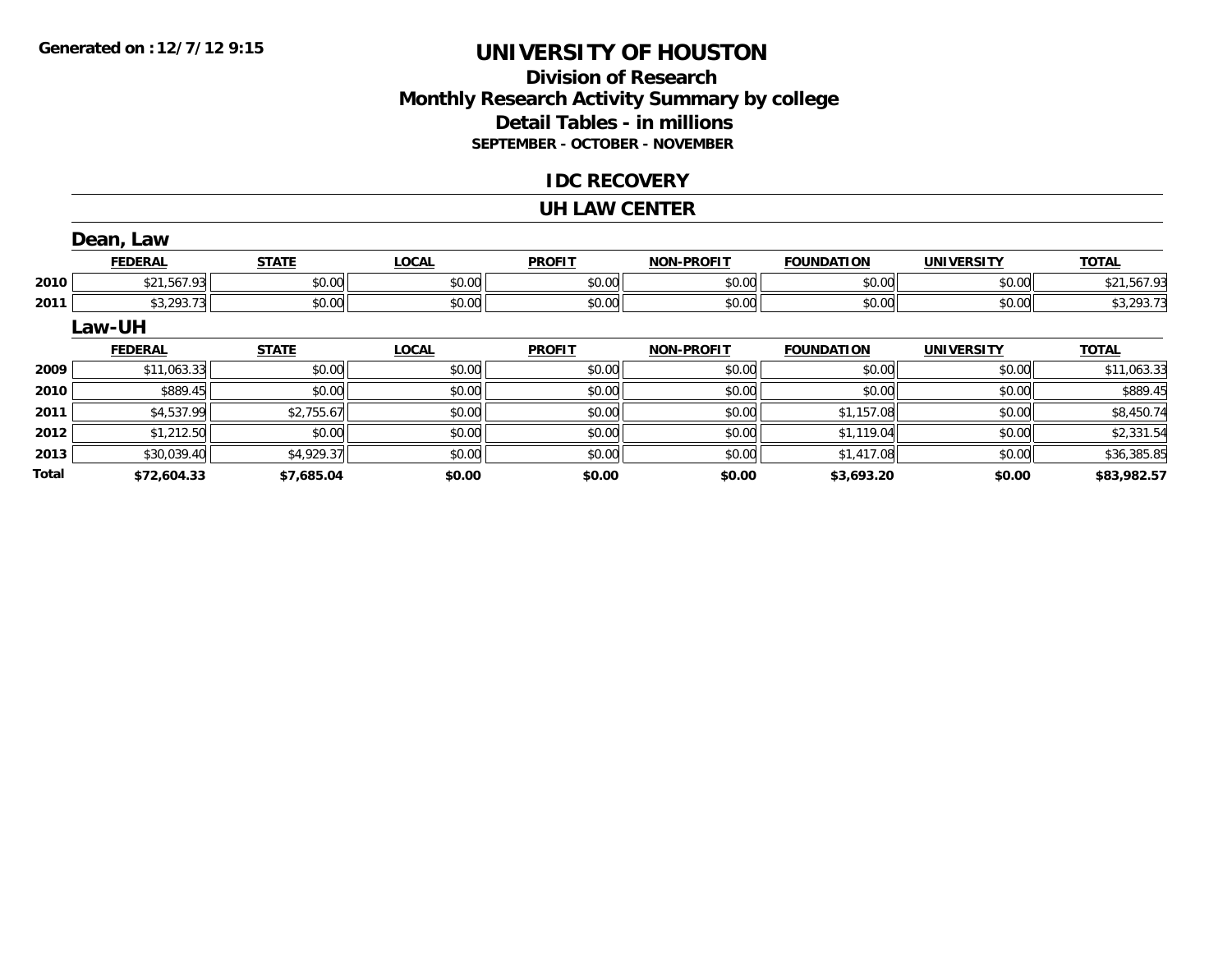## **Division of Research Monthly Research Activity Summary by college Detail Tables - in millions SEPTEMBER - OCTOBER - NOVEMBER**

### **IDC RECOVERY**

#### **UH SYSTEM**

|       | KIJHT.     |        |              |               |                   |                   |                   |              |
|-------|------------|--------|--------------|---------------|-------------------|-------------------|-------------------|--------------|
|       | FEDERAL    | STATE  | <b>LOCAL</b> | <b>PROFIT</b> | <b>NON-PROFIT</b> | <b>FOUNDATION</b> | <b>UNIVERSITY</b> | <b>TOTAL</b> |
| 2009  |            | \$0.00 | \$0.00       | \$0.00        | \$0.00            | \$0.00            | \$0.00            |              |
| Total | ( \$35.46) | \$0.00 | \$0.00       | \$0.00        | \$0.00            | \$0.00            | \$0.00            | \$35.46      |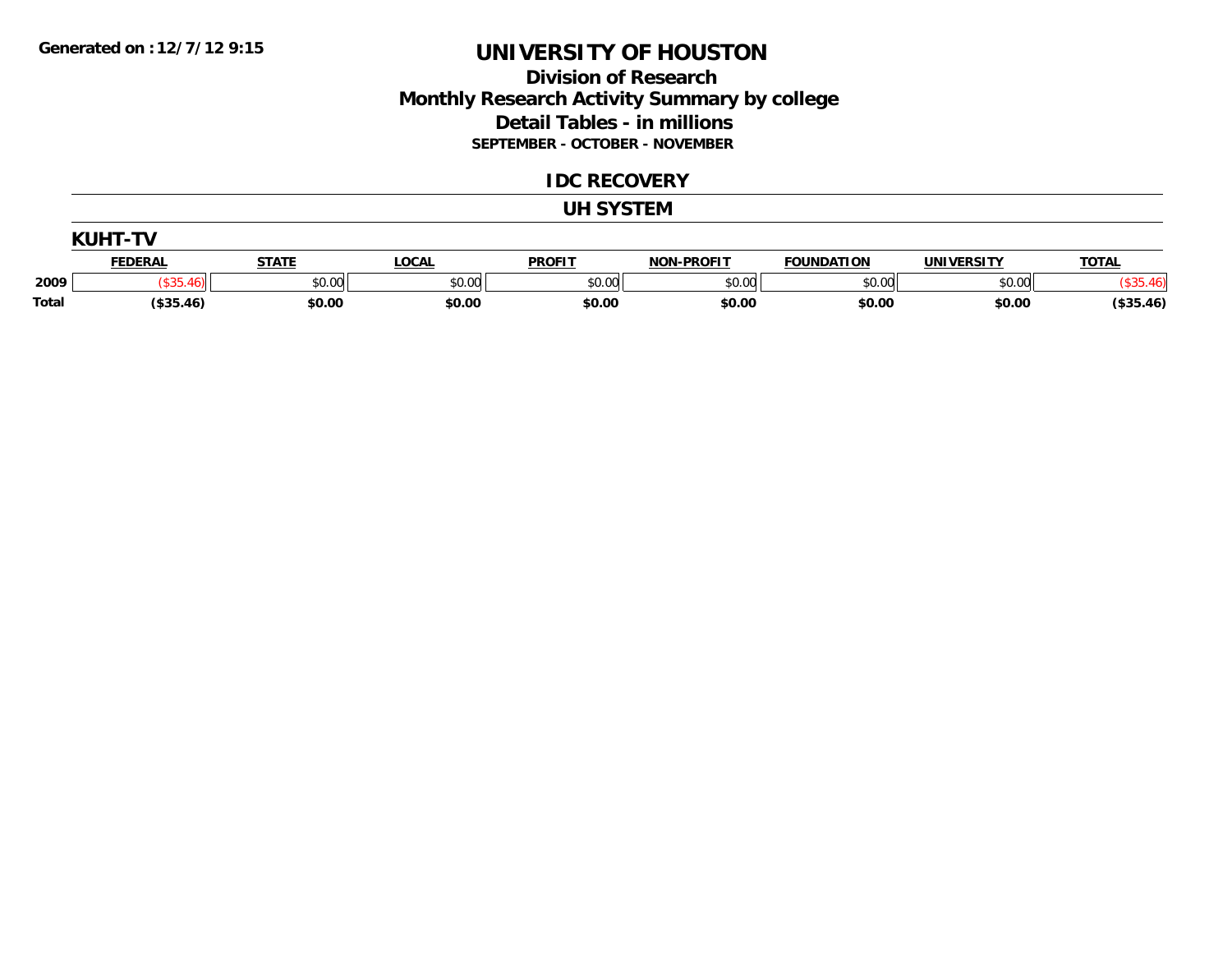## **Division of Research Monthly Research Activity Summary by college Detail Tables - in millions SEPTEMBER - OCTOBER - NOVEMBER**

### **IDC RECOVERY**

#### **UKNOWN COLLEGE**

## **Unknown Department**

|       | <b>FEDERAL</b> | <b>STATE</b> | <b>LOCAL</b> | <b>PROFIT</b> | <b>NON-PROFIT</b> | <b>FOUNDATION</b> | <b>UNIVERSITY</b> | <b>TOTAL</b> |
|-------|----------------|--------------|--------------|---------------|-------------------|-------------------|-------------------|--------------|
| 2009  | \$0.00         | \$0.00       | \$0.00       | \$0.00        | \$0.00            | \$0.00            | \$0.00            | \$0.00       |
| 2010  | \$0.00         | \$0.00       | \$0.00       | \$0.00        | \$0.00            | \$0.00            | \$0.00            | \$0.00       |
| 2011  | \$3,816.34     | \$0.00       | \$0.00       | \$0.00        | \$0.00            | \$0.00            | \$0.00            | \$3,816.34   |
| 2012  | (\$3,915.17)   | \$0.00       | \$0.00       | \$0.00        | \$0.00            | \$0.00            | \$0.00            | (\$3,915.17) |
| 2013  | \$0.00         | \$0.00       | \$0.00       | \$0.00        | \$0.00            | \$0.00            | \$0.00            | \$0.00       |
| Total | (\$98.83)      | \$0.00       | \$0.00       | \$0.00        | \$0.00            | \$0.00            | \$0.00            | (\$98.83)    |